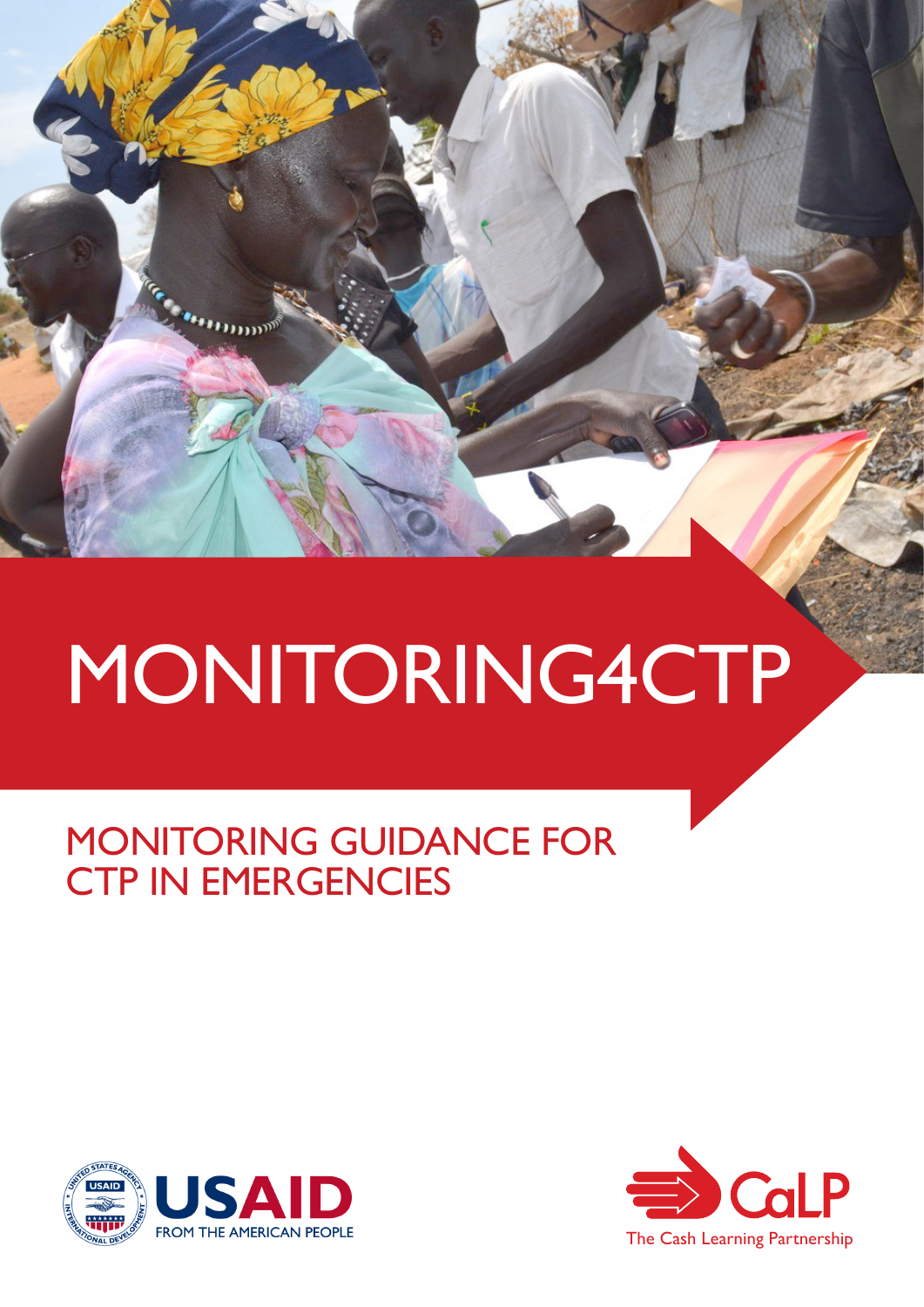Cover photo credit: Mackenzie Knowles Coursin/Oxfam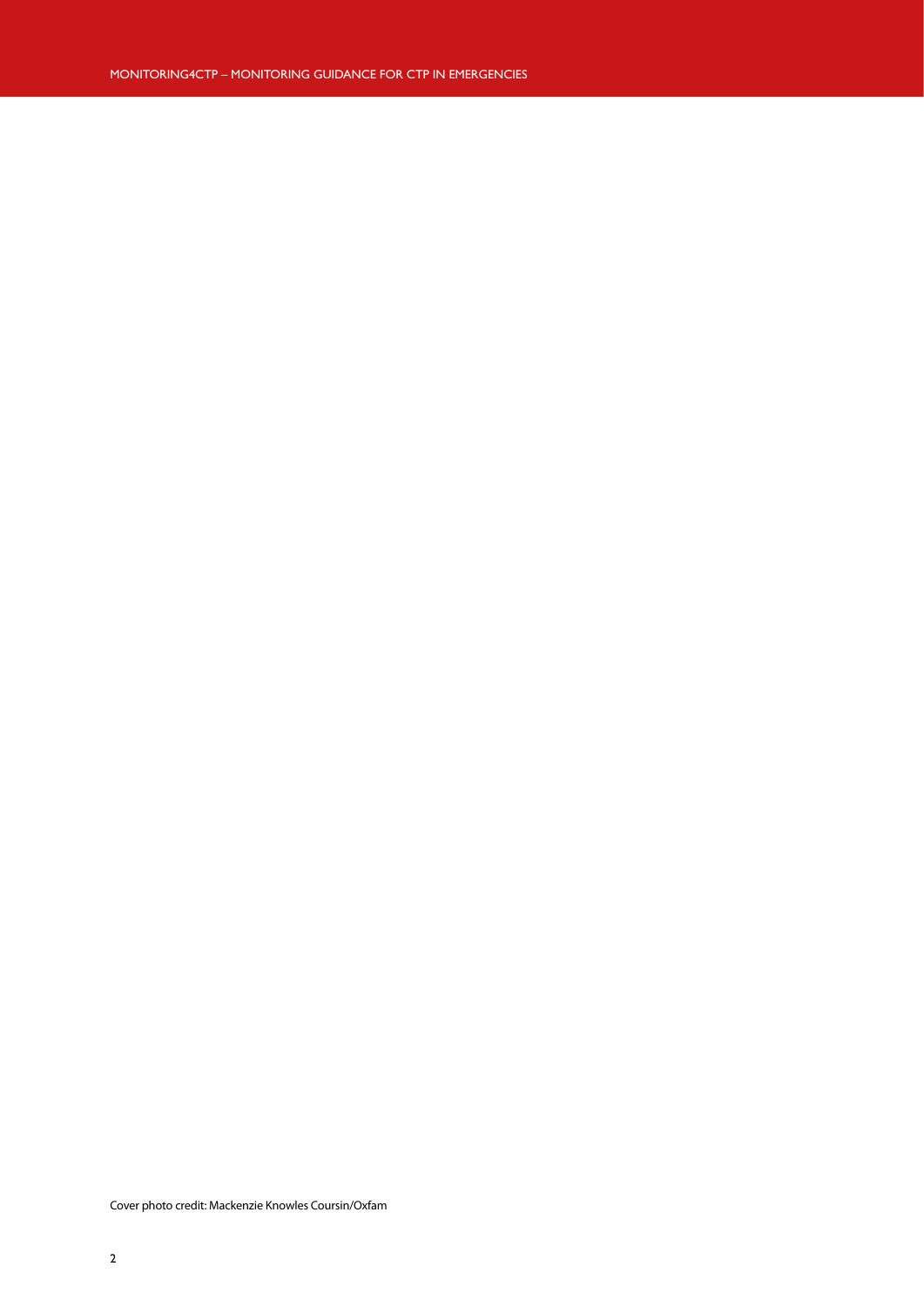## MONITORING4CTP

## Monitoring Guidance for CTP in Emergencies

Authors: Sophie Martin-Simpson, Floor Grootenhuis and Stewart Jordan

This study is made possible by the generous support of the American people through the United States Agency for International Development (USAID). The contents are the responsibility of the authors and do not necessarily reflect the views of USAID or the United States Government.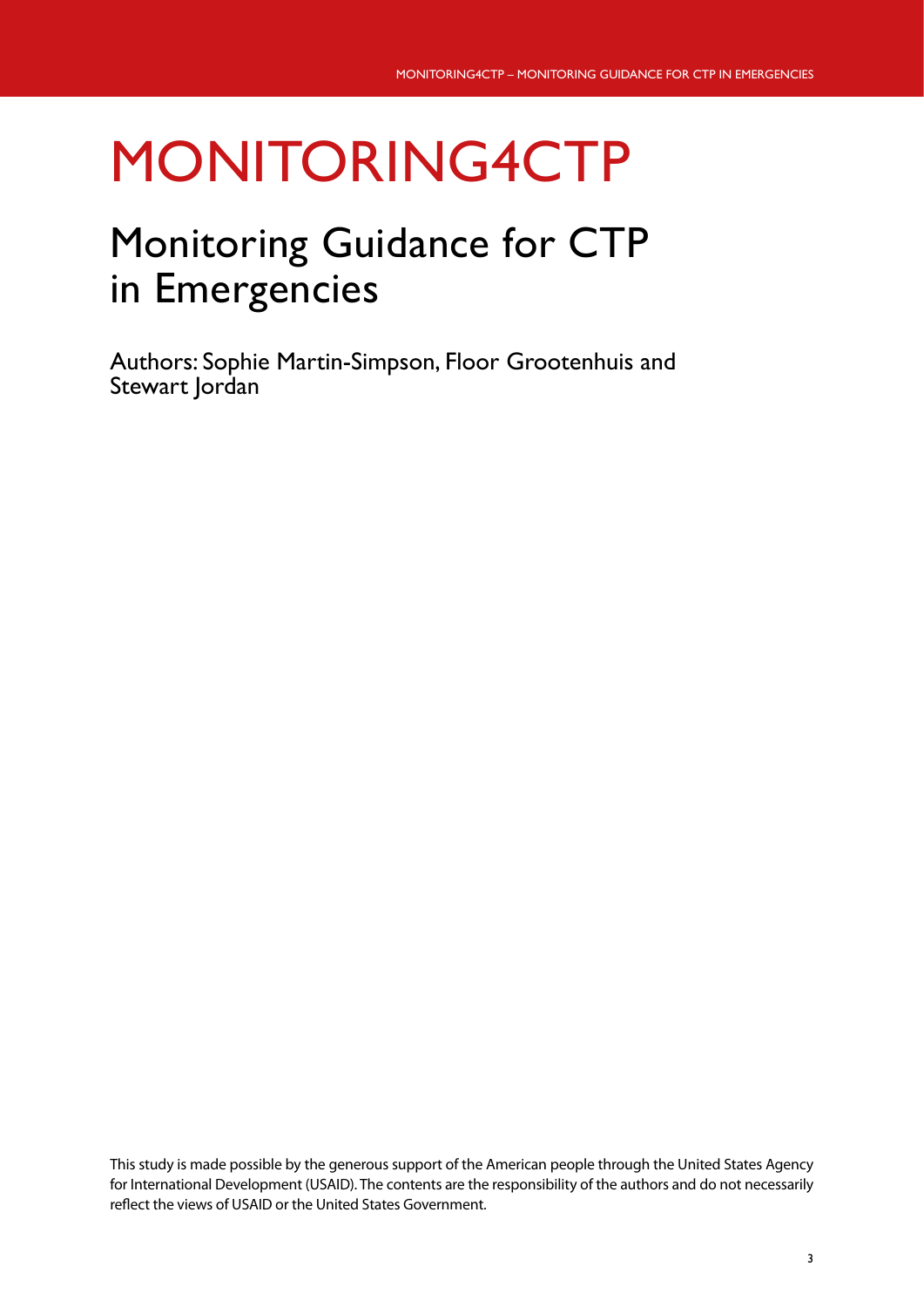## <span id="page-3-0"></span>ACKNOWLEDGEMENTS

The authors would like to thank the following people for their individual input and valuable comments that helped shaped this guidance: Ruth McCormack and Isabelle Pelly (CaLP), Sarah Bailey (Independent Consultant), Jennifer Majer (ACF USA), Vivien Walden (Oxfam), Mulugeta Handino (Catholic Relief Services), Maren Platzmann (Diakonie Katastrophenhilfe), Mark Henderson (Norwegian Refugee Council), Belete Temesgen (World Vision International), Louisa Seferis (Danish Refugee Council), Hanna Mattinen and Nabila Hameed (UNHCR), Neal Dillon (ALNAP), David Loquercio (CHS Alliance), Christine Knudsen (The Sphere Project), and all the CTP, MEAL and technology practitioners at country, regional and global level who participated in key informant interviews that informed the content of the guidance.

#### **The online version of this study**

If you are reading the online version of this study, clicking on any of the blue links will take you to a web page. The text in the table of contents is linked to its respective page. At any point in the document, just click on the  $\bf{C}$  in the top left hand corner and this will take you straight back to the contents page.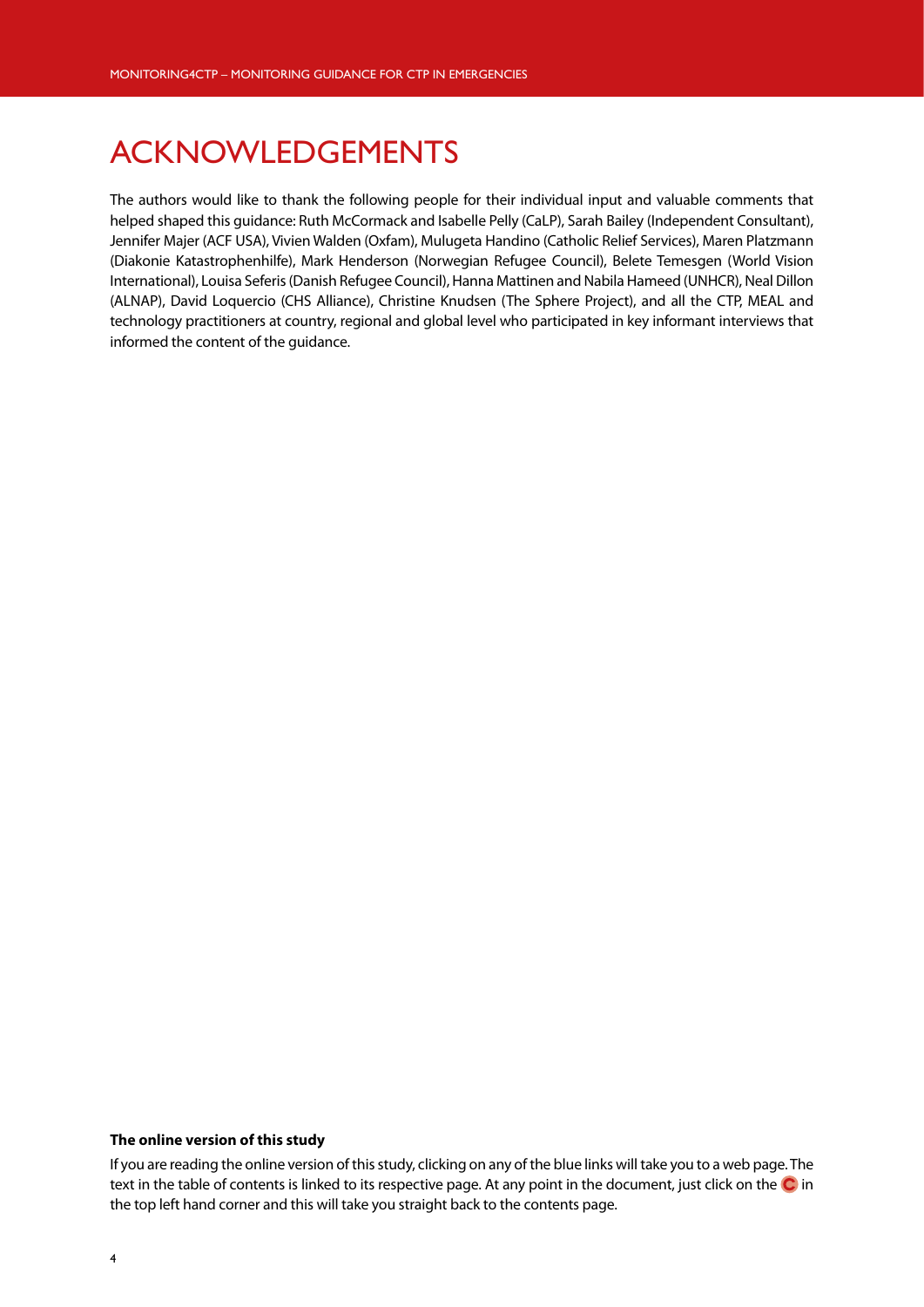## <span id="page-4-0"></span>TABLE OF CONTENTS

|                |                                                       | <b>Acknowledgements</b>                                            | 4              |  |  |
|----------------|-------------------------------------------------------|--------------------------------------------------------------------|----------------|--|--|
|                |                                                       | <b>Overview and Context</b>                                        | $\overline{7}$ |  |  |
|                |                                                       | List of acronyms and abbreviations                                 | 12             |  |  |
| 1              | <b>Monitoring fundamentals for CTP</b>                |                                                                    |                |  |  |
|                | 1.1                                                   | Selecting indicators                                               | 15             |  |  |
|                | 1.2                                                   | Participatory monitoring                                           | 15             |  |  |
|                | 1.3                                                   | Risk and context monitoring                                        | 16             |  |  |
|                | 1.4                                                   | Important considerations for all data collection methods and tools | 17             |  |  |
|                | 1.5                                                   | <b>CTP</b> baseline                                                | 17             |  |  |
|                | 1.6                                                   | The use of technology for CTP monitoring                           | 18             |  |  |
| $\overline{2}$ |                                                       | Skills and capacities required for CTP monitoring                  | 19             |  |  |
| 3              |                                                       | <b>Process monitoring FOR CTP</b>                                  | 20             |  |  |
|                | 3.1                                                   | 20                                                                 |                |  |  |
|                | 3.2                                                   | Process and output indicators                                      | 24             |  |  |
|                | 3.3                                                   | Data collection methods and tools for process monitoring           | 26             |  |  |
|                |                                                       | Post distribution monitoring<br>3.3.1                              | 27             |  |  |
|                |                                                       | 3.3.2 On-site monitoring                                           | 28             |  |  |
|                |                                                       | 3.3.3 Monitoring the speed, cost and efficiency of CTP             | 28             |  |  |
|                |                                                       | 3.3.4 Technology considerations for CTP process monitoring         | 30             |  |  |
| 4              |                                                       | <b>Outcome monitoring for CTP</b>                                  | 32             |  |  |
|                | 4.1                                                   | Outcome monitoring issues                                          |                |  |  |
|                | 4.2                                                   | Outcome indicators                                                 | 36             |  |  |
|                | 4.3                                                   | Data collection methods and tools for outcome monitoring           | 40             |  |  |
|                |                                                       | 4.3.1 Collecting income, expenditure and utilisation data          | 40             |  |  |
|                |                                                       | 4.3.2 Market monitoring                                            | 43             |  |  |
|                |                                                       | 4.3.3 Cost-effectiveness considerations for CTP                    | 45             |  |  |
|                |                                                       | 4.3.4 Technology considerations for CTP outcome monitoring         | 46             |  |  |
| 5              | Multi-purpose grant considerations for CTP monitoring | 49                                                                 |                |  |  |
|                | 5.1                                                   | Understanding MPGs and basic needs                                 | 49             |  |  |
|                | 5.2                                                   | Outcome monitoring for projects using MPG                          | 52             |  |  |
|                |                                                       | Composite Indicators<br>5.2.1                                      | 52             |  |  |
|                |                                                       | Basic needs, coping strategies and well-being<br>5.2.2             | 53<br>57       |  |  |
| 6              | Analysing and using CTP monitoring data               |                                                                    |                |  |  |
|                | 6.1                                                   | Analysing CTP data                                                 | 57<br>59       |  |  |
|                | 6.2                                                   | Validating CTP data and closing the feedback loop                  |                |  |  |
|                | 6.3                                                   | Using CTP data                                                     | 60             |  |  |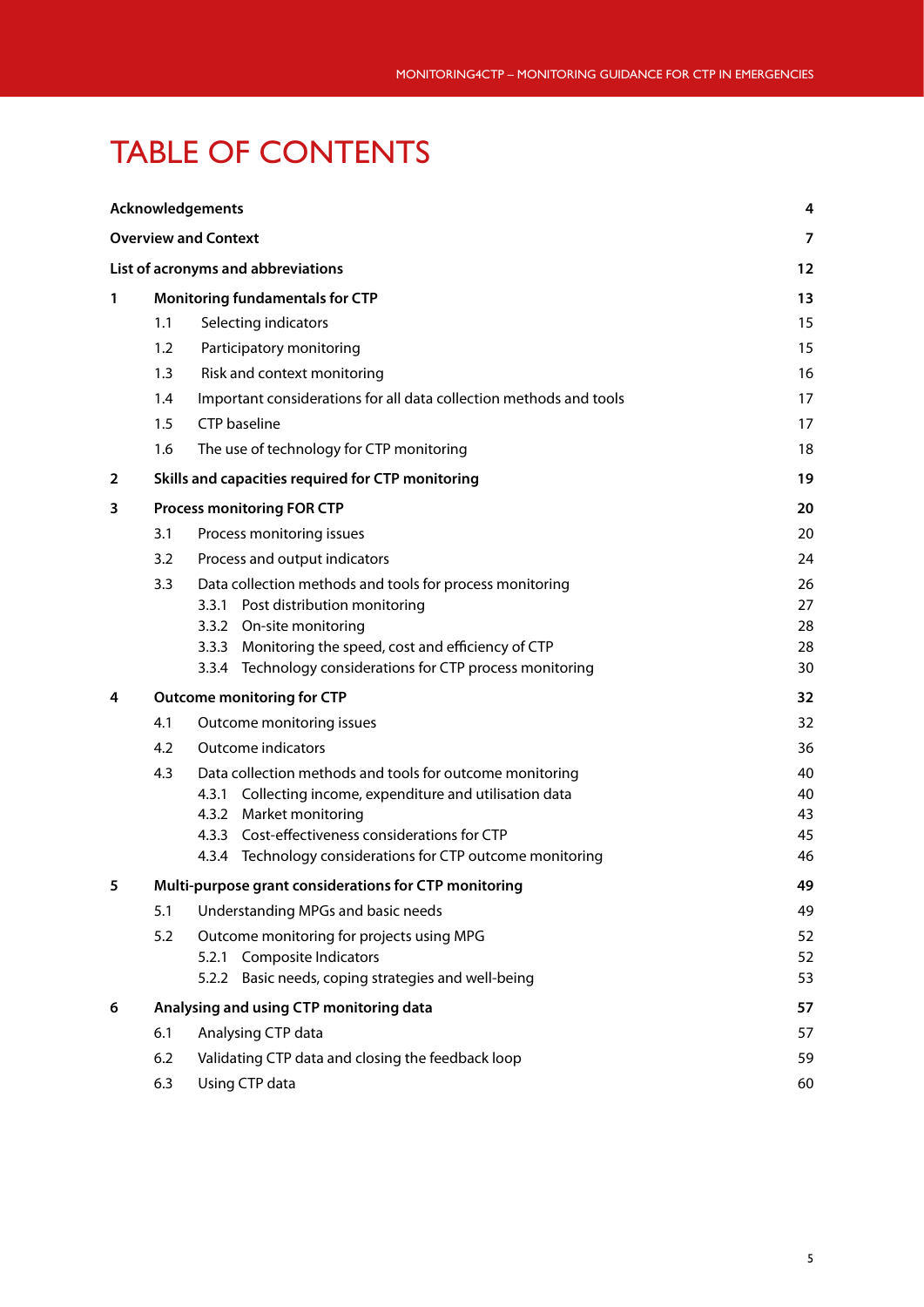| <b>Bibliography</b>                                                                                                            | 61 |
|--------------------------------------------------------------------------------------------------------------------------------|----|
| <b>Appendix 1: Key resources</b>                                                                                               | 64 |
| <b>Appendix 2: Monitoring models</b>                                                                                           | 71 |
| Appendix 3: Ensuring accountability to affected populations in CTP                                                             | 74 |
| Appendix 4: Selecting CTP data collection methods and tools                                                                    | 78 |
| Appendix 5: Use of technology to support implementation and<br>monitoring and accountability for CTP - a review                | 81 |
| List of figures                                                                                                                |    |
| Figure 1: CTP project logic and its relation to project monitoring                                                             | 10 |
| Figure 2: Overview of the structure of the guidance.                                                                           | 11 |
| Figure 3: Overview of what is involved in project monitoring.                                                                  | 14 |
| Figure 4: Degrees of participation in project monitoring and accountability.                                                   | 16 |
| Figure 5: The MEB and MPG calculations                                                                                         | 49 |
| Figure 6: Factors in formulating MPGs and MPG monitoring                                                                       | 51 |
| Figure 7: Closing the loop: effective feedback mechanisms in humanitarian contexts (ALNAP, 2014). 59                           |    |
| List of figures                                                                                                                |    |
| Table 1: CTP specific process monitoring issues (Cabot-Venton,<br>C., S. Bailey & Pongracz, S. 2015; Gordon, 2015, FID, 2011). | 23 |
| Table 2: CTP process and output indicators.                                                                                    | 26 |
| Table 4: Technology considerations to assist CTP process monitoring.                                                           | 31 |
| Table 5: Monitoring issues related to immediate-term CTP outcomes.                                                             | 34 |
| Table 6: Monitoring issues related to medium-term CTP outcomes.                                                                | 35 |
| Table 7: Community/broader context CTP outcome indicators.                                                                     | 36 |
| Table 8: Household-level CTP outcome indicators.                                                                               | 38 |
| Table 9: Market-level outcome indicators.                                                                                      | 39 |
| Table 10: Overview of CTP outcome monitoring data-collection methods and tools.                                                | 40 |
| Table 11: Overview of the types of real-time data that different payment channels can provide.                                 | 41 |
| Table 12: Technology considerations to assist CTP outcome monitoring.                                                          | 48 |
| Table 13: Steps to ensure good quality analysis of CTP data (informed by ACF, 2016).                                           | 58 |
| Figure A3.1: Who needs to be accountable to whom for CTP involving FSPs and/or market vendors.                                 | 75 |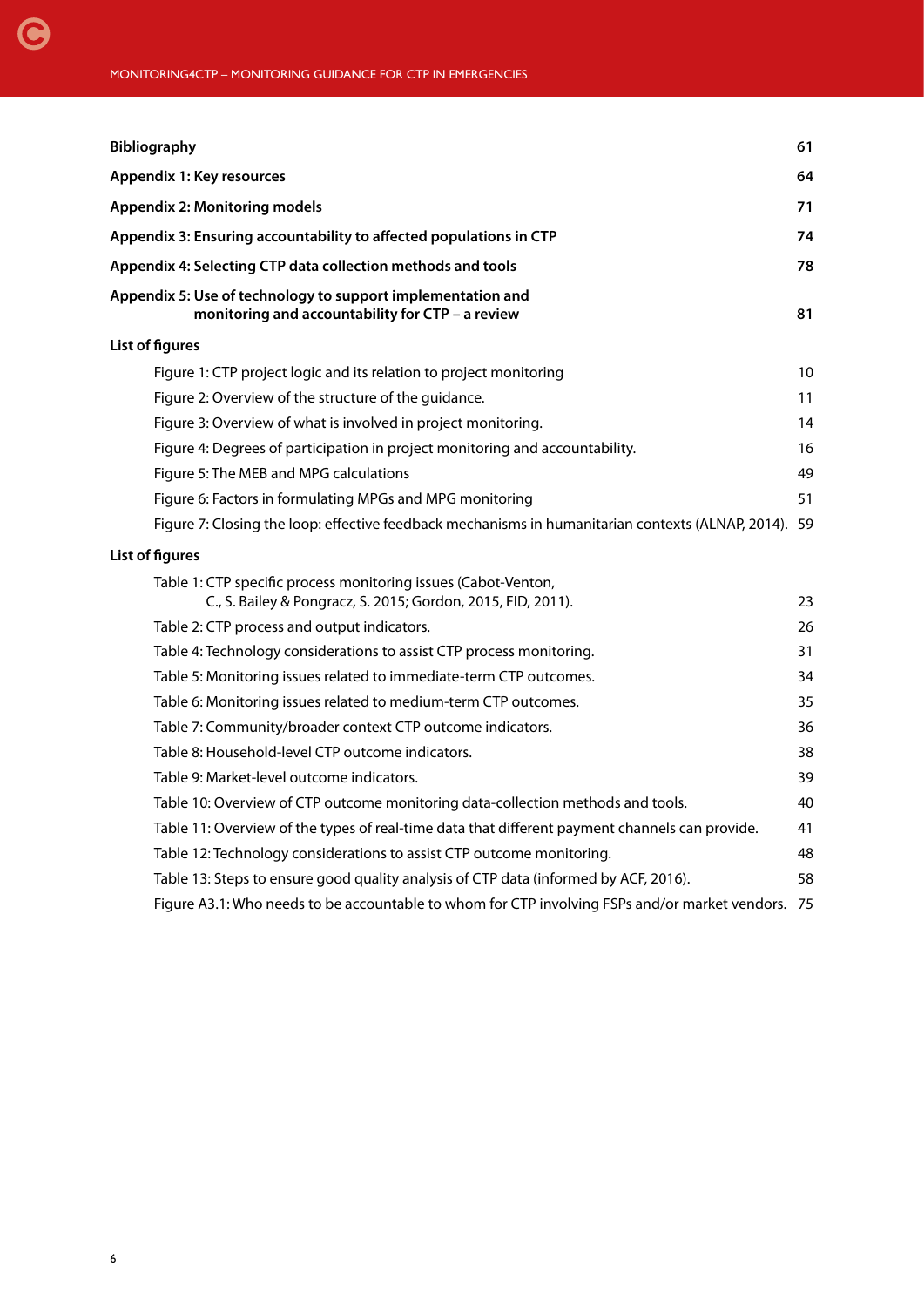## OVERVIEW AND CONTEXT

## **WHAT IS THIS GUIDANCE?**

This guidance provides a central 'living' resource to promote a common understanding of the most important monitoring considerations for humanitarian projects using cash transfer programming (CTP).

The purpose of this guidance is to support field practitioners in considering CTP-specific monitoring requirements for their project/programme, and incorporating these into their respective<sup>1</sup> monitoring, evaluation, accountability and learning (MEAL) frameworks.

The guidance draws on the abundance of existing monitoring guidelines and tools, and those for humanitarian CTP, and is complemented by a repository of resources on specific topics. It is 'living' in that it is in a format where tools and resources can be updated on an ongoing basis. Recommendations are provided throughout the guidance as to when, how and why these resources can be used to support effective CTP monitoring.

This guidance is designed to support project teams and organisations in their achievement of the following:

- Quality CTP for and with beneficiaries.
- The 2016 [Grand Bargain,](http://reliefweb.int/report/world/grand-bargain-explained-icva-briefing-paper) which outlines shared commitments to better serve people in need including:
- increasing the use and coordination of cash-based programming through Cash Working Groups (CWG), increasing transparency and the inclusion of people receiving aid in making the decisions that affect their lives
- accessible information, processes for consultation, participation and feedback/complaints, design and management decisions that are responsive to views of affected communities and people.
- [Core Humanitarian Standard on Quality and Accountability.](https://corehumanitarianstandard.org/resources/chs-guidance-notes-and-indicators)
- [Sphere standards.](http://www.sphereproject.org/news/sphere-for-monitoring-and-evaluation/)

<span id="page-6-0"></span>[C](#page-4-0)

### II WHY IS THIS GUIDANCE NEEDED?

The wide range of organisational and donor requirements, guidelines, and tools for CTP has led to confusion about: a) what are the priority CTP specific issues to monitor, b) when this monitoring should be undertaken, and c) how data should be analysed and used to inform evidence-based project decision-making. **This guidance aims to provide a map to assist in navigating existing resources, highlighting the most important CTP-specific monitoring requirements in humanitarian contexts.**

In preparing this guidance, it was found that some of the most problematic monitoring issues for CTP are, in fact, issues affecting the monitoring of humanitarian programming in general, and consequently cannot be solved by this guidance alone. These problems include resourcing and the capacity to undertake monitoring.

 $1$  Refers to the MEAL framework that is being implemented by their organisation.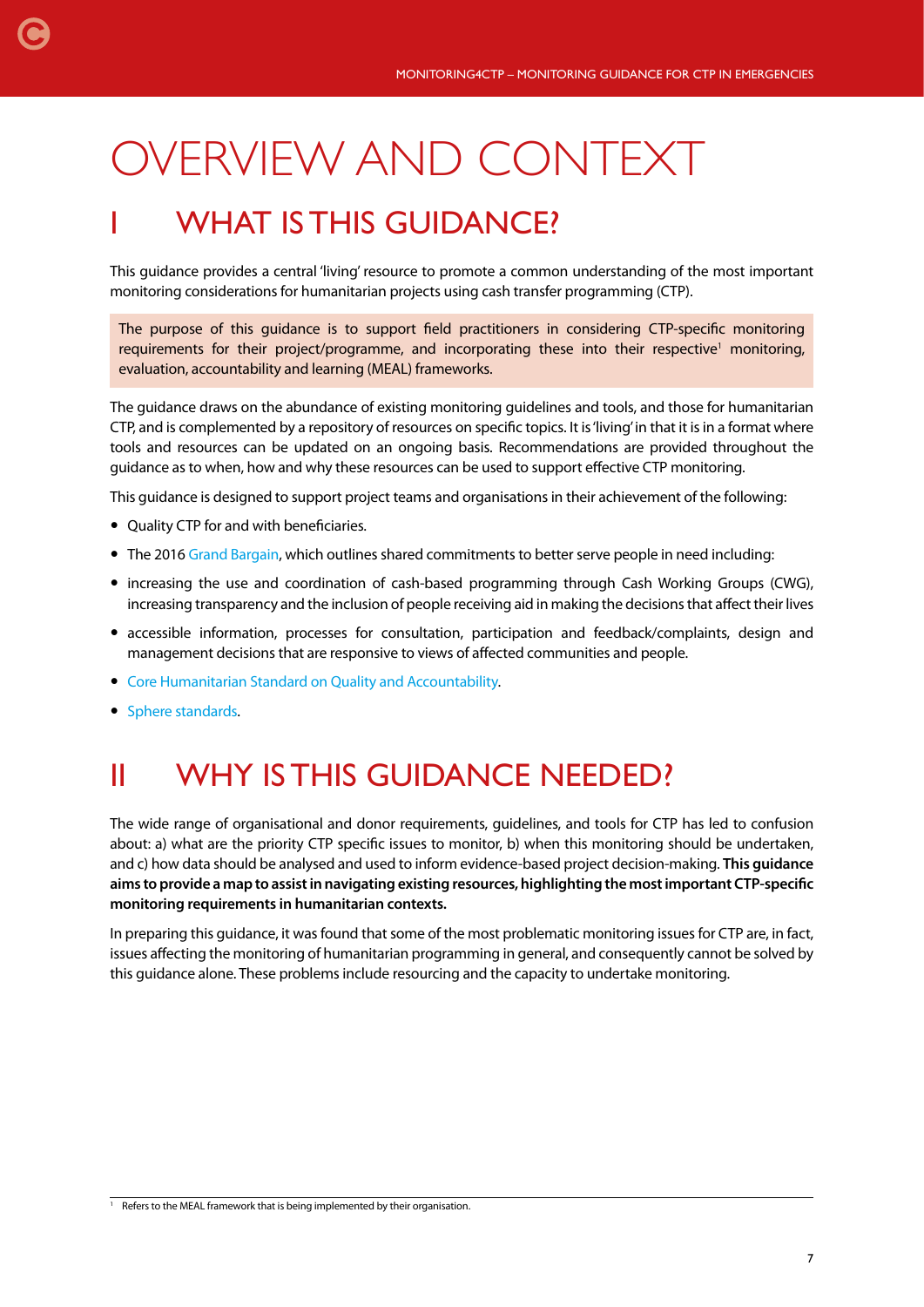### III AUDIENCE

The primary audience for this guidance is field-level practitioners, from organisations directly involved in the design, implementation, monitoring, and accountability of projects using cash and vouchers to deliver humanitarian relief. For example:

• CTP specialists

[C](#page-4-0)

- Sector specialists supporting CTP related projects and/or components
- MEAL specialists supporting implementation of MEAL frameworks for CTP projects and/or components
- Project/Programme Managers in charge of implementing programmes with CTP components.

The secondary intended audience is other humanitarian stakeholders involved in advancing CTP policy and practice.

As this guidance is not a step-by-step instructional manual on how to do monitoring for CTP, **it is assumed that those using this guidance have**:

- a functional understanding of the project/programme cycle, i.e. what is practically involved at each stage of the cycle
- existing knowledge of the fundamentals of M&E minimum requirements and good practice in humanitarian contexts, and how M&E aligns with the project/programme cycle
- existing knowledge of the fundamentals of accountability to affected populations (AAP), what this involves in practice, and how AAP aligns with the project/programme cycle.

This guidance does not (and cannot) replace the need for project teams to apply critical thinking to the context in which they are working to ensure the most appropriate monitoring questions, indicators, data collection methodologies and tools can be selected for that context. **There is no 'one size fits all' approach to monitoring CTP. Contextualisation of the approaches and tools outlined in this guidance is essential.**

For those with limited knowledge of these issues, we recommend that you read these resources first or in conjunction with the content of this guidance:

- [IASC Programme Management Guidelines](https://interagencystandingcommittee.org/system/files/hpc_reference_module_2015_final_.pdf) for humanitarian project/programme cycle
- [IFRC M&E Guide](http://www.ifrc.org/Global/Publications/monitoring/IFRC-ME-Guide-8-2011.pdf) (broad M&E, not just humanitarian)
- [AAP task team pages on accountability](https://interagencystandingcommittee.org/accountability-affected-populations-including-protection-sexual-exploitation-and-abuse)
- [CHS indicator and guidance notes](https://corehumanitarianstandard.org/resources/chs-guidance-notes-and-indicators)
- [Sphere M&E companion guide.](http://www.sphereproject.org/news/sphere-for-monitoring-and-evaluation/)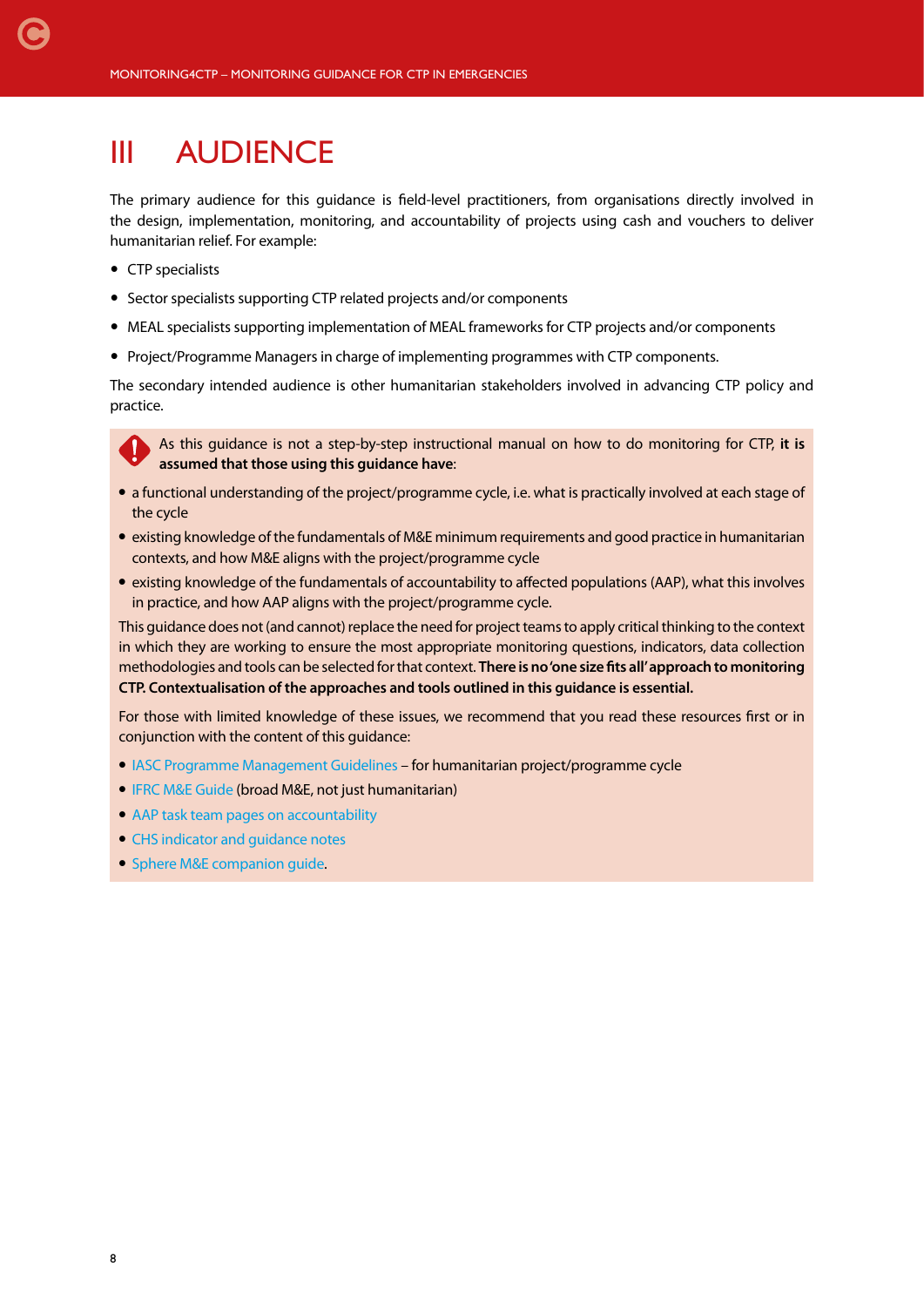## IV SCOPE

**Linking monitoring and accountability:** This guidance aims to highlight the inherent links between monitoring and accountability. That is, **monitoring enables evidence-based decision-making, which contributes to accountable practices**. For example, if monitoring activities identify a problem with the security of the cash transfer, a solution is found to protect those receiving the cash transfer. Changing the project in this way, based on what is happening, demonstrates accountability. Information collected through accountability mechanisms, for example complaints and feedback, is a crucial source of monitoring data. This guidance integrates accountability considerations that are linked to different aspects of monitoring.

This guidance defines cash and voucher transfers as tools to deliver assistance to support the achievement of various humanitarian objectives. Cash Transfer Programming is not considered to be a humanitarian sector in itself.

**Types of CTP covered:** The main focus of this guidance is CTP transfers made to households. Subsidies made in cash to support market actors, government service providers or similar are not addressed.

This guidance is relevant for conditional and unconditional transfers in the form of direct cash or e-transfers and vouchers, including paper vouchers and e-vouchers. Monitoring requirements for transfers that are designed to support the achievement of sector specific outcomes, as well as multi-purpose grants (MPGs) designed to meet broader basic needs, are considered. Specific considerations for MPGs are highlighted, including indicator selection, and data collection methods and tools. More details about types of cash transfer and respective definitions can be found in the [CaLP Glossary](http://www.cashlearning.org/resources/glossary).

#### **This guidance does not cover:**

- How to conduct evaluations of humanitarian projects using CTP. Evaluation criteria and guidelines already exist that are applicable to all modalities of aid delivery, including CTP. e.g. [OECD-DAC, ALNAP Guide to Evaluation](http://www.alnap.org/resource/5253.aspx) [of Humanitarian Action.](http://www.alnap.org/resource/5253.aspx) However, successful and useful evaluations rely on the existence of robust data from baselines, routine project monitoring, and accountability mechanisms. This guidance shows how different types of CTP monitoring and accountability data, collected during project implementation, can be used to inform the assessment of evaluation criteria.
- Monitoring the operational performance of financial service providers (FSPs), as this is contract specific and based on each different organisational compliance requirements. However, it will reference relevant resources (where available).

This guidance assumes that the following processes have taken place in line with existing organisational and sector-wide CTP standards and good practice, and therefore does not cover them in detail:

- CTP preparedness activities.
- Needs, context, protection, vulnerability, market, and accountability assessments.
- It has been determined that CTP is an appropriate and feasible method to meet the needs of the target population.
- Objective(s) for the project utilising CTP has been determined.
- The project causal logic has been defined between project inputs, activities, outputs, and outcomes and impact and has been documented in a results framework, e.g. logframe.
- Targeting has taken place using targeting criteria agreed with the affected population, implementing organisation(s), coordination bodies and government authorities.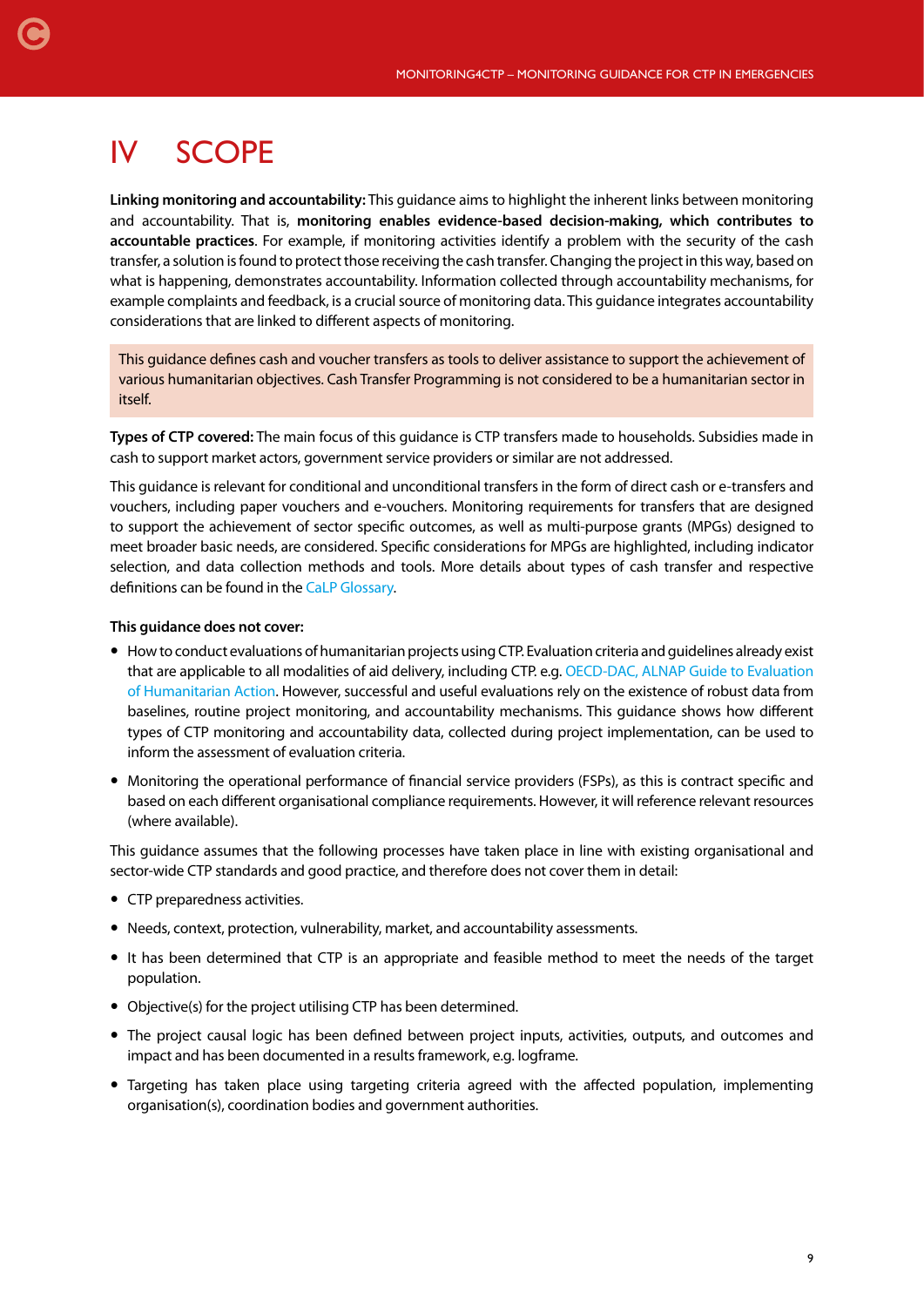## <span id="page-9-0"></span>V STRUCTURE

This guidance is underpinned by the CTP project logic (and objectives) typically found in the logical framework, made up of activities, outputs and outcomes – see Figure 1. Goal/impact level objectives are the domain of evaluation, and inputs are identified during project design, so neither are included in this guidance.



**Figure 1: CTP project logic and its relation to project monitoring**<sup>2</sup>

**Core sections:** The structure of the guidance is shown in Figure 2. It consists of six core sections that relate to each other as follows:

- Part 1: Monitoring Fundamentals for CTP and Part 2: Skill and Capacities for CTP Monitoring are applicable to all other sections of the guidance.
- Parts 3 and 4 cover specific considerations and guidance relating to Process Monitoring and Outcome Monitoring. Issues relating to participation, gender, equity, technology, risk, and accountability to affected population (AAP) are highlighted throughout these sections, as are considerations for remote implementation.
- Part 5 covers MPG Specific Considerations. MPGs have been given their own section (rather than being integrated into other sections) for clarity. However, for best effect, this section should not be read in isolation from the other sections of this guidance.
- Part 6 focuses on considerations for analysing and using CTP data.

**Appendices:** These core sections are accompanied by the following appendices that contain guidance and consideration on the following specific issues:

- 1. Key resources. (Specific to each part.)
- 2. Monitoring models.
- 3. Ensuring accountability to affected populations in CTP.
- 4. Selecting CTP data collection methods and tools.
- 5. Use of technology to support implementation and monitoring and accountability for CTP A review.

<sup>&</sup>lt;sup>2</sup> Adapted from IFRC, 2011.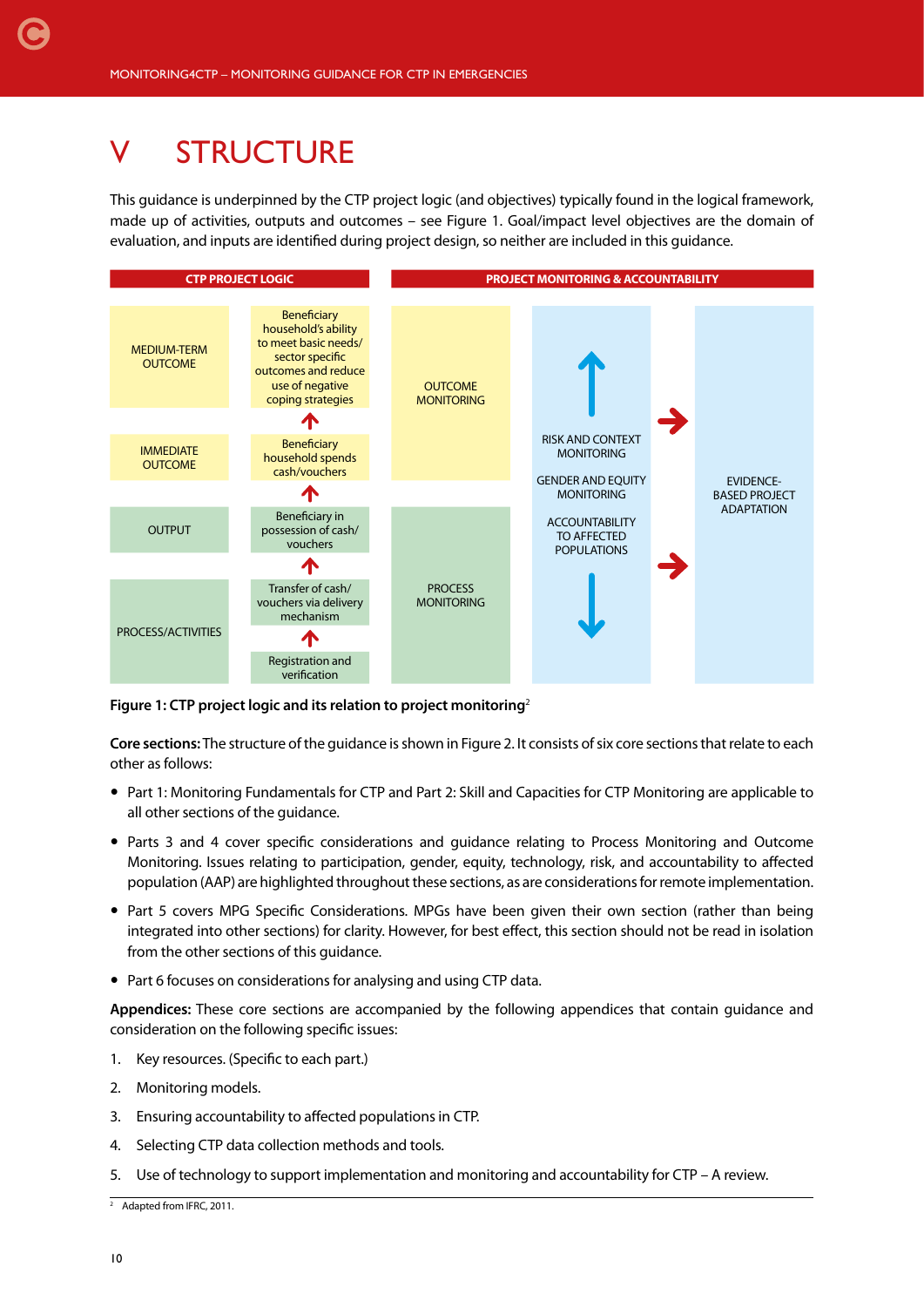**Symbols:** Throughout the guidance, various symbols, shown in the box below, are used to highlight the following:

- 1. Which 'level' the monitoring issue being described is relevant to, e.g. beneficiary/household, market, context, risk monitoring.
- 2. If specific issues being described are related to gender, equity or protection concerns, or accountability to affected populations.
- 3. If the issues being described influence the cost, speed/timeliness, efficiency or effectiveness of the CTP project.

#### **KEY TO SYMBOLS USED IN THIS GUIDANCE**



<span id="page-10-0"></span>[C](#page-4-0)

Beneficiary/household level monitoring Gender monitoring issue









Market-level monitoring **AGP** Accountability to affected populations issue



Risk monitoring **Issue influencing the cost of the project and** project efficiency



Context monitoring  $\overbrace{\text{Sine}}$  Issue influencing the speed/timeliness of the project and project efficiency



Equity monitoring issue  $\sum$  Issue influencing project effectiveness

**PART 1: MONITORING FUNDAMENTALS FOR CTP** 

Protection monitoring issue





#### **SUPPORTING MATERIALS:**

APPENDIX 1: Key Resources

APPENDIX 2: Monitoring Models

APPENDIX 3: Ensuring Accountability to Affected Populations in CTP

APPENDIX 4: electing Data Collection Methods and Tools

APPENDIX 5: Use of technology to support implementation, monitoring and accountability for CTP

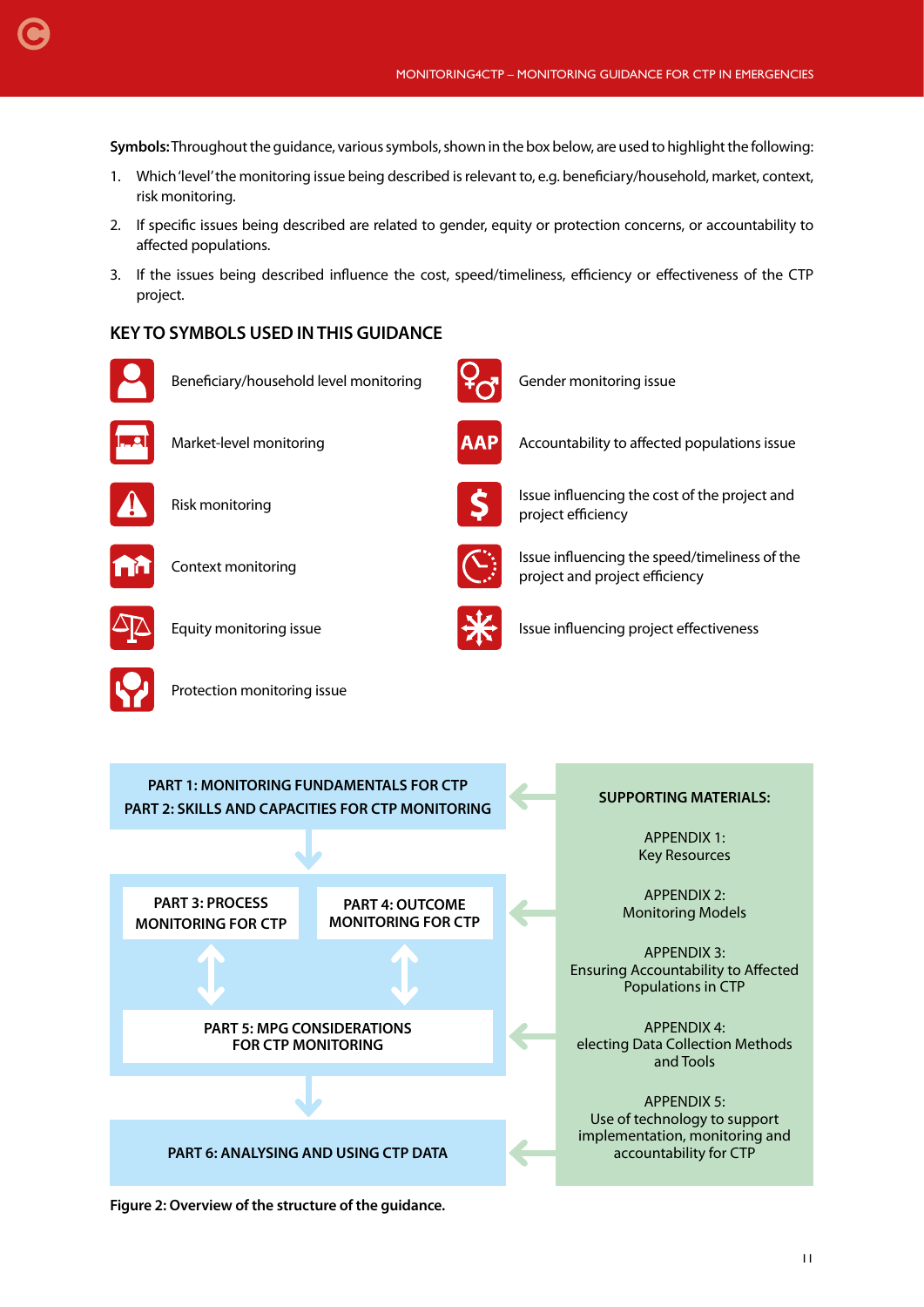## LIST OF ACRONYMS AND ABBREVIATIONS

- **AAP** Accountability to Affected Populations
- **ACF** Action contre la Faim

<span id="page-11-0"></span>[C](#page-4-0)

- **CaLP** Cash Learning Partnership
- **CBI** Cash-based initiative
- **CFM** Complaints and feedback mechanism
- **CRS** Catholic Relief Services
- **CSI** Coping Strategy Index
- **CTP** Cash transfer programming
- **CWG** Cash Working Group
- **DFID** Department for International Development (United Kingdom)
- **DRC** Danish Refugee Council
- **ECHO** European Commission's Humanitarian Aid and Civil Protection department
	- **FAO** Food and Agriculture Organization of the United Nations
	- **FFP** Food for Peace
- **FGD** Focus group discussion
- **FSP** Financial service provider
- **HEA** Household Economy Approach
- **HH** Household
- **HPN** Humanitarian Practice Network
- **IASC** Inter-Agency Standing Committee
- **IFRC** International Federation of the Red Cross and Red Crescent Societies
- **IRC** International Rescue Committee
- **KYC** Know Your Customer
- **LMMS** Last Mile Mobile Solutions
- **M&E** Monitoring and evaluation
- **MEAL** Monitoring, evaluation, accountability and learning
- **MEB** Minimum expenditure basket
- **MISMA** Minimum standard for market analysis
	- **MPG** Multi-purpose grant
	- **OFDA** Office of U.S. Foreign Disaster Assistance
	- **PDM** Post distribution monitoring
	- **POS** Point of Sale
	- **PSEA** Protection from sexual exploitation and abuse
	- **TCTR** Total cost to transfer ratio
	- **WFP** World Food Programme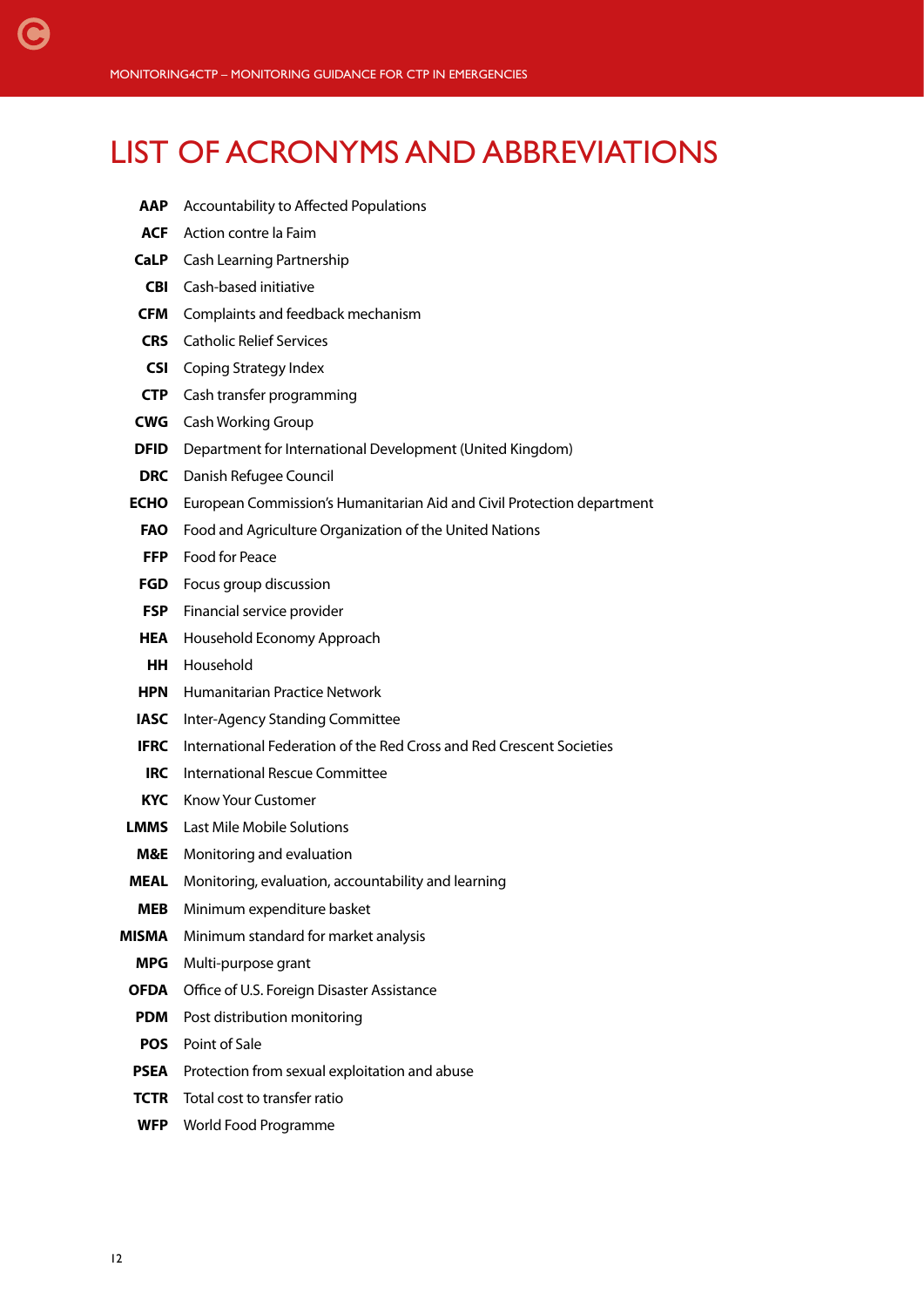## MONITORING FUNDAMENTALS FOR CTP

This section outlines monitoring issues for CTP that are applicable to ALL OTHER SECTIONS OF THIS GUIDANCE. This section can be used as a reference when reading individual sections of the guidance.

This section covers fundamental considerations about what monitoring is and how it should be approached. This is generic guidance and not specific to CTP; however, CTP examples have been included. It is the starting point from which to understand what needs to be considered when monitoring CTP projects.

#### **KEY DEFINITIONS3**

<span id="page-12-0"></span>[C](#page-4-0)

**MONITORING:** The regular and methodical process of data collection and analysis of a project or programme, activities, and context to effect better outcomes for affected populations. 4

**INPUTS:** The financial, human, technical, material and time resources used for the project/programme.

**PROCESS/ACTIVITIES:** The tangible goods and services delivered by the project/programme. (e.g. distribution of food or non-food items, training, construction, etc.) for which staff can be held accountable and which, when aggregated, produce outputs.

**OUTPUTS:** Tangible deliverables resulting from project/programme activities. They include products, goods, services and changes that aggregate and contribute to outcomes.

**RESULTS/OUTCOMES:** The short-term and medium-term objectives with regard to benefits to the project/ programme beneficiaries due to the intervention's outputs i.e. what the project/programme expects to accomplish at the beneficiary level and contribute to population-level changes. Results/outcomes come in several tiers: short-term (e.g. changes in access and ability to spend cash/vouchers), and medium/longer-term level outcomes (e.g. changes in ability to meet basic needs).

**PROCESS MONITORING:** Assesses if resources or inputs (e.g. funds, goods in kind, human resources) are being used at the planned rate or period, and activities are happening in-line with activity plans (addressing the correct needs of the right people) to deliver outputs. Process monitoring includes beneficiary feedback, financial monitoring, project quality management (whether established standards are being met) and the monitoring of project risks and assumptions.

**RESULTS MONITORING:** Focuses on the delivery of outcomes and impact. Monitoring of results assesses changes (intended and unintended) brought about by the project in terms of outputs and outcomes. Assessing the extent of progress against results allows for any necessary adjustments to be made; it is also essential for providing information for project evaluations.

**RISK MONITORING:** Involves tracking the project/programme-related risks identified during the design phase and new unforeseen risks, to determine if and how these risks are influencing the ability to achieve the project/ programme's outputs, outcomes and objectives.

**CONTEXT MONITORING:** Tracks the setting in which a project/programme operates, especially as it affects identified risks and assumptions, but also any unexpected considerations that may arise. It includes the field, as well as the larger political, institutional, funding and policy context that affect the project/programme.

<sup>&</sup>lt;sup>3</sup> Informed by ACF, 2016; ALNAP, 2013, IFRC, 2011.

<sup>4</sup> ALNAP, 2013.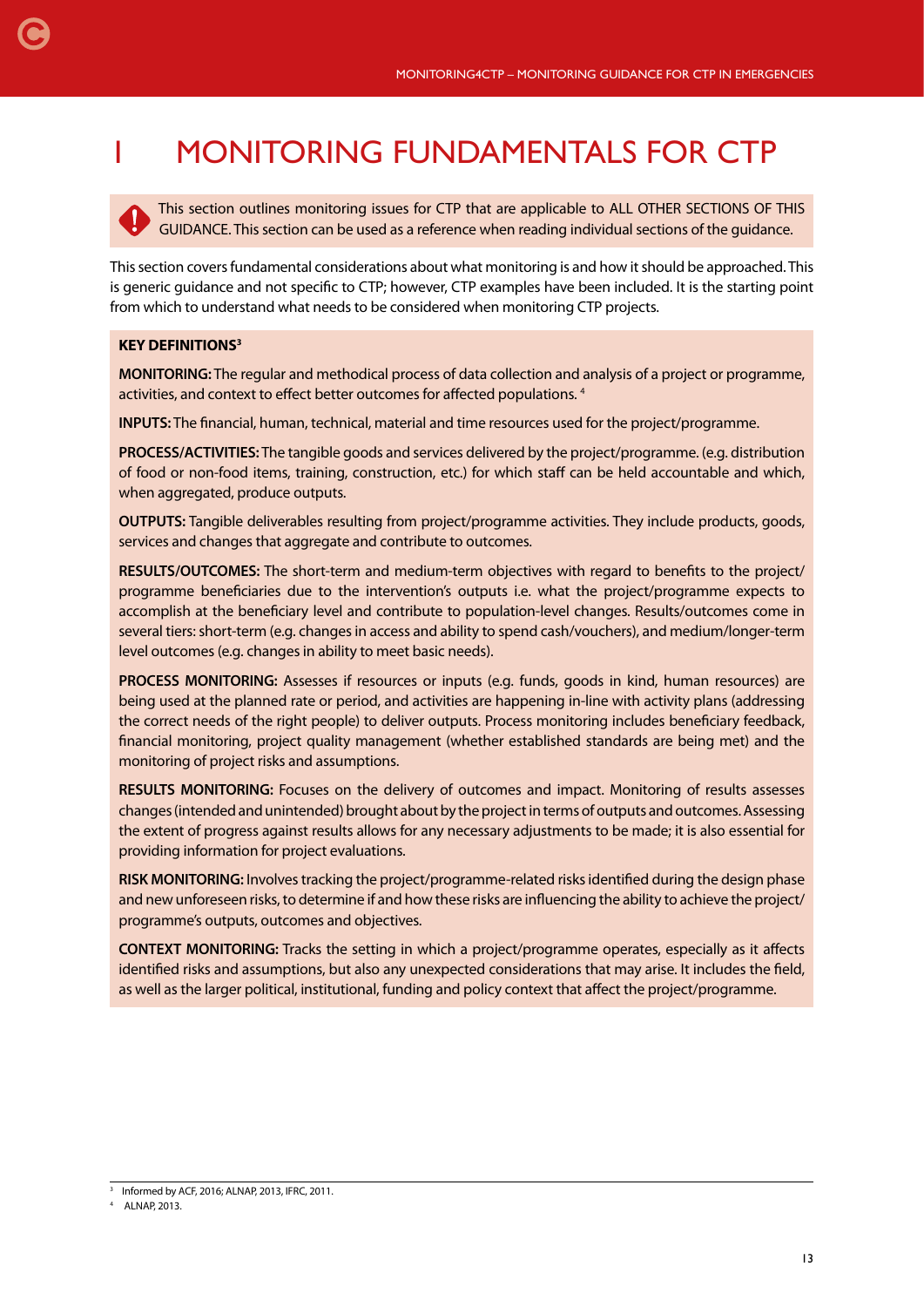<span id="page-13-0"></span>Figure 3 outlines what is involved in project monitoring. In reality, these monitoring components will be incorporated into a broader project M&E/MEAL framework. The project M&E/MEAL framework is a living document designed to help managers adjust programmes according to the situation, and support consultation with and feedback from affected populations. How monitoring is undertaken will depend on the monitoring model. An overview of different monitoring models and their implications for CTP monitoring can be found in Appendix 2.



**Figure 3: Overview of what is involved in project monitoring.**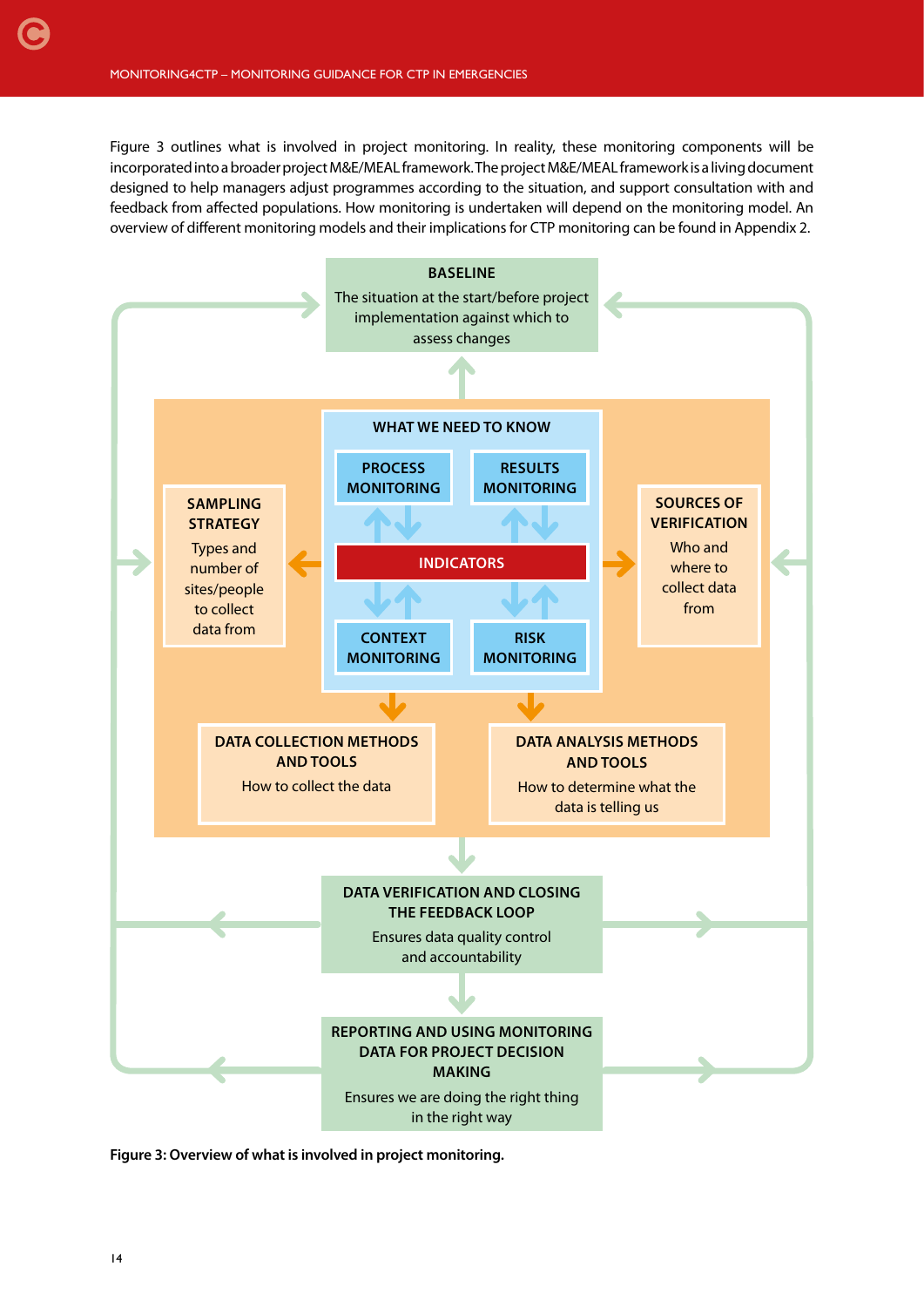<span id="page-14-0"></span>Monitoring should be used to check whether the project is delivering results in-line with expectations by helping identify:

- priority areas for project adjustment or attention
- what is working well
- information that helps managers make decisions about resource allocation.

#### 1.1 SELECTING INDICATORS

The following points can be used to guide decision-making processes to select project indicators.

- 1. The project **context** will have a large influence on the relevance and applicability of the indicators selected. It is essential to select the most useful indicators and then refine them to ensure they reflect the local context, and are SMART (specific, measurable, achievable, relevant and time-bound).
- 2. It is essential to collect **disaggregated data** against all relevant indicators. Categories of disaggregation include age, gender and vulnerability status. For more guidance see [ECHO Gender-Age Marker Toolkit](http://ec.europa.eu/echo/files/policies/sectoral/gender_age_marker_toolkit.pdf) and [DFID Guidance on Disaggregating Data.](https://www.gov.uk/government/uploads/system/uploads/attachment_data/file/530605/DFID_s_guide_to_disaggregating_programme_data_by_disability.pdf) More information on protection in CTP can be found in this [guide.](http://www.cashlearning.org/resources/library/800-guide-for-protection-in-cash-based-interventions)

**Quantitative indicators measure quantities or amounts** and can be expressed as numbers e.g. the number of transfers delivered; average amount spent on 'x' item per month; percentage of households able to meet basic needs. Quantitative indicators help us understand whether we are meeting targets, but often need qualitative data to be fully understood.

**Qualitative indicators measure people's judgements or perceptions** and are expressed through words e.g. changes in intra-household dynamics and tensions resulting from cash assistance; changes experienced by the recipient household that the cash assistance contributed to. Qualitative indicators can capture constraints and enablers in using cash assistance to meet needs, and the perceived quality of any aspect of programming. Qualitative indicators are better at capturing in-depth information including the reasons 'why' behind the numbers reported by quantitative indicators.

- 3. It is important to select **a balance of both quantitative and qualitative indicators** as they play complementary roles. Multiple questions (a mixture of closed and open questions reflecting quantitative and qualitative answers) may be needed to be able to fully understand progress made against an indicator. For example:
	- Ouantitative changes in the price and availability of goods are only useful if the reasons why the changes are occurring are understood.
	- The percentage of households satisfied with the transfer process can be quantified through yes/no responses. However, this information is only really useful if we also understand the reasons why households are or are not satisfied with the distribution process.
- 4. A **mixed method approach** to data collection can help triangulate and verify the data collected from different sources.

#### 1.2 PARTICIPATORY MONITORING

Participatory monitoring involves engaging people affected by the crisis (both beneficiaries and non-beneficiaries) in:

- collecting, analysing and verifying CTP monitoring data
- programmatic decision-making processes that use CTP monitoring data.

Figure 4 outlines degrees of participation in project M&E. What is feasible and appropriate for the project will be dependent upon context. The degree of participation selected and any associated resource requirements should be factored into the project budget accordingly.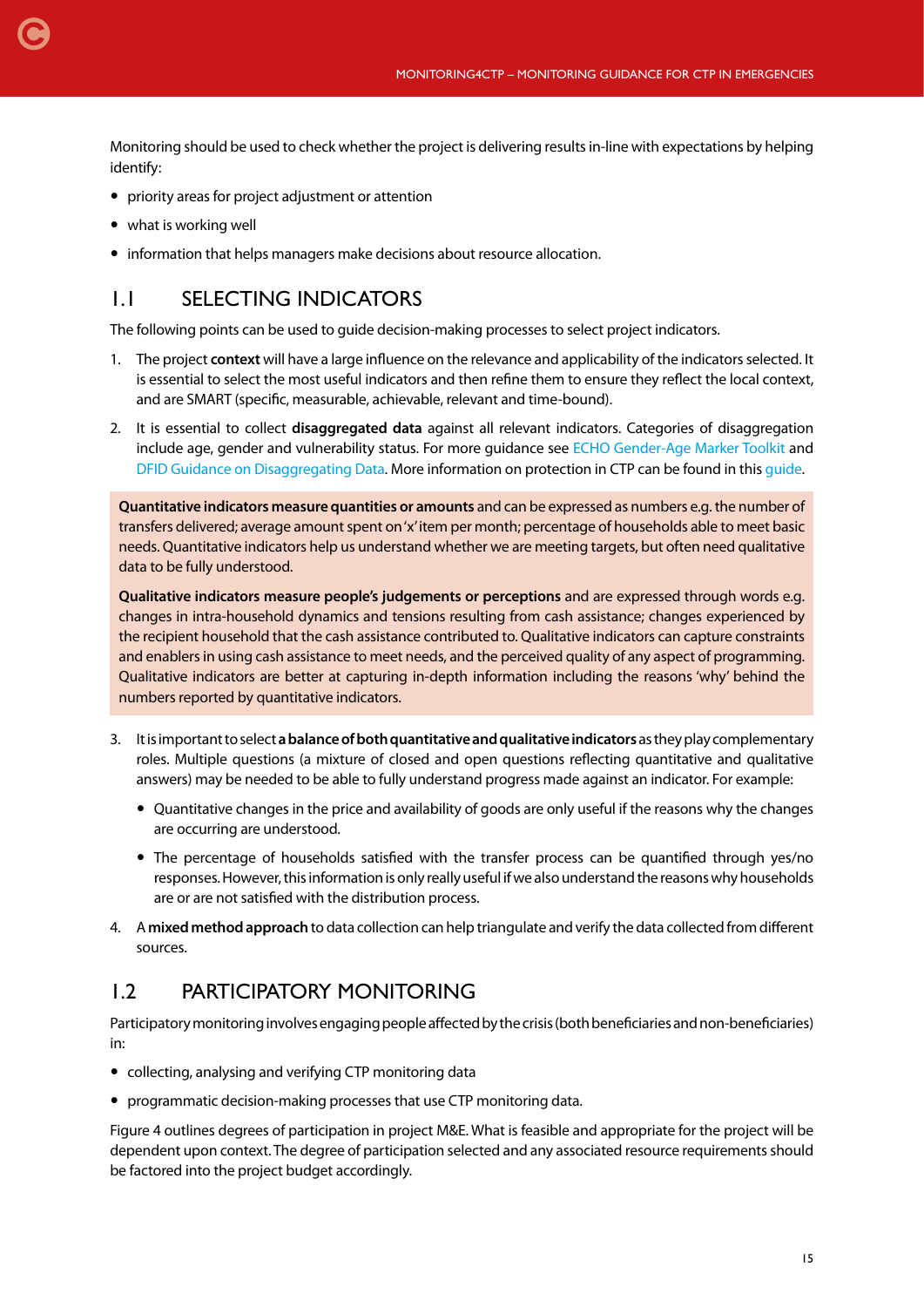<span id="page-15-0"></span>

**Figure 4: Degrees of participation in project monitoring and accountability.5**

#### 1.3 RISK AND CONTEXT MONITORING

Risks and benefits posed by the type of cash transfer (e.g. physical or electronic cash or vouchers) should have been identified during the project assessment stage. Actions to mitigate these risks should have been defined during project design. CTP risks commonly incorporate protection risks and organisational risks including fraud, corruption and diversion.

**Risk monitoring** involves tracking the internal and external CTP risks identified as part of project design, in addition to monitoring if the mitigating actions are working, and that the associated assumptions and risk analysis are valid.

#### **CTP RISK MONITORING EXAMPLE**

#### **POTENTIAL RISK:**

an identified risk is that male members of the household (HH) may not prioritise the needs of the whole HH when spending the cash/ voucher i.e. the whole HH may not benefit from the cash/vouchers

**MITIGATING ACTION:** target women (rather than men) to receive the transfer, by making the assumption that women would identify the needs of their whole family and spend the cash/vouchers to cover these needs

#### **MONITORING REQUIREMENTS:**

monitoring activities would need to check whether the mitigation measure based on the assumption was holding true, and whether the risk associated with male transfer recipients is valid

Context monitoring tracks the setting in which a project operates and how this influences the ability to use CTP. Changes in context can affect identified risks and assumptions. Context monitoring also needs to capture any unexpected considerations that may arise.

**CTP context monitoring example:** A resurgence in conflict or new displacements (i.e. changes in the security context) may affect the appropriateness and feasibility of using CTP. The use of CTP may also influence conflict and displacement dynamics.

**Context monitoring** can be closely related to risk monitoring. Risk and context monitoring are relevant for all stages of project implementation (activities, outputs, outcomes). It is important to monitor if and how factors external to the project are influencing the feasibility and appropriateness of using cash transfers, and vice versa.

It may be possible to incorporate risk and context monitoring into process and results monitoring. For example, questions to check whether people are being put at more risk of harm through receiving cash/vouchers can be incorporated into post-distribution monitoring surveys and focus group discussion topics as part of process monitoring. Data received via complaints and feedback mechanisms (see Appendix 3) can also provide information to assist the monitoring of this risk.

<sup>5</sup> IFRC, 2011.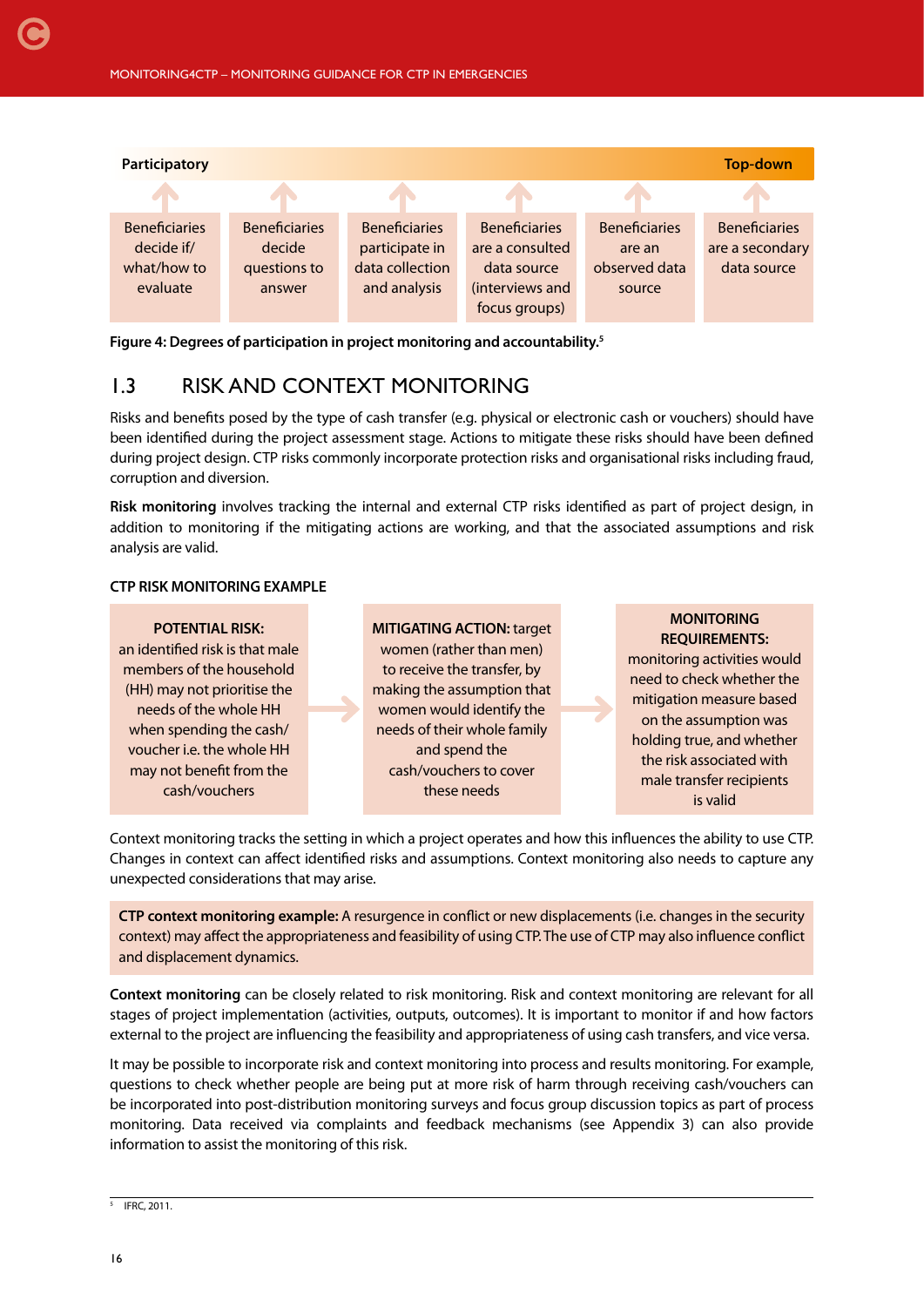<span id="page-16-0"></span>In some cases, it may be more appropriate for risk monitoring to be defined separately from project indicators, but using the same steps as for project indicators; i.e. identifying they key questions required to monitor the risk, the sources of verification (who the data will be collected from), data collection methods and tools, and data analysis techniques. See Appendix 1 for resources.

**Remote management consideration.** CTP risks associated with contexts of remote implementation are largely the same risks as in any other project, but the degree, characteristics and mitigation measures required may be unique in each context.<sup>6</sup> The Remote Cash Project provides guidance, recommendations and tools for monitoring CTP-related risks and changes in remote contexts.

#### 1.4 IMPORTANT CONSIDERATIONS FOR ALL DATA COLLECTION METHODS AND TOOLS

#### *'It is more important to have a small quantity of good quality data, rather than large amounts of poor quality and unreliable data'7*

- 1. Appendices 4, 3, and the relevant resources listed in Appendix 1 can be used to guide the selection of methods and tools.
- 2.  $\Omega$ ,  $\Omega$  In order to ensure the use of CTP is not disadvantaging, constraining or putting people at risk of harm, it is important that data collection methods and tools are able to capture disaggregated data, i.e. the views of men, women and children of different ages from different groups, including youth, elderly, disabled people, and people from particularly marginalised groups. Information about changes in household dynamics, decision-making and roles and responsibilities influenced by CTP can provide important information about gender and equity issues.
- 3. Using several sources and methods (e.g. focus group discussions, household questionnaires, anonymised population data) will triangulate information and provide a more comprehensive picture.<sup>8</sup>
- 4. If the context is conducive to a participatory monitoring approach, methods and tools to help realise this should be selected. (See section 1.2)
- 5. Can the methods and tools selected be implemented using technology (e.g. digital platforms for data collection and analysis)? Which technology is most appropriate? (See sections 3.3.4, 4.4.3 and Appendix 5.)
- 6. It may be beneficial to use a risk log table to monitor risks, which enables the following information to be recorded and tracked: the date it was first reported, rating of its potential impact and likelihood (e.g. high, medium or low), explanation of the recommended action to be taken and by whom, and note when the risk is 'closed' (no longer a risk).<sup>9</sup> See Appendix 1 for risk monitoring resources.
- 7. A clearly documented sampling strategy is an essential component of any project M&E/MEAL framework. It should articulate the number of sites/people to collect data from using the methodologies and tools selected. [ACF's \(2016\) overview of major sampling types and methods](http://www.actionagainsthunger.org/publication/2016/08/multi-sectoral-monitoring-evaluation) (p 149-150) can be used to assist the development of an appropriate sampling strategy.

#### 1.5 CTP BASELINE

A baseline survey is the first measurement of the project indicators. In most cases, this provides a snapshot of the situation before the project activities commence, although in some rapid-onset contexts activities may need to start before a baseline can be undertaken. The baseline can be used to test the validity of project indicators and to refine them. A baseline is essential as it provides benchmark CTP-specific data to which monitoring data can be compared. This helps assess progress made against project indicators and the extent to which the project has made a difference.

<sup>6</sup> The Remote Cash Project, 2016.

<sup>7</sup> MISMA, 2017.

<sup>8</sup> UNHCR, 2015.

<sup>9</sup> IFRC, 2011.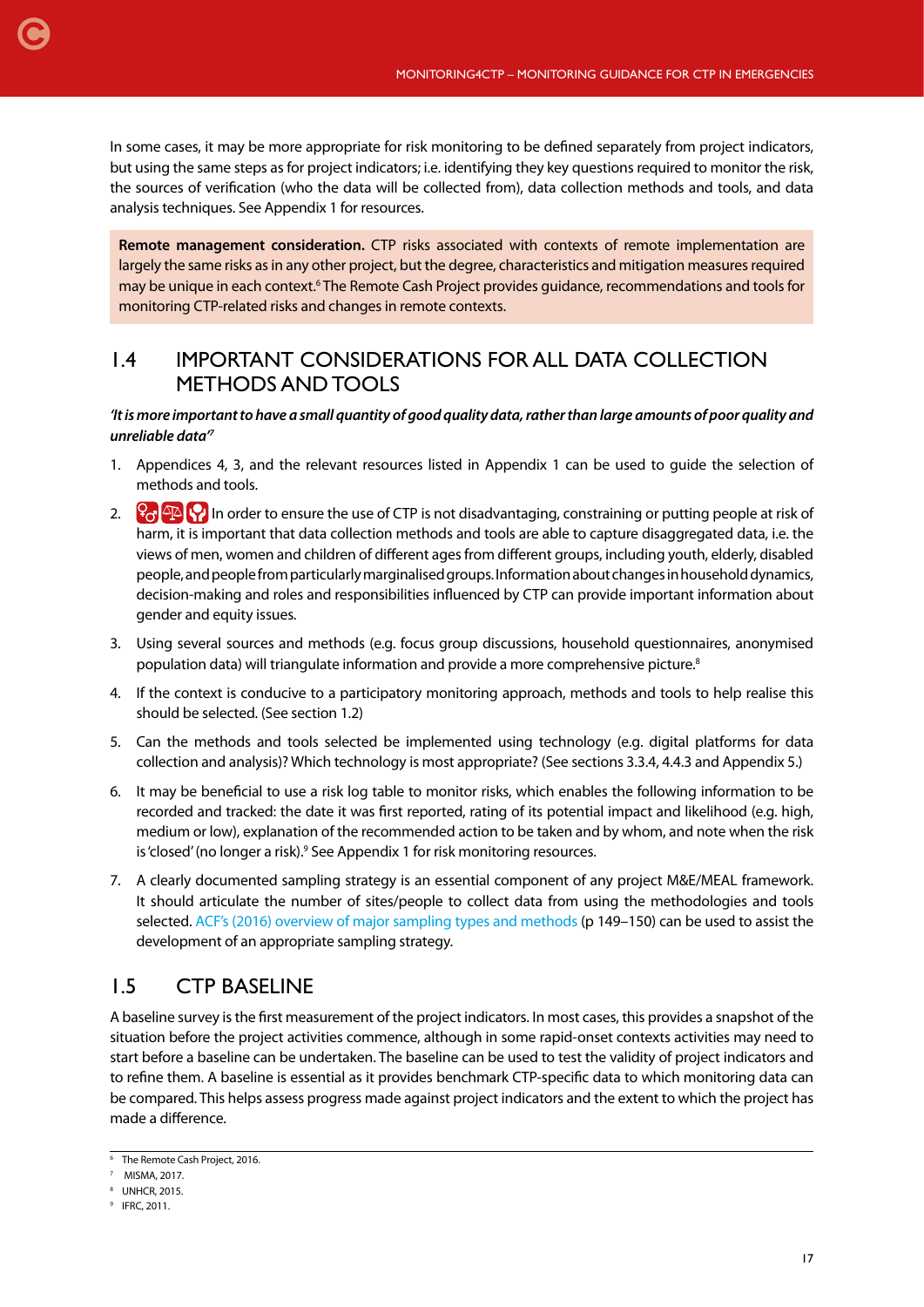**CTP baseline example:** The project baseline shows that the price of fuel for cooking is 1 USD per litre. In general, households spend 5–10% of their income on fuel, indicating that the price of fuel is an important issue to monitor. If an unrestricted transfer was then given to cover basic needs, and monitoring data revealed that the price of fuel was increasing each month, it would be important to consider what this means in terms of the transfer amount and the ability of the household to meet their basic needs. If you did not have the original price you would not be able to understand the impact of this change.

Typically, the baseline happens at the programme level. As such, it is important to ensure that CTP related information is included in sector-specific and multi-sectoral baseline processes.

CTP baseline information needs to be gathered on:

- income and expenditure of affected households
- coping mechanisms specific to sectors and the ability to meet basic needs
- markets

<span id="page-17-0"></span>[C](#page-4-0)

money transfer and payment systems (e.g. e-transfers, mobile, banks).

For MPGs, a baseline or needs assessment could also be used to assess what household priorities are. This can enable new lines of inquiry to better quantify results achieved e.g. education may not be an outcome included in the project objectives but may be prioritised by households, including in terms of expenditure.

In particular contexts such as rapid onset crises, it may not be possible to collect baseline data before project activities start. In such cases, data from CTP specific assessments can be used to help retrospectively formulate a baseline of the situation before the project activities started.

#### 1.6 THE USE OF TECHNOLOGY FOR CTP MONITORING

As illustrated in section V, this guidance is accompanied by a separate review that evaluates the potential benefits and risks of using technology to support the various stages of monitoring, evaluation and accountability (MEA) for cash transfer programming (CTP), along with a review of the data privacy and protection concerns during these stages. The review can be found in Appendix 5. The systems reviewed to date are: Red Rose, Segovia, Last Mile Mobile Solutions (LMMS), Mastercard Aid and Aid:Tech.10

When looking at the technology product landscape, two key approaches emerge:

- 1. Comprehensive CTP platforms that integrate beneficiary registration and targeting, a wide variety of payment channels, monitoring and evaluation surveys, and accountability feedback mechanisms, e.g. Segovia and Red Rose.
- 2. A modular approach to platform building, using pre-existing components that agencies may already be familiar with, and adding new components to support the extra requirements of cash programming, e.g. Last Mile Mobile Solutions. In this case, a business intelligence layer – a platform to integrate the data generated by the separate software tools and perform analysis across the datasets – will be required to combine the outputs from the separate modules for full analysis and reporting.

The most suitable approach for a given project will depend on the nature and scale of the transfers, the level of capacity within implementing partners, the existing technology infrastructure, budget, and resources available.

The introduction of technology and digital beneficiary data is not without risk, and many factors must be considered. It is important that the evaluation of these risks is carried out against the alternative of manual distribution of the same assets, rather than against a do-nothing approach. For example, the nature of networkconnected technology and the ease of data duplication in the digital space creates a responsibility to handle large amounts of personally identifiable beneficiary data in a considered manner, secure to both internal and external data security breaches. However, the paper-based collection of the same data presents justifiable concerns that should not be ignored.

<sup>&</sup>lt;sup>10</sup> Note that a comprehensive review of systems/platforms was not attempted. The systems covered comprise a sample of those available, and their inclusion in the review is not intended to be an endorsement of these specific systems, or otherwise.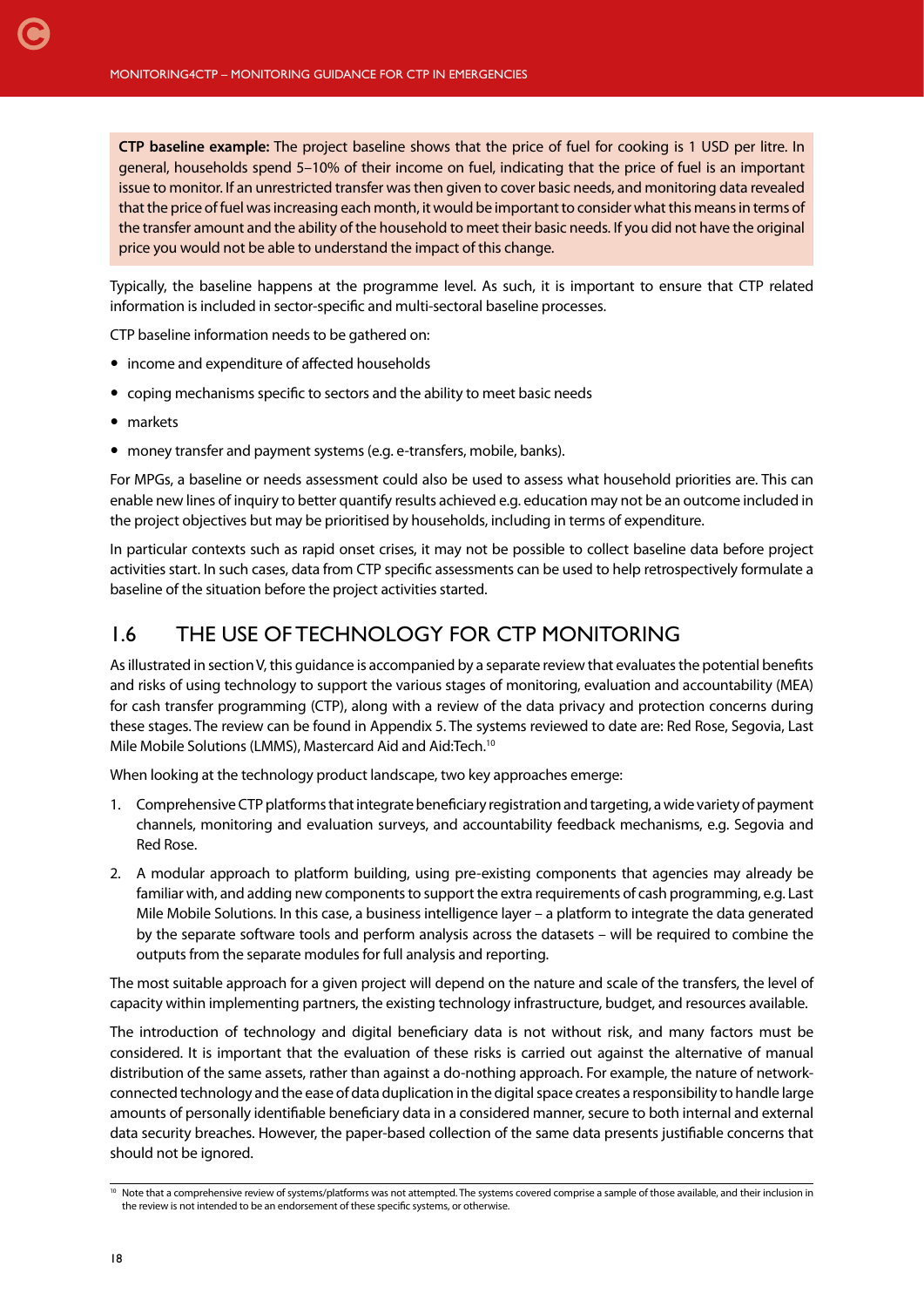<span id="page-18-0"></span>The available appropriate options for technology choice and programme design will vary significantly based on the local context of the response. Existing financial service providers in the area, available connectivity, and beneficiary familiarity with payment channels and security are amongst many considerations that will affect the level of support technology can provide to a programme's monitoring efforts.

An overview of the considerations for the use of tech in CTP process and outcome monitoring is provided in sections 3.3.4 and 4.3.3, with more detail being found in the full review in Appendix 5.

## 2 SKILLS AND CAPACITIES REQUIRED FOR CTP MONITORING

**REMINDER:** It is assumed that those using this guidance have a certain level of existing knowledge, skills and experience – see [section 3](#page-19-0) for more details

The [CaLP Competency Framework](http://www.cashlearning.org/downloads/calp-ctp-competency.pdf) identifies core competences relating to CTP throughout the project cycle, including those required for monitoring and accountability. As for any project, managers of projects using CTP should determine the available monitoring experience within the project team and other potential participants in monitoring activities, for example, the communities and/or beneficiaries. Gaps between the project's monitoring needs and available qualified personnel should be identified to determine if capacity building or outside expertise is needed. The monitoring model will also influence the capacities and skills required. See Appendix 2 for an overview of different monitoring models and their implications for CTP monitoring.

Types of skills that may have to be developed for CTP monitoring include the following:<sup>11</sup>

- Basic monitoring and accountability concepts, purposes, and requirements.
- Familiarity with quantitative/qualitative/mixed methods approaches.
- Survey design and adaptation.
- Sampling methodologies and good practices.
- Enumeration and facilitation techniques.
- Use of technological innovations and systems for electronic data collection and analysis.
- Ethical issues and data management considerations.
- Data analysis and interpretation, including triangulation of data.
- Data and results reporting.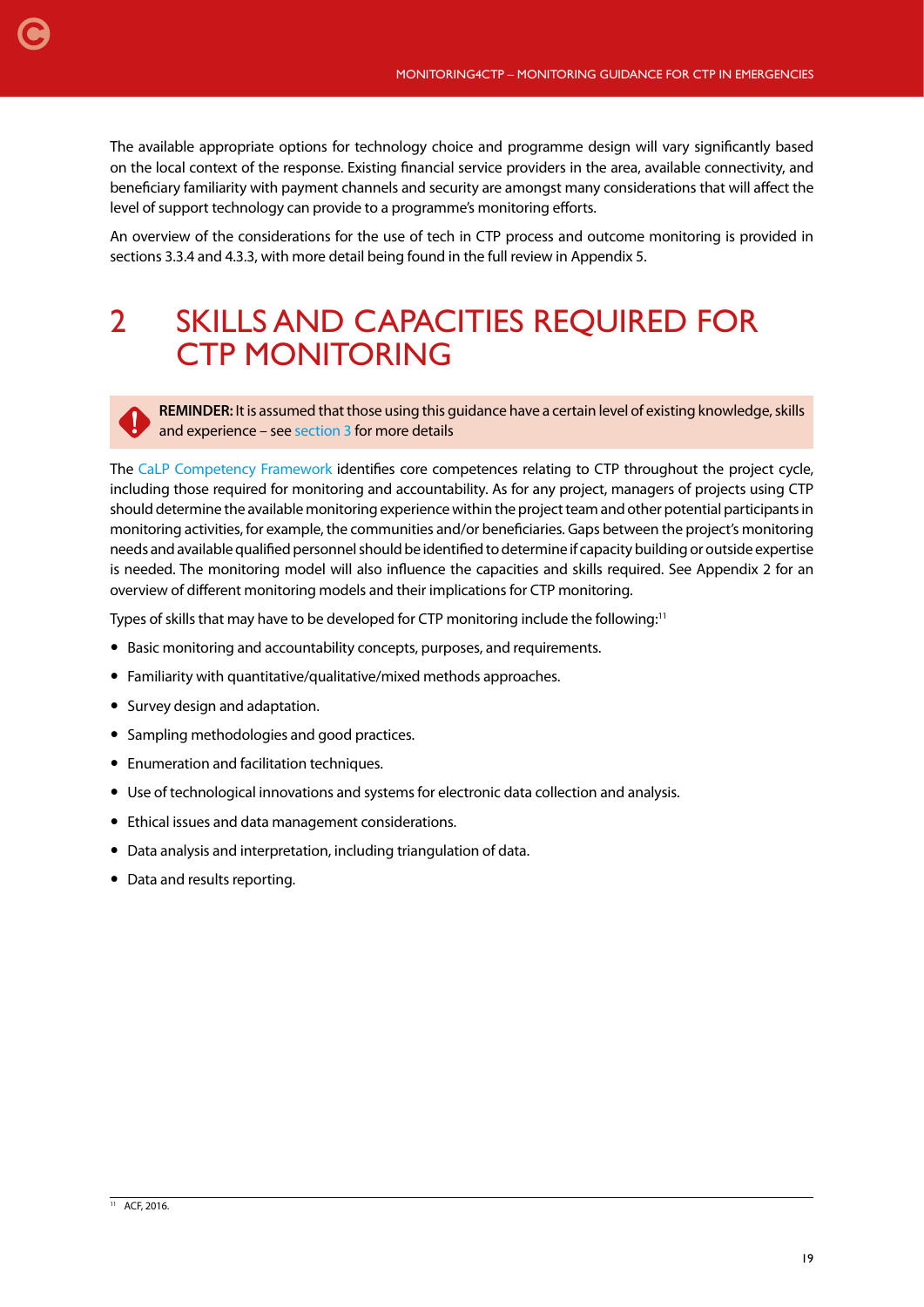<span id="page-19-0"></span>[C](#page-4-0)

Monitoring skills and competencies, including those required of third party monitors, that are particularly important for CTP projects include:

- **1. The ability of enumerators (people collecting data) to ask questions around expenditure and utilisation in an open, non-judgemental manner.** These topics can be perceived by recipient households as personal and a potential invasion of privacy. Recipients may feel pressure to give particular answers that they think the enumerators want to hear rather than reflecting the reality of their situation. Enumerators can also feel uncomfortable asking such questions unless given adequate training.
- **2. The ability to collect and analyse data from less-traditional sources and to triangulate data effectively and accurately.** Triangulation is the process of using multiple methodologies and/or tools to compare and validate the data collected by each tool to give as complete and accurate a picture as possible about changes that are occurring. CTP requires the collection of data from sources that have not typically been the domain of project monitoring. For example: the organisation's finance and human resources departments for cost related data; FSPs for distribution data; market vendors for redemption and sales data and government or private sector for market price monitoring data. Additionally, FSPs, market vendors and implementing partners may have responsibility for collecting, or reporting on specific sets of data. This may require considerable capacity building efforts to ensure those responsible have appropriate skills, not only to collect the required data, but also to be able to compare different data sets to accurately identify and track emerging trends.

Time and resources for CTP monitoring capacity building should be built into the project budget to ensure people involved in data collection and analysis have the appropriate skills. For example, enumerators should be trained on the purpose and content of all surveys. In rapid onset contexts, there may be limited time to undertake such training. In such circumstances, a realistic approach to building monitoring capacity should be taken in line with the respective organisation's policy, procedure and competency framework.

## 3 PROCESS MONITORING FOR CTP

Process monitoring assesses if resources or inputs (e.g. funds, goods in kind, human resources) are being used at the planned rate or period, and activities are happening in line with plans (addressing the correct needs of the right people) to deliver outputs.12 Key resources for CTP process monitoring can be found in [Appendix 1](#page-63-0).

#### 3.1 PROCESS MONITORING ISSUES

CTP process monitoring relates to:

- Activities registration and verification and transferring the cash via the delivery mechanism.
- Output that the beneficiary is in receipt of the cash/vouchers.

Process monitoring has requirements specific to the type of transfer and delivery mechanism being used (e.g. mobile money, paper vouchers) and requires distinct issues to be monitored at the level of the beneficiary/ household, market, and implementing agency. These issues are summarised in Table 1.

Table 1 also uses symbols to indicate which monitoring issues relate to project risks, context monitoring, gender, protection, equity and AAP issues (see Appendix 3 for more information about AAP). The table also indicates which monitoring issues are factors that influence efficiency in relation to the speed and cost of the response. See the Key for Tables 1, 3 and 4 for an overview of these symbols.

<sup>12</sup> ACF, 2016.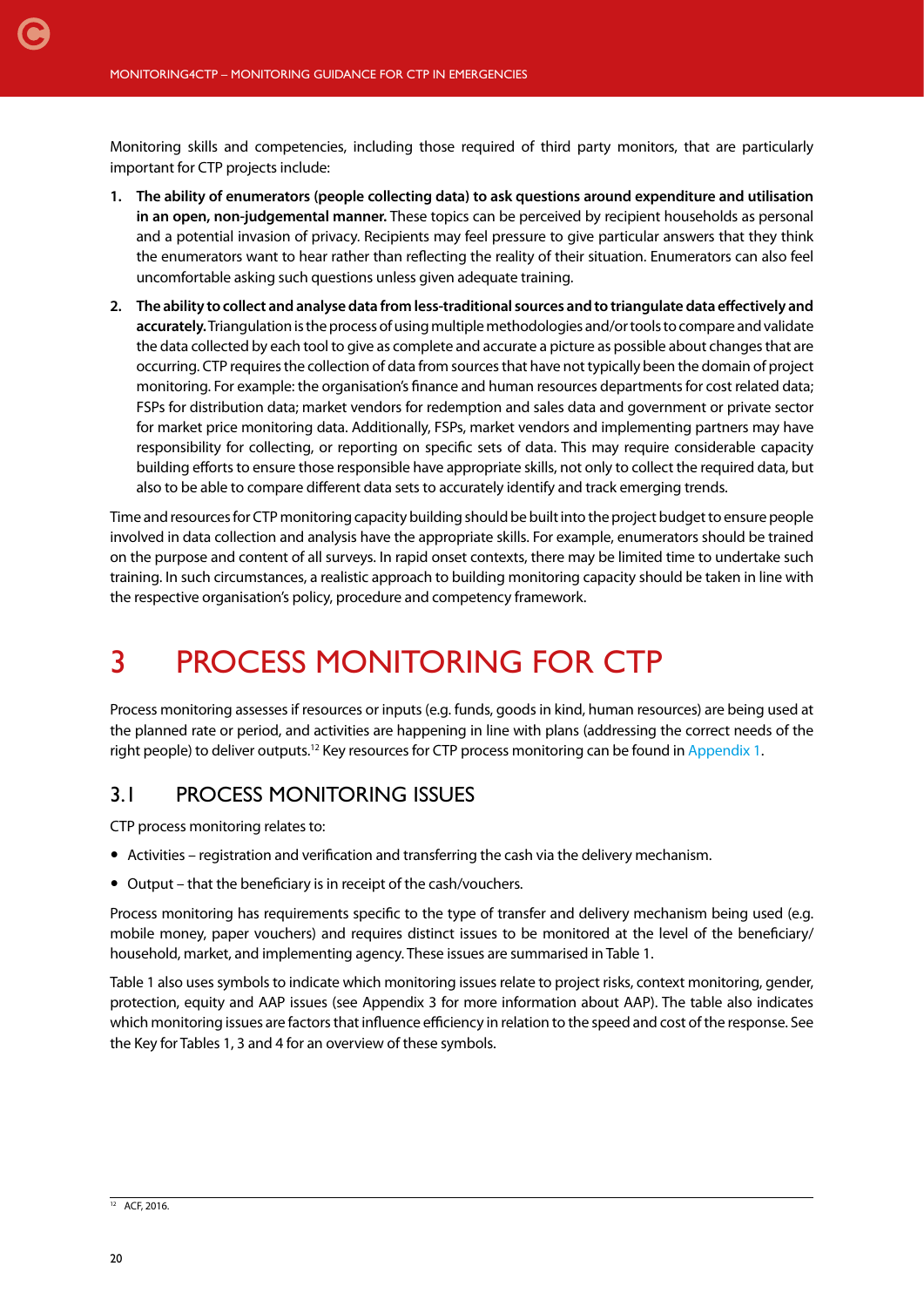#### **KEY FOR TABLES 1, 3 AND 4**



[C](#page-4-0)

Beneficiary/household level monitoring Gender monitoring issue











Protection monitoring issue





Market-level monitoring **AAP** Accountability to affected populations issue



Risk monitoring **ISSUE ISSUE ISSUE ISSUE Influencing the cost of the project and** project efficiency



Context monitoring  $\sum_i$  Issue influencing the speed/timeliness of the project and project efficiency



Equity monitoring issue  $\sum_{n=1}^{\infty}$  Issue influencing project effectiveness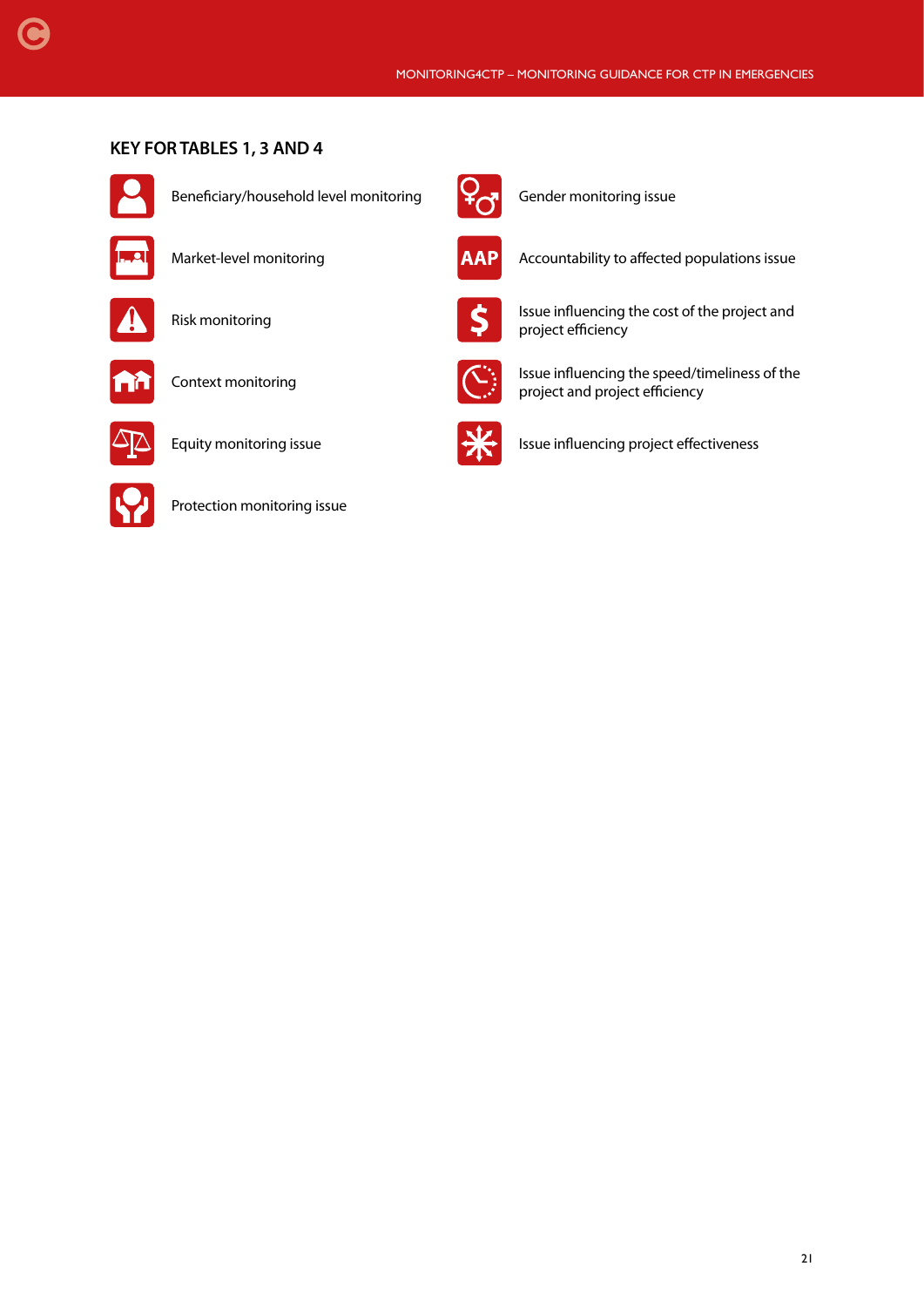| <b>FOCUS OF MONITORING</b>                                                 | <b>PROCESS MONITORING ISSUES</b>                                                                                                                                                                                                                                                                                                                                                                                                                                                                                                                                                                                                                                                                                                                                                                                                                                                                                                                                                                                                                                                                                                                                                      |
|----------------------------------------------------------------------------|---------------------------------------------------------------------------------------------------------------------------------------------------------------------------------------------------------------------------------------------------------------------------------------------------------------------------------------------------------------------------------------------------------------------------------------------------------------------------------------------------------------------------------------------------------------------------------------------------------------------------------------------------------------------------------------------------------------------------------------------------------------------------------------------------------------------------------------------------------------------------------------------------------------------------------------------------------------------------------------------------------------------------------------------------------------------------------------------------------------------------------------------------------------------------------------|
| <b>OUTPUT:</b><br><b>Beneficiary in</b><br>possession of<br>cash/ vouchers | Whether the transfer was received by the right person, safely, on time,<br>and in the correct amount<br>AAP Wait times, travel time to receive the transfer<br>S Costs incurred by beneficiaries in receiving the cash/vouchers<br>If the cash/voucher is shared with anyone or unofficially exchanged for cash<br>at a loss<br>AAP Availability, accessibility and effectiveness of complaint mechanisms,<br>especially regarding issues like wrong PIN or lost card<br>• Any technical issues with accessing the cash/voucher (particularly for e-cash/<br>e-voucher) - especially for vulnerable groups e.g. illiterate, innumerate, and/<br>or those who are not familiar with technology<br>A Ease of accessing the transfer (particularly for phone or e-cash/e-voucher)<br>AAP Effectiveness and accessibility of the support provided informing people<br>about the mechanism, taking into consideration different languages used and<br>levels of literacy and numeracy<br><b>P<sub>o</sub></b> P Female/male access to and control of the cash/vouchers<br>A Targeting related inclusion and exclusion errors e.g. whether the most<br>vulnerable were included as priority |
|                                                                            | <b>P</b> <sub>o</sub> <b>\$</b> Instances of diversion, fraud, corruption or abuse by:<br>· agency staff, local elites or authorities involved in targeting or<br>distribution<br>· market traders involved in projects using vouchers<br>· financial service providers<br>• Cash extorted from beneficiaries upon receipt<br>• If CTP is influencing inter-household tensions<br><b>The If CTP</b> is influencing community dynamics and inter-group tensions, e.g.<br>IDP/refugee and host community                                                                                                                                                                                                                                                                                                                                                                                                                                                                                                                                                                                                                                                                                |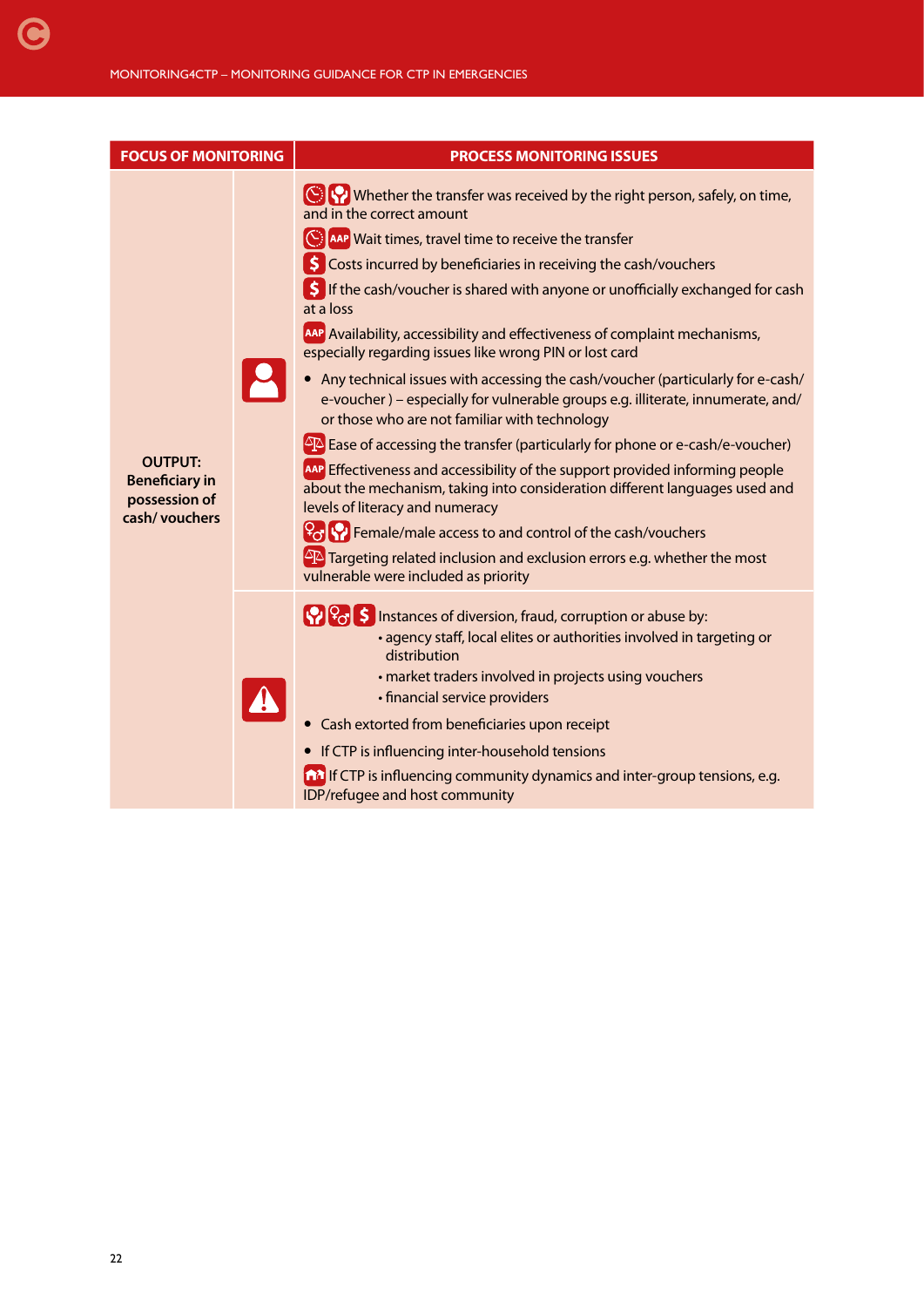| <b>FOCUS OF MONITORING</b>                                               | <b>PROCESS MONITORING ISSUES</b>                                                                                                                                                                                                                                                                                                                                                                                                                                                                                                                                                                                                                                           |  |  |
|--------------------------------------------------------------------------|----------------------------------------------------------------------------------------------------------------------------------------------------------------------------------------------------------------------------------------------------------------------------------------------------------------------------------------------------------------------------------------------------------------------------------------------------------------------------------------------------------------------------------------------------------------------------------------------------------------------------------------------------------------------------|--|--|
|                                                                          | Safety and security of beneficiaries during distribution activities<br>• Risks to staff, beneficiaries and FSPs in transporting cash<br>AAP Data protection and beneficiary privacy - Sharing personal data of<br>refugees, IDPs or other affected individuals or households with third parties,<br>potentially putting them at risk of violence, detainment or discrimination<br><b>nt</b> Are changes in the security context affecting the ability to use CTP, e.g.<br>resurgence in conflict, new displacement? Is CTP positively or negatively<br>influencing changes in the security context?                                                                        |  |  |
| <b>ACTIVITY:</b><br><b>Transfer of cash</b><br>via delivery<br>mechanism | • Time and cost savings through ability to piggyback on or expand upon<br>existing government programmes/use existing transfer mechanism/use<br>common delivery mechanisms<br>• Time taken and cost to set up new systems to deliver cash (did preparedness<br>activities contribute to time saving?)<br>• Time taken and cost of CTP specific monitoring and accountability<br>• Time taken and cost of CTP specific coordination and consolidation of<br>systems and programming<br>• Scale and duration of the transfer (total number and value of transfers)<br>• Extent to which preparedness activities influenced the speed and cost of<br>delivering the transfers |  |  |
|                                                                          | Between market assessment and delivery of cash, the markets need to be<br>monitored to ensure:<br>· market(s) are/remain accessible<br>· goods/commodities that it is anticipated that transfer recipients will<br>purchase (e.g. MEB contents) are available in sufficient quantity and quality                                                                                                                                                                                                                                                                                                                                                                           |  |  |
| <b>ACTIVITY:</b><br>Registration                                         | AAP Support needs for recipients to access and use e-cash/e-voucher system<br>S <b>C</b> Time taken and cost to sensitise affected populations, FSPs, market<br>actors, partners and other key stakeholders in the cash approach<br>AAP AAP Targeting related inclusion & exclusion errors - Whether most<br>vulnerable were included as priority e.g. cash transfers via government<br>safety-net systems using existing beneficiary lists include those who are not<br>necessarily the most vulnerable post-disaster                                                                                                                                                     |  |  |
| and verification                                                         | <b>nt</b> Context: access to crisis-affected populations<br>• Negative impact on or reinforces unequal community power relations;<br>exacerbates conflict dynamics e.g. cash for weapons<br>AAP Data protection and beneficiary privacy - Sharing personal data of<br>refugees, IDPs or other affected individuals or households with third parties,<br>potentially putting them at risk of violence, detainment or discrimination                                                                                                                                                                                                                                         |  |  |

<span id="page-22-0"></span>[C](#page-4-0)

**Table 1: CTP specific process monitoring issues (Cabot-Venton, C., S. Bailey & Pongracz, S. 2015; Gordon, 2015, FID, 2011).**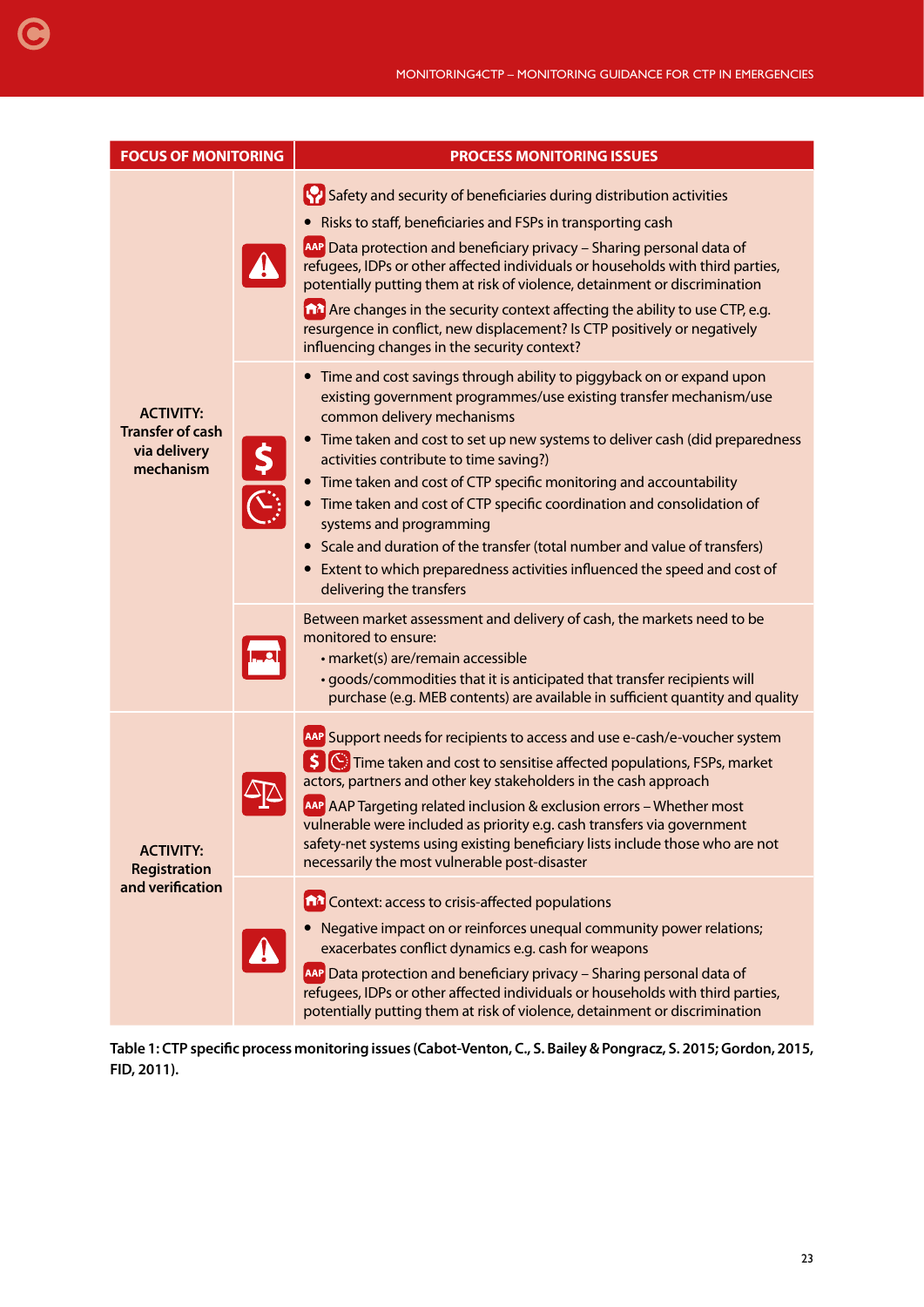<span id="page-23-0"></span>[C](#page-4-0)

#### 3.2 PROCESS AND OUTPUT INDICATORS

Process and output indicators provide a simple and reliable means to measure achievement and quality of the stated project activities and outputs respectively. CTP related process and output indicators should have been defined during logframe development. The process and output indicators selected should reflect the monitoring issues (listed in Table 1) that have been identified as important for the project context.

Table 2 contains an overview of CTP related indicators found in existing CTP toolkits and guidelines, including indicators promoted/required by key donors.<sup>13</sup> Protection  $\{Q\}$ , gender  $\{G\}$  and accountability **AAP** indicators have been highlighted. Table 2 can be used as a reference for teams to check the quality of existing logframe indicators or to assist development of logframes. For example, project teams can use Table 1 to identify the important issues to monitor in their project context, and Table 2 to see if existing indicators can be used to monitor these issues.

 Indicator categories as opposed to specific indicators have been listed in Table 2 because the specific indicator will need to be contextualised for each project. Many of the indicator categories can become quantitative indicators by adding a target (# or %). See section 1.1 for more guidance about selecting project indicators.

| HOUSEHOLD-LEVEL PROCESS AND OUTPUT INDICATOR CATEGORIES                                                                                                                                               |                                                                                                                                                                                                                                                                                                                                                                                                                                                                            |  |  |
|-------------------------------------------------------------------------------------------------------------------------------------------------------------------------------------------------------|----------------------------------------------------------------------------------------------------------------------------------------------------------------------------------------------------------------------------------------------------------------------------------------------------------------------------------------------------------------------------------------------------------------------------------------------------------------------------|--|--|
| <b>INDICATOR CATEGORIES</b>                                                                                                                                                                           | <b>NOTES</b>                                                                                                                                                                                                                                                                                                                                                                                                                                                               |  |  |
| # HH assessed to receive<br>cash transfers/vouchers                                                                                                                                                   | Reporting results as absolute values and proportions gives a sense of the scale<br>of the affected population who meet the necessary vulnerability criteria for<br>CTP.                                                                                                                                                                                                                                                                                                    |  |  |
| % cash transfers/vouchers<br>distributed:<br>$\bullet$ in accordance with<br>established timeline<br>• to correct recipient<br>• in correct amount<br>• safely (no protection or<br>security threats) | This indicator is related to monitoring the performance of the delivery<br>mechanism (FSP/s where relevant) and needs to be triangulated with<br>household-level data collected against the same indicator. Useful to report the<br>following to explain the numerical value:<br>• reasons for why the target wasn't achieved – contributing factors<br>• positive factors that enabled the target to be achieved and that should be<br>replicated in other distributions. |  |  |
| Total monetary value of<br>cash/vouchers transferred                                                                                                                                                  | This is the value of the cash and/or vouchers received by the beneficiaries                                                                                                                                                                                                                                                                                                                                                                                                |  |  |

<sup>13</sup> Indicators sources - ACF, CRS, Diakonie Katastrophenhilfe, DFID, DRC, ECHO, FFP, HPN, IFRC, Mercy Corp, OFDA, Oxfam, Save the Children, UNHCR.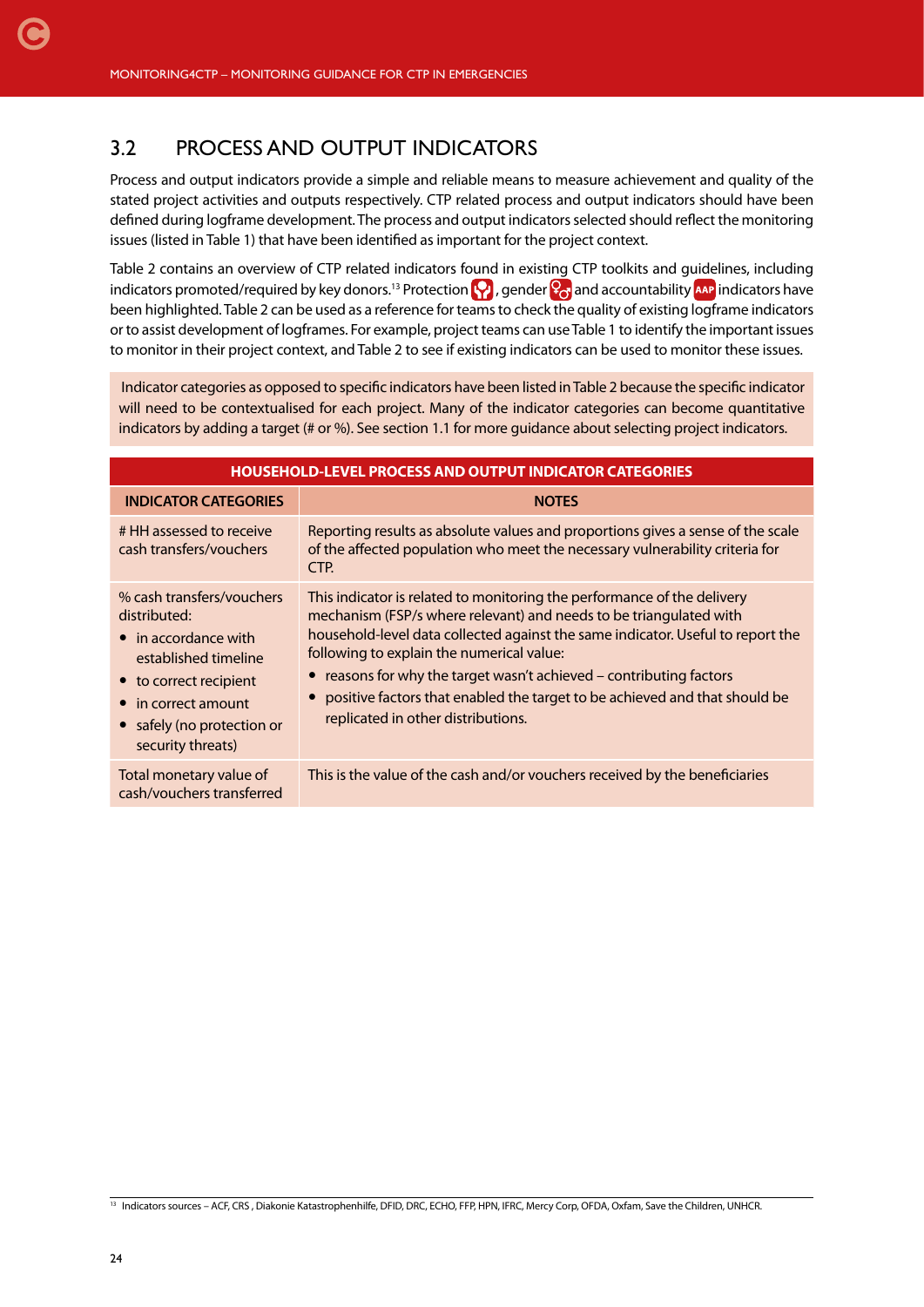| <b>HOUSEHOLD-LEVEL PROCESS AND OUTPUT INDICATOR CATEGORIES</b>                                                                                                                  |                                                                                                                                                                                                                                                                                                                                                                                                                                                                                                                                                                                                                                                                                                                                                                                                                                                                                                                                                                                                                                                                                                                                                                                                                                                                                                                                                                                |  |  |
|---------------------------------------------------------------------------------------------------------------------------------------------------------------------------------|--------------------------------------------------------------------------------------------------------------------------------------------------------------------------------------------------------------------------------------------------------------------------------------------------------------------------------------------------------------------------------------------------------------------------------------------------------------------------------------------------------------------------------------------------------------------------------------------------------------------------------------------------------------------------------------------------------------------------------------------------------------------------------------------------------------------------------------------------------------------------------------------------------------------------------------------------------------------------------------------------------------------------------------------------------------------------------------------------------------------------------------------------------------------------------------------------------------------------------------------------------------------------------------------------------------------------------------------------------------------------------|--|--|
| <b>INDICATOR CATEGORIES</b>                                                                                                                                                     | <b>NOTES</b>                                                                                                                                                                                                                                                                                                                                                                                                                                                                                                                                                                                                                                                                                                                                                                                                                                                                                                                                                                                                                                                                                                                                                                                                                                                                                                                                                                   |  |  |
| Recipient HH's ability to<br>access the cash/vouchers                                                                                                                           | Can be reported numerically supported by qualitative data e.g. % HHs<br>$\bullet$<br>having experienced access problems, with an understanding of the type,<br>range and commonality of these problems (problems can be related to<br>time, distance, cost, protection and security issues, fraud, corruption,<br>diversion). Can be broken down into time impacts, costs incurred, security/<br>protection risks faced, etc.<br>• Data focusing on recipient's ability to access the cash/voucher should be<br>triangulated with data held by FSP(s) about # transfers successfully received<br>by intended recipients.<br>• Time impacts incurred by beneficiaries include travel and wait times for<br>distribution. It is important to collect qualitative data to understand what<br>these time impacts were and how they impacted HHs, e.g. had to leave<br>children unattended in order to travel to market, etc. Related to efficiency,<br>effectiveness and appropriateness of the CTP modality.<br>• Costs incurred by beneficiaries include loss of income due to time required<br>to attend distributions and access markets, transport costs to and from<br>distribution site. It is important to collect qualitative data to understand<br>what these costs were and how they impacted HHs. Loss of income<br>outweighed the benefit of receiving cash/vouchers. |  |  |
| Beneficiaries who<br>withdraw less than the<br>cash transfer value or do<br>not use the full voucher<br>by end of project/transfer<br>period                                    | It is necessary to understand the reasons behind this; the number on its own<br>isn't very useful.                                                                                                                                                                                                                                                                                                                                                                                                                                                                                                                                                                                                                                                                                                                                                                                                                                                                                                                                                                                                                                                                                                                                                                                                                                                                             |  |  |
| AAP Beneficiary (and non-<br>beneficiary) understanding<br>of:<br>• Project (purpose,<br>activities, timeframe)<br>Targeting criteria<br><b>Distribution process</b><br>The CFM | AAP indicator. It is important to collect this data from both recipients and<br>non-recipients of the cash transfer to determine the extent to which people<br>understand why they have, or have not been included in the project.                                                                                                                                                                                                                                                                                                                                                                                                                                                                                                                                                                                                                                                                                                                                                                                                                                                                                                                                                                                                                                                                                                                                             |  |  |
| AAP Beneficiary satisfaction<br>with:<br>• Distribution process<br>$\bullet$ CFM                                                                                                | AAP indicator.                                                                                                                                                                                                                                                                                                                                                                                                                                                                                                                                                                                                                                                                                                                                                                                                                                                                                                                                                                                                                                                                                                                                                                                                                                                                                                                                                                 |  |  |
| <b>Po</b> Reports of feeling<br>at risk of e.g. harassment,<br>insecurity, or abuse, due to<br>the CTP                                                                          | e.g. threat/level of harassment, security, abuse, violence, taxation at household<br>and community levels. Important to track trends and changes in types of<br>protection threats that are perceived by households and those actually<br>experienced.                                                                                                                                                                                                                                                                                                                                                                                                                                                                                                                                                                                                                                                                                                                                                                                                                                                                                                                                                                                                                                                                                                                         |  |  |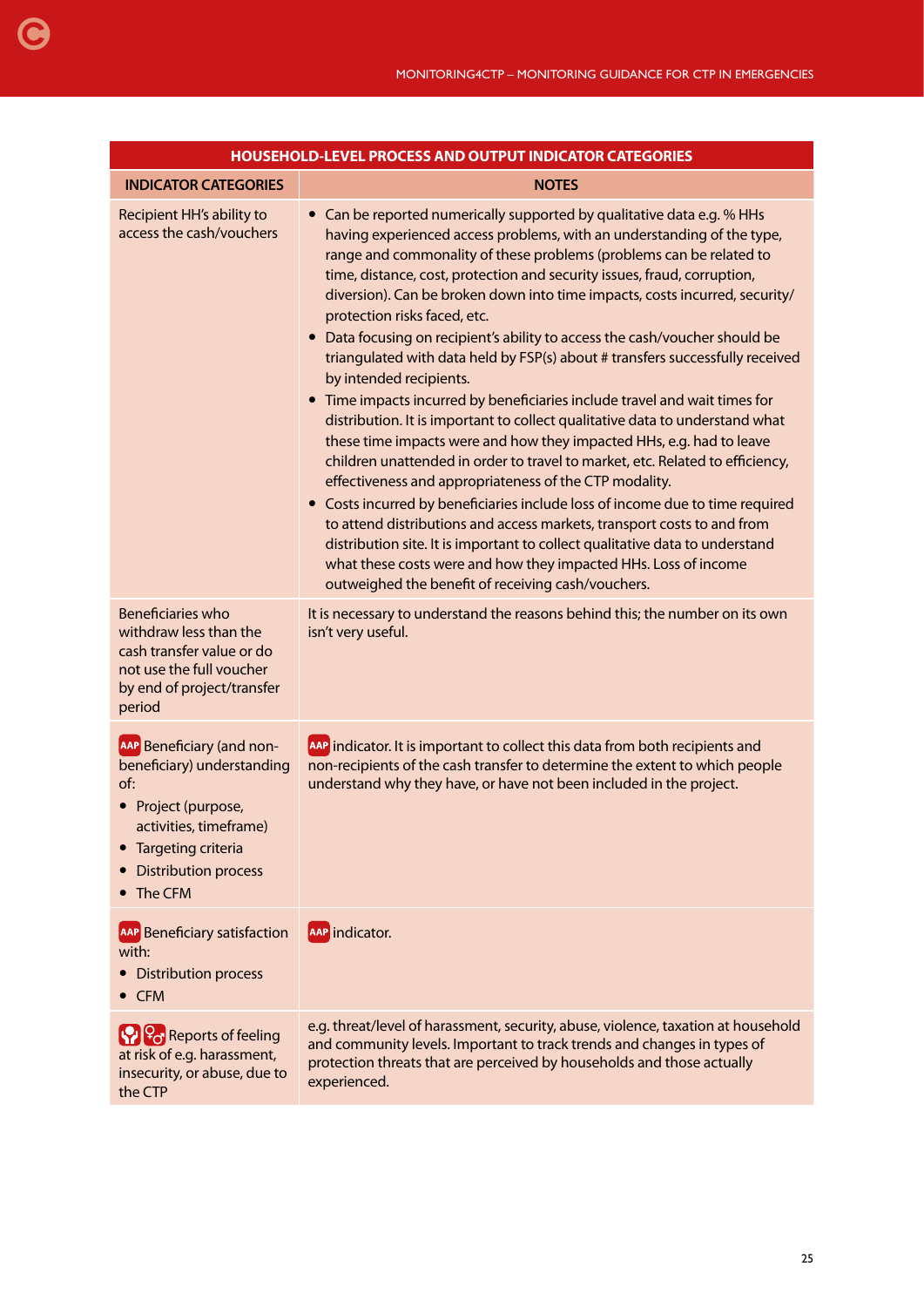<span id="page-25-0"></span>

| <b>HOUSEHOLD-LEVEL PROCESS AND OUTPUT INDICATOR CATEGORIES</b>                                                                         |                                                                                                                                                                                                                                                                                                                                                                                            |  |  |  |
|----------------------------------------------------------------------------------------------------------------------------------------|--------------------------------------------------------------------------------------------------------------------------------------------------------------------------------------------------------------------------------------------------------------------------------------------------------------------------------------------------------------------------------------------|--|--|--|
| <b>INDICATOR CATEGORIES</b>                                                                                                            | <b>NOTES</b>                                                                                                                                                                                                                                                                                                                                                                               |  |  |  |
| <b>MP<sub>O</sub></b> Reports of<br>increased tensions within<br>or between communities<br>as a result of the<br>intervention          | e.g. threat/level of harassment, security, abuse, violence, taxation at<br>community levels.                                                                                                                                                                                                                                                                                               |  |  |  |
| <b>MP</b> Changes in intra-<br>household dynamics and<br>tensions as a result of the<br><b>CTP</b>                                     |                                                                                                                                                                                                                                                                                                                                                                                            |  |  |  |
| <b>Part</b> Reports of<br>increased intimate partner<br>violence linked to injection<br>of cash in the household                       | e.g. who in HH made decision on how to spend the cash/vouchers and how<br>this has affected different members of the HH. Changes can be positive or<br>negative. Trends in the type and commonality of changes can be tracked<br>against type of household, and against the type of transfer - one off versus<br>multiple smaller tranches. Size and regularity of transfers can influence |  |  |  |
| Incidents of adult carers<br>taking funds from children<br>in their care; number of<br>children whose cash has<br>been stolen          | household tensions.                                                                                                                                                                                                                                                                                                                                                                        |  |  |  |
| <b>MARKET LEVEL PROCESS INDICATORS</b>                                                                                                 |                                                                                                                                                                                                                                                                                                                                                                                            |  |  |  |
| <b>FRI</b> Key commodities<br>(by type) with sufficient<br>availability in local markets                                               | Between market assessment and delivery of cash, the markets need to be<br>monitored to ensure the goods/commodities that it is anticipated that transfer<br>recipients will purchase (e.g. MEB contents) are available in sufficient quantity<br>and quality.                                                                                                                              |  |  |  |
| <b>READ Key commodities (by</b><br>type) available in the local<br>market that are judged<br>of sufficient quality by<br>project staff |                                                                                                                                                                                                                                                                                                                                                                                            |  |  |  |

**Table 2: CTP process and output indicators.** 

#### 3.3 DATA COLLECTION METHODS AND TOOLS FOR PROCESS **MONITORING**

This section provides guidance and considerations for process monitoring methods and tools that are commonly used for CTP monitoring. Table 3 provides an overview of these methods and tools.

- This guidance does not cover methods and tools monitoring the operational performance of FSPs. Guidance on this can be found [here.](http://www.cashlearning.org/downloads/annex-5-kpi-report-template.pdf)
- See [section 1.4](#page-16-0) for an overview of important points to consider for data collection methods and tools.

ACF's (2016) [Matrix of Data Collection Methods and Tools \(p107–115\)](http://www.actionagainsthunger.org/publication/2016/08/multi-sectoral-monitoring-evaluation) is a useful resource to assist selection of the most appropriate methods and tools for collecting project data, including data specific to CTP. It considers a larger number of tools than those highlighted in this guidance.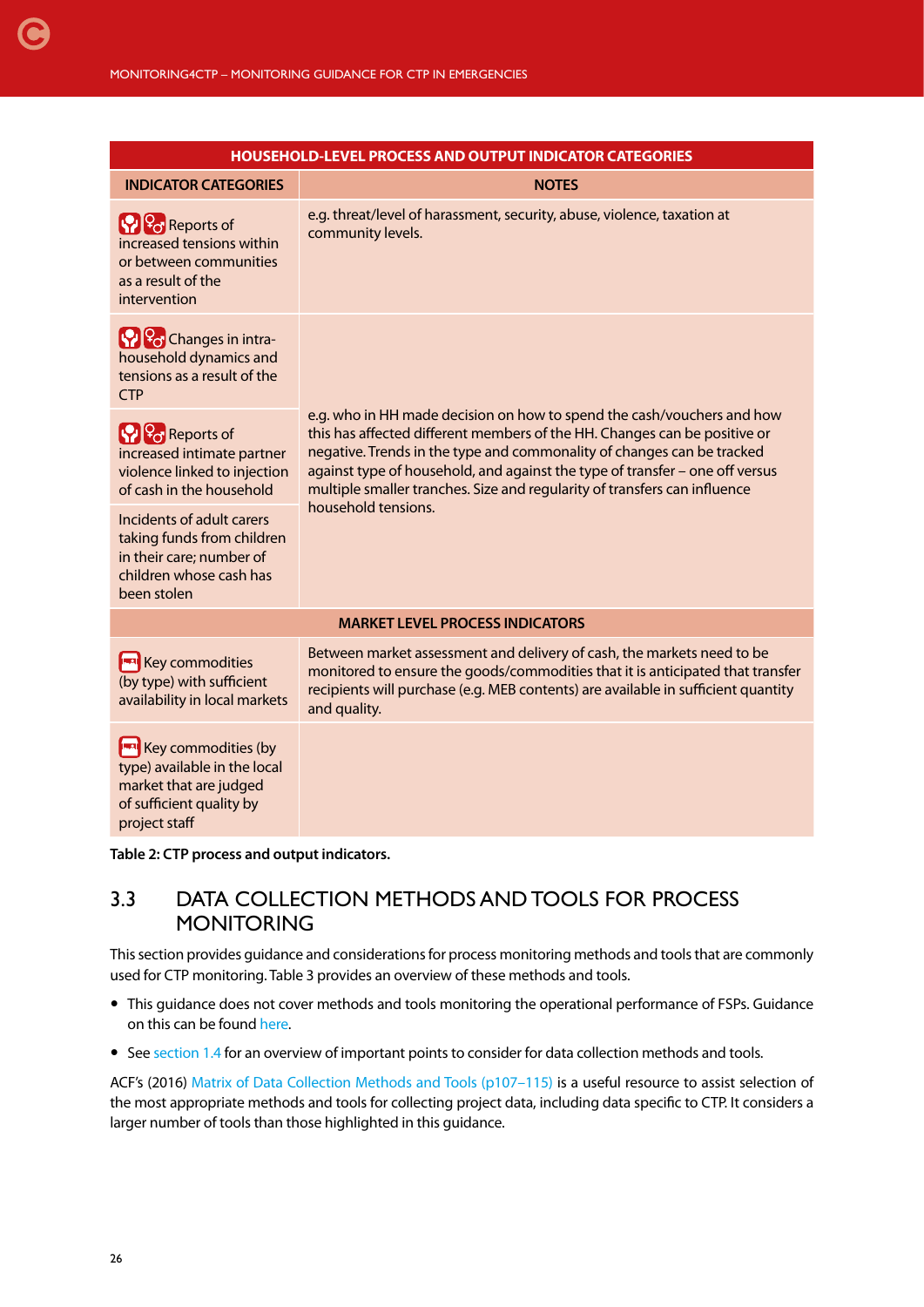| <b>MONITORING</b>                                | <b>DATA COLLECTION TOOLS</b> |                    |            |                  |                       |  |
|--------------------------------------------------|------------------------------|--------------------|------------|------------------|-----------------------|--|
| <b>METHOD/SUBJECT</b>                            | <b>HH</b> survey             | <b>Observation</b> | <b>FGD</b> | <b>Checklist</b> | <b>Risk log table</b> |  |
| Post distribution<br>monitoring                  |                              |                    |            |                  |                       |  |
| On-site monitoring                               |                              |                    |            |                  |                       |  |
| Cost, speed<br>and efficiency<br>monitoring      |                              |                    |            |                  |                       |  |
| Cost-efficiency: total<br>cost to transfer ratio |                              |                    |            |                  |                       |  |
| <b>Risk monitoring</b>                           |                              |                    |            |                  |                       |  |

**Table 3: Overview of CTP process monitoring data collection methods and tools.** 

#### **3.3.1 Post distribution monitoring**

<span id="page-26-0"></span>[C](#page-4-0)

The objective of post distribution monitoring (PDM) is to use the information gathered to adjust (if necessary) the future distribution or project activities to ensure project outputs can be achieved. The most common PDM tools used with CTP project participants are household (HH) surveys and focus group discussions (FGDs). FGDs with homogenous groups (e.g. all men, all women) can help validate survey findings. Complementary PDM can also be undertaken with market vendors. See section 4.3.2 for more details.

What should be included in a PDM survey/FGD will be influenced by the type of CTP transfer, frequency and length of the project. Longer-term projects in prolonged or slow onset crises may involve multiple tranches of cash transfers over multiple months. In such instances, PDM is likely to only focus on activity and output related issues. In a short-term project with only one or two tranches of transfers, you may only do one PDM that is more inclusive of outcome monitoring, e.g. the PDM survey/FGD may ask questions relating to expenditure (immediate outcome) and/or utilisation (outcome). See parts 4 and 5 for more information on outcome and results monitoring, including expenditure and utilisation.

**The monitoring issues listed in Table 1 can be used to formulate PDM questions.** 

#### **IMPORTANT POINTS FOR PDM:**

- Remember to build PDM questions directly from the project indicators. This will help make the processes of building the questionnaire and data collection more efficient.
- PDM questions need to be adjusted according to the project context; this includes the cultural and religious context as well as the humanitarian and security context.
- Questions on the risks people face related to receiving transfers and how these can be best managed can be incorporated into PDM surveys and FGD topics. Data received via complaints and feedback mechanisms (see Appendix 3) can also provide information to assist monitoring these risks. For more information on how to monitor CTP related risks see section 1.3. and [IFRC, M&E Guide](http://www.ifrc.org/Global/Publications/monitoring/IFRC-ME-Guide-8-2011.pdf).
- Similarly, questions on how changes in the context affect people's ability to access the cash/vouchers, and whether the use of CTP is influencing, for example, the security context, can also be built into PDM and FGD topics.

Household PDM should be conducted within a reasonable time period after each cash/voucher distribution. This is to facilitate more accurate beneficiary recall and to allow enough time for data analysis and any required changes based on this analysis, e.g. changes to the transfer process or project activities. Adequate time between data collection, analysis and resulting actions must be ensured to enable any problems to be resolved before the next tranche of cash/vouchers is distributed. For example, in the case of monthly distributions, PDM could be conducted one week after the distribution.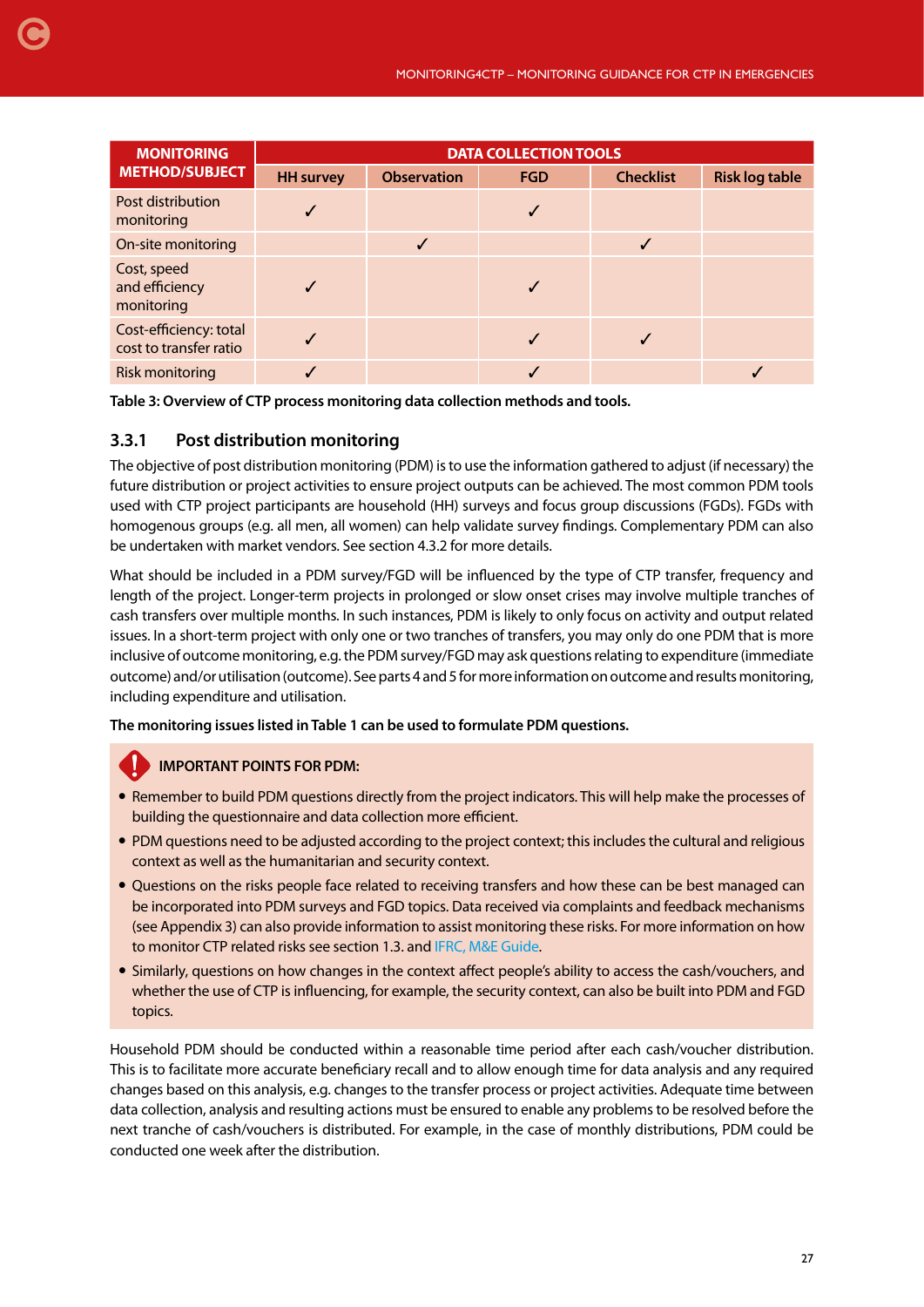<span id="page-27-0"></span>With regard to MPGs, if the CTP will be longer term (e.g. more than 6 months), then it may make sense to incorporate some basic questions on income and expenditure. Please refer to part 5 for MPG process monitoring considerations.

**TECHNOLOGY CONSIDERATION:** The technology chosen for CTP can impact the ease with which PDM survey data is integrated with beneficiary data, and can help to close the feedback loop. Platforms such as Red Rose and Segovia allow for data from a variety of surveys and sources to be related directly to beneficiary information for identifying patterns and enabling follow-up activities. Use of the LMMS approach will require a business intelligence layer, but relying on existing survey platforms within the organisation may bring further benefits.

**Example from the migrant crisis in Greece:** Recipients of cash transfers in an Oxfam project in Greece were charged by the bank to withdraw money from ATMs. Oxfam anticipated that this could lead to protection concerns if, to minimise these charges, recipients chose to withdraw the whole cash amount in one go and keep it on their person/in their shelter, rather than withdrawing smaller amounts of money as and when they needed it. In addition to Oxfam raising awareness about this amongst beneficiaries, it was necessary to ensure questions relating to frequency of withdrawal of money and any ensuing protection issues were built into PDM, and that this protection risk was built into project risk monitoring. Data held by the FSP regarding frequency and size of cash withdrawals also had the potential to be a trigger for the monitoring of specific recipients who withdrew large amounts of cash in one go, potentially increasing their susceptibility to protection threats.

#### **3.3.2 On-site monitoring**

On-site monitoring is important during the distribution process in situations where:

- physical items are being distributed, e.g. cash cards, vouchers
- transfer recipients have to access the cash via physical structures, e.g. cash points (ATMs) or by interacting with other people, e.g. over the counter at banks or post offices
- transfer recipients are required to use technology to access the cash/vouchers, e.g. mobile phones.

The purpose of on-site monitoring is to check that beneficiaries receive what they are supposed to receive, and/ or can access the cash/vouchers safely, without problems and without delays.

Methodologies and tools to undertake on-site monitoring include observation using checklists and/or short surveys with beneficiaries at distribution points/points where beneficiaries access cash/vouchers. Information received via the project CFM and two-way communication channels (mechanisms to ensure AAP) can also provide useful information to validate data collected during on-site monitoring.

#### **3.3.3 Monitoring the speed, cost and efficiency of CTP**

**Efficiency** relates to how well inputs are converted to the output (qualitative or quantitative) of interest and is therefore related to process monitoring, e.g. access to certain goods and services. Efficiency also includes costs to recipients, such as paying for transport or opportunity costs. Well-defined outputs should be fully under the project's control.14 Efficiency can encompass measurements of both the **cost** and the **speed** of achieving project outputs.

Cash, when compared to in-kind approaches, has consistently emerged as more efficient to deliver. The cost to aid agencies of getting cash to people is generally less than the cost of delivering in-kind aid. However, the overall efficiency of cash as compared with other transfer modalities depends on the prices of commodities that recipients purchase in local markets, which can vary significantly, even within countries, over time and between seasons.<sup>15</sup>

Table 1 highlights (refer to symbols) factors that influence the speed and cost, and hence efficiency of CTP, that can be monitored. Table 1 can be used to identify and contextualise factors that may be useful to monitor during project implementation to contribute towards measurement of efficiency. Agencies can monitor whether CTP

<sup>14</sup> DFID, 2015; ALNAP, 2006.

<sup>&</sup>lt;sup>15</sup> Cabot-Venton et al, 2015.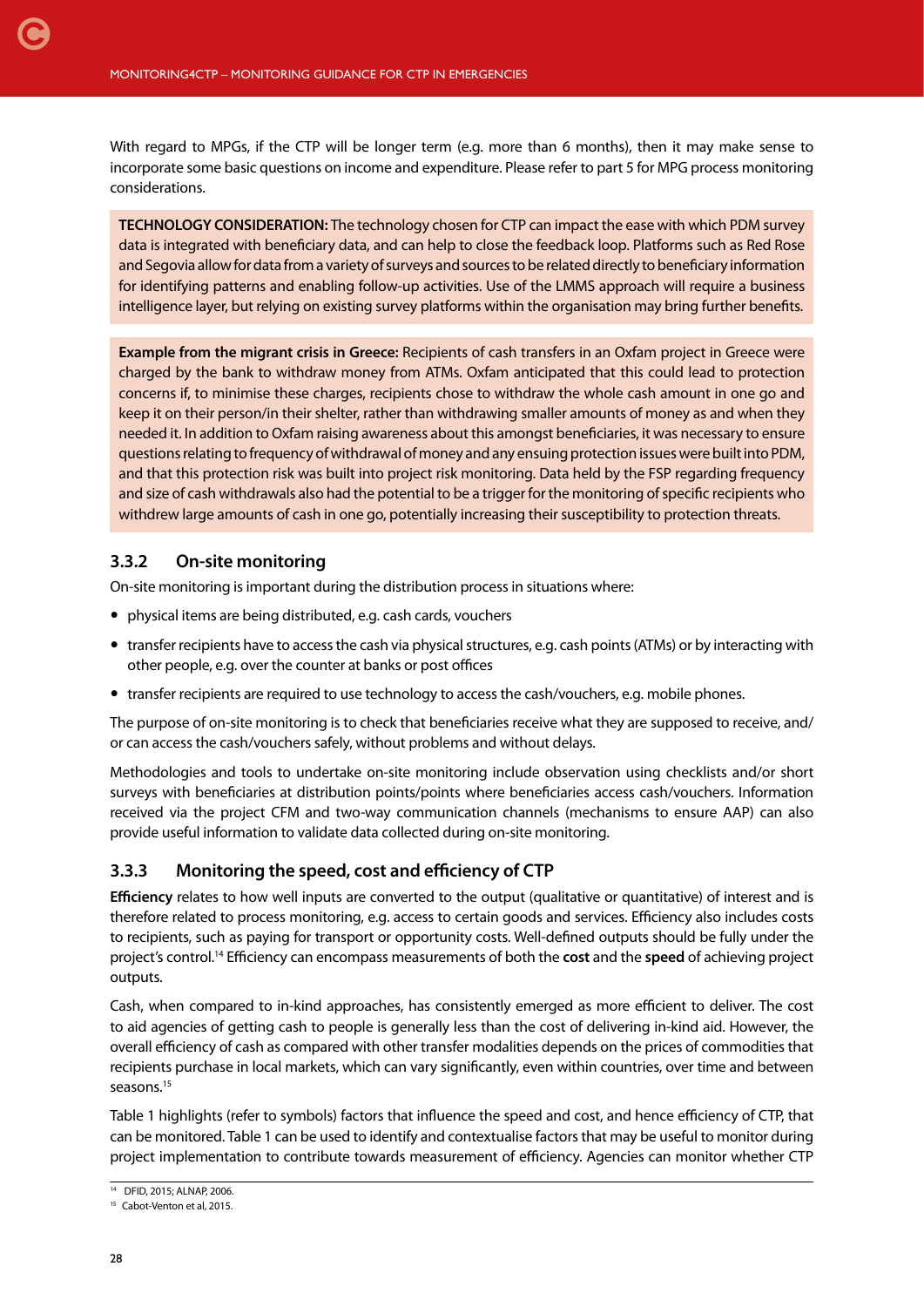outputs are being delivered for the least possible cost, at an acceptable speed, and within an acceptable timeframe, without compromising quality. This, if necessary, allows changes to be made to improve project efficiency. This also allows project managers to see where best to make changes if, for example, there are budget cuts.

**Cost efficiency analysis** calculates the cost per output that a project/programme produces. Monitoring costefficiency, i.e. efficiency related to cost, can be done in two primary ways:

1. **Estimating how much it costs in administration and programme management (sometimes called operational costs) per dollar transferred to beneficiaries**. Examples of administration and programme management costs include staff time/salaries/wages, targeting surveys, vehicle costs, and transfer fees. This can be expressed in various ways, shown in Box  $1^{16}$  All measures are in effect ratios of the same basic data (i) the transfer value, (ii) the administrative cost, (iii) the number of beneficiaries, and (iv) number of transfers.<sup>17</sup>

The percentages and ratios shown in Box 1 can be calculated as part of project set-up and can be used to make comparisons over time or across projects, but they always need to be contextualised. For example, a project might have high operational costs related to access issues in an insecure environment, or related to accessing hard-to-reach areas and groups of people affected by the crisis.

- 2. **Identify factors that are influencing the efficiency of the operation**. Some of these factors (see below and Table 1) may be under an organisation's control and therefore could be addressed; others may not be, but remain useful for understanding and contextualising efficiency. Common factors include:
- Scale of the operation: found by IRC (2015) to be the biggest single factor driving cost-efficiency reaching more households spreads the fixed costs of country support over a wider pool of beneficiaries, driving down per-household costs.18
- Timeliness of the decision to use cash.
- Costs/fees associated with the delivery mechanism.
- Speed of delivery.
- Context e.g. urban vs rural.
- Whether start-up investments were required or the organisation already had systems in place. Compared to manual transfers (e.g. paper vouchers, cash in envelopes) some electronic transfer schemes incur a higher cost at start-up, but have reduced costs for later disbursements, mainly if multiple transfers are provided.19
- For vouchers, organisations should monitor whether vouchers are being sold (if so, they are usually sold below their face value, undermining efficiency).
- Additional time requirements associated with the project/programme, e.g. more-intensive monitoring required for projects using cash/vouchers than may be required of projects delivering in-kind aid.
- Increasing inter-agency collaboration may provide further economies of scale that can increase overall programme efficiency. It has been reported that while there is often good collaboration between agencies to agree regional coverage and targeting criteria for individual programmes, the cooperation does not always follow through to adopting consistent programme methodology. Agreeing monitoring criteria across the projects, where possible, may help to reduce overheads required for tool design, set-up and training. A costefficiency analysis of a collaboration model should therefore consider the balance between gains through shared functions and the costs of collaboration (including both donor and agency perspectives).

It should be noted that numerous factors that can influence the overall efficiency of an intervention are independent of the type of transfer modality provided, e.g. timeliness, the quality of targeting and programme implementation.<sup>20</sup>

<sup>16</sup> Informed by [www.rescue.org/report/cost-efficiency-unconditional-cash-transfers.](http://www.rescue.org/report/cost-efficiency-unconditional-cash-transfers)

<sup>17</sup> ADE, 2016.

<sup>&</sup>lt;sup>18</sup> IRC, 2015.

<sup>19</sup> O'Brien et al., 2013; Hermon Duc, 2012; Creti, 2014.

<sup>&</sup>lt;sup>20</sup> Bailey, 2014.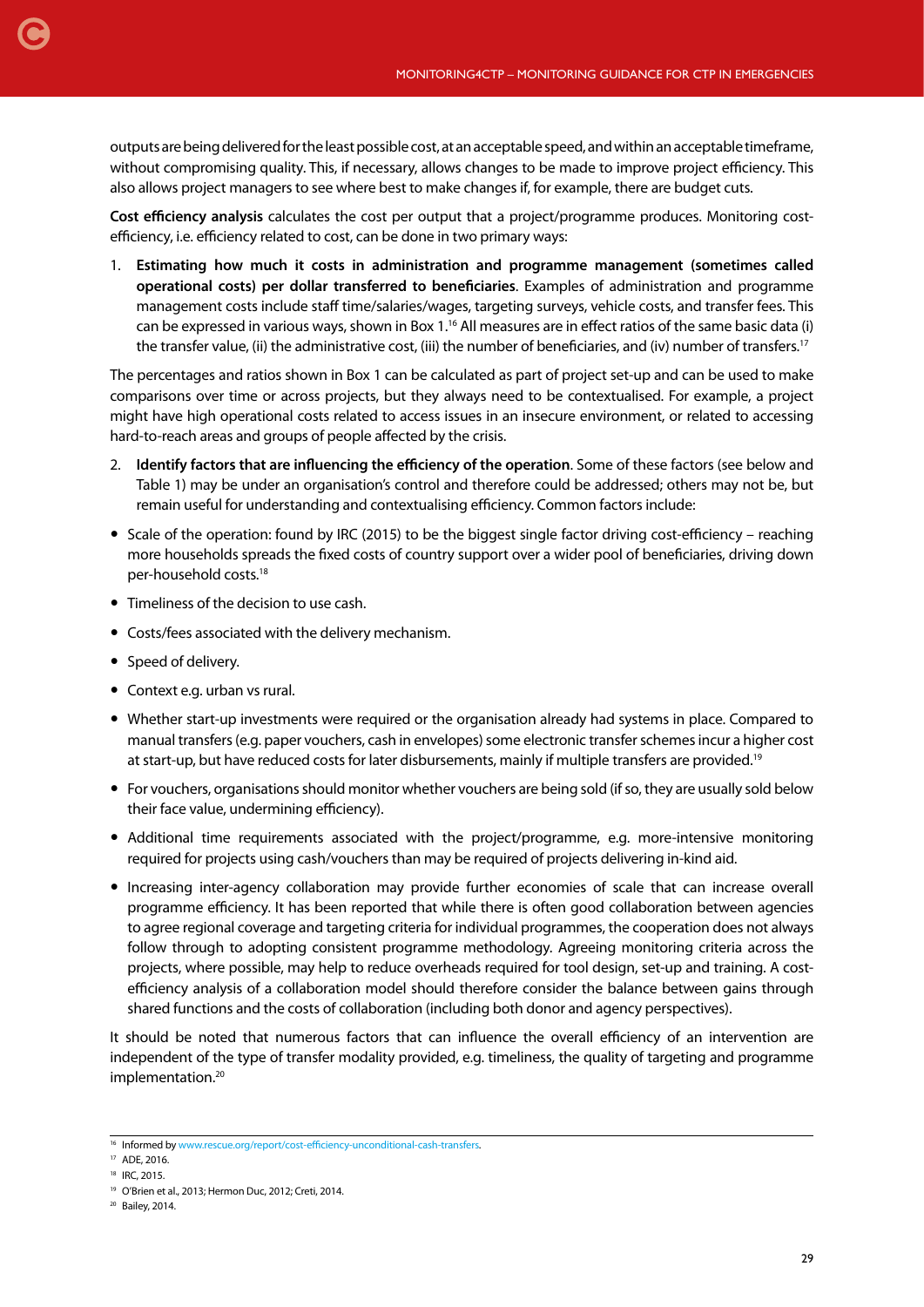<span id="page-29-0"></span>**Many of the variables related to cost are as much about how transfers are provided as they are about which transfers are provided**. Different delivery approaches will result in different costs for aid agencies and recipients: more intensely monitored programmes will have higher staff costs, smaller scale programmes will be less efficient than larger scale ones, programmes with smaller and more frequent transfers may be less efficient than ones with larger, less frequent transfers.<sup>21</sup>

#### **BOX 1**. **Ways in which cost-efficiency can be expressed** (informed by IRC, 2015 and ADE, 2016)

**1. Percentage of total budget represented by the transfer = total amount transferred by the programme x 100 total cost of the project**

e.g. For a project that transfers \$700,000 to people and has a total budget of \$1,000,000, 70% of the project budget *is transferred to beneficiaries (700,000/1,000,000 x100 (to get the percentage figure) = 70%).* 

**2. The 'alpha ratio' – percentage of total budget represented by administrative and/or operational costs** This is simply the inverse of the preceding calculation and is sometimes referred to as the 'alpha ratio'. e.g. For a project that transfers \$700,000 to people and has a total budget of \$1,000,000, \$300,000 (30%) of the project budget is administrative/operational costs (300,000/1,000,000 x100 (to get the percentage figure)  $= 30\%$ ).

**3. Total cost to transfer ratio (TCTR) = all non-transfer costs (e.g. staff time, targeting surveys, transfer fees) value of money transferred to recipients throughout the programme**

*e.g. For a project that transfers \$700,000 to people and has a total budget of \$1,000,000, the TCTR is 1.43 (1,000,000/700,000 = 1.43).*

**TCTR warning**: Programmes running in contexts where a dollar has greater purchasing power (and so fewer dollars are transferred) will always look less efficient using this metric. IRC (2015) found that unconditional CTP programmes in the Sahel look generally less cost efficient than programmes in the Middle East. As such, using TCTR (cost-efficiency) as a strict interpretation of whether a programme is good, IRC would not be able to justify any CTP in the Sahel, which is incompatible with their humanitarian mission. Instead, the analysis can be used to tell IRC that in order to be efficient within the Sahel, they need to be especially focused on reaching many beneficiaries, possibly extending programmes that target the most vulnerable to include the slightly-less-vulnerable in order to take advantage of economies of scale. This example highlights the importance of accompanying any TCTR number generated with a narrative explaining how the context has influenced the TCTR value and its wider implications for programme efficiency.

#### **4. The admin cost per household per month = non-transfer costs**

#### **households served x programme months**

This metric is less sensitive to differences in purchasing power and is more of a measure of operational efficiency, showing how much it costs to reach one household with transfers for one month. For example, IRC found that programmes in the Sahel look uniformly less cost efficient than programmes in the Syria response region using the TCTR, but they actually had lower admin costs per household per month. The average admin cost per household per month is only \$66 in the Sahel, compared to \$74 in the Syria region.

For more information and detailed methodologies for measuring cost-efficiency of CTP see:

- [IRC's cost-efficiency report for unconditional cash transfers](https://www.rescue.org/sites/default/files/document/954/20151113cashcefficreportfinal.pdf).
- [IRC's cost-analysis methodology.](http://IRC’s cost-analysis methodology)
- [WFP OEV Technical Note on Efficiency Analysis.](http://mokoro.co.uk/wp-content/uploads/WFP_EfficiencyTechNote-v9.pdf)

#### **3.3.4 Technology considerations for CTP process monitoring**

Table 4 provides a summary of key considerations when selecting technology to assist process monitoring. The findings apply to the following technology systems unless otherwise specified: Red Rose, Segovia, Last Mile Mobile Solutions, Mastercard Aid and Aid:Tech. More details about each of the issues and technology platforms highlighted in the table can be found in Appendix 5.

 $21$  Bailey, 2014.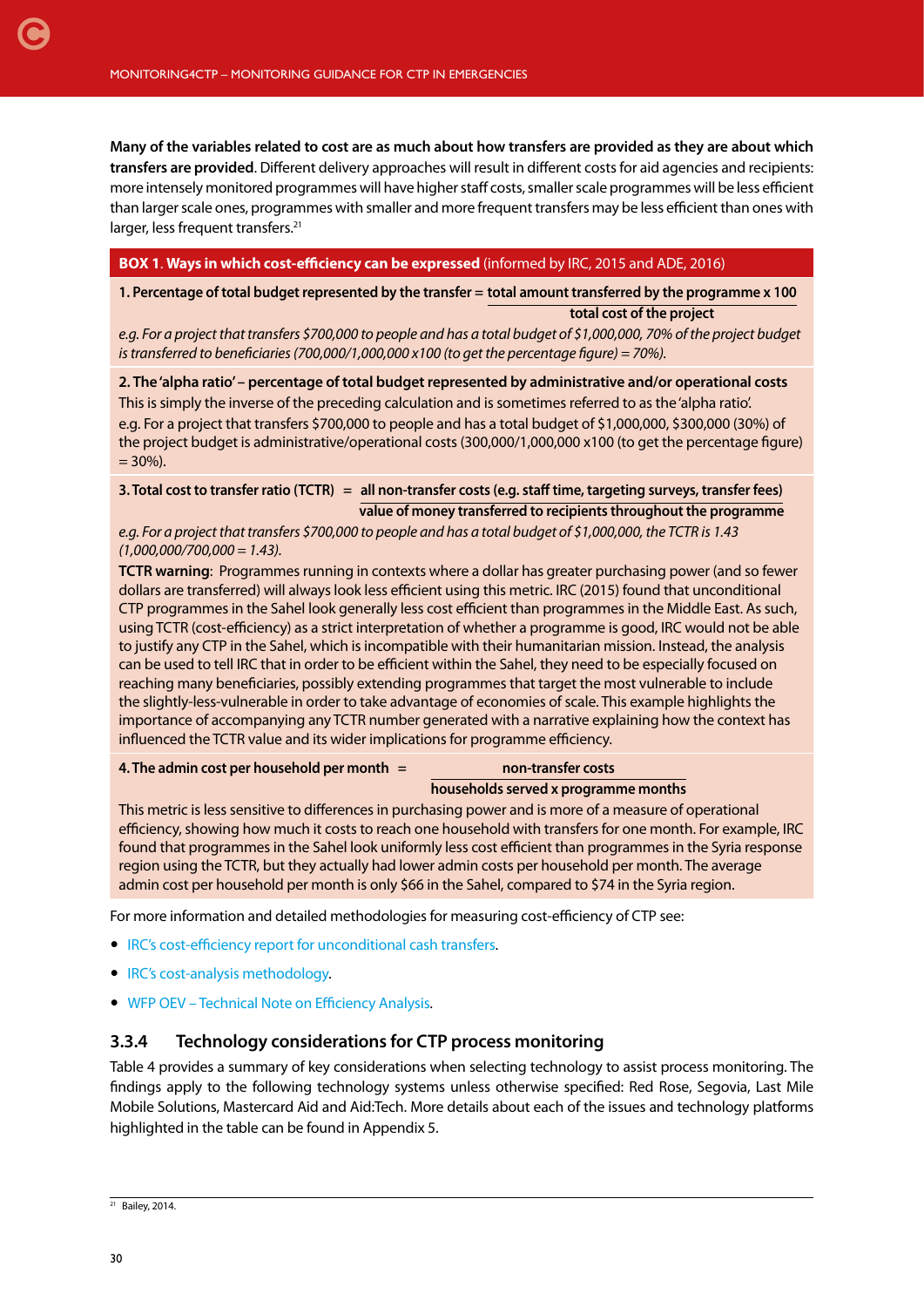| <b>ISSUE</b>                                                                                                    | <b>TECHNOLOGY CONSIDERATIONS</b>                                                                                                                                                                                                                                                                                                                                                                                                                                                                                                                                                                                                                                                                                                                                                                                                                                                                                                                                                                                                                                                                                                                                                                                                                                                                                                                                                                     |
|-----------------------------------------------------------------------------------------------------------------|------------------------------------------------------------------------------------------------------------------------------------------------------------------------------------------------------------------------------------------------------------------------------------------------------------------------------------------------------------------------------------------------------------------------------------------------------------------------------------------------------------------------------------------------------------------------------------------------------------------------------------------------------------------------------------------------------------------------------------------------------------------------------------------------------------------------------------------------------------------------------------------------------------------------------------------------------------------------------------------------------------------------------------------------------------------------------------------------------------------------------------------------------------------------------------------------------------------------------------------------------------------------------------------------------------------------------------------------------------------------------------------------------|
| <b>Digital identity</b><br>creation - relevant<br>for beneficiary<br>registration and<br>verification           | • The digital identity of a beneficiary is at the heart of the technology solutions for<br>CTP, securely recording information to enable targeting and aid delivery for selected<br>recipients. All systems reviewed (Red Rose, Segovia, Last Mile Mobile Solutions,<br>Mastercard Aid and Aid: Tech) were fully customisable in this area.<br>• Once the data to be collected has been decided, all platforms provide mobile apps for<br>registering beneficiaries in the field that function both online and offline.<br>Red Rose, LMMS and Segovia provide tools for beneficiary targeting, selecting<br>beneficiaries to be enrolled in each possible programme via any variety of inclusion<br>criteria based on the collected data to meet chosen programme design.<br>For contexts where data connectivity is not available for the required geographical<br>area, an offline mode is vital. For beneficiary registration or in-person direct<br>distributions, the mobile app can cache the required data and make any additions<br>or edits locally before syncing with the server when connectivity becomes available.<br>This re-sync can be automatic, with the app monitoring the connectivity status of the<br>device and beginning the process as soon as possible.                                                                                                                   |
| How the selection<br>of transfer delivery<br>mechanisms can<br>influence project<br>risk and risk<br>monitoring | Segovia and Red Rose have pre-existing relationships and integrations to a wide<br>$\bullet$<br>variety of payment channels and FSPs. This is a benefit of adopting their technology<br>platforms as FSP set-up issues have been identified as a significant risk factor in CTP. <sup>22</sup><br>Mobile money offers a high level of transparency for the payment process and top-<br>$\bullet$<br>ups can be performed remotely for a small transaction fee. Any mobile-based solution<br>for beneficiaries must involve careful consideration of the beneficiaries' available<br>phone charging facilities, connectivity, and training needs if beneficiaries are not<br>previously aware of the service.<br>• Cases of fraudulent registrations can be reduced by obtaining a fingerprint for<br>each beneficiary (e.g. ACF using Red Rose in Nigeria). However, people living with<br>disabilities may not be able to provide fingerprints, which can also be worn down as<br>a result of intensive labour. In these cases, a proxy in the household - commonly a<br>child or other family member - registers their fingerprint instead, but they must then<br>be present at future transactions. Careful programme design and data analysis can<br>also effectively prevent fraud as fingerprints are expensive, and can be logistically<br>challenging for beneficiaries and programme staff. |
| <b>PDM</b>                                                                                                      | • The CTP technology platforms reviewed enable integrated beneficiary follow-up<br>surveys. This stores responses directly against beneficiaries within the system. This<br>simplifies the initial data collection as the beneficiary demographic data required<br>will already be in the system and can be found by scanning the beneficiary's project<br>ID card. Having survey responses directly connected to the underlying beneficiary<br>data also enables easier follow-up and monitoring mechanisms in the case of issues<br>affecting a particular subset of the beneficiary population.<br>• The platforms include tools for random sampling of the beneficiaries based on data<br>already within the system. Surveys can generate default data dashboards and reports,<br>with more advanced analysis possible by downloading the data sets and importing to<br>a preferred business intelligence tool.<br>• Surveys can include fields that register complaints/issues requiring further follow-up.                                                                                                                                                                                                                                                                                                                                                                                     |

**Table 4: Technology considerations to assist CTP process monitoring. 22**

<span id="page-30-0"></span>[C](#page-4-0)

 $\overline{22}$  Partnering for Success: E-Cash use in humanitarian programming, Vaidehi Krishnan.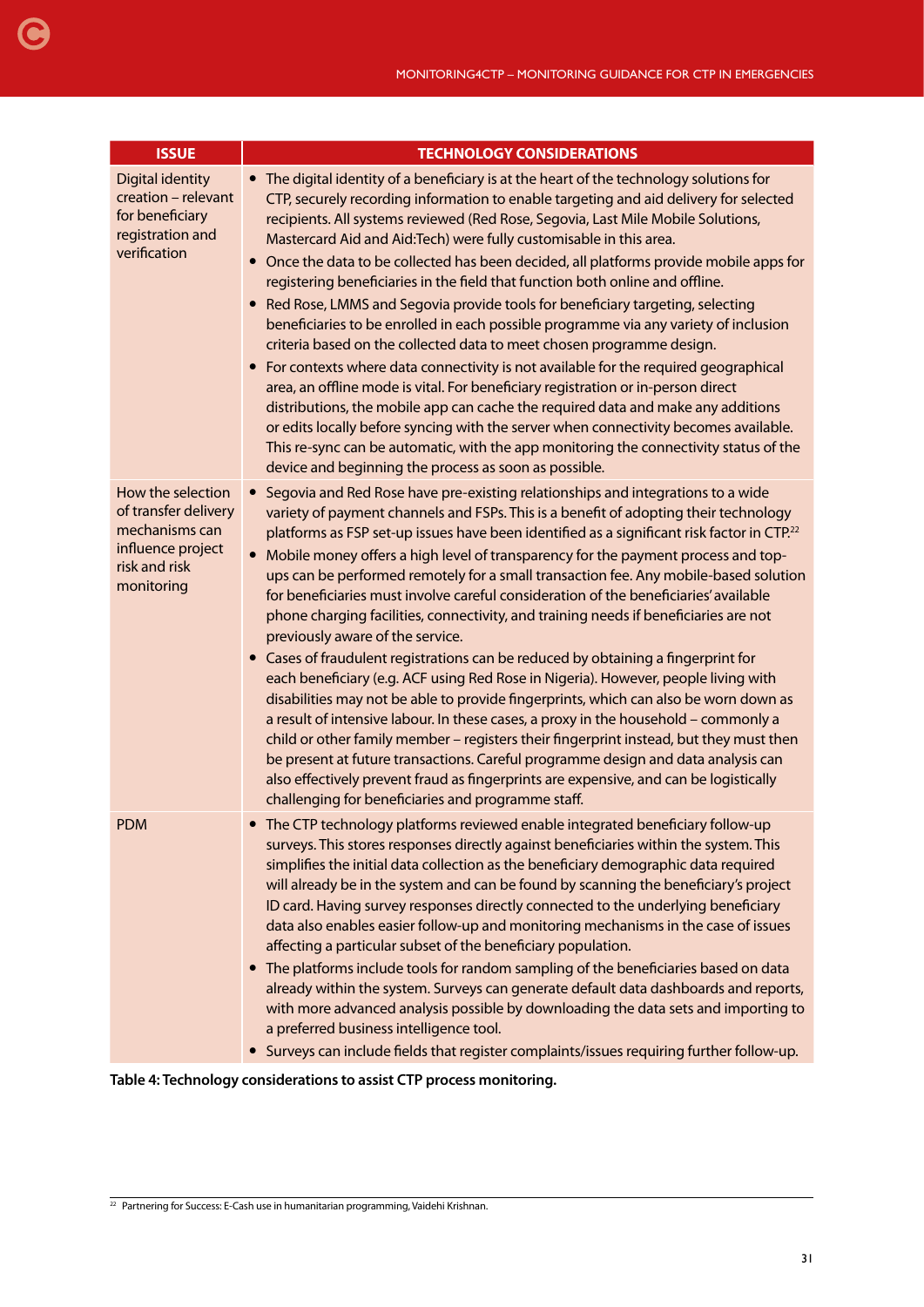<span id="page-31-0"></span>[C](#page-4-0)

## 4 OUTCOME MONITORING FOR CTP

Outcome monitoring focuses on the delivery of project outcomes and assesses changes (intended and unintended) brought about by the project. Assessing the extent of progress against outcomes allows for any necessary adjustments to be made; it is also essential for providing information for project evaluations.<sup>23</sup> As shown in Figure 1, for CTP projects:

- the **immediate outcome** is that beneficiaries are able to **spend the cash/voucher**
- the **medium-term outcome** is that households are able to **meet their basic needs/sector specific needs** (depending on what the transfers were designed to achieve).

Key resources for CTP outcome monitoring can be found in Appendix 1.

**Challenges in outcome measurement**. As emergency interventions, many CTPs (in common with other transfer modalities) are short-term (e.g. less than three months), limiting their longer-term impact at household level. In these circumstances, it is not realistic to measure the contribution of cash transfers/vouchers against achieving classic outcome indicators, e.g. crude mortality, wasting and other longer-term measurements.24 Working with mobile populations, particularly refugees and displaced people, also poses monitoring challenges where there may be few contact points between the beneficiaries and those monitoring the programme. These kinds of programming timeframes and operating contexts may mean that it is unreasonable to expect comprehensive measurements of how CTP has contributed to changes in household coping capacity.25 See part 5 for more information about monitoring use of coping strategies, well-being and ability to meet basic needs.

#### 4.1 OUTCOME MONITORING ISSUES

As cash transfers and vouchers are not a standalone sector or objective, results monitoring should not differ significantly from projects using any other transfer modality. However, the use of cash/vouchers requires us to understand the differences and impacts the transfer has made to the recipient household and broader context within which the project is implemented.

Considerations that are specific to the case of MPGs are detailed in part 5.

The main CTP specific issues relevant to any type of cash or voucher transfer are outlined in Tables 5 and 6.

Tables 5 and 6 also use symbols to indicate which monitoring issues relate to project risks, context monitoring, gender, protection and equity. See the key for Table 1 for definitions of these symbols.

**Beneficiary Data Protection Example**: Oxfam partnered with an FSP in Greece to distribute e-cash through an American organisation (intermediary) who used online software to track expenditure. This meant the intermediary organisation had access to a large amount of data about project beneficiaries. Negotiations were required to ensure that monitoring and tracking of such data by the intermediary organisation did not breach Oxfam's beneficiary data protection policy.

 $25$  ibid.

 $\overline{\text{23 ACF}}$  2016

<sup>&</sup>lt;sup>24</sup> Based on recent correspondence with OFDA's Economic Recovery and Market Systems Technical Advisor.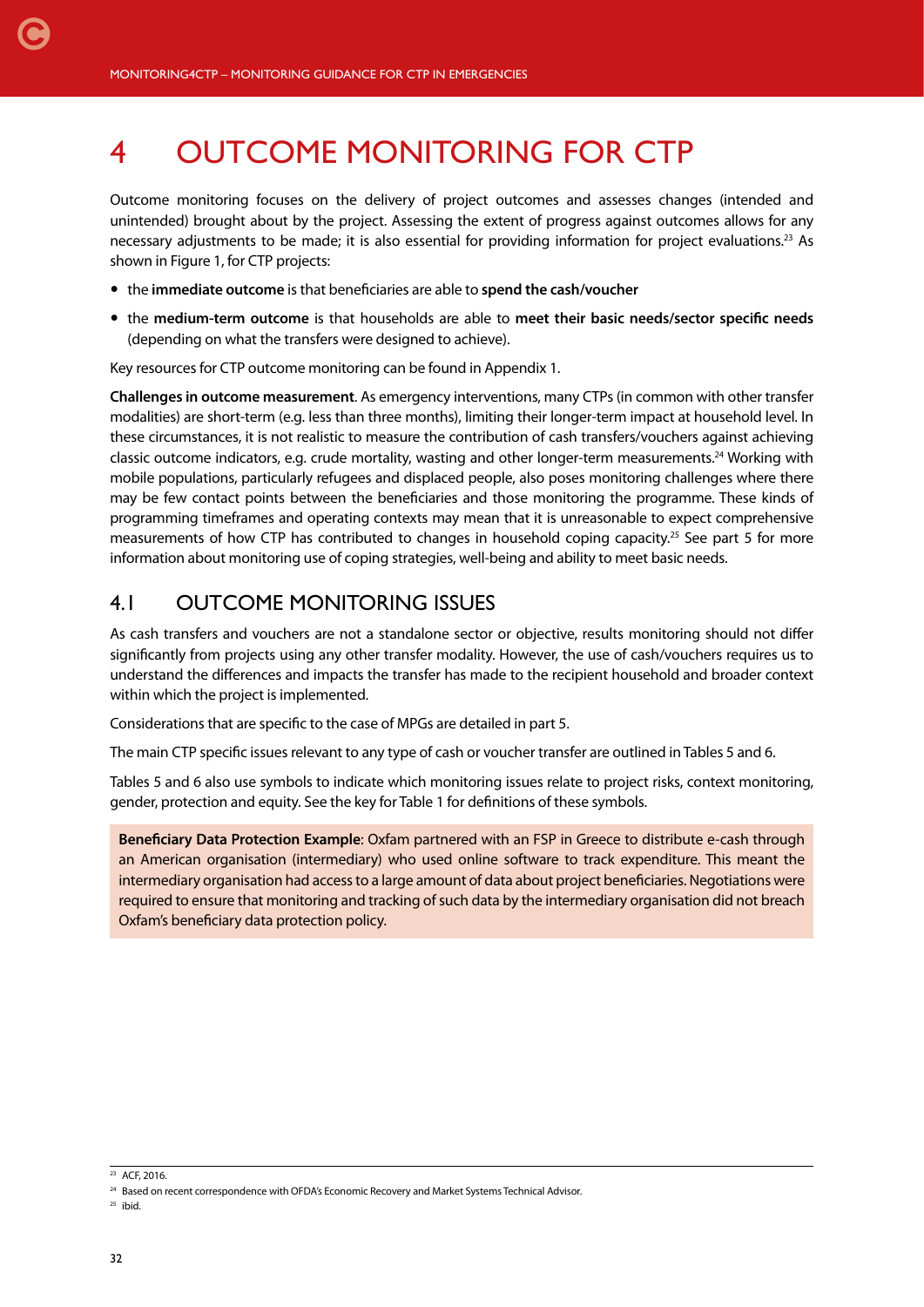| <b>FOCUS OF MONITORING</b>        | <b>MONITORING ISSUES FOR IMMEDIATE OUTCOME</b>                                                                                                                                                                                                                                                                                                                                                                                                                                                                                                                                                                                                                                                                                                                                                                                                                                                                                                                                                                                                                                                                                                                                                                                                                                                                                                                                                                                                                                                                                                                                                                                                                                                                                                                                                                                                                                                                                                                                                                                                             |  |  |  |
|-----------------------------------|------------------------------------------------------------------------------------------------------------------------------------------------------------------------------------------------------------------------------------------------------------------------------------------------------------------------------------------------------------------------------------------------------------------------------------------------------------------------------------------------------------------------------------------------------------------------------------------------------------------------------------------------------------------------------------------------------------------------------------------------------------------------------------------------------------------------------------------------------------------------------------------------------------------------------------------------------------------------------------------------------------------------------------------------------------------------------------------------------------------------------------------------------------------------------------------------------------------------------------------------------------------------------------------------------------------------------------------------------------------------------------------------------------------------------------------------------------------------------------------------------------------------------------------------------------------------------------------------------------------------------------------------------------------------------------------------------------------------------------------------------------------------------------------------------------------------------------------------------------------------------------------------------------------------------------------------------------------------------------------------------------------------------------------------------------|--|--|--|
| <b>Beneficiary</b><br>spends cash | Whether beneficiaries are able to access markets and spend cash/vouchers<br>safely.<br>$\left  \textbf{S} \right $ $\mathbf{K}$ Costs incurred by beneficiaries to travel to markets to spend cash.<br>Travel time required to purchase required goods/services.<br>X Quality of goods/services purchased.<br>$\Delta$ Any technical issues with spending the cash/voucher (particularly for<br>e-cash/e-voucher) - especially for vulnerable groups e.g. illiterate, innumerate,<br>and/or those who are not familiar with technology.<br>• Ease of spending the transfer (particularly for e-cash/e-voucher).<br>X 'Real' value of the transfer (i.e. the value of the transfer to recipients is<br>reduced if they can purchase less with the transfer than intended owing to<br>higher prices, or if in-kind goods are sold for more preferred items).<br>AAP Beneficiary preference (regarding modality of aid delivery).<br>Expenditure patterns - which goods/services HHs prioritised to purchase and<br>why these particular goods/services were chosen.<br>• What people have spent money on that they otherwise wouldn't have<br>without receiving the transfer.<br><b>P<sub>C</sub></b> P <sub>C</sub> How decisions were made about what to spend the cash/vouchers on<br>and whether this created any intra-household tensions.<br>\$ If all vouchers were used, or if some were resold. If there are any particular<br>groups of people who did not use their vouchers and the reasons for this.<br>Analysing resale of vouchers can give surprising insights into participants'<br>needs, preferences and constraints - resale should not be 'punished' and any<br>information on resale should be highly valued.<br>AAP Availability, accessibility and effectiveness of complaint mechanisms.<br>AAP Data protection and beneficiary privacy - sharing personal data of refugees,<br>IDPs or other affected individuals or households with third parties, potentially<br>putting them at risk of violence, detainment or discrimination. |  |  |  |
| <b>Beneficiary</b><br>spends cash | • Competition/collusion (cash transfers typically do not face this issue since<br>recipients can spend money at any trader).<br>A Monopolies, cartels or price fixing.<br><b>S</b> The availability, price and quality of goods and services. How prices are<br>changing and whether price changes are influenced by CTP.<br>AAP Any technical issues with cash/voucher (particularly for e-cash/e-voucher).<br>S Vendor's ability to restock and store the relevant goods.<br>\$ Any costs experienced by vendors in participating in the project using<br>vouchers.<br>Market vendors (relevant for projects using vouchers): their performance,<br>ability to fulfil contractual agreements.<br>• Travel time for traders involved in NGO organised voucher fairs.<br>$\Box$ Inflation – price increases for staple items due to lack of supply to meet<br>demand (cash transfers increase purchasing power and demand), causing harm<br>to all affected people and other community members who use the market.<br><b>4</b> Theft, looting extortion (of traders by other market actors / trade bodies)                                                                                                                                                                                                                                                                                                                                                                                                                                                                                                                                                                                                                                                                                                                                                                                                                                                                                                                                                 |  |  |  |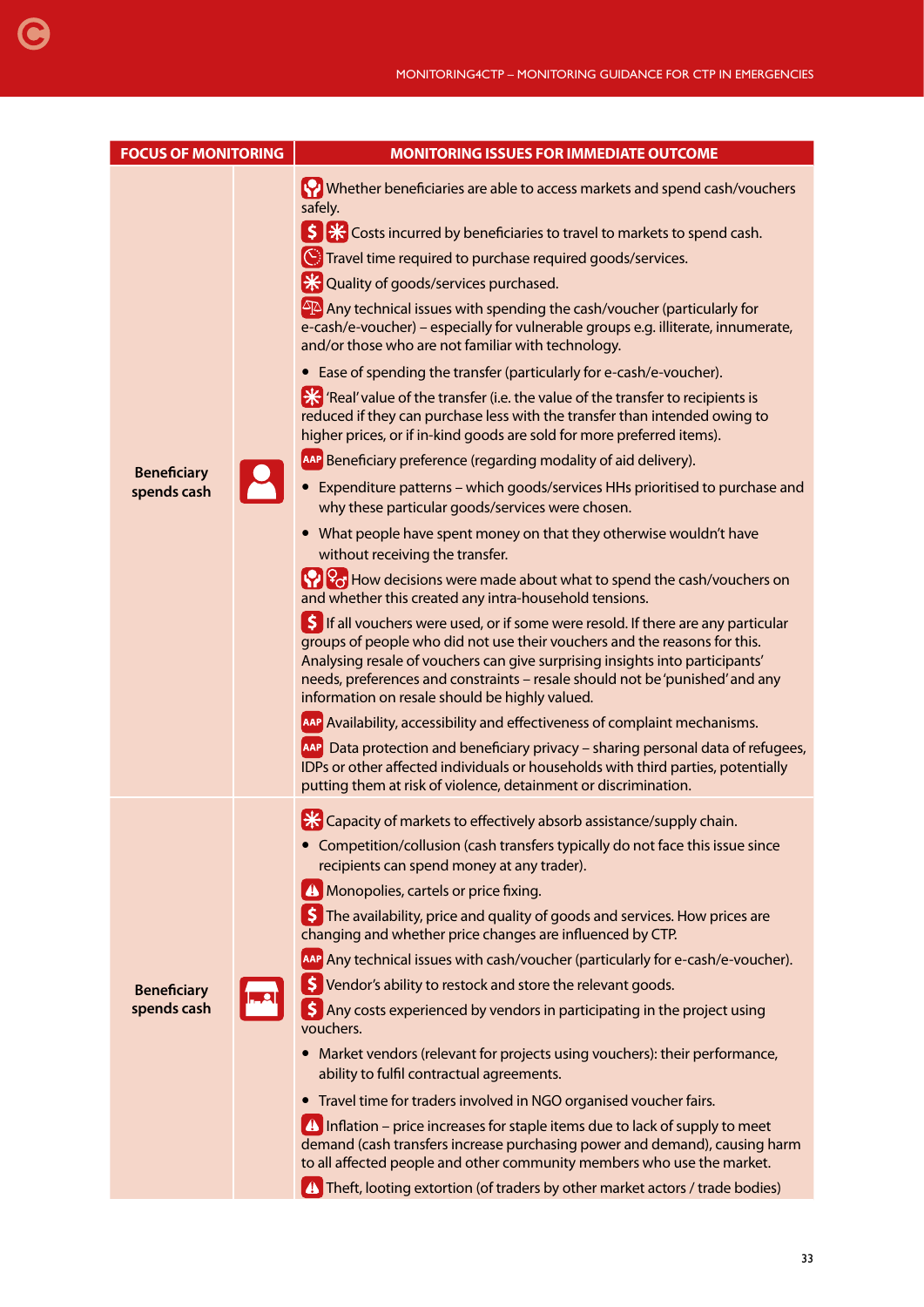<span id="page-33-0"></span>

| • Ability of transfer recipients to access markets:<br>• Restriction of movement on the way to markets (physical blockage to<br>access goods and services by military or armed groups, ethnic/religious<br>discrimination, etc.).<br>• Illegal taxes and bribes on the way to the market, leading to limited or<br>disrupted access to markets.<br>• Risk that cash transfer feeds the status quo threats if not addressed in design,<br>since people use part of the aid to pay the bribes/taxes (through negotiation,<br>advocacy, etc.).                                                                                                                                                                                                                                                                                                                                                                                                                                                                                                                                                                                                                                                                                                                                                                                                                                                                                  | <b>FOCUS OF MONITORING</b> |  |  |
|------------------------------------------------------------------------------------------------------------------------------------------------------------------------------------------------------------------------------------------------------------------------------------------------------------------------------------------------------------------------------------------------------------------------------------------------------------------------------------------------------------------------------------------------------------------------------------------------------------------------------------------------------------------------------------------------------------------------------------------------------------------------------------------------------------------------------------------------------------------------------------------------------------------------------------------------------------------------------------------------------------------------------------------------------------------------------------------------------------------------------------------------------------------------------------------------------------------------------------------------------------------------------------------------------------------------------------------------------------------------------------------------------------------------------|----------------------------|--|--|
| • Personal security: is the use of cash increasing people's vulnerability and<br>putting them at risk of harm? In addition to project beneficiaries and their<br>household, this includes agency, partner and FSP staff, market actors and<br>local authorities.<br>$\frac{1}{2}$ 3<br>Lack of freedom of movement due to camp setting, confined or remote<br>populations - beneficiaries will not be able to spend cash, or will be at risk if<br>they do so.<br><b>Beneficiary</b><br>Resurgence of conflict, new displacement (applicable to all programmatic<br>spends cash<br>stages).<br><b>AT</b> Community dynamics: Depending on existing community dynamics and<br>how beneficiaries are selected, cash can worsen relations between recipient and<br>non-recipient groups.<br>• Increase in household disagreements over use of resources (cash or other).<br>Intimate partner violence and/or gender-based violence, particularly if<br>women are the direct recipients of assistance and they do not typically<br>control household resources; or if men are marginalized in aid delivery and/or<br>in the wider economy.<br>• Inequitable distribution of cash (in terms of expenditure) within the<br>household.<br>• Additional burdens on women or children e.g. opportunity costs of engaging<br>in Cash for Work.<br>• Cash used for illegal or harmful purposes (drugs, arms, armed groups,<br>alcohol). |                            |  |  |

 **Table 5: Monitoring issues related to immediate-term CTP outcomes. 26**

<sup>26</sup> Informed by Cabot-Venton, C., Bailey S. and Pongracz, S. 2015; Gordon, 2015, Bailey 2014: DFID, 2011.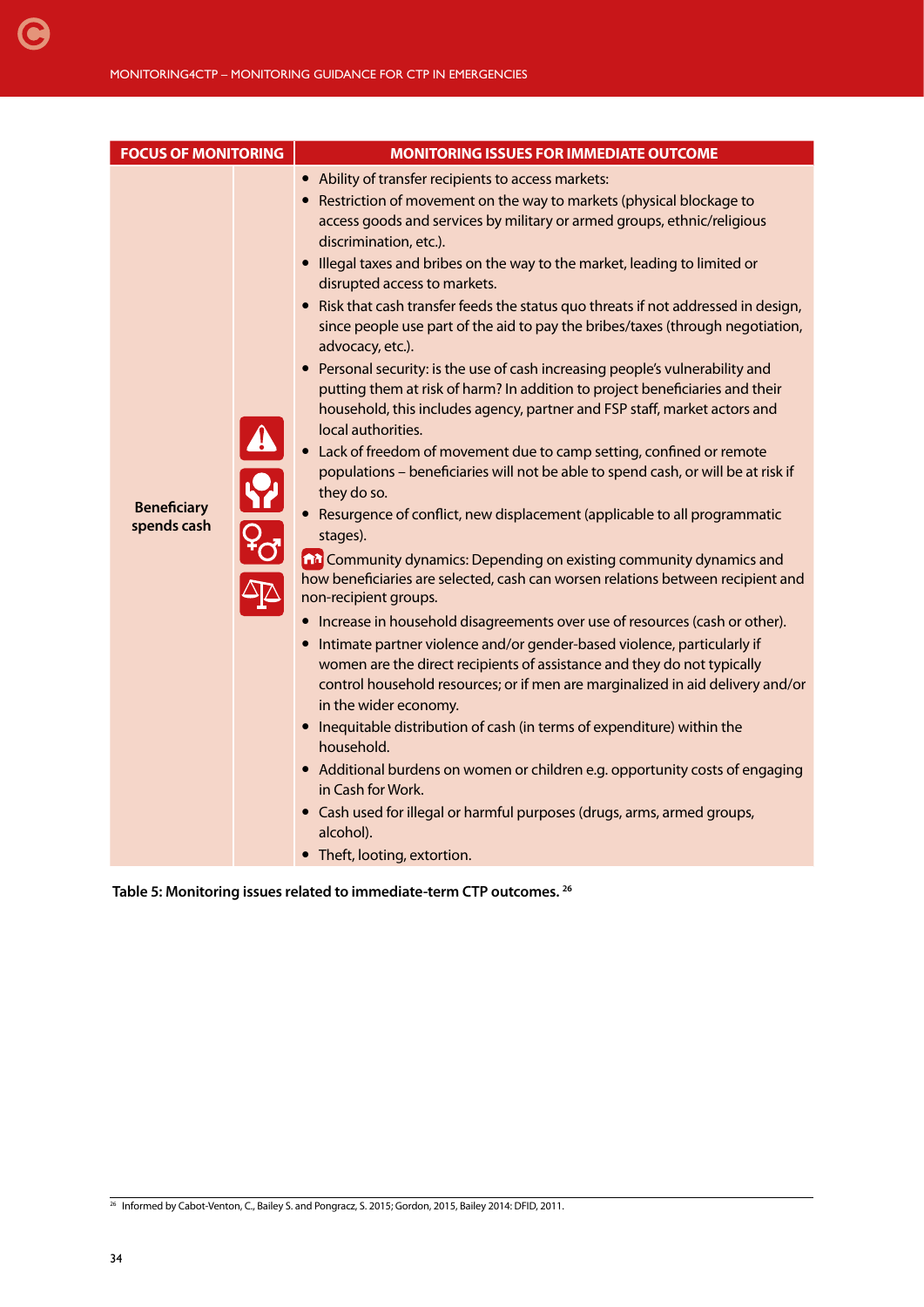| <b>FOCUS OF MONITORING</b>                                                                                                                    | <b>MEDIUM-TERM OUTCOME MONITORING ISSUES</b>                                                                                                                                                                                                                                                                                                                                                                                                                                                                                                                                                                                                                                                                                                                                                                                                                                                                                                                                                                                                                                                                                                                                                                                                                                                                                                                                                                                                                                                                                                                                                                                                                                                                                                                                                                                                                                                                                                                                                                                                                                            |  |  |
|-----------------------------------------------------------------------------------------------------------------------------------------------|-----------------------------------------------------------------------------------------------------------------------------------------------------------------------------------------------------------------------------------------------------------------------------------------------------------------------------------------------------------------------------------------------------------------------------------------------------------------------------------------------------------------------------------------------------------------------------------------------------------------------------------------------------------------------------------------------------------------------------------------------------------------------------------------------------------------------------------------------------------------------------------------------------------------------------------------------------------------------------------------------------------------------------------------------------------------------------------------------------------------------------------------------------------------------------------------------------------------------------------------------------------------------------------------------------------------------------------------------------------------------------------------------------------------------------------------------------------------------------------------------------------------------------------------------------------------------------------------------------------------------------------------------------------------------------------------------------------------------------------------------------------------------------------------------------------------------------------------------------------------------------------------------------------------------------------------------------------------------------------------------------------------------------------------------------------------------------------------|--|--|
| <b>Beneficiary HH's</b><br>ability to meet<br>basic needs/<br>sector specific<br>needs, and<br>reduce use of<br>negative coping<br>strategies | ** Has the transfer been used as intended e.g. how has the CTP affected the<br>ability of the beneficiary household to meet their basic needs/sector specific<br>needs, and reduce the use of negative coping strategies - linked to choice and<br>flexibility in cash transfers.<br>X The adequacy of the transfer value to meet the project objectives.<br>• What has changed for the recipient household (both positive and negative)<br>and how the CTP has contributed to this change.<br>• Whether the cash transfer/voucher has changed the ability of people to<br>access credit.<br>• Whether (and how) the cash transfer/voucher has changed monthly income<br>sources and levels.<br>AAP Any technical issues with cash/voucher (particularly for e-cash/e-voucher).<br>How the CTP has affected household budgets, assets and decision making<br>$\bullet$<br>e.g. has the CTP freed up other resources to allow households to do other<br>things that they otherwise wouldn't have been able to do?<br><b>P<sub>o</sub> P</b> <sub>o</sub> <sup></sup> <b>P<sub>o</sub></b> How has the CTP impacted household dynamics both positively<br>and negatively? e.g. changes in ability of women, children or vulnerable HH<br>members to make decisions; reinforced negative power dynamics; put children<br>or women at risk of abuse.<br>• Reasons behind any anti-social use, and/or insecurity or gender inequalities<br>in decision-making.<br>Beneficiary perception of: choice, dignity and views on the modality itself<br>(compared to transfer modalities they have received previously e.g. in-kind).<br><sup>4</sup> <sup>0</sup> <sup>2</sup> <sub>0</sub> Increase in household disagreements over use of resources (cash or<br>other).<br>AAP Availability, accessibility and effectiveness of complaint mechanisms.<br>AAP Data protection and beneficiary privacy - sharing personal data of refugees,<br>IDPs or other affected individuals or households with third parties, potentially<br>putting them at risk of violence, detainment or discrimination. |  |  |
| <b>Market changes</b><br>influenced by<br>beneficiary-<br>driven demand                                                                       | • What positive or negative effects have the cash transfers had on local<br>markets, e.g. have there been rental price spikes that could trigger evictions?<br>Any changes in pricing and/or availability of goods? Are any mitigating<br>actions required? This refers to immediate (during implementation) effects<br>rather than longer-term effects, which are the domain of evaluation.<br>• Whether the use of cash is influencing local credit/debit markets.                                                                                                                                                                                                                                                                                                                                                                                                                                                                                                                                                                                                                                                                                                                                                                                                                                                                                                                                                                                                                                                                                                                                                                                                                                                                                                                                                                                                                                                                                                                                                                                                                    |  |  |
| <b>Other factors</b><br>that influence<br>effectiveness                                                                                       | • Strength of inter-agency collaboration and coordination mechanisms, such as<br>CWGs.<br>Linkages to social safety nets.<br>Extent to which CTP monitoring data was used to inform programmatic<br>decision making.<br>AAP Was a clear complaints and feedback structure put in place and was it used<br>by beneficiaries?                                                                                                                                                                                                                                                                                                                                                                                                                                                                                                                                                                                                                                                                                                                                                                                                                                                                                                                                                                                                                                                                                                                                                                                                                                                                                                                                                                                                                                                                                                                                                                                                                                                                                                                                                             |  |  |

**Table 6: Monitoring issues related to medium-term CTP outcomes.27**

<span id="page-34-0"></span>[C](#page-4-0)

 $\overline{27}$  Informed by Cabot-Venton, C., Bailey S. and Pongracz, S. 2015; Gordon, 2015, Bailey 2014: DFID, 2011.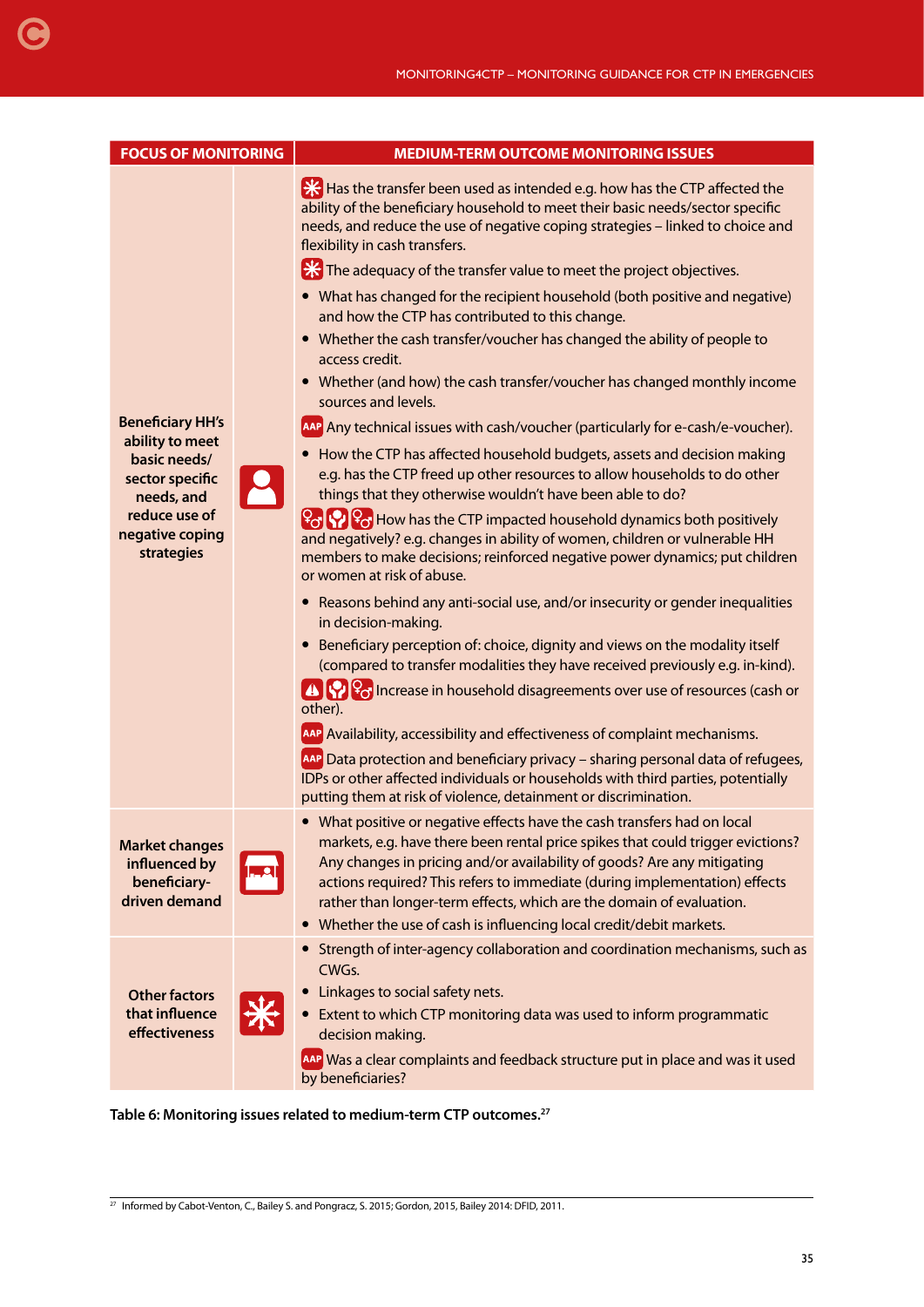#### 4.2 OUTCOME INDICATORS

<span id="page-35-0"></span>[C](#page-4-0)

Outcome indicators provide a simple and reliable means to measure achievement or reflect changes connected to the stated project outcomes. CTP-related outcome indicators should have been defined during logframe development. The choice of outcome indicators will depend on the objectives of the project and should reflect the monitoring issues (listed in Tables 5 and 6) that have been identified as important for the project context.

Tables 7, 8 and 9 contain an overview of common categories of CTP-specific outcome indicators found in existing CTP toolkits and quidelines, including indicators promoted/required by key donors<sup>28</sup> that focus on a) beneficiary households, b) market, and c) community/broader context levels respectively. Protection  $\mathbf{V}$ , gender  $\mathbf{V}$  and accountability AAP indicators have been highlighted. These tables can be used as a reference for teams to check the quality of existing logframe indicators or to assist logframe development. For example, project teams can use Tables 5 and 6 to identify the important issues to monitor in their project context, and Tables 7, 8 and 9 to see if existing indicators can be used to monitor these issues.

**Indicator categories as opposed to specific indicators have been listed in Tables 7, 8 and 9 as the specific indicator will need to be contextualised for each project.** 

For example: Indicator category: HH expenditure and utilisation patterns

More specific indicators relating to this indicator category could be: Average proportion of income/transfer spent on xx or Average amount spent on xx per month but the details of these more specific indicators i.e. what the 'xx' actually is, will be dependent on the context and objectives of the CTP project.

Additionally, many of the indicator categories can become quantitative indicators by adding a target (# or %). See section 1.1 for more guidance about selecting project indicators.

| <b>COMMUNITY LEVEL/BROADER CONTEXT OUTCOME INDICATOR CATEGORIES</b>                                                                                                          |                                                                                                                                                                                                                                                                                                                                                                                                                                                                                                                         |
|------------------------------------------------------------------------------------------------------------------------------------------------------------------------------|-------------------------------------------------------------------------------------------------------------------------------------------------------------------------------------------------------------------------------------------------------------------------------------------------------------------------------------------------------------------------------------------------------------------------------------------------------------------------------------------------------------------------|
| <b>INDICATOR CATEGORIES</b>                                                                                                                                                  | <b>NOTES</b>                                                                                                                                                                                                                                                                                                                                                                                                                                                                                                            |
| Community leaders and local authority<br>representatives understand the project targeting<br>criteria<br>Changes in the security situation influencing target<br>communities | Accountability indicator.<br>Based on the need to understand if and how:<br>• the CTP is affecting the security situation e.g.<br>cash transfers are increasing the levels of tension<br>and violence between households in the same<br>community or between different communities<br>• the security situation is affecting the CTP e.g.<br>resurgence in conflict, new displacement affecting<br>the appropriateness and ability to continue to use<br>CTP if people cannot access the cash/vouchers<br>and/or market. |
| Changes in traditional systems of community self-<br>help                                                                                                                    | Understanding if and how the cash modality is<br>affecting existing community self-help mechanisms,<br>e.g. local coping strategies, including sharing of<br>resources and assistance. Changes could be positive<br>or negative. It's important to understand the impact<br>these changes are having on both beneficiaries and<br>non-beneficiaries.                                                                                                                                                                    |

**Table 7: Community/broader context CTP outcome indicators.** 

<sup>28</sup> Indicator sources – ACF, CRS, Diakonie Katastrophenhilfe, DFID, DRC, ECHO, FFP, HPN, IFRC, Mercy Corp, OFDA, Oxfam, Save the Children, UNHCR.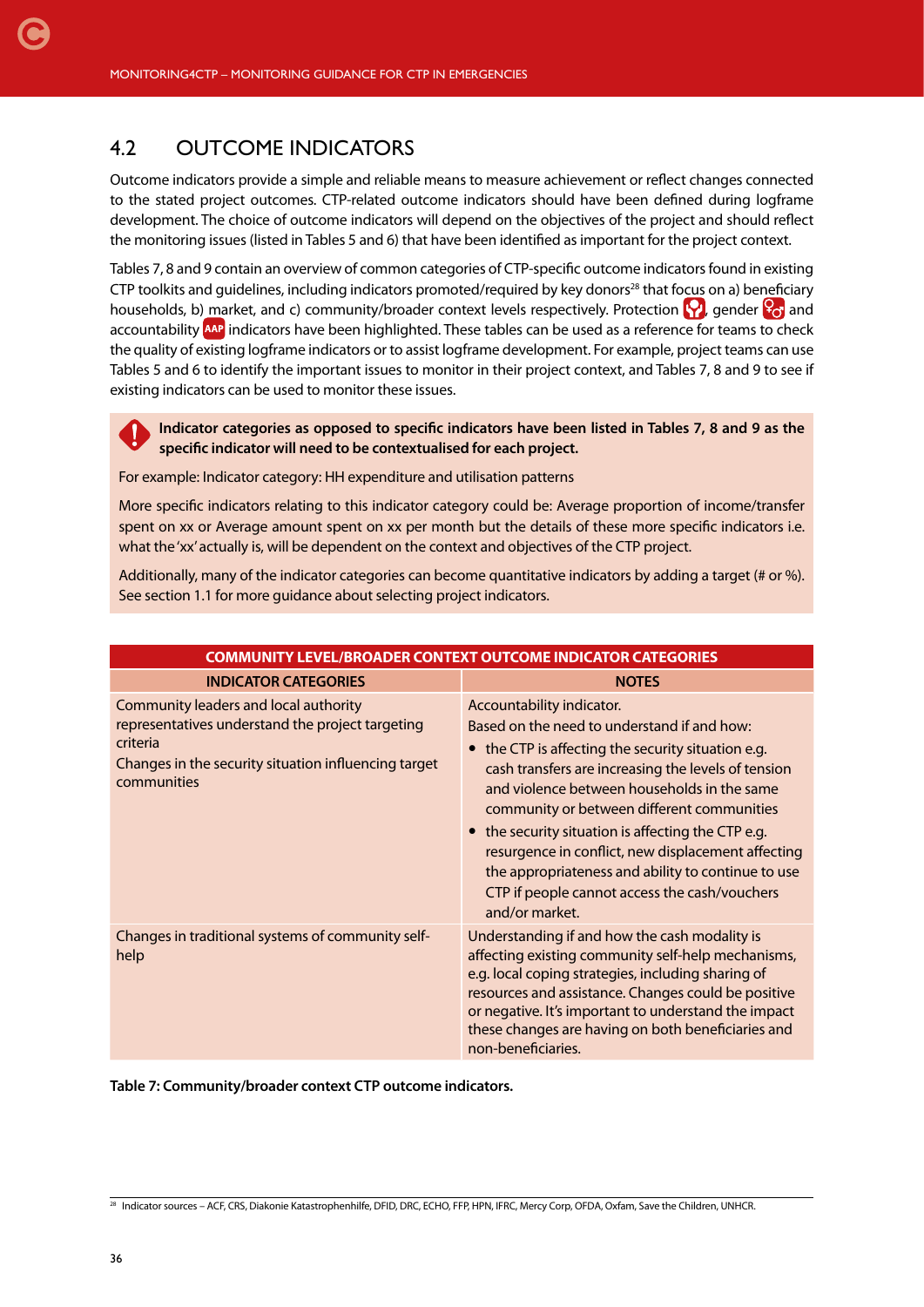| <b>HOUSEHOLD LEVEL OUTCOME INDICATOR CATEGORIES</b>                                                                                                        |                                                                                                                                                                                                                                                                                                                                                                                                                                                                                                                                                                                                                                                                     |  |  |
|------------------------------------------------------------------------------------------------------------------------------------------------------------|---------------------------------------------------------------------------------------------------------------------------------------------------------------------------------------------------------------------------------------------------------------------------------------------------------------------------------------------------------------------------------------------------------------------------------------------------------------------------------------------------------------------------------------------------------------------------------------------------------------------------------------------------------------------|--|--|
| <b>INDICATOR CATEGORIES</b>                                                                                                                                | <b>NOTES</b>                                                                                                                                                                                                                                                                                                                                                                                                                                                                                                                                                                                                                                                        |  |  |
| Recipient HH's ability to<br>spend the cash/vouchers                                                                                                       | • Can be reported numerically, supported by qualitative data, e.g. % HHs having<br>experienced spending problems, with an understanding of the type, range and<br>commonality of these problems (problems can be related to time, distance,<br>cost, protection and security issues, fraud, corruption, diversion, availability,<br>price and quality of goods/services). Can be broken down into: time impacts,<br>costs incurred, security/protection risks faced, availability, price and quality of<br>goods/services, etc.                                                                                                                                     |  |  |
|                                                                                                                                                            | Time impacts incurred by beneficiaries include travel time to markets and<br>wait times for preferred goods/services that are out of stock. It is important to<br>collect qualitative data to understand what these time impacts were and how<br>they impacted HHs, e.g. had to leave children unattended in order to travel to<br>market, etc. Related to efficiency, effectiveness and appropriateness of the CTP<br>modality.                                                                                                                                                                                                                                    |  |  |
|                                                                                                                                                            | • Costs incurred by beneficiaries include loss of income due to time required<br>to access markets, transport costs to and from market, cost of overnight stays<br>near market areas. It is important to collect qualitative data to understand<br>what these costs were and how they impacted HHs, e.g. loss of income<br>outweighed the benefit of receiving cash/vouchers.                                                                                                                                                                                                                                                                                       |  |  |
| HH expenditure and<br>utilisation patterns                                                                                                                 | Helps understand how the cash/voucher has been spent including:<br>• what may have been given away as a form of social capital or as taxation<br>(corruption)<br>ratio of purchases of essential and non-essential goods/services<br>purchasing goods from other HHs that were distributed as in-kind.<br>It is important to understand why HHs chose particular goods/services and to<br>track changes in expenditure and utilisation over time (after successive transfers)<br>to enable before and after comparisons. Relies on recipient recall, which is<br>subjective, therefore it is recommended that this data is triangulated with other<br>data sources. |  |  |
| Proportion of HHs able to<br>meet basic needs                                                                                                              | Particularly relevant for MPGs. This indicator relies on recipient perception, which<br>is subjective, so this indicator will need to be triangulated with data from other<br>indicators, e.g. ability to meet MEB/sector-specific outcomes or quality of goods<br>and services purchased and used.                                                                                                                                                                                                                                                                                                                                                                 |  |  |
| Ability to meet MEB (for<br>projects using MPGs)                                                                                                           | Relevant for projects using MPGs. Comparing results for this indicator with<br>HH's perceived ability to meet basic needs can give an indication of whether<br>beneficiary priority needs align with priority needs defined by the MEB or that the<br>transfer value was designed to meet.<br>If the transfer value is equivalent to the minimum wage or value of social safety<br>net transfers, this indicator can provide information about the sufficiency of these<br>values to enable HHs to cover their basic needs.                                                                                                                                         |  |  |
| Changes experienced by<br>the recipient household<br>that the cash assistance<br>contributed to <b>P</b>                                                   | Changes can be both positive and negative and include:<br>ability to meet basic needs<br>gender and power dynamics<br>perceptions of well-being, including security and protection                                                                                                                                                                                                                                                                                                                                                                                                                                                                                  |  |  |
| HH who report increase<br>in violence (household<br>or community) or<br>household tensions due<br>to receipt of cash transfer<br>$\mathbf{P}[\mathcal{G}]$ | use of negative coping strategies<br>$\bullet$<br>exposure to violence, fraud, extortion, other protection threats.<br>Households could rate the changes from most to least important.<br>N.B. basic needs perceived by beneficiaries may be different from basic needs<br>defined by the implementing agency.                                                                                                                                                                                                                                                                                                                                                      |  |  |
|                                                                                                                                                            |                                                                                                                                                                                                                                                                                                                                                                                                                                                                                                                                                                                                                                                                     |  |  |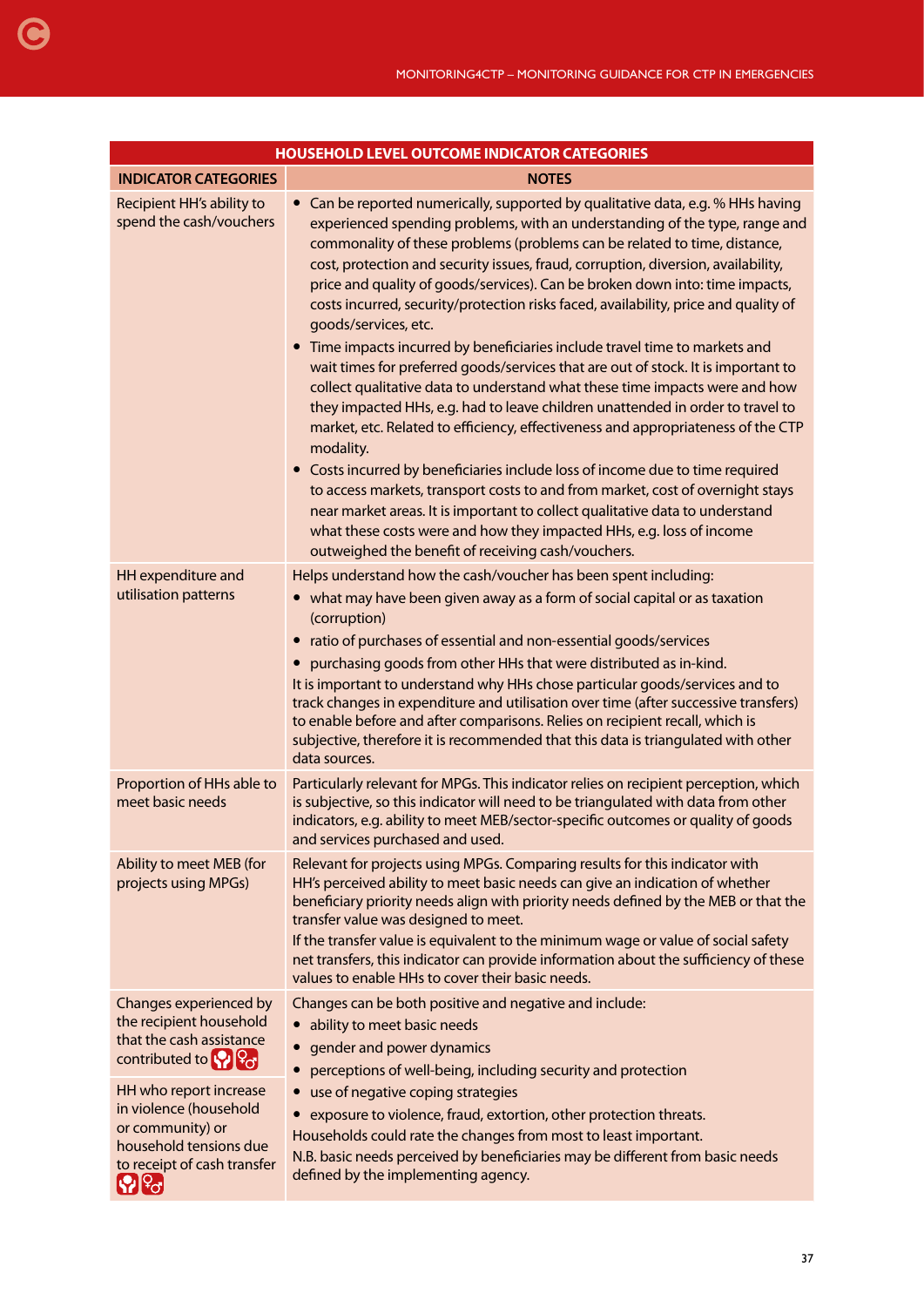| <b>HOUSEHOLD LEVEL OUTCOME INDICATOR CATEGORIES</b>                                                           |                                                                                                                                                                                                                                                                                                                                                                                                                                                                                                                                                                                                                     |  |  |
|---------------------------------------------------------------------------------------------------------------|---------------------------------------------------------------------------------------------------------------------------------------------------------------------------------------------------------------------------------------------------------------------------------------------------------------------------------------------------------------------------------------------------------------------------------------------------------------------------------------------------------------------------------------------------------------------------------------------------------------------|--|--|
| <b>INDICATOR CATEGORIES</b>                                                                                   | <b>NOTES</b>                                                                                                                                                                                                                                                                                                                                                                                                                                                                                                                                                                                                        |  |  |
| Changes in use<br>of negative coping<br>strategies <sup>[</sup>                                               | Particularly relevant for projects using MPGs. Requires a baseline understanding<br>of negative coping strategies used by HHs in time of stress and non-stress.<br>Such coping strategies may be highly context-specific and vary according to<br>geographic location and season. Negative coping strategies are not limited<br>to food security and livelihoods; they can also be related to health, sanitation<br>and hygiene practices, nutrition, shelter, displacement, and children accessing<br>education, amongst others.                                                                                   |  |  |
| HH purchasing goods<br>and services that meet<br>minimum quality<br>standards                                 | Goods include material goods, shelter/accommodation, land and livelihood<br>inputs. Services include water and sanitation, health and education. The<br>standards for the goods and services will be defined by the project outcomes,<br>e.g. specific sectoral outcomes, which will be defined by Sphere and local quality<br>standards. This data can be triangulated against what is available in the local<br>markets and what goods and services HHs are choosing to purchase. Contributes<br>to monitoring the quality of complementary services purchased by HH with<br>unrestricted grants, including MPGs. |  |  |
| <b>AAP</b> Beneficiary<br>satisfaction with the cash<br>transfer modality                                     | It is important to understand the reasons for their satisfaction or dis-satisfaction,<br>e.g. timeliness of the transfer(s), appropriateness of the transfer and cash<br>modality, ease of use, fraud risk, implementation time, enabled choice, flexibility,<br>dignity. This may change over time.                                                                                                                                                                                                                                                                                                                |  |  |
| <b>AAP</b> Beneficiary<br>satisfaction with the<br>project CFM                                                | Ability to access and submit complaints and feedback via the CFM and receive a<br>timely response.                                                                                                                                                                                                                                                                                                                                                                                                                                                                                                                  |  |  |
| Projected increase in<br>number of months HH<br>is able to meet all basic<br>needs                            | This needs to be related to costs of living/MEB that should be included in the<br>project baseline.                                                                                                                                                                                                                                                                                                                                                                                                                                                                                                                 |  |  |
| Changes in expenditure<br>to debt ratio                                                                       | Changes can be positive or negative and could be reported against minimum<br>levels of change defined during project design/since the previous transfer.                                                                                                                                                                                                                                                                                                                                                                                                                                                            |  |  |
| Changes in income-<br>expenditure gap                                                                         | This is likely to relate to the MEB or equivalent calculations of household<br>expenditure requirements to meet needs, as compared to existing income<br>amounts. Interventions would have the aim of reducing or eliminating this gap,<br>which may also be affected by changes in prices, and to sources and amounts of<br>other income                                                                                                                                                                                                                                                                           |  |  |
| % of the beneficiaries<br>who report saving part of<br>their income                                           | This shows how households are making choices and if they are able to manage.<br>It helps triangulate income and expenditure costs as well as changes in coping<br>strategies.                                                                                                                                                                                                                                                                                                                                                                                                                                       |  |  |
| % of households<br>investing in productive<br>assets by type                                                  | This shows how households are making choices and if they are able to manage.<br>It helps triangulate income and expenditure costs as well as changes in coping<br>strategies. However this indicator depends highly on how the transfer was<br>designed.                                                                                                                                                                                                                                                                                                                                                            |  |  |
| AAP Beneficiary (and<br>non-beneficiary)<br>understanding of the<br>process to redeem<br>vouchers/ spend cash | AAP indicator.                                                                                                                                                                                                                                                                                                                                                                                                                                                                                                                                                                                                      |  |  |

**Table 8: Household-level CTP outcome indicators.**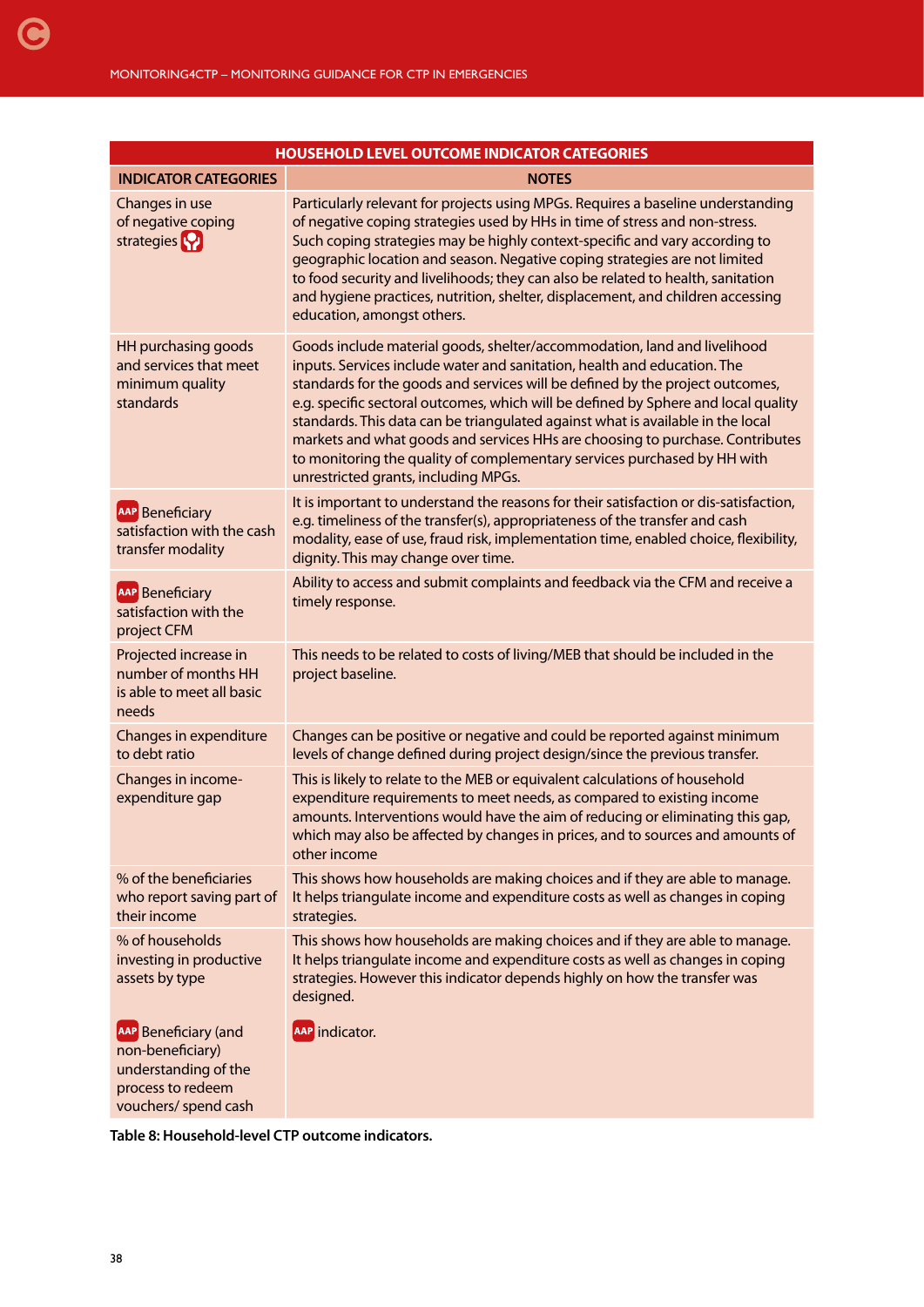| <b>MARKET-LEVEL OUTCOME INDICATOR CATEGORIES</b>                                                                                                                                                  |                                                                                                                                                                                                                                                                                                                                                                                                                                                                                                   |  |  |
|---------------------------------------------------------------------------------------------------------------------------------------------------------------------------------------------------|---------------------------------------------------------------------------------------------------------------------------------------------------------------------------------------------------------------------------------------------------------------------------------------------------------------------------------------------------------------------------------------------------------------------------------------------------------------------------------------------------|--|--|
| <b>INDICATOR CATEGORIES</b>                                                                                                                                                                       | <b>NOTES</b>                                                                                                                                                                                                                                                                                                                                                                                                                                                                                      |  |  |
| Changes in availability, quality<br>and price of commodities/goods/<br>services that are in demand by the<br>project due to the cash injection<br>(as opposed to normal seasonal<br>fluctuations) | i.e. market price monitoring. Linked to calculation that helped determine the<br>transfer value (e.g. MEB, minimum wage). Monitors and tracks changes over<br>time of commodities/goods/services in demand (by the project):<br>availability<br>$\bullet$<br>quality<br>$\bullet$                                                                                                                                                                                                                 |  |  |
| Changes in the supply chains of                                                                                                                                                                   | price (including seasonal variations and price inflations).<br>$\bullet$                                                                                                                                                                                                                                                                                                                                                                                                                          |  |  |
| commodities / goods/ services that<br>are in demand by the project due                                                                                                                            | Required to see how the transfer value may need to change in relation to<br>change in market situation (e.g. increase in price of essential goods).                                                                                                                                                                                                                                                                                                                                               |  |  |
| to the cash injection (as opposed to<br>normal seasonal fluctuations)                                                                                                                             | Changes can be reported against a baseline value, e.g. prices do not shift<br>more than X%. Reasons for the changes need to be documented alongside<br>numerical values of change.                                                                                                                                                                                                                                                                                                                |  |  |
|                                                                                                                                                                                                   | Monitoring blockages, barriers and delays to the supply of commodities/<br>goods/services in demand by the project. Important to monitor if these<br>changes are likely to impact overall project costs, timeframe or ability to<br>meet outcomes and objectives.                                                                                                                                                                                                                                 |  |  |
|                                                                                                                                                                                                   | Changes can be reported against a baseline value, e.g. average % change in<br>supply of key commodities/goods/services against baseline value. Reasons<br>for the changes need to be documented alongside numerical values of<br>change.                                                                                                                                                                                                                                                          |  |  |
| Costs incurred by traders in order to<br>participate in the programme                                                                                                                             | Particularly relevant for projects distributing vouchers that may be<br>accompanied by voucher fairs. Costs include loss of income, transport<br>costs, cost of overnight stays near market areas. The type, range and<br>commonality of costs can be tracked. Costs can be reported as a range of<br>values or an average value of total costs. It is important for cost figures to be<br>accompanied by qualitative information explaining the impact these costs<br>have had on the trader(s). |  |  |
| % market traders able to meet                                                                                                                                                                     | Important to report the following information alongside the numerical %:                                                                                                                                                                                                                                                                                                                                                                                                                          |  |  |
| demand for key commodities /<br>goods / services                                                                                                                                                  | • why traders were not able to meet demand                                                                                                                                                                                                                                                                                                                                                                                                                                                        |  |  |
|                                                                                                                                                                                                   | what factors enabled them successfully meet demand.<br>$\bullet$                                                                                                                                                                                                                                                                                                                                                                                                                                  |  |  |
|                                                                                                                                                                                                   | This indicator is linked to monitoring changes in availability, quality and price<br>and changes in supply chains.                                                                                                                                                                                                                                                                                                                                                                                |  |  |
| Total # traders                                                                                                                                                                                   | Who sell commodities/goods/services in demand by the project. Monitoring<br>increases or decreases in numbers of traders provides information about the<br>level of competition in the market, which is linked to availability, quality and<br>prices of key goods/services and their associated supply chains.                                                                                                                                                                                   |  |  |
| # market actors reporting markets<br>being adversely affected by CTP                                                                                                                              | Necessary to understand what is causing the adverse changes, and how and<br>why the market is being adversely affected.                                                                                                                                                                                                                                                                                                                                                                           |  |  |
| # market traders involved in<br>response who were engaged in pre-<br>crisis CTP preparedness activities                                                                                           | Gives an indication of the relevance (scale, scope and focus) of market<br>focused preparedness activities in supporting post-crisis response.                                                                                                                                                                                                                                                                                                                                                    |  |  |
| Changes experienced by market<br>traders participating in the project.                                                                                                                            | Particularly relevant for projects using vouchers. Changes include direct<br>changes related to commodities/goods/services in demand by project, and<br>also unanticipated indirect changes. This can also include changes in ways of<br>working. Changes can be positive or negative.                                                                                                                                                                                                            |  |  |
| Volume of commodities/goods/<br>services provided through critical<br>market traders                                                                                                              | Commodities/goods/services in demand by the project. Compared to<br>baseline data.                                                                                                                                                                                                                                                                                                                                                                                                                |  |  |
| Changes in the local economy                                                                                                                                                                      | If and how cash transfer has affected the local economy.                                                                                                                                                                                                                                                                                                                                                                                                                                          |  |  |

**Table 9: Market-level outcome indicators.** 

[C](#page-4-0)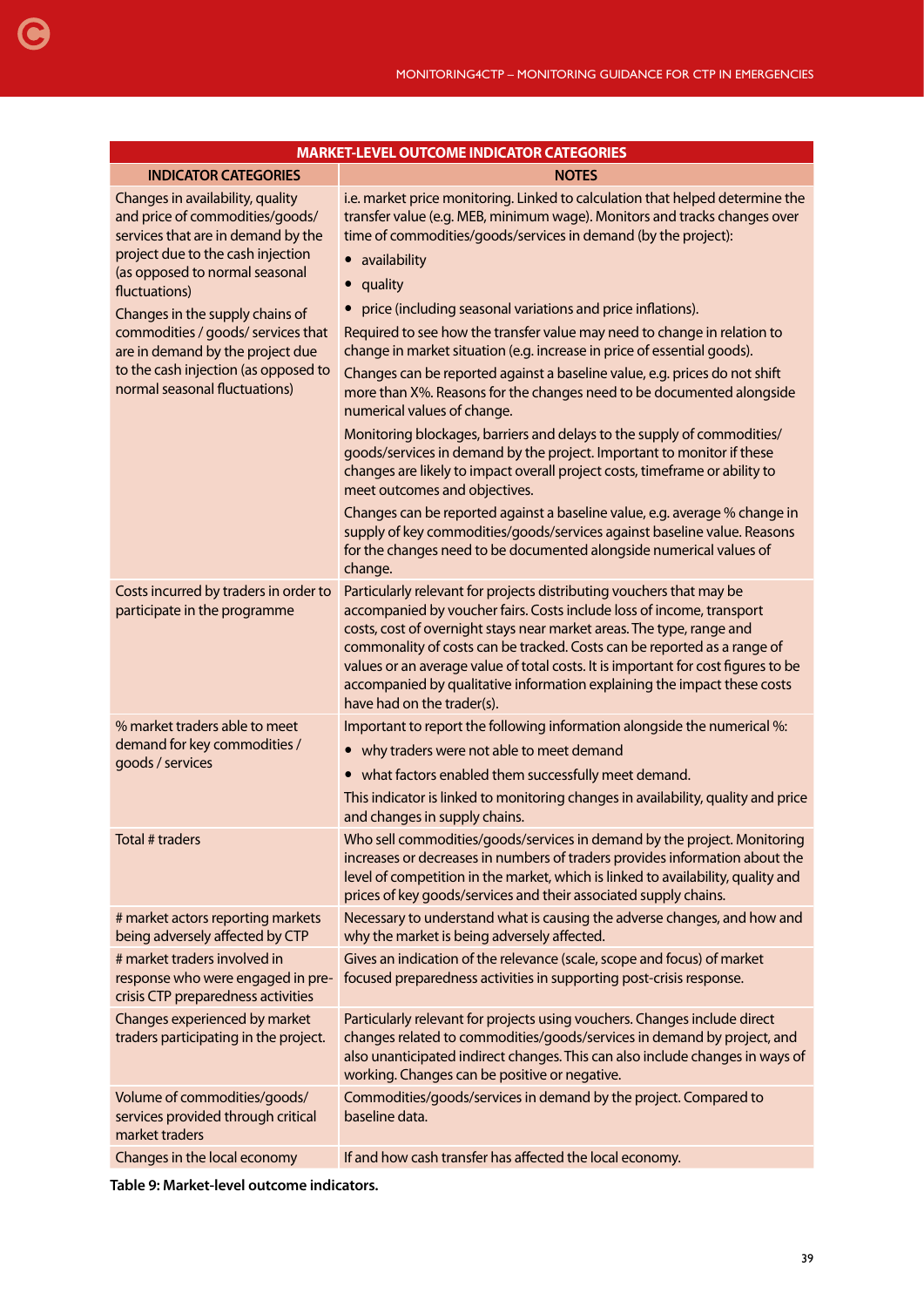# 4.3 DATA COLLECTION METHODS AND TOOLS FOR OUTCOME **MONITORING**

This section provides guidance and considerations for outcome monitoring methods and tools that are commonly used in for CTP monitoring. Table 10 provides an overview of these methods and tools. See [section 1.4](#page-16-0) for an overview of important points to consider for data collection methods and tools.

This guidance does not cover methods and tools monitoring the operational performance of FSPs. Guidance on this can be found [here](http://www.cashlearning.org/downloads/annex-5-kpi-report-template.pdf).

[ACF's \(2016\) Matrix of Data Collection Methods and Tools \(p107–115\)](http://www.actionagainsthunger.org/publication/2016/08/multi-sectoral-monitoring-evaluation) is a useful resource to assist the selection of the most appropriate methods and tools for collecting project data, including data specific to CTP. It considers a larger number of tools than those highlighted in this guidance.

|                                                    | <b>DATA COLLECTION TOOLS</b> |                         |                                            |              |                       |                          |
|----------------------------------------------------|------------------------------|-------------------------|--------------------------------------------|--------------|-----------------------|--------------------------|
| <b>MONITORING</b><br><b>METHOD/SUBJECT</b>         | <b>HH</b> survey             | <b>Market</b><br>survey | <b>Observation</b><br>using a<br>checklist | <b>FGD</b>   | Indices <sup>29</sup> | <b>Risk log</b><br>table |
| Income, expenditure<br>and utilisation             |                              |                         |                                            |              |                       |                          |
| Coping strategies,<br>well-being and<br>resilience |                              |                         |                                            |              |                       |                          |
| Market monitoring                                  |                              |                         |                                            | $\checkmark$ |                       |                          |
| Risk monitoring                                    |                              |                         |                                            |              |                       |                          |

**Table 10: Overview of CTP outcome monitoring data-collection methods and tools.29**

#### **4.3.1 Collecting income, expenditure and utilisation data**

#### **WHAT DATA TO COLLECT**

CTP interventions aim to support household income and expenditure, whether targeted to a specific sector or to meet more general basic needs. Monitoring this necessarily will involve collecting data of the type, range and volume of household expenditure. However, understanding how CTP enables households to meet their sector specific or basic needs also requires understanding the **relationship between income and expenditure**, and how household-level income and expenditure decision-making changes. This includes understanding the following:

- **How income sources (including but not limited to the cash transfer) change during the project timeframe**. Changes in household income are likely to lead to changes in expenditure choices. Understanding income sources can provide an understanding of how households' ability to manage adjusts as their context changes.
- E**xpenditure behaviour related to debts that households may have incurred**. Findings from evaluations show that it is common for households to use a proportion of unrestricted transfers to pay off debt. Paying off existing debts might be used to secure further loans in some cases. Levels of debt and the amount of income needed to service it may also influence other decision-making, for example around school attendance and work for children. Decision-making will be based on interrelated factors. Gathering data only on expenditure does not give the full picture. Understanding income sources can provide an understanding of how a household's ability to manage adjusts as its context changes.
- **Understanding if there are any one-time or seasonal costs at specific times in the year**, such as school fees, agricultural inputs and other essential investments in productive assets.

In the case of multi-purpose grants (MPGs) it is important to monitor how household expenditure and income has changed in relation to the Minimum Expenditure Basket (MEB). For definitions of MEB and more information on MPGs refer to part 5. If it is not feasible to include income and expenditure as part of PDM, then it may be useful to conduct outcome-level household surveys at time intervals that suit the project timeline.

<sup>&</sup>lt;sup>29</sup> Might be defined as a tool to understand, for example, coping strategies, rather than a data collection tool itself.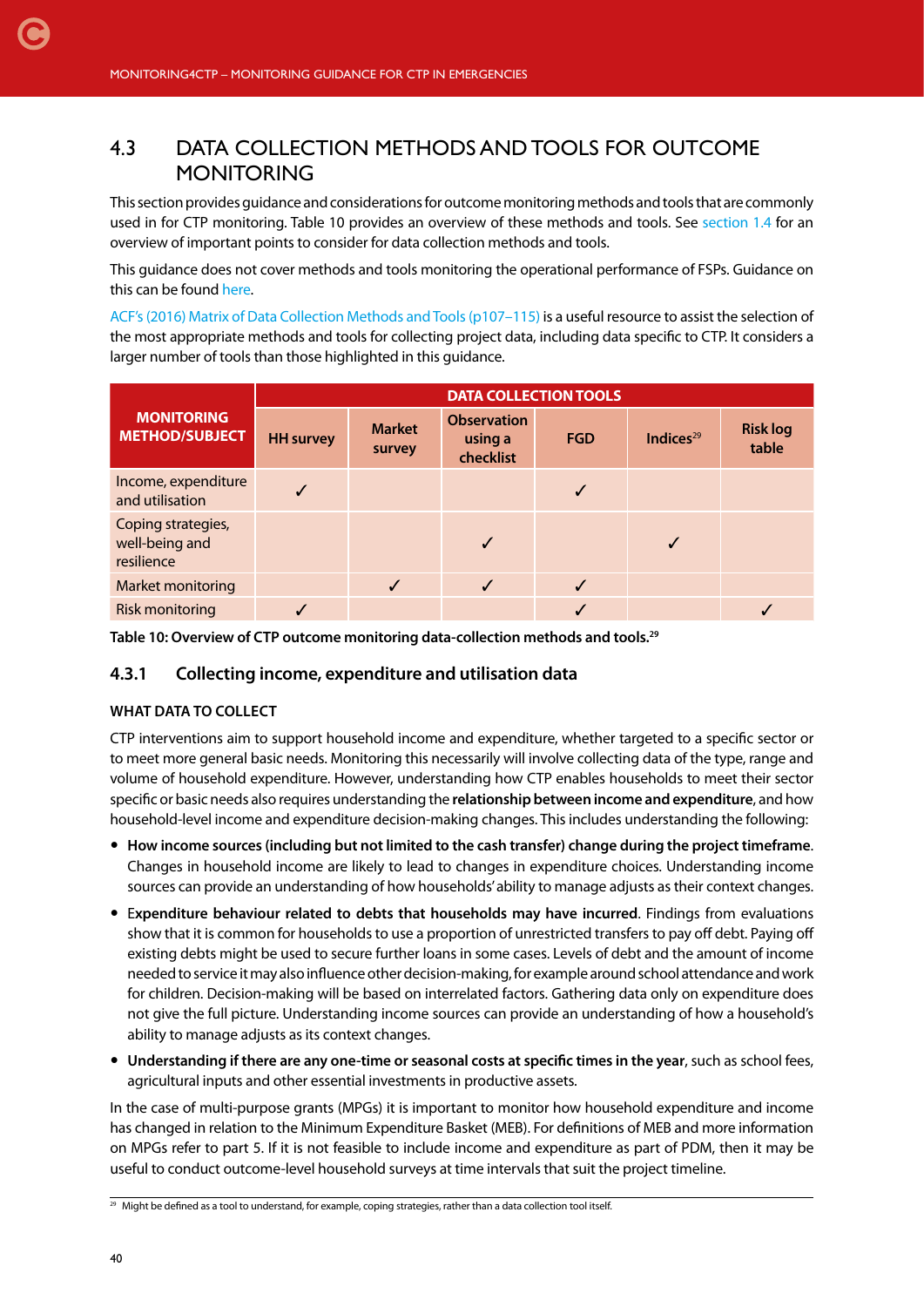Depending on the technology platform and payment channel chosen, near real-time data may be available on spending patterns of beneficiaries, shown in Table 11. This may also vary with the service-level agreement signed

|                                  | <b>REAL-TIME DATA THAT THE PAYMENT CHANNEL CAN PROVIDE</b> |                                                      |                                           |                                        |  |  |
|----------------------------------|------------------------------------------------------------|------------------------------------------------------|-------------------------------------------|----------------------------------------|--|--|
| <b>PAYMENT</b><br><b>CHANNEL</b> | Confirm<br>beneficiary receipt                             | <b>View beneficiary</b><br>balance/draw<br>down rate | <b>View expenditure</b><br>item breakdown | Confirm<br>beneficiary is<br>purchaser |  |  |
| Cash                             | Possible                                                   | No.                                                  | <b>No</b>                                 | <b>No</b>                              |  |  |
| Mobile money                     | Yes                                                        | <b>No</b>                                            | <b>No</b>                                 | <b>No</b>                              |  |  |
| Institutional credit<br>card     | Yes                                                        | Yes                                                  | <b>No</b>                                 | <b>No</b>                              |  |  |
| Personal debit card              | <b>Yes</b>                                                 | <b>No</b>                                            | <b>No</b>                                 | <b>No</b>                              |  |  |
| eVouchers                        | Yes                                                        | Yes                                                  | Yes                                       | Possible                               |  |  |

**Table 11: Overview of the types of real-time data that different payment channels can provide.** 

**Example from Iraq:** The Red Rose platform was utilised by some organisations undertaking CTP in Iraq. The Red Rose platform had the ability to highlight which voucher recipients had not spent their voucher entitlement that month. This triggered a text message to be sent to these recipients reminding them that they still had vouchers to spend. This information was also passed on to specific implementing organisations who could undertake follow up monitoring with these households to check for any potential problems.

#### **HOW TO COLLECT INCOME, EXPENDITURE AND UTILISATION DATA**

#### **Collecting income and expenditure data for cash transfers:**

with FSPs.

[C](#page-4-0)

- **Transfer specific or overall expenditure**. There are broadly two ways to ask households to report on expenditure data: a) the use of the transfer specifically, or b) overall household expenditure in the respective recall period. Asking about the use of a cash transfer separately (i.e. how was this specific amount of money used?) can be challenging as it is likely to be part of several household income sources, which aren't necessarily distinguished from each other when thinking about expenditure. This approach may also provide a less complete or informative picture of household expenditure (and needs and priorities) overall if it prompts respondents to give only a partial account of their expenditure. As such, requesting overall household expenditure data may be advantageous both in terms of accuracy and the type of analysis it can provide. Overall expenditure data can be cross-referenced for analysis with income data, including indications of how significant the CTP is as a proportion of income. In all cases, it is important to ensure consistency in the type of data collected over the course of a project.
- **Numerical values (currency) and percentages**. Income and expenditure data can be collected and expressed both as a numerical value (currency, amount), or as a percentage (usually of and associated with a numerical value for total income/expenditure). Both numerical values and percentages might be collected in terms of a specific value (e.g. 50 USD, 20%), or a range (25–50 USD, 10–20%), depending on issues such as accuracy of recall. It is useful for expenditure data, even if they are approximate figures or ranges, to be represented as both absolute numerical values and percentages. For example, household expenditure on food is 50% (2,000 USD) of their total annual income of 4,000 USD, on education is 10% (400 USD), and on health care 5% (200 USD). Absolute numerical values are raw data, and percentages can be calculated from the analysis of the raw data. Collecting absolute numerical values enables income and expenditure to be compared directly as well as proportionally (as percentages) and allows for project adjustments to be made in actual figures. However, a concern is that expenditure figures do not in themselves reveal whether needs were met; hence these figures need to be followed up with additional qualitative questions.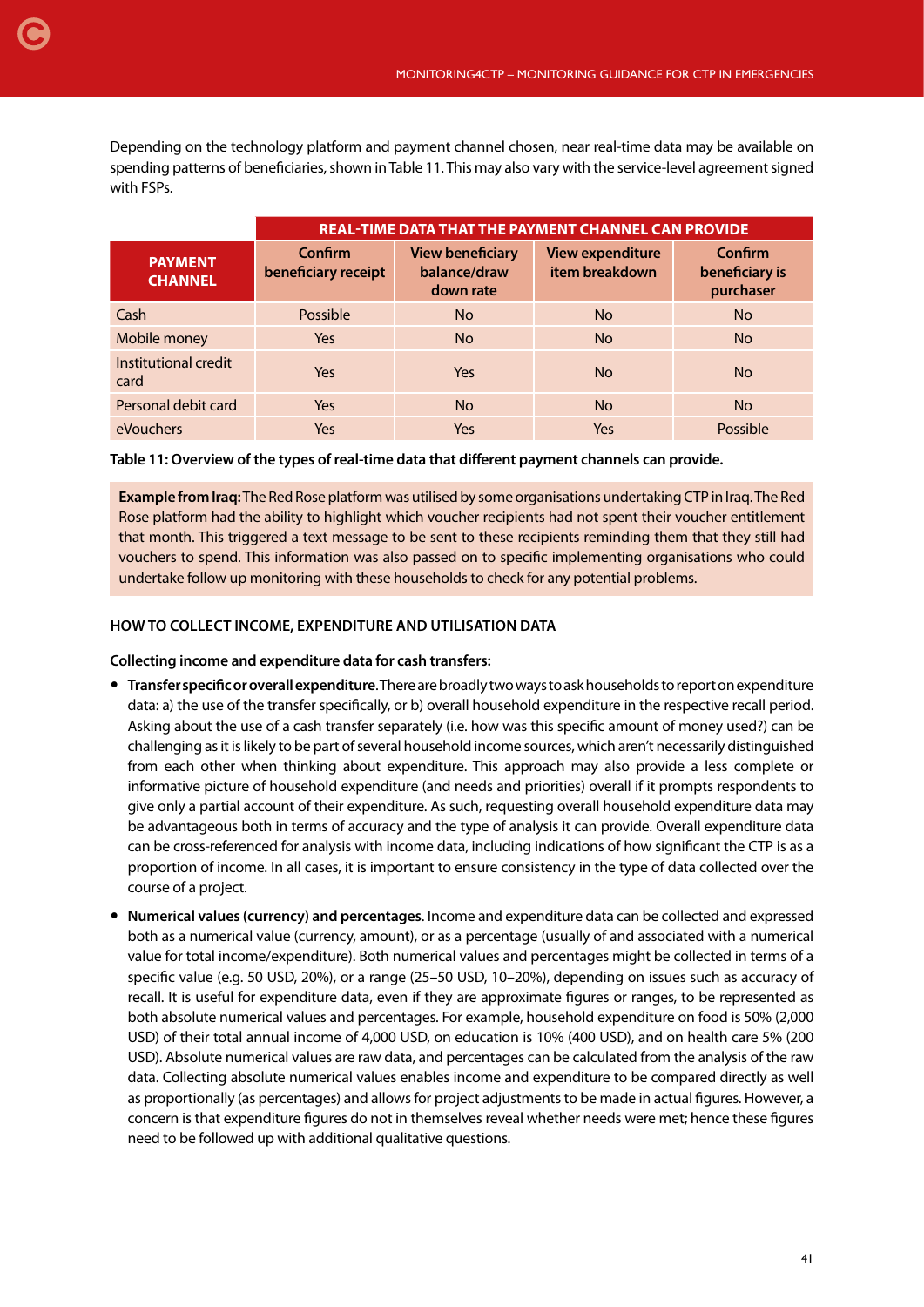Recent reports<sup>30</sup> have raised concerns about the usefulness of the income: expenditure ratio indicator. It has not been found to be sensitive enough. Income clearly changes in the short term, but how useful is this information? Furthermore, expenditures are difficult to track.

**Expenditure Data Example**. Monitoring data reveals that households are spending 70% of their cash transfer on food and this is equal to 50 USD per month. The next transfer is delivered during harvest season meaning the recipient households are able to reduce the amount of the transfer they spend on food as they have their own harvested food. The households choose to spend the cash they saved to buy new seeds for the next season. This example illustrates how important it is to understand and monitor the context as how the MEB gap changes will vary. A percentage figure does not allow calculation of the actual gap in MEB (refer to MPG toolkit for MEB and transfer value calculation), for this the actual value in money is required.

**Using quantitative and qualitative data**: There has been a tendency for household surveys to focus on expenditure data through quantitative and closed questions. However, as explained in section 3.3.1, the inclusion of qualitative questions is important to understand:

- **why** households have chosen to spend the cash transfer in the way that they have.
- **how** they have used the goods/services purchased.
- **what** difference the transfer(s) have made to their situation.

Such qualitative questions can be built into household surveys and/or can be the focus of FGDs that can be analysed in conjunction with household survey data. Methods used in the Household Economy Assessment approach. (HEA) could also be utilised. The HEA provides a methodology which uses FGDs with different wealth groups to get a better understanding of income that is not 'personalised' per household but representative of specific socio-economic groups within the community. These FGDs can give a more accurate idea of income than individual household-level surveys.

Tables 1, 5 and 6 can be used as a basis to define FGD topics and questions. Asking and recording the answers to qualitative questions requires specific skills. See part 2 for more details.

**Expenditure data and outcomes**. Aggregating income and expenditure data in quantitative terms against sectorspecific outcomes can be challenging. Data collection tools to enable this, e.g. household surveys, can become long, dense and time consuming.<sup>31</sup> There are also challenges in terms of recall, accuracy, and potentially multiple income streams. A lighter touch approach could be to ask more general qualitative expenditure questions, such as:

- What did you buy with your cash transfer (or how did you spend your household income, including the cash transfer)?
- What were you able to procure with your cash transfer that you would not have been able to get without it?
- What needs were met with your cash transfer?
- What needs were not met?

Then during analysis of this data, the answers to these questions could be categorised against sector-specific outcomes.

#### **WHEN TO COLLECT INCOME, EXPENDITURE AND UTILISATION DATA**

The frequency of the collection of income, expenditure and utilisation information should be based on the timeframe of the intervention and the data needs, considering the project type (length, number and frequency of transfers), and beneficiary recall.

<sup>30</sup> Source: OFDA.

<sup>&</sup>lt;sup>31</sup> Based on recent correspondence with OFDA's Economic Recovery and Market Systems Technical Advisor.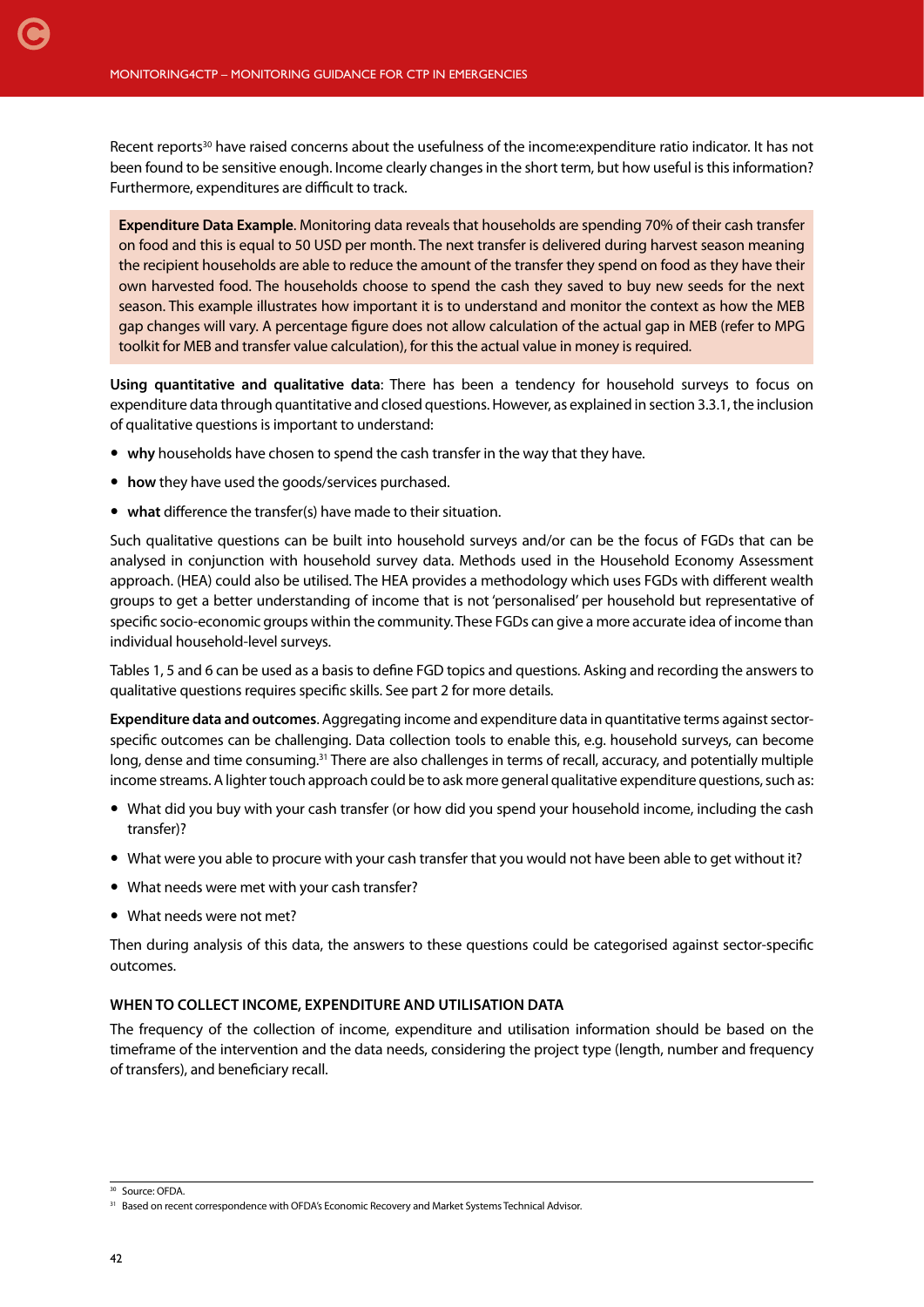Given that some CTPs are relatively short-term, income, expenditure and utilisation data may be outcome-level information that is only gathered once as part of the project end-line or evaluation. However, for longer-term interventions (e.g. more than 6 months) it would be important to understand how transfer recipients' income and expenditure patterns change over time. This includes understanding how the transfers are being used, what changes this has contributed to in the household, and also if there have been changes in other income sources or humanitarian support, which is affecting their capacity to manage.

## **4.3.2 Market monitoring**

This section focuses on market monitoring in relation to access and demand as they are intrinsically linked to the ability of transfer recipients to spend the distributed cash/vouchers for the intended CTP objective.

Regular monitoring of market prices, availability and quality of goods and services is one of the core monitoring exercises for CTP. It provides teams with an early indication of any problems in the market, signs of inflation, or supply or transportation problems. It also allows changes in availability and demand for goods/services from beneficiaries to be measured and tracked over time.

In summary market monitoring for CTPs is necessary to:32

- determine if the value and level of assistance that was designed through the initial market analysis is still adequate
- track whether the quality and availability of goods that target groups access through local markets is at least as good as at the beginning of the project
- contribute to continual assessments of the appropriateness of the CTP and delivery mechanism
- track whether the ongoing responses are causing harm to local markets (e.g. demand surpassing the available supply, increasing prices for non-beneficiaries, creating monopolies, causing inflation, etc.).
- use market monitoring data to contribute to assessing the CTP's wider multiplier effect on the local economy in the context of the wider project as part of project evaluation.

Market monitoring issues (i.e. what to monitor) have been incorporated into Tables 1, 5 and 6. Suggested market indicators have been incorporated into Table 2 and Table 9.

It is assumed that market information has been collected for the baseline (see section 1.4) on household access to markets, and the prices for the commodities/goods/services that the CTP will create demand for at the time of the project design phase. For example:

- if a CTP is specifically designed to support shelter, it would be important to monitor all costs related to materials, rent, and labour in relation to shelter
- in the case of an MPG covering basic needs, the commodities/goods/services that are defined in Minimum Expenditure Basket (MEB) would need to be monitored (see part 5 for more detail on MEB and MPG). This would typically include prices of food commodities, non-food items, shelter/rent/utilities, health care, education and so on.

<sup>&</sup>lt;sup>32</sup> Adapted from MISMA p 25.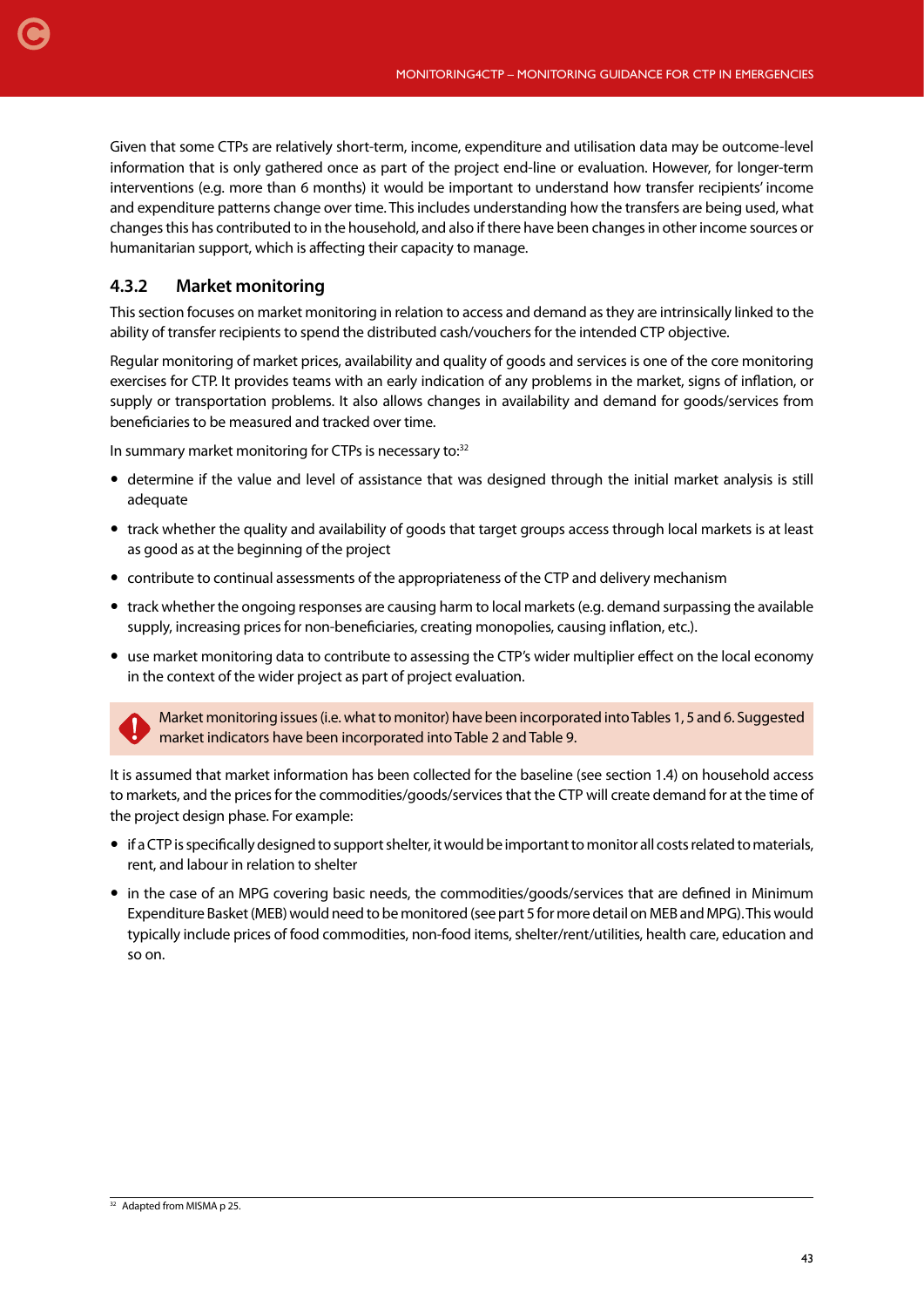The types and numbers of marketplaces you monitor will depend on the size of the programme and whether it has been identified as high risk or low risk.<sup>33</sup> It is important to consider the following:

- Different commodities may have different source markets.
- In border areas, the nearest source market may be in the neighbouring country.
- When selecting the marketplaces from which to collect data, consider market integration and prioritise marketplaces that have been identified as the least well integrated in the market baseline.<sup>34</sup>
- When monitoring prices, price data on fuel or transportation, which can impact the overall price of goods, can also be considered.35
- It is important to standardise weight and measurements, to ensure you can actually compare the price of goods in the quantity that beneficiaries buy.
- If there is cross-border trade, then exchange rates need to be taken into account.

There may be a need to consider different markets beyond the commodity market, which is generally extensively monitored. It would make sense that the biggest expenses are monitored as a priority. This would differ per context, for example in some cases this would be food, while in others this would be rental costs. Refer to Table 13 for typical categories of expenditure.

E**xample illustrating which markets to monitor**: When a CTP project has sub-objective to provide cash transfer support to meet rental costs, then data relating to the local housing market and how it changes over time is essential. The same applies to market costs related to accessing health or education services. The actual health and education services themselves may be free at point of use, but households may incur costs such as transport, fuel (for transport) of cost of childcare services (to avoid leaving children without care while the caregiver attends health facility) to be able to access the services.

It is common for governments to monitor prices of key market commodities/services. In most contexts, this data is available and updated regularly. Coordinated market monitoring may also be led by a cash working group/cash consortium or other coordination body as part of the broader humanitarian response. Implementing agencies need to check what market data is already available before collecting their own, and have a clear rationale for why they need to collect market-level data, what they will use this data for and how they will deal with market-related problems that their monitoring reveals. **It is not necessary to monitor all market prices, only those that are related to the CTP.**

Third-party market-monitoring services can also be considered for suitability. Services such as [Premise Data](https://www.premise.com/) can crowdsource market data, possibly reducing latency and costs for implementation teams. For more information on technology available to collect market-related data refer to section 4.3.3, which includes Market tracking – relevant for market monitoring.

**PDM with market vendors** may also be beneficial, particularly for projects distributing vouchers. The most common PDM tool used with vendors is the vendor survey. Similar to the household survey, the vendor survey typically collects two types of information: quality assurance/accountability data and performance monitoring data. To measure quality assurance and accountability, questions on the survey may be about wait times, effect on business, understanding of the redemption process, early identification of problems, etc.

Delivery mechanisms, such as e-voucher systems, that require participating vendors to use programme-provided technology in the checkout process can provide useful data for market monitoring in real time. This will vary by implementation, but data on prices and quantities purchased can be included in vendor reports.

CaLP's Minimum Standard for Market Analysis (MISMA) suggests that if total demand for a good or service increases by more than 25% in urban areas or 10% in rural areas when compared to pre-crisis demand, a Market Systems Analysis may be necessary. See Appendix 1 for more resources on this and market monitoring.

<sup>&</sup>lt;sup>33</sup> How to identify market risks is covered in Step 2, Assessing the Risk (p 6).

<sup>&</sup>lt;sup>34</sup> These marketplaces are likely to experience price increases before other marketplaces. If market integration information is not available, remoteness can be used as a proxy. Marketplaces that are more remote are assumed to be less integrated than those closer to major trading centres, and should be prioritised for monitoring.

<sup>&</sup>lt;sup>35</sup> MercyCorps.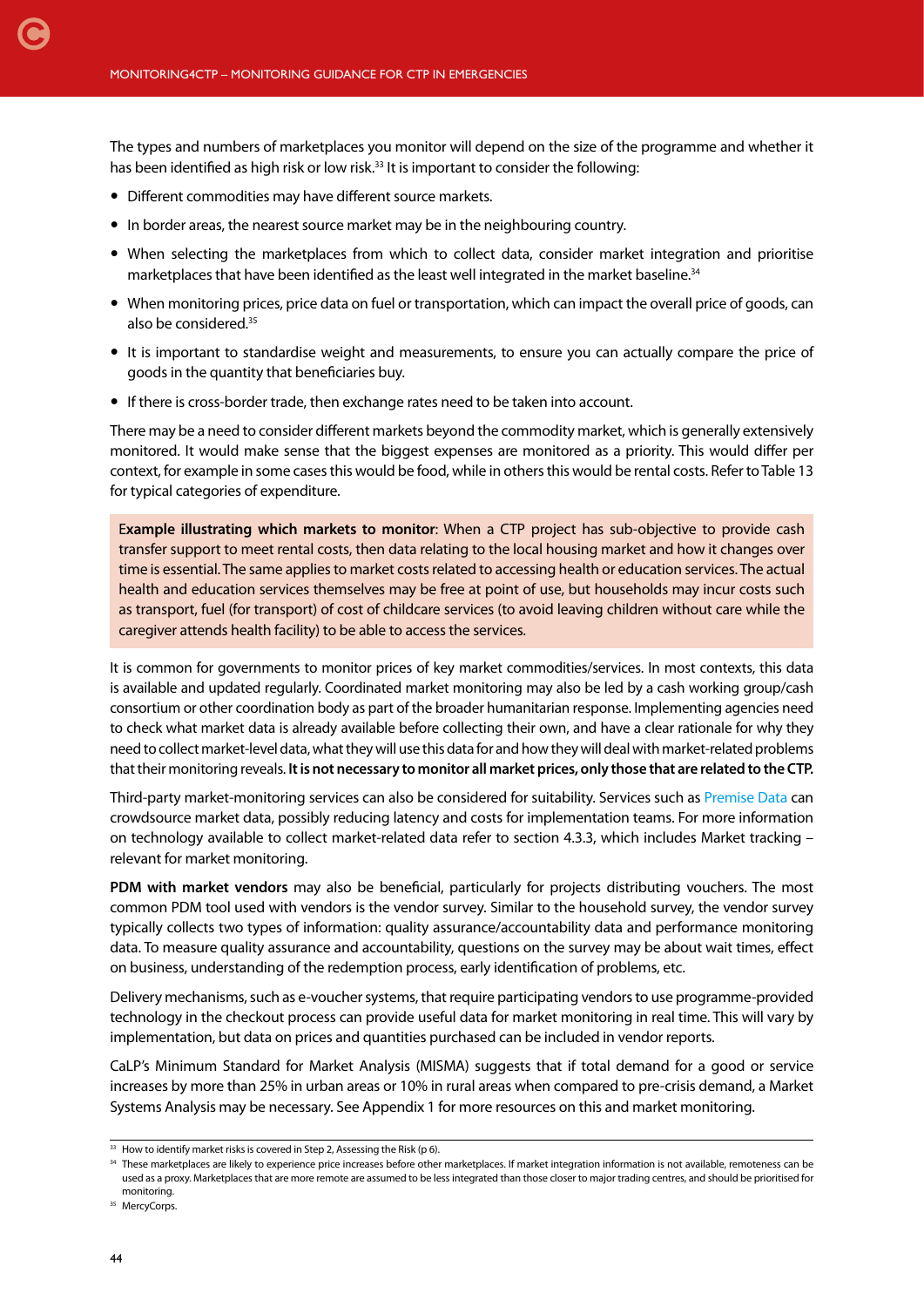#### **4.3.3 Cost-effectiveness considerations for CTP**

**Cost-effectiveness** refers to the relative cost of achieving a desired outcome. **Cost-effectiveness analysis** calculates the cost per outcome that a project/programme achieves. It can therefore indicate how much it costs per unit of progress towards outcomes in the sectors that are the focus of the CTP project/programme (IRC, 2017). Current approaches to cost-effectiveness analysis include:36

• calculating cost per outcome $37$ 

[C](#page-4-0)

- providing narrative analysis comparing the costs and benefits of different transfers (and not a specific calculation)<sup>38</sup>
- assigning values to different benefits (i.e. 'scoring') and then comparing the total score with the cost per beneficiary of different approaches<sup>39</sup>
- providing a general conclusion on cost-effectiveness that does not provide comparative analysis with other possible approaches.

Cost-effectiveness analysis can be complicated and technical and is only useful if it involves comparison of similar projects, for example using different delivery modalities. **Cost-effectiveness analysis is the domain of evaluation** rather than project monitoring and therefore is not covered in detail in this guidance. However, some project outcome indicators (see tables 7, 8 and 9) will contain data that can contribute towards the measurement of both effectiveness and cost-effectiveness. This reinforces the importance of accurate and systematic measurement of indicators during project implementation to ensure there is an adequate volume of quality data to contribute to measurements undertaken during project evaluations. For example, an evaluation of cash transfer programming in Somalia calculated the cost of a 50% improvement in the number of beneficiaries with borderline and/or acceptable food consumption scores. A similar approach could be applied to other quantifiable indicators (e.g. cost of per xx% improvement in Coping Strategies Index).

However, such measurements tend to leave out issues that are important elements of effectiveness and particularly pertinent to CTP, but that aren't easily quantified, such as flexibility and dignity. It is therefore important to keep in mind that **there is no 'gold standard' indicator of cost-effectiveness**. Rather, cost-effectiveness is a concept intended to ensure that neither cost nor outcomes are analysed in isolation (in monitoring or evaluation) since both issues must be considered when determining a course of action and then monitoring it. Agencies undertaking cost-effectiveness analysis should be explicit about the assumptions that they make and the limitations of the analysis.40 For example, the assumption that if women are the primary recipients of cash transfers, spending on children in their households will increase.

Factors associated with cost-effectiveness are listed below. These factors can be related to project indicators.41

- Whether the design of the project/programme was fit for purpose; the timeliness and quality of implementation – this applies irrespective of transfer modality.
- The size of the transfer, the proportion of basic (or sector-specific) needs it was designed to cover, and whether this was achieved by transfer recipient households.
- Targeting accuracy (inclusion/exclusion).
- The delivery mechanism for example, depending on the context, electronic transfers have generally been found to be more efficient, but this is not always the case.
- Investments in CTP preparedness to support an effective response.

<sup>&</sup>lt;sup>36</sup> Bailey, 2014.

<sup>37</sup> For more information see Hidrobo et al., 2012; Schwab et al., 2013; Gilligan et al., 2013; Audsley et al., 2011; Hedlund et al., 2013.

<sup>&</sup>lt;sup>38</sup> For more information see Aker, 2012.

<sup>&</sup>lt;sup>39</sup> For more information see Kardan et al., 2010.

<sup>40</sup> Bailey and Harvey, 2011.

<sup>41</sup> ADE, 2016.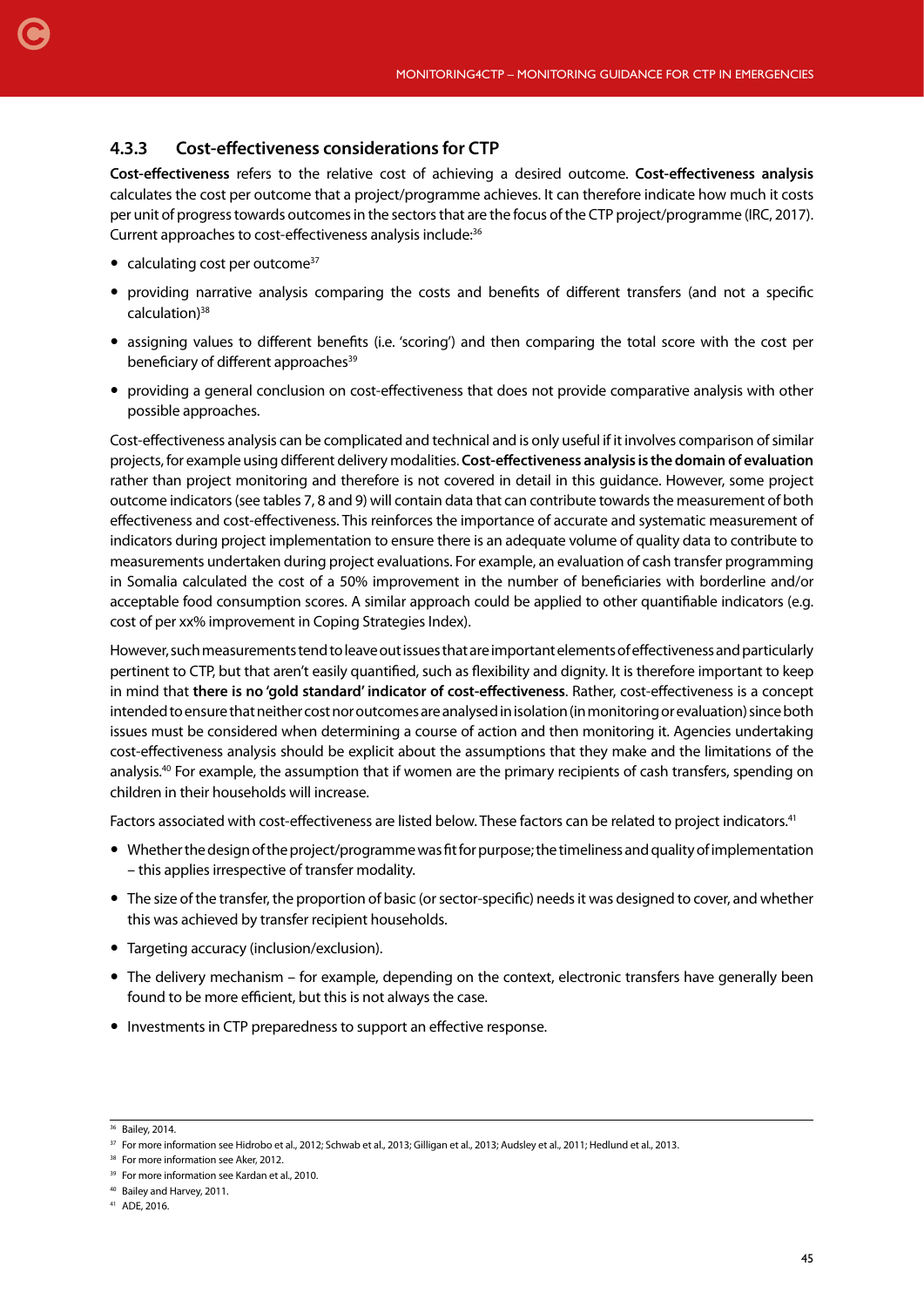Cost-effectiveness analysis can be used to determine whether the optimal (most effective) type of transfer was used. When concluding whether the optimal type of transfer was used, it is important to find the balance between two issues:<sup>42</sup>

- 1. The need to be cost-effective in meeting objectives.
- 2. The need to assess any unexpected outcomes (outside the project objectives) that may significantly contribute, positively or negatively, to the overall effectiveness of the project, i.e. project objectives may leave out important issues related to people's lives that should be included when determining project effectiveness (including gender, risk, markets, livelihoods, dignity).

**Because of this, it is advised that cost-effectiveness is not limited to a simple calculation and includes qualitative narrative analysis**. 43 For an example of a narrative analysis that does not provide a 'calculation' on cost-effectiveness see Concern Worldwide's randomised study in the Democratic Republic of Congo comparing cash and vouchers.

Detailed guidance on cost-effectiveness analysis can be found in:

- **IRC's cost analysis methodology**. This can be applied to CTP and used to measure both cost-efficiency and cost-effectiveness (it should be noted that to date the latter has only been attempted in projects/programmes that have undertaken impact assessments).
- **WFP OEV Technical Note on Efficiency Analysis**.

#### **4.3.4. Technology considerations for CTP outcome monitoring**

Table 12 provides a summary of key considerations when selecting technology to assist outcome monitoring. The findings apply to the following systems, unless otherwise specified: Red Rose, Segovia, Last Mile Mobile Solutions, Mastercard Aid and Aid:Tech.

More details about each of the issues and technology platforms highlighted in the table can be found in Appendix 5.

<sup>&</sup>lt;sup>42</sup> Levine and Bailey, 2013.

<sup>&</sup>lt;sup>43</sup> Levine and Bailey, 2013.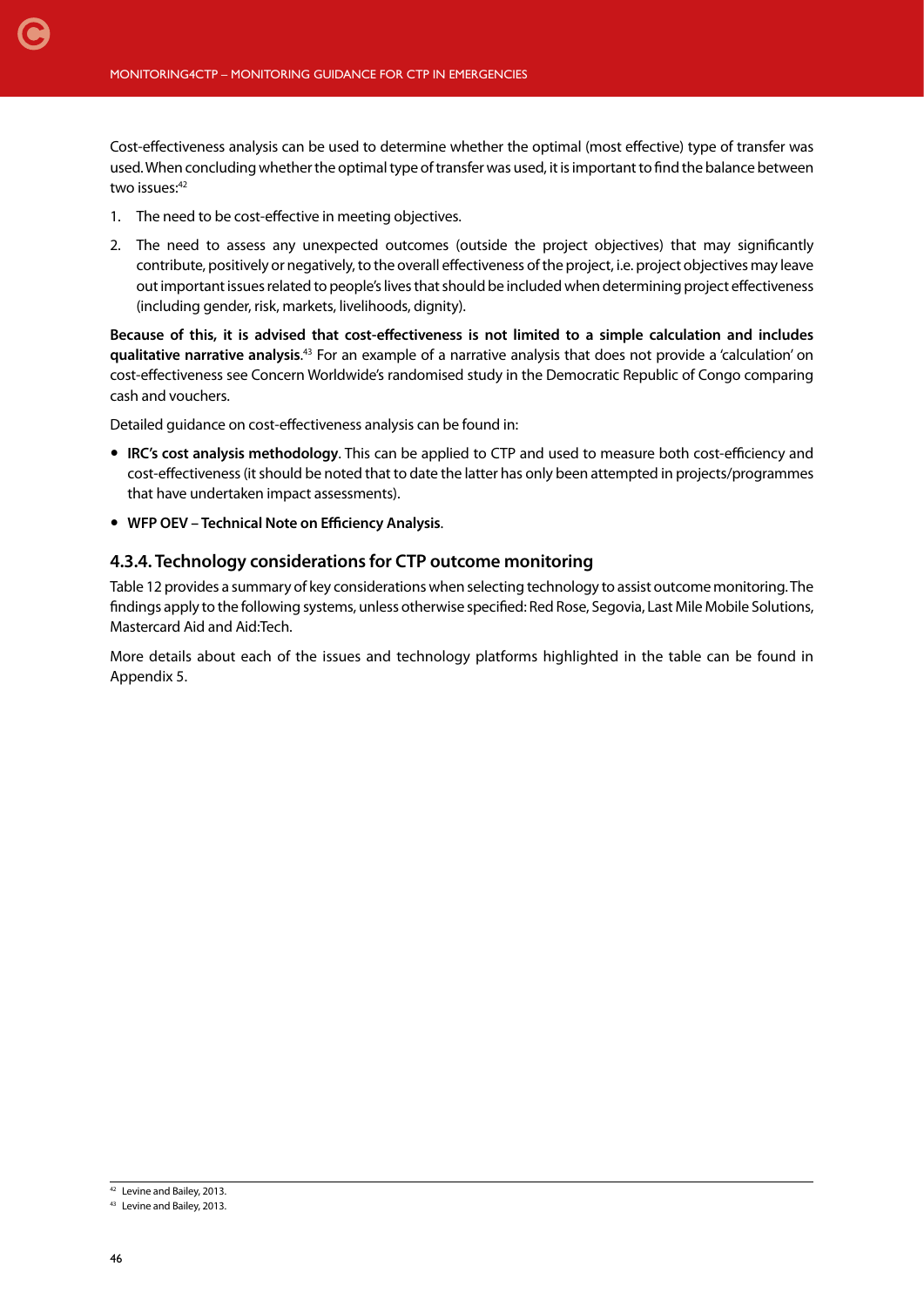| <b>ISSUE</b>                                                   | <b>TECHNOLOGY CONSIDERATIONS</b>                                                                                                                                                                                                                                                                                                                                                                                                                                                                                                                                                                                                                                                                                                                                                                                                                                                                                                                                                                                                                                                                                                                                                                                                                                                                                                                                                                                                                                                                                                                                                                                                                 |
|----------------------------------------------------------------|--------------------------------------------------------------------------------------------------------------------------------------------------------------------------------------------------------------------------------------------------------------------------------------------------------------------------------------------------------------------------------------------------------------------------------------------------------------------------------------------------------------------------------------------------------------------------------------------------------------------------------------------------------------------------------------------------------------------------------------------------------------------------------------------------------------------------------------------------------------------------------------------------------------------------------------------------------------------------------------------------------------------------------------------------------------------------------------------------------------------------------------------------------------------------------------------------------------------------------------------------------------------------------------------------------------------------------------------------------------------------------------------------------------------------------------------------------------------------------------------------------------------------------------------------------------------------------------------------------------------------------------------------|
| Visibility on how<br>cash is spent                             | • Where the payment mechanism offers more than one way of accessing and spending<br>cash, it is possible to collect data on these choices. ACF (in Nigeria) found that almost<br>100% of the currency assigned to beneficiaries was extracted as cash from the system,<br>rather than used to purchase goods at participating vendors. Follow up activities have<br>revealed that beneficiaries prefer to purchase goods at smaller, local vendors, such as<br>market stalls, where prices are lower, increasing the impact of the cash transfers.<br>For contexts where data connectivity is not available in target locations, an offline<br>mode is vital. When the selected payment channels require vendor connectivity, the<br>process complexity increases, but solutions are available, e.g. Red Rose and Mastercard<br>Aid's smart card systems, store beneficiary account data on the card's chip - this is read<br>and updated by the vendor's mobile handset. If the beneficiary attempts to double<br>spend at another vendor, the vendor's handset will read from the smart card and<br>retrieve an up-to-date balance, preventing double spends.                                                                                                                                                                                                                                                                                                                                                                                                                                                                                  |
| Fraudulent<br>transactions-<br>relevant for risk<br>monitoring | Red Rose vouchers include a wide variety of anti-counterfeit mechanisms, including<br>holograms, 2D barcodes and anti-scan channels. However, staff at participating<br>vendors, already familiar with counterfeit cash distribution, will need training in the<br>identification of genuine vouchers.                                                                                                                                                                                                                                                                                                                                                                                                                                                                                                                                                                                                                                                                                                                                                                                                                                                                                                                                                                                                                                                                                                                                                                                                                                                                                                                                           |
|                                                                | Cash cards/e-vouchers can be redeemed at participating vendors, using point of sale<br>$\bullet$<br>(POS) technology - usually by reading a barcode or NFC chip. The POS system can<br>identify and prevent counterfeit attempts and this was successfully demonstrated<br>in Lebanon with an Aid:Tech project, where 20 fraudulent cards were detected, but<br>all failed at the POS. The card readers used by Mastercard Aid provide a trusted time<br>feature. This allows cards to be pre-loaded with time-dependent top-ups that cannot<br>be redeemed early. Transaction security mechanisms vary by payment channel<br>and more control is available when payment channels restrict the included vendor<br>network as this allows additional POS technology to be deployed and used for identity<br>verification. The appropriate transaction security measures will vary by programme<br>location and beneficiary experience. In Nigeria, ACF found that communities not<br>previously exposed to payment cards needed significant training to be aware of PIN-<br>handling best practices, and cases were reported of beneficiaries labelling the payment<br>card with the PIN.<br>Unscrupulous vendors may be able to target vulnerable beneficiaries unfamiliar<br>with the technology and confuse them into authorising transactions for goods<br>they have not received. ACF in Nigeria has found that this is minimised by having<br>a strong contractual relationship with vendors, who are incentivised to continue a<br>positive profitable relationship with them, rather than risk being disqualified from the<br>programmes. |
| Pricing<br>restrictions                                        | For payment channels utilising bespoke POS technology, it is possible to restrict the<br>$\bullet$<br>prices that vendors can charge for certain products. For example, programme staff<br>may set the maximum charge allowable for a staple such as a bag of flour. However, in<br>practice, this system is unreliable as vendors may work around the charge restrictions<br>by charging for more than the quantity provided to the beneficiary. Strong vendor<br>relations and regular face-to-face monitoring activities have been found to be the most<br>useful tools to prevent overcharging.                                                                                                                                                                                                                                                                                                                                                                                                                                                                                                                                                                                                                                                                                                                                                                                                                                                                                                                                                                                                                                              |

**G**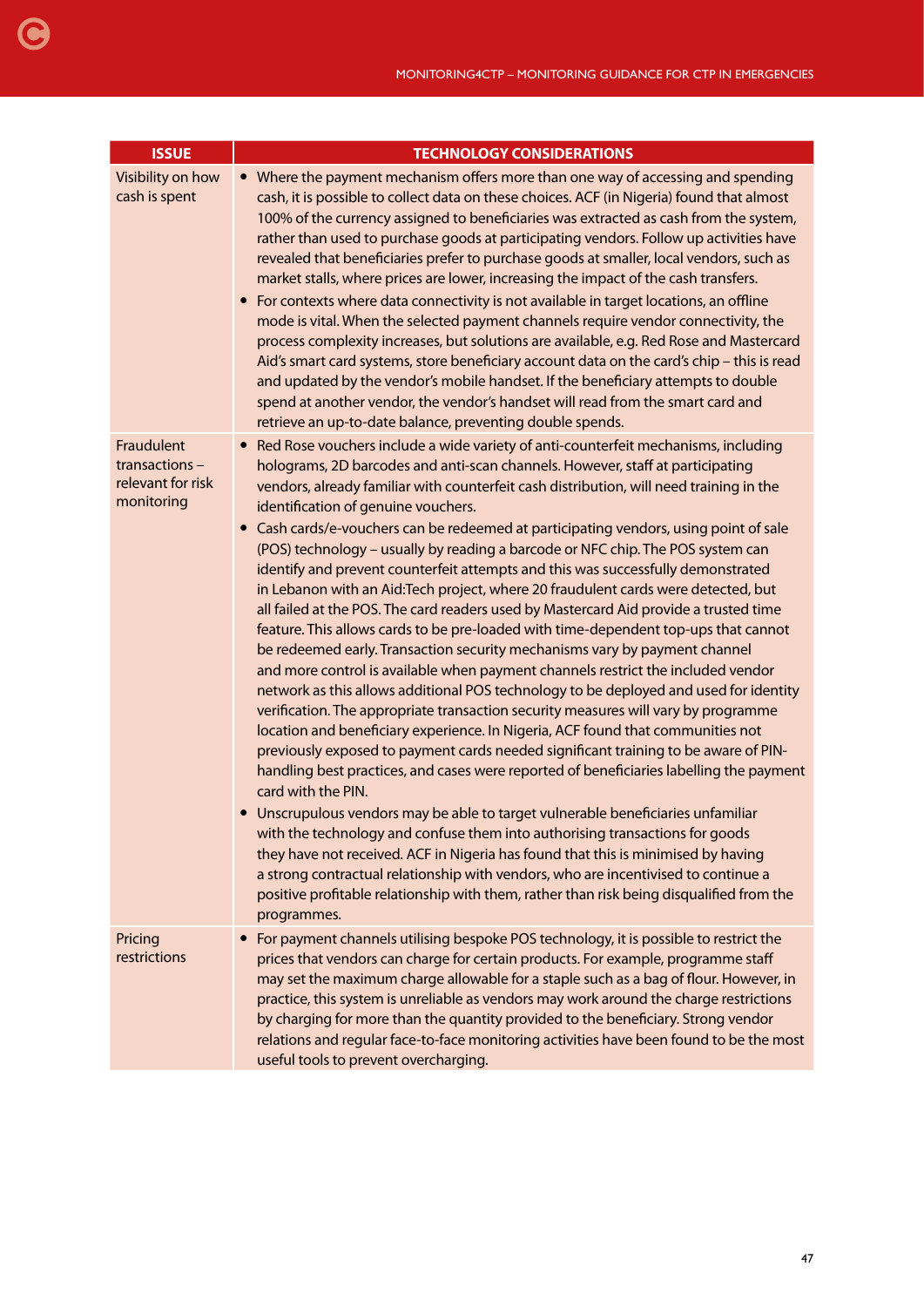| <b>ISSUE</b>                                                     | <b>TECHNOLOGY CONSIDERATIONS</b>                                                                                                                                                                                                                                                                                                                                                                                                                                                                                                                                                                                                                                                                                                                                                                                                                                                                                                                                                                                                                                                                                                                                                                                                                                                                                                                                                                                                                     |
|------------------------------------------------------------------|------------------------------------------------------------------------------------------------------------------------------------------------------------------------------------------------------------------------------------------------------------------------------------------------------------------------------------------------------------------------------------------------------------------------------------------------------------------------------------------------------------------------------------------------------------------------------------------------------------------------------------------------------------------------------------------------------------------------------------------------------------------------------------------------------------------------------------------------------------------------------------------------------------------------------------------------------------------------------------------------------------------------------------------------------------------------------------------------------------------------------------------------------------------------------------------------------------------------------------------------------------------------------------------------------------------------------------------------------------------------------------------------------------------------------------------------------|
| <b>Market tracking</b><br>- relevant<br>for market<br>monitoring | • When the payment channels use bespoke POS systems, the data obtained from the<br>vendor network can be a useful addition for market tracking. Analysis can reveal<br>price increases that may indicate weakening supply or a change in buying patterns<br>indicating a product is no longer available. However, traditional market tracking is still<br>required and many projects are using mobile data-collection tools such as ODK or Kobo<br>(built on ODK) to facilitate this. Humanitarian Nomad (https://humanitarian-nomad.<br>org) is a useful resource for selecting mobile data-collection tools if this approach is<br>preferred.<br>• The CTP platforms offer built-in survey tools to facilitate market monitoring, enabling<br>direct recording against vendor network data and preventing dual data entry. Red<br>Rose's system is compatible with ODK survey definitions and fully customisable.<br>• Segovia has survey tools built into the system and also integrates with the Premise<br>platform (www.premise.com). Premise crowdsources market price data that is then<br>refined using machine intelligence. Areas of low data coverage are incentivised by<br>payments, that can also be dispensed through the Segovia platform. This system can<br>give very rapid access to market price data in a cost-effective manner and has been<br>used successfully in the Ebola response as well as non-humanitarian responses. |
| <b>Mapping</b>                                                   | • The use of mobile devices for POS technology, beneficiary registration and market price<br>surveys enables the collection of GPS locations for vendors and beneficiaries. If the type<br>of response indicates that beneficiary locations are likely to be stable, then collected<br>data can be analysed to reveal patterns of beneficiary movement that may indicate<br>market functioning issues. If beneficiaries are regularly travelling long distances to<br>make purchases, this can be identified and flagged within the platforms.<br>• GPS data can also be downloaded for further analysis - Action Against Hunger are<br>using ArcGIS (https://www.arcgis.com/features/index.html) in Nigeria. This provides<br>additional functionality not yet available within Red Rose to view collection locations,<br>although this is under development within the platform.                                                                                                                                                                                                                                                                                                                                                                                                                                                                                                                                                                   |
| Beneficiary<br>follow-up<br>surveys                              | See Table 4 (section 3.3.4).                                                                                                                                                                                                                                                                                                                                                                                                                                                                                                                                                                                                                                                                                                                                                                                                                                                                                                                                                                                                                                                                                                                                                                                                                                                                                                                                                                                                                         |

**Table 12: Technology considerations to assist CTP outcome monitoring.**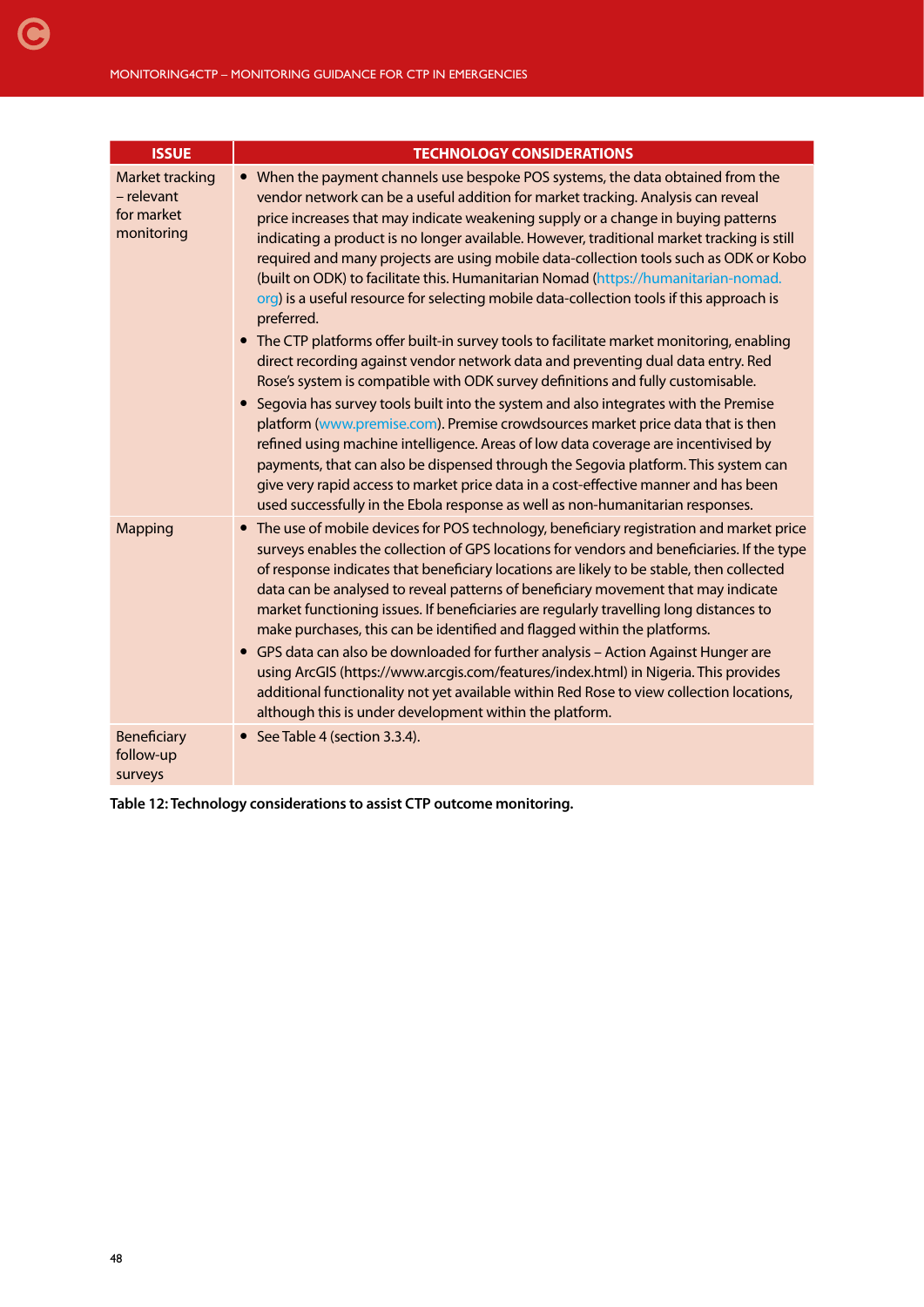# 5 MULTI-PURPOSE GRANT CONSIDERATIONS FOR CTP MONITORING

Key resources for MPG considerations can be found in Appendix 1.

# 5.1 UNDERSTANDING MPGS AND BASIC NEEDS

#### **THIS SECTION SHOULD BE READ IN CONJUNCTION WITH SECTIONS 2.1 AND 3.1**

**Defining Multipurpose Cash Grants (MPGs):** MPGs are unrestricted cash transfers designed to meet a set of basic and/or recovery needs. According to the Basic Needs and Response Analysis Toolkit,<sup>44</sup> the 'concept refers to the essential goods, utilities, services or resources required on a regular or seasonal basis by households for ensuring survival AND minimum living standards, without resorting to negative coping mechanisms or compromising their health, dignity and essential livelihood assets'. The [CaLP Glossary](http://www.cashlearning.org/resources/glossary) defines basic needs as 'the items that people need to survive. This can include safe access to essential goods and services such as food, water, shelter, clothing, health care, sanitation, protection and education'.

**Minimum Expenditure Baskets and MPG calculations:** It is increasingly the case that MPG transfer amounts are calculated based on the content of a Minimum Expenditure Basket (MEB), using the gap between this MEB amount and household purchasing power. The objective of the MEB is to reflect the average amount that a household requires to meet its basic needs on a regular and/or seasonal basis.45 Conceptual issues affecting MEB formulation can include: how to relate to national poverty line(s) and minimum wage levels; whether MEB size should be tailored to household size or specific needs; how to capture price variations within the country; and the use of thresholds for survival and/or minimum needs.<sup>46</sup>

There is to date no standard process by which MEB content is determined, although it should be a collaborative, cross-sectoral exercise rooted in the assessment and analysis of basic needs in the target context. Potential MEB categories include food, fuel for heating, fuel for cooking, water (may be part of utilities), shelter (rent and utilities), health, education, transport, clothes, communication, productive assets (livelihood inputs), loan repayment, protection related costs (legal and registration).

## **MINIMUM EXPENDITURE BASKET (MEB)**

Based on:

[C](#page-4-0)

- People's self-identified priorities
- Context (price, season, poverty)
- Humanitarian priorities (usually sectoral)





#### **MPG monitoring examples**

- In response to the Somalia famine, cash transfers (while not termed as MPGs at the time) were based on a minimum expenditure basket. Agencies collected expenditure data on food, clothing, savings, investments, and debt repayment.
- Outcome monitoring surveys used by the Lebanon Cash Consortium to monitor MPGs collected expenditure data on food, rent, health, NFIs, education, water, electricity, debt, transportation, residency permit and clothing.

<sup>44</sup> Basic Needs and Response Analysis Framework & Toolkit: Draft 2017.

<sup>45</sup> Diakonie Katastrophenhilfe, 2016.

<sup>46</sup> Juillard, H, Survival and Minimum Expenditure Basket Scoping Study, 2017.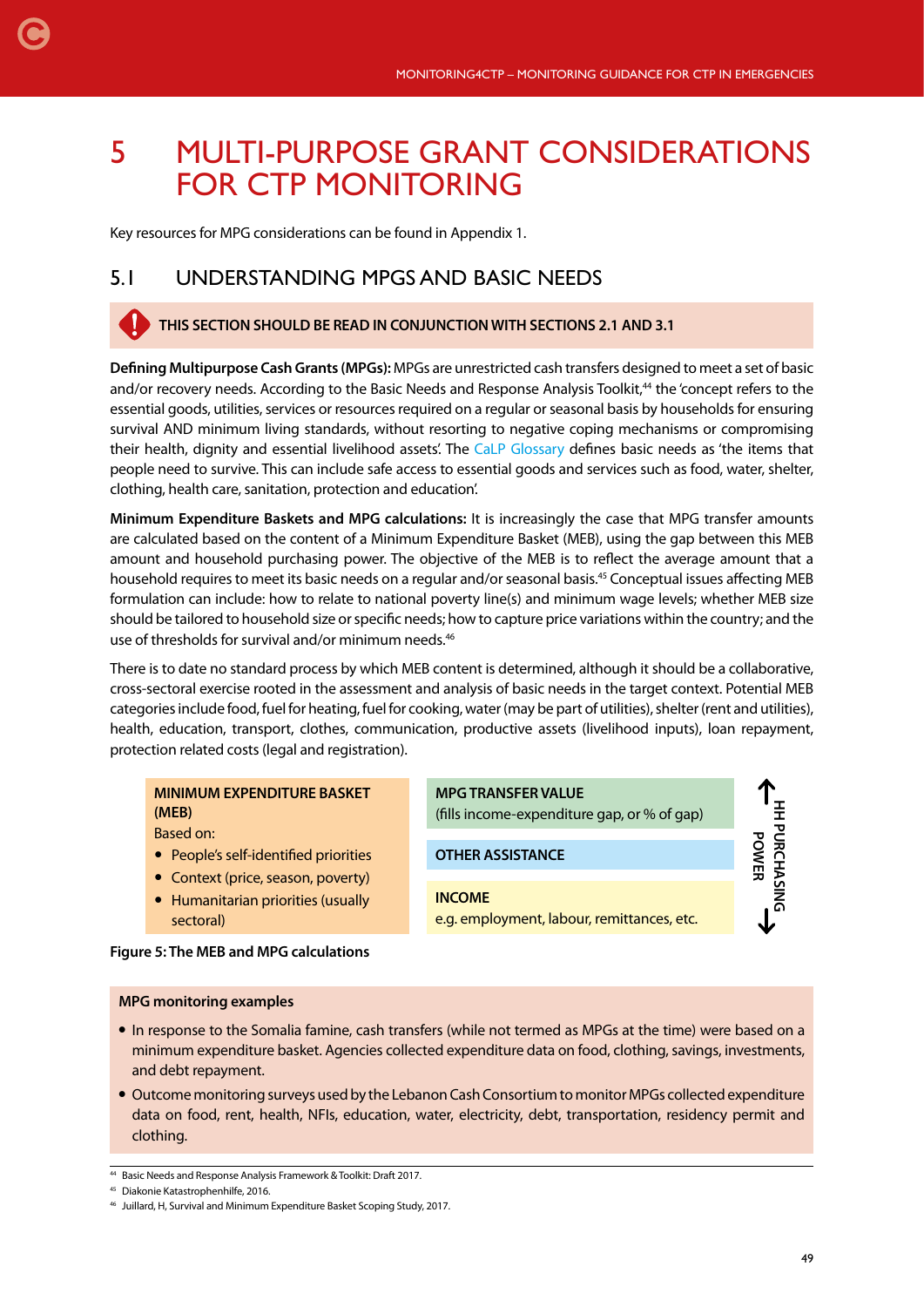**Data collection – needs, expenditure and utilisation (consumption):** It is important that monitoring activities and data collection methods and tools (see part 4 for more details) can identify if beneficiaries' self-identified priority needs align with the priority needs determined by the implementing agencies. This can be determined from expenditure and utilisation data. It is easy to make assumptions about beneficiary needs that do not reflect reality. As such, it is essential to have direct conversations with beneficiaries during the project design stage to ensure the project is built around actual rather than perceived needs. It is important to be realistic about the number of basic needs expenditure categories that could or should be included in household surveys for MPGs. This is to ensure the survey is appropriate given the resources available for monitoring, and avoid the process being burdensome on respondents. It is essential to work together with sector representatives to determine the priority categories. It is good to document this decision so that the rationale is clear and available for other team members and for project evaluations. When interagency MPGs are used, what to monitor should be agreed among the agencies, and data uploaded to a shared platform. To understand the household outcome level changes that MPGs have contributed to (often defined as the ability to meet basic needs), data collected to monitor the use of MPGs should be directly related to the calculation of the gap that the MPG is designed to cover. The level of detail needed will depend on the scale and timeframe of the project. For short-term projects (e.g. less than six months), this may not necessarily be included in the PDM. See [MPG Toolkit](http://www.cashlearning.org/mpg-toolkit/?utm_content=buffere6b2d&utm_medium=social&utm_source=twitter.com&utm_campaign=buffer) for more information. Monitoring in this way facilitates reassessment of transfer size if needed. The [MPG Toolkit](http://www.cashlearning.org/mpg-toolkit/?utm_content=buffere6b2d&utm_medium=social&utm_source=twitter.com&utm_campaign=buffer) defines that a change in prices/support available by +/-10% is a trigger to adjust the transfer value accordingly. However, information about the availability of other humanitarian assistance, a household's income and assumptions about coping capacity must also be considered in decisions made to adjust the transfer value.<sup>47</sup>

Indicators and data-collection methods and tools for projects using unrestricted cash transfers like MPGs need to be flexible and adapt according to trends revealed by monitoring data. As the example below illustrates, the nature of unrestricted cash also means that agencies should avoid being too prescriptive in defining what they think beneficiaries should have, and ensure this is reflected in how data-collection tools are formulated.

<sup>47</sup> UNHCR, 2015.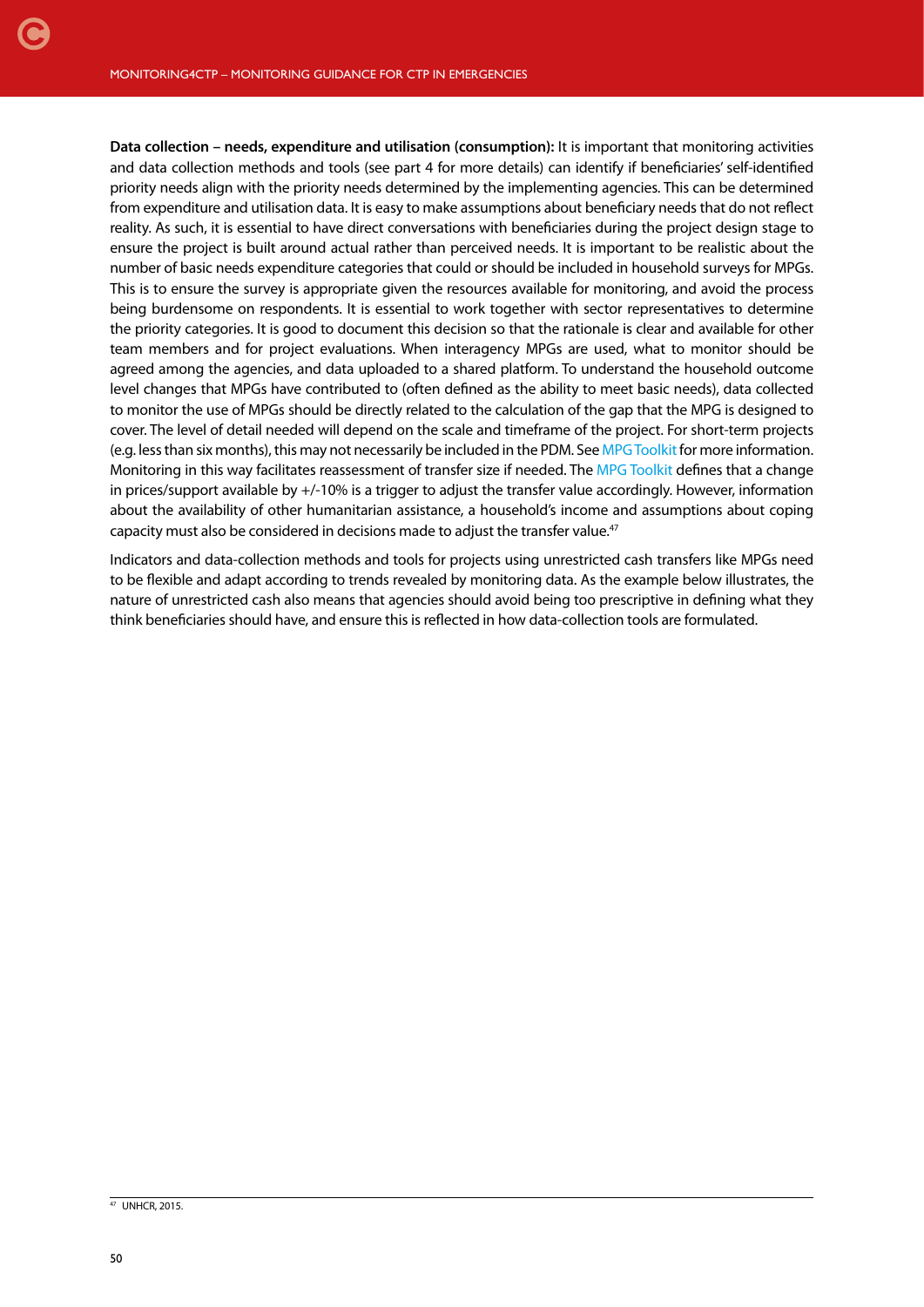

**Figure 6: Factors in formulating MPGs and MPG monitoring**  Source: Danish Refugee Council, 2017

[C](#page-4-0)

**Experience from the field**: 'Non-food item (NFI) asset surveys have had mediocre results. The NFI list is always arbitrary. It is incongruous with the idea that cash allows beneficiaries to meet their own needs, as the implication is that the beneficiary should have purchased the items on the list. Finally, beneficiaries get irritated when going through the questionnaire, as it appears intrusive.'

See section 3.3, 4.3 and Appendix 4 for further guidance on data collection methods and tools. Additional resources for specific questions, ways to break down basic needs categories, formats and formulation of questions to include in MPG PDM can be found in [MPG Toolkit: Appendix F](http://www.cashlearning.org/mpg-toolkit/?utm_content=buffere6b2d&utm_medium=social&utm_source=twitter.com&utm_campaign=buffer) and the sample Household questionnaire in Appendix 1. Additionally, Section IV of the Basic Needs and Response Analysis Toolkit<sup>48</sup> provides instructions, questions and tools to define, assess and rank basic needs with community members.

<sup>48</sup> Basic Needs and Response Analysis Framework & Toolkit: Draft 2017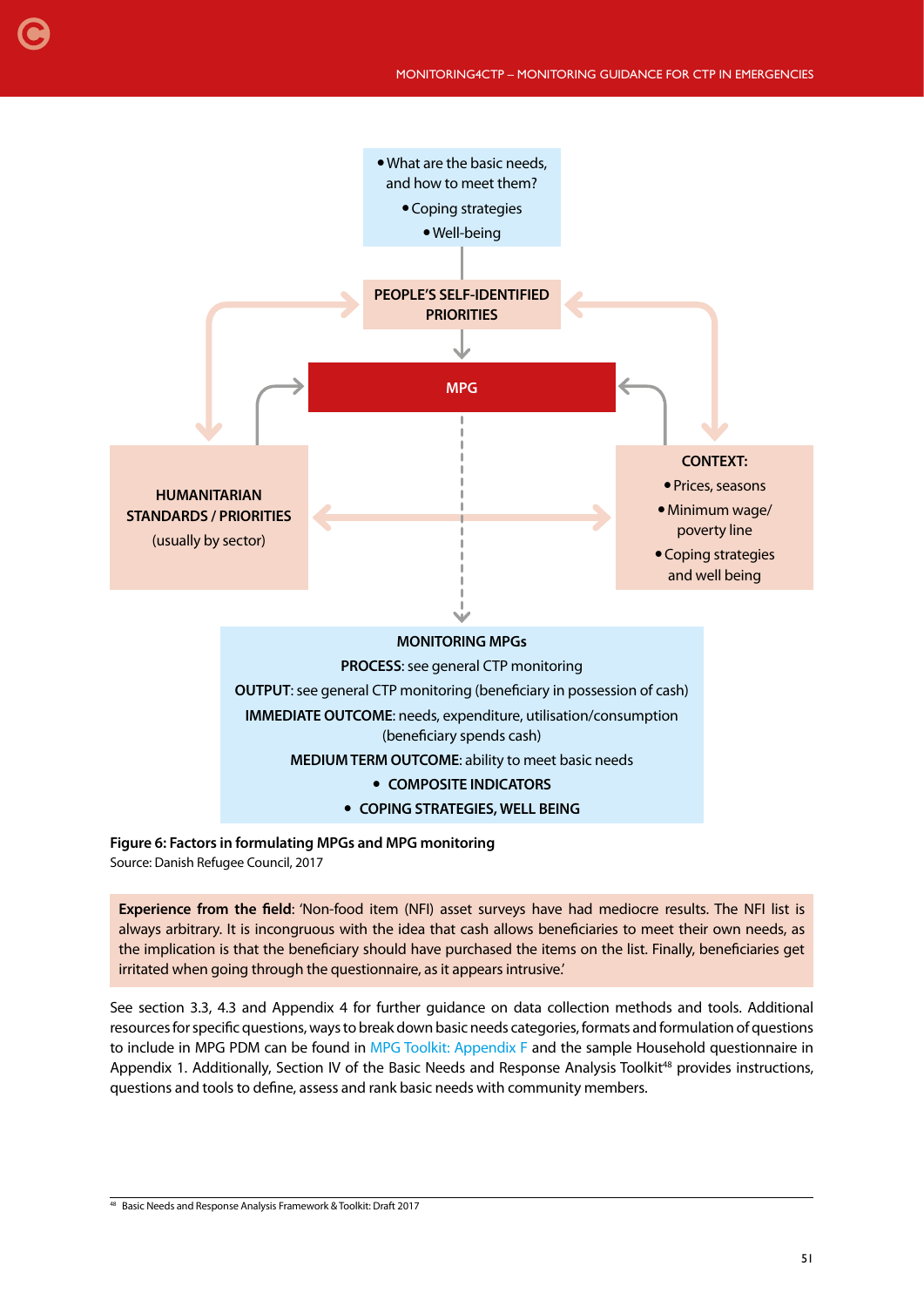# 5.2 OUTCOME MONITORING FOR PROJECTS USING MPG

#### **THIS SECTION SHOULD BE READ IN CONJUNCTION WITH SECTIONS 2.1, 2.2, 3.1 and 4.2**

**Considerations when selecting and formulating outcome indicators for MPGs:** The design of any intervention, whether sector specific or multipurpose, should be based on assessed needs. Agencies should have a clear understanding of which outcomes they are looking to achieve in which sectors. This will determine the selection and formulation of appropriate indicators. A main difference in MPGs as compared to sector-specific interventions is that monitoring will include indicators relevant to multiple sectors the MPG is covering, as they correspond to beneficiaries' ability to meet basic needs. MPGs require that different sector experts work together to ensure that relevant and realistic indicators are included based on the needs the MPG aims to address in that context.

Broadly there are two approaches that might be used to formulate and measure outcome indicators for MPGs addressing basic needs. These are a) the use of **composite indicators** (involving the collation of multiple sectorspecific indicators, which can then be used to inform data collection and analysis), and b) the use of **indices and scales e.g. coping strategies, well-being**, which are cross-sectoral in nature. These two approaches are not mutually exclusive – an intervention could potentially use both composite indicators and indices/scales, depending on priority needs and project design.

#### **5.2.1 Composite Indicators**

An example of a medium-term outcome indicator for projects using MPGs could be: '% of households able to meet basic needs'. The term basic needs can be defined by the MEB content that the transfer was designed to cover. Measurement of this medium-term outcome indicator may require the collation of data from multiple sector-specific output and/or immediate outcome indicators, with these selected to reflect the key sectoral needs to be addressed. Below is an example of how this type of composite indicator can be constituted:



This approach implies collecting data against each of the sector-specific indicators selected. Some level of crosssectoral qualitative analysis would be required, however, involving an aggregation of the various results, and referencing these against an analysis of how households have prioritised their needs in practice, and other factors:

 The inherent flexibility of MPGs, which is, of course, intentional in their design, means that not all sectorspecific indicators may be achieved as intended, depending on how households prioritise their needs and expenditure. This will also be related to how far the MPG covers the households' income-expenditure gap. Donors and implementing agencies should be conscious of this when selecting indicators and allow sufficient flexibility to accommodate it.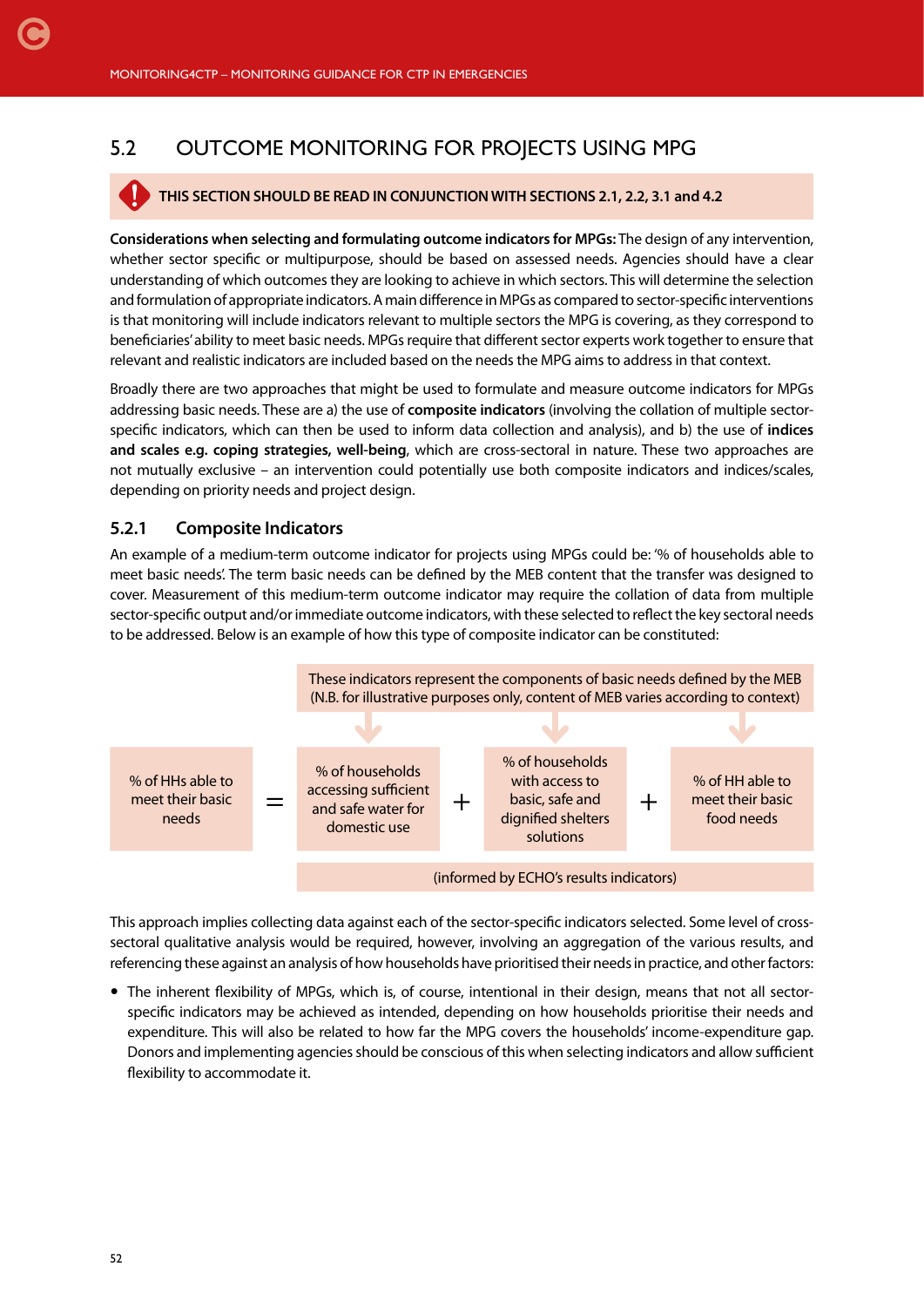• It cannot be assumed that the MPG is the only enabling factor for households to achieve access to sectorspecific needs. Other factors may be involved, including service provision and access, or issues relating to the legal/regulatory environment. For example, a shelter intervention may need to take account of land titles, residency or building permissions where supporting the construction of new shelters, but an MPG could only feasibly address the costs of building materials. This was the case in a refugee camp in Niger where refugees were reluctant to use more-permanent building materials to repair their shelters, as they had no guarantee that they would be able to stay on the land. It may be necessary, assuming resources are available, to combine the MPG with complementary programming to help address other factors to achieve intended outcomes. The most successful MPG projects to date have included explicit links to complementary programming (e.g. see [Impact of Multipurpose Cash Assistance on Outcomes for Children in Lebanon,](http://www.cashlearning.org/downloads/erc-save-the-children-action-research-web-1.pdf) [Impact Evaluation of](http://www.cashlearning.org/downloads/lcc-impact-evaluation-for-mca-final-version14april16cover.pdf) [Multipurpose Cash Assistance Programme\)](http://www.cashlearning.org/downloads/lcc-impact-evaluation-for-mca-final-version14april16cover.pdf).

#### **5.2.2 Basic Needs, Coping Strategies And Well-Being**

In humanitarian contexts, the ability of households to meet basic needs, changes in their use of coping mechanisms, and perceptions of well-being are interrelated. In the context of projects using MPGs, coping is defined as how households manage to meet their basic needs and how their use of coping strategies has changed to achieve this. For outcome monitoring related to MPGs to be useful, it is therefore important to have a baseline understanding of what target households' basic needs are. Linked to this is the need to understand beneficiary households' ability to cope with changes – either positively or negatively, i.e. how the use of coping strategies at household-level varies, what contribution the MPG made to these changes, and in turn how this this affected perceptions of well-being.

**Indices and scales for resilience and well-being:** To date, the use of indices that measure changes in overall well-being, resilience and the use of negative coping strategies, beyond those related to food security and livelihoods, have not been compiled. **These are complicated measurements that need to be adjusted to each specific context and triangulated accordingly**. Attempts to date to develop and use indices and scales that might provide a more holistic measure of household status include the following:

- An [index developed by the UN FAO](http://www.fao.org/docrep/013/al920e/al920e00.pdf) to measure resilience, which gives an overall quantitative 'resilience score' and includes questions on:
	- income and access to food

[C](#page-4-0)

- assets, such as land and livestock
- social safety nets, such as food assistance and social security
- access to basic services, such as water, health care, electricity, etc.
- households' adaptive capacity, which is linked to education and diversity of income sources
- the stability of all these factors over time.
- The World Bank is testing the Well-being Scale in Lebanon. It asks the following questions (this can be adjusted to local context). 'Thinking about your own life and personal circumstances, how satisfied are you with…':
	- your life as a whole?
	- your standard of living?
	- your health?
	- what you are achieving in life?
	- how safe you feel?
	- feeling part of your community?
	- your future security?

#### ([MPG Toolkit](http://www.cashlearning.org/mpg-toolkit/?utm_content=buffere6b2d&utm_medium=social&utm_source=twitter.com&utm_campaign=buffer))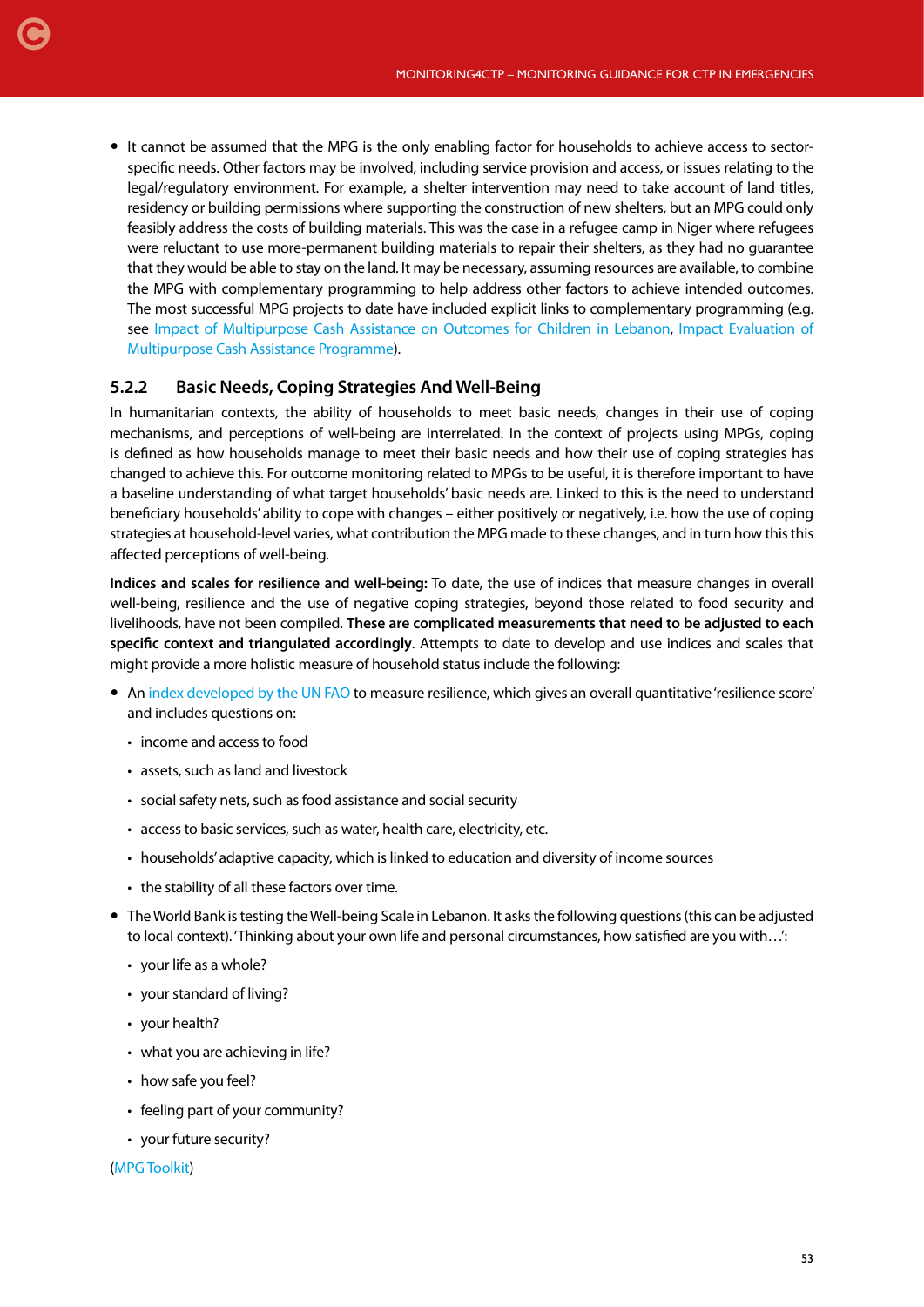Despite these efforts, there is currently no consensus on an index. The existing Coping Strategy Index (CSI) has been developed for food security, and while the strategies defined within it have some relevance for other basic needs as indications of overall coping capacity, it isn't broad enough to fully reflect these. Coping strategies associated with basic needs extend beyond those defined in the CSI and can include strategies related to health seeking behaviour, sanitation and hygiene practices, nutrition, shelter, displacement, protection and children accessing education. Monitoring changes in perceived well-being and use of negative coping strategies would require a baseline understanding of what constitutes well-being in times of non-stress, and common coping strategies used by households in both times of stress and non-stress. Definitions of well-being and coping strategies are context specific and vary according to geographic location, season and type of people. Within this it is essential to consider gender and equity and to ensure communities, not outsiders, define these notions.

### **WARNING: DEFINING AND MEASURING WELL-BEING**

Definitions of well-being and expressions of well-being vary across and between cultures and potentially between households, which raises questions about aggregating data against well-being scales – with whom and at what scale is data being aggregated/compared? Without clarity about this, simple calculations of changes in well-being can be meaningless.

Well-being is subjective and can vary:

- spatially, i.e. depends where people live, their ability to access services, etc.
- temporally, i.e. feelings of well-being vary with time.

Both of these factors affect the sustainability of well-being, which can change and fluctuate very quickly, i.e. well-being is emplaced and embodied. The usefulness of using a well-being scale for monitoring purposes will be limited without taking these issues into consideration.

It is important not to impose external agendas and external definitions of well-being. Trying to fit people and households into the same mould of what they should think, feel and experience to achieve well-being is detrimental. However, this contextual relativism does need to be cross-checked with relevant humanitarian standards, including minimum protection standards.

People affected by crisis may prioritise things other than well-being as being important to them. We should not assume that what they have prioritised constitutes well-being.

#### **COPING STRATEGIES AND THE COPING STRATEGY INDEX (CSI)**

**The Coping Strategy Index (CSI)** is a food-security related index that tallies information based on the question 'What do you do when you don't have adequate food, and don't have the money to buy food?' From this question, a set of strategies that are common to different contexts are gathered and enable measurement of positive and negative changes in these food-specific coping strategies.49 In addition to those strategies, which are common across contexts (the universal strategies), it is also possible to develop a more extensive, contextualised CSI, based on consultations with local people using the same question of what people do when they can't access sufficient food. This may also include severity ratings for the use of different coping strategies, as determined by local people. For more information on the CSI please refer to Maxwell & Caldwell (2008).

Coping strategies cannot be easily attributed to one sector, as they involve a weighing of priorities and decisionmaking across a range of needs. For example, a household may choose to increase income to buy food by taking a child out of school. This has an educational as well as food security impact. However, the strategy is detrimental to education, but benefits food security. Another common coping mechanism is to borrow money, which may be for any number of reasons depending on needs, for instance to buy more food, to pay for unexpected health care costs, or even to start up a new business. A key concern with the CSI is to be able to distil sector-specific information.

<sup>49</sup> Diakonie Katastrophenhilfe, (2016); Maxwell and Caldwell (2008).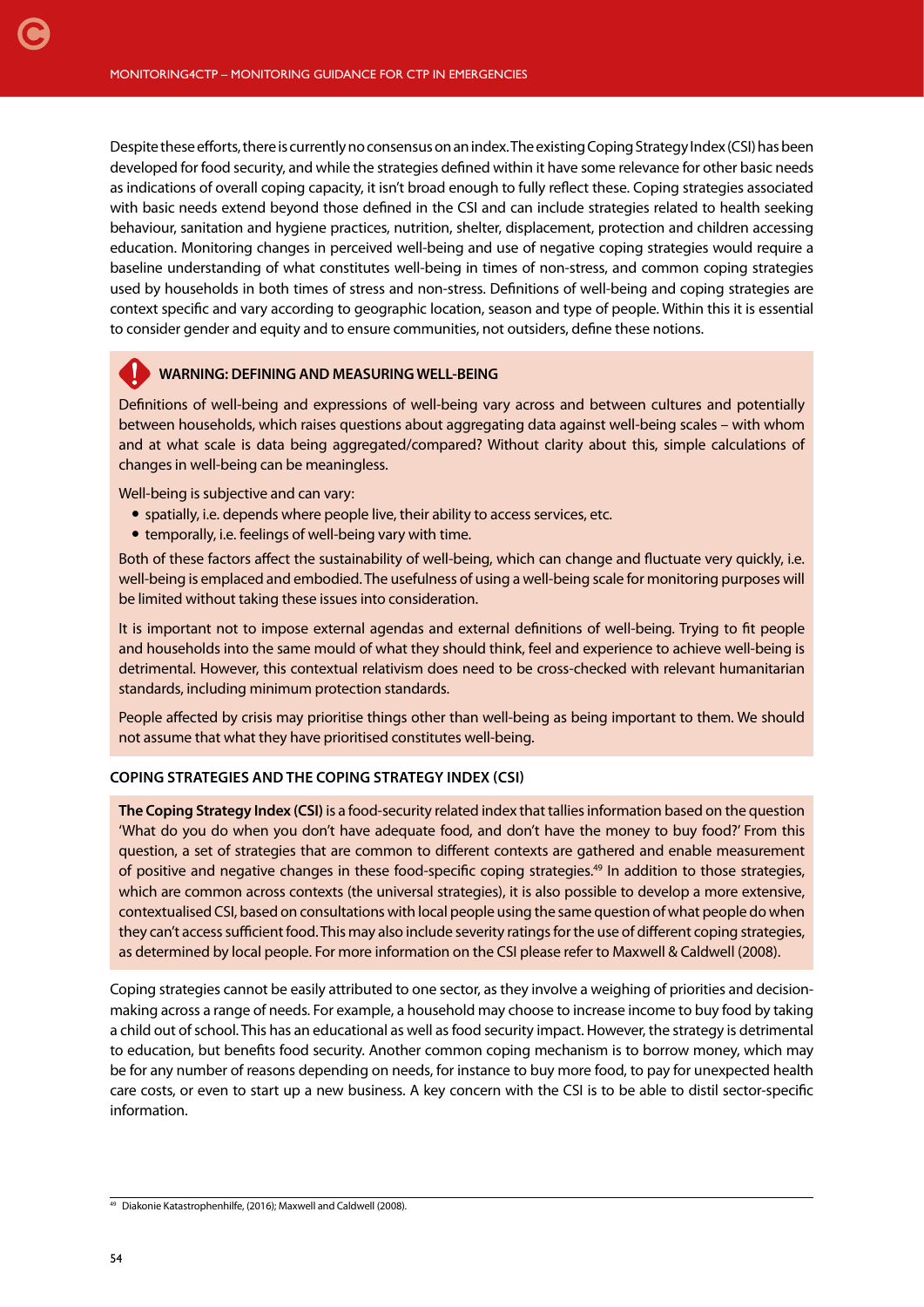Though the current CSI index is specific to food security, some of these strategies are relevant beyond food security and this index is being used by NGOs as a substitute for a more comprehensive index on coping capacity and capabilities in general. Given that food is often a substantial percentage of what households use a transfer for, this index can still have wider relevance in assessing coping capacities. For short-term distributions, this index is inadequate to capture the changes in coping strategies, as these measurements need to be made over time. In-depth economic behavioural analysis takes years to unpack and understand. It is unrealistic to expect a monitoring team to understand these for a programme that is designed for 1–6 months.

Below are some practical issues to consider when examining coping strategies. Understanding coping is a complex task. As is relevant with other parts of monitoring, it is important to determine what the monitoring priorities are for coping strategies depending on the type and length of the CTP.

#### **ISSUES TO CONSIDER IN RELATION TO MONITORING COPING STRATEGIES:**

Coping strategies need to be determined by target communities rather than determined from sector-specific lists. Communities need to determine/assess the levels of severity and frequency of different strategies and which groups of people are most affected by/using different strategies. Existing examples of coping strategies tools, and the guidance provided for contextualising the CSI (see [Maxwell & Caldwell \(2008\)\)](http://documents.wfp.org/stellent/groups/public/documents/manual_guide_proced/wfp211058.pdf) could be used as a basis to work with communities to define and rank coping strategies and to determine which groups of people are most affected by each coping strategy.

- Coping strategies are likely to vary between different groups of people, e.g. men, women, girls, boys, the elderly, people with disabilities, etc.; and location, e.g. rural vs urban. This variance and the impact of different coping strategies needs to be understood and any survey adapted accordingly to minimise time wasted in collecting information about irrelevant coping strategies.
- Below is a list of common coping strategies that can be used as a starting point:
	- Accept high risk, dangerous or exploitative job
	- Ask for money from strangers (begging)

[C](#page-4-0)

- Borrow food or rely on meals from relatives, friends, strangers
- Borrow money to pay for basic essentials (food, health care, shelter, etc.)
- Buy food and/or essential items on credit
- Change family composition (e.g. marriage or sending a member of the household to work far away)
- Have household members under the age of 18 in full-time employment (35 hours a week)
- Reduce essential non-food expenditure (for example health, education)
- Reduce portion sizes of meals and numbers of meals per day
- Rely on less expensive food
- Restrict food consumption of adults to provide food to children
- Sell belongings (jewellery, TV, etc.)
- Sell productive assets (car, motorbike, bicycle, plough, sewing machine, livestock, productive land, house, etc.)
- Spend savings on household's essential needs (food, shelter, health care, etc.)
- Withdraw children from school.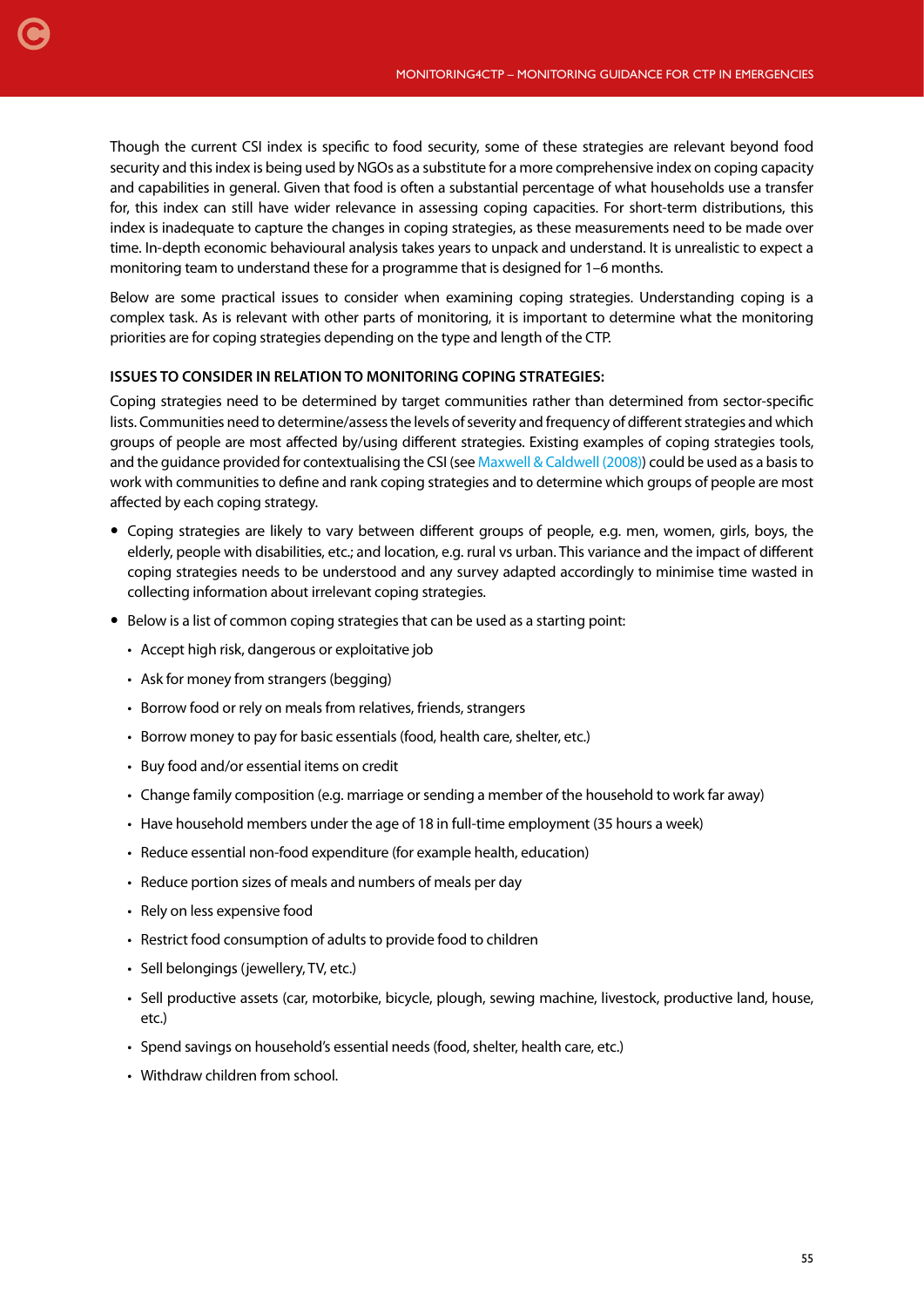- An important differentiation within coping strategies is to understand the level of severity of coping, which can be related to the potential short- and longer-term impacts, and what a strategy means to individuals and communities. Severity is to an extent a matter of perception, in that the same strategy (e.g. borrowing food) may have different implications in different contexts. A simple pair-wise ranking exercise,<sup>50</sup> as is done with CSI development (see Maxwell and Caldwell & Diakonie Katastrophenhilfe), can be used to understand the severity of coping strategies. With this list, it is important to identify the preventative strategies as well as the ones employed during the current crisis. For example, selling off livestock when they are still in good condition and when there are early signs of a drought, might be a preventative strategy, and not a feasible option at a later stage in the same crisis.
- It is also important to understand and define which coping strategies people consider to be positive and which negative, and why. This type of analysis can also be compared with protection standards (e.g. local perspectives on child labour, early marriage, etc.)
- The term 'coping strategies' may not be familiar to households. Questions need to be phrased to avoid confusion and the introduction of bias and to avoid beneficiaries telling enumerators what they think the enumerators want to hear rather than what is actually happening. Teams collecting and analysing data need to have a 'baseline' of coping strategies that are deemed negative according to international standards (e.g. Sphere) and adapt them to the realities of the local context.
- Measuring changes in coping strategies needs to apply a mixed method and multiple source approach. household surveys/interviews/FGDs rely on participant recall, which, as shown from collecting income and expenditure data, can be inaccurate. So, this data needs to be triangulated with sector specific technical monitoring e.g. testing the water households are using for coliform levels, verifying if children are attending school/being left unattended, etc.

#### **NEXT STEPS IN UNDERSTANDING COPING STRATEGIES AS A MEASURE OF MEETING BASIC NEEDS**

Coping strategies and capabilities are an important area to understand in relation to the impact of MPGs. However, trying to unpack coping per sector may be a somewhat artificial way to look at and understand how an MPG has supported recipients' coping capacity. This is not the way recipients would understand coping – for people, coping is not divided according to humanitarian technical sectors, it is a set of strategies that enable them to live. As monitoring is a challenge in itself, it does not seem useful at this stage to employ complex analytical systems for theoretical categories of coping where the resources and capacity are not present in the field, let alone the technical support needs. Developing a holistic measure of overall coping capacities will always be a challenge if it has to be viewed through a sectoral lens.

As noted above, there seems to be little or no documented experience of developing and using CSIs outside the food security sector. Providing effective guidance on this subject will require that this happens in practice, and is used as a basis for learning. In order to improve guidance for practitioners, it is therefore encouraged to experiment with methodologies and share them in the wider community of practice so that a simple yet effective method to understand coping in the context of CTP can be developed. It is essential to do this in a participatory field-centric manner. As this is a 'living' document, the relevant sections will be updated with new field based experience.

<sup>&</sup>lt;sup>50</sup> Pairwise Ranking or Preference Ranking is a tool to set priorities between different options available. In Pairwise Ranking, each individual item is compared directly against the others to identify a ranking from highest (best) to lowest (least).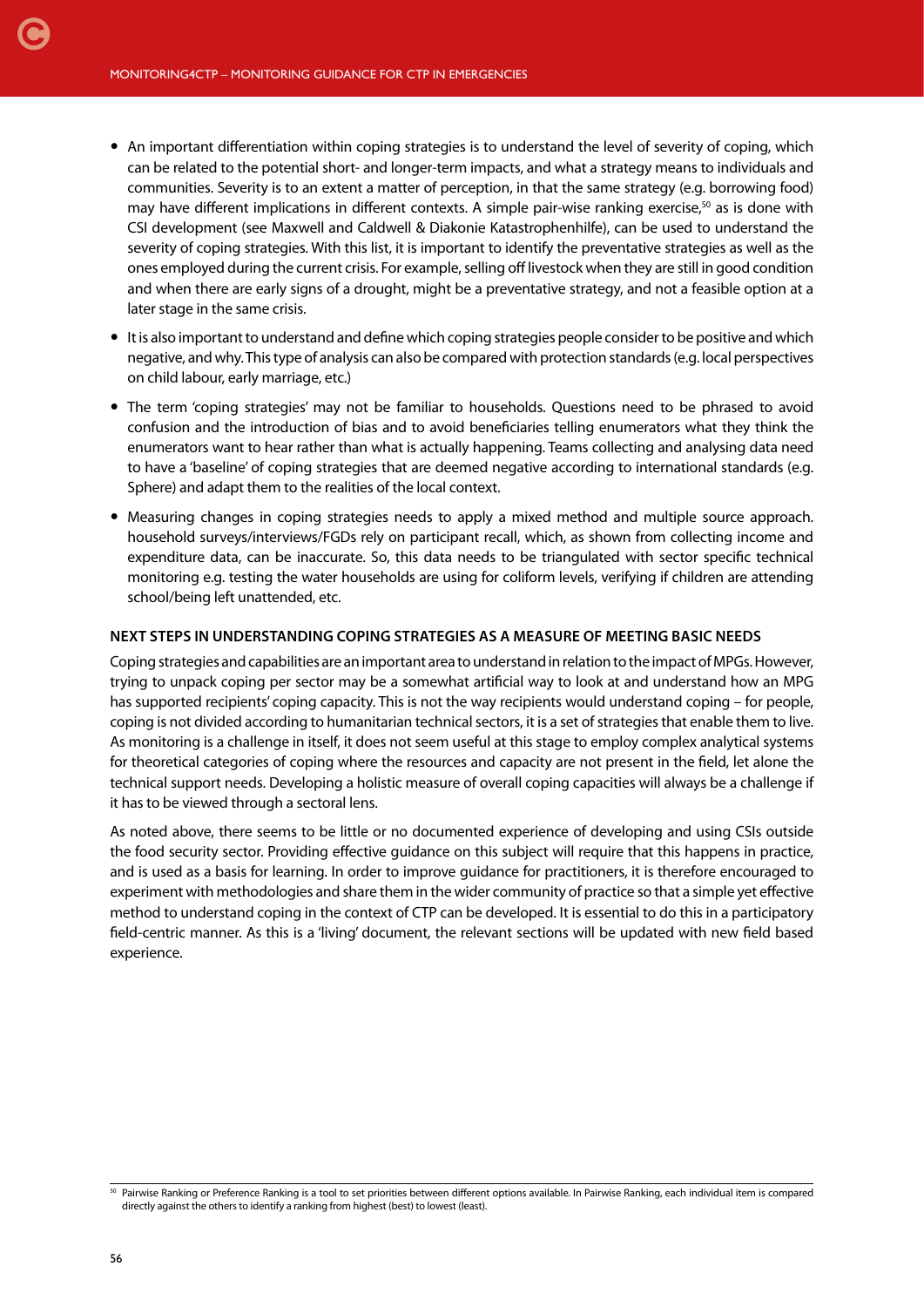# 6 ANALYSING AND USING CTP MONITORING DATA

This section details good practice guidance in relation to analysing and utilising CTP monitoring data. Key resources for CTP process monitoring can be found in Appendix 1.

# 6.1 ANALYSING CTP DATA

[C](#page-4-0)

It is not possible to state which exact methods for analysing CTP monitoring data should be used as this will vary between contexts and depends on the purpose of the data analysis, i.e. what you are trying to find out and what the data will be used for. However, steps to ensure effective analysis of process and outcome monitoring data can be found in Table 13. Additionally, consider the following:

- 1. **Frequency of data analysis.** For process monitoring this depends on the number and frequency of transfers. Process monitoring data must be analysed in time to enable any required changes to be made to the project before the next transfer takes place. For outcome monitoring, this depends on the length of the project and the timescale in which outcome level changes were anticipated to occur (identified during project design). For example, household surveys could be conducted monthly, every three months or every six months. Data analysis from these surveys should be conducted as soon as possible after data collection has occurred.
- 2. **Multi-sectoral project teams should analyse CTP monitoring results together** to identify trends that are meaningful to more than one sector and jointly discuss common challenges and solutions. Multi-sectoral teams should consider each sector's unique perspectives and capabilities when deciding on follow-up actions.51 This is particularly relevant for projects using MPGs.
- 3. **Analysing efficiency**. When analysing the efficiency of CTPs, it is important to consider the cost of delivery (see section 3.3.3) within the context of the speed of delivery. A project using cash transfers will not be very efficient if the Total Cost to Transfer Ratio (TCTR) is low, but the transfers took a long time to deliver, making the use of cash transfers untimely. Such analysis requires the monitoring system to be able to differentiate between the timeliness and efficiency of the whole response (of which the delivery of cash transfers may be only one of multiple activities) and the timeliness and efficiency of the cash component. This should be possible if CTP specific indicators have been built into the M&E/MEAL framework from the outset, as explained in part 3.
- 4. **Highlight any differences between findings related to beneficiary satisfaction and findings related to the quality of goods and services purchased and used by households**. This contributes towards measuring the overall effectiveness of the project. This is important when analysing the effectiveness of the use of cash transfers. Ways to balance/weigh the importance of meeting quality standards/criteria with the importance of beneficiary satisfaction should be decided and reflected in monitoring reports. This is particularly important for projects using MPGs where recipients are free to purchase the goods and services they prefer, over which the implementing agency has little/no control. For example, finding and reporting the balance between:
	- beneficiaries reporting high levels of satisfaction with the cash transfer, but the shelter materials that they have been purchased having been found to be of poor quality, or the materials having been used incorrectly leading to poor quality repairs
	- mothers targeted by a project using cash with the specific aim of improving infant nutritional status reporting feelings of increased empowerment regarding cash-related decision-making within the household. But specific nutrition monitoring shows no/minimal improvement in the nutritional status of infants in those households.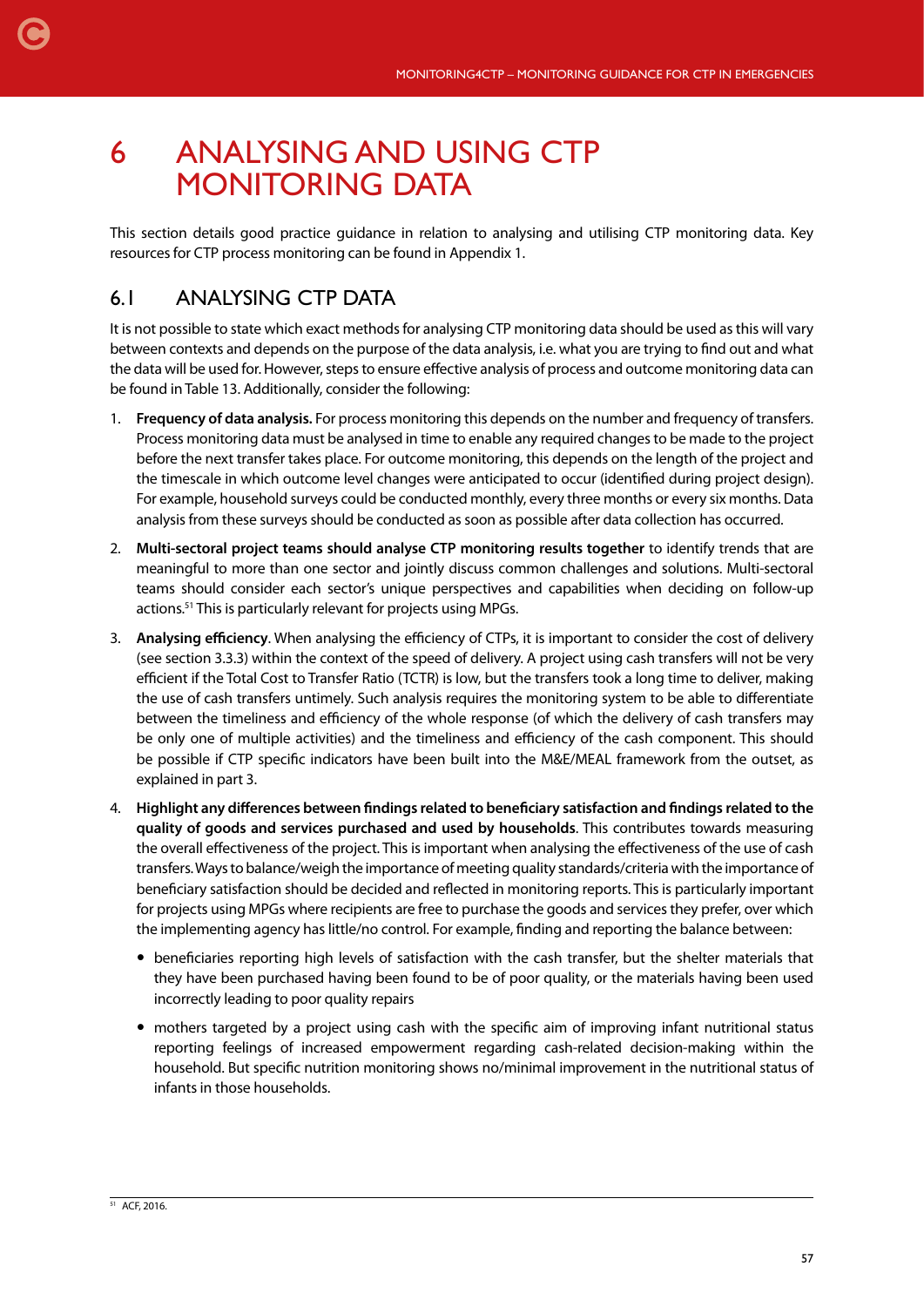#### **STEPS TO HELP ENSURE EFFECTIVE ANALYSIS OF CTP DATA**

#### **STEP 1: SCRUTINISE, COMPARE AND COLLATE DATA FROM THE DIFFERENT DATA SETS**

Process monitoring data sets include: PDM Survey, PDM FGDs, on-site monitoring, information received via the project CFM, the risk log table (and other data sets where relevant). Outcome monitoring data sets include: HH surveys, FGDs, market surveys, observation, government data on market prices, risk log table. **Is the data from the different tools saying the same or different things? What could be the reasons for these differences? How common are any differences?** Process Monitoring Example: Household surveys (answered by both men and women) report that there were no problems with receiving the cash/vouchers, BUT data from female only FGDs shows that women felt unsafe accessing the cash/vouchers AND on-site monitoring showed long queues and hence wait times at ATMs for people to access their cash. What is the reason for these different accounts? What can be done to address the issues raised during the FGDs and on-site monitoring? Outcome Monitoring Example: PDM survey data shows which commodities/items households have bought at local markets and the HHs' opinions on whether prices for these commodities/items have changed (since the last distribution). This data can be compared to market level data (survey and observation) about prices, volumes and types of sales. Market level data can then be compared to data focusing on supply chain issues (which may come from secondary data collected by the government) to help explain any reasons for variations in price, e.g. problems with supply chains may mean supply is not able to meet demand, resulting in increasing of prices. **Are there any trends across data sets that are common to particular groups of people?** This will help identify trends, problems and issues regarding how different groups of people have experienced, perceived and been impacted by CTP. Disaggregating data in this way can also help project teams identify the worst-off groups intended to benefit from the cash transfer (defined geographically or by the nature of the inequity, such as gender or ethnicity) and use the monitoring framework to assess their level of access to cash/vouchers. Process Monitoring Example: women reported feeling unsafe accessing cash/vouchers; illiterate men and women having difficulty using mobile phone to access cash/ vouchers. This data can be compared with data from FSPs regarding distribution. Outcome Monitoring Example: Data held by FSPs regarding how much cash has been withdrawn or how much of the voucher entitlement has been spent can be compared to HH survey data on expenditure to identify any HH that is not withdrawing their full amount of cash/voucher entitlement. This can prompt specific follow up monitoring to ascertain the reasons why. **What are the main similarities and trends from the different data sets? Are there any surprising findings (both positive and negative) and unanticipated challenges being reported? How can these challenges be addressed?** Process Monitoring Example: Some elderly people did not receive/understand information about when, how and where distributions would take place and thus did not receive the cash/vouchers they were entitled to. Before the next distribution, methods to share project information need to be revised based on recommendations from those affected to ensure they receive this information going forward. Outcome Monitoring Example: HHs report not being able to meet their basic food and water needs because their rent has increased, meaning a larger proportion of the cash needs to be spent on rent than anticipated. This data can be compared to rental market data that captures the fluctuations in average rental costs. This may mean the size of the transfer needs to be adjusted and/or complementary activities focusing on supporting HHs to meet rental costs need to be implemented, along with advocating with the government and landlords regarding rent control. **Have there been any changes in project-related risks that will affect the ability to use CTP?** Are the mitigation measures working? Are beneficiaries and non-beneficiaries reporting risks that are different from those identified by the project team? How can these new risks be mitigated?

#### **STEP 2: Use the results of Step 1 to report against project indicators**

How significant is the difference in indicator values between the baseline and latest monitoring data? Is the difference

statistically significant (depends on sampling approach)?

Is the information showing what was expected (meeting milestones/targets?) If not, why not?

**Table 13: Steps to ensure good quality analysis of CTP data (informed by ACF, 2016).**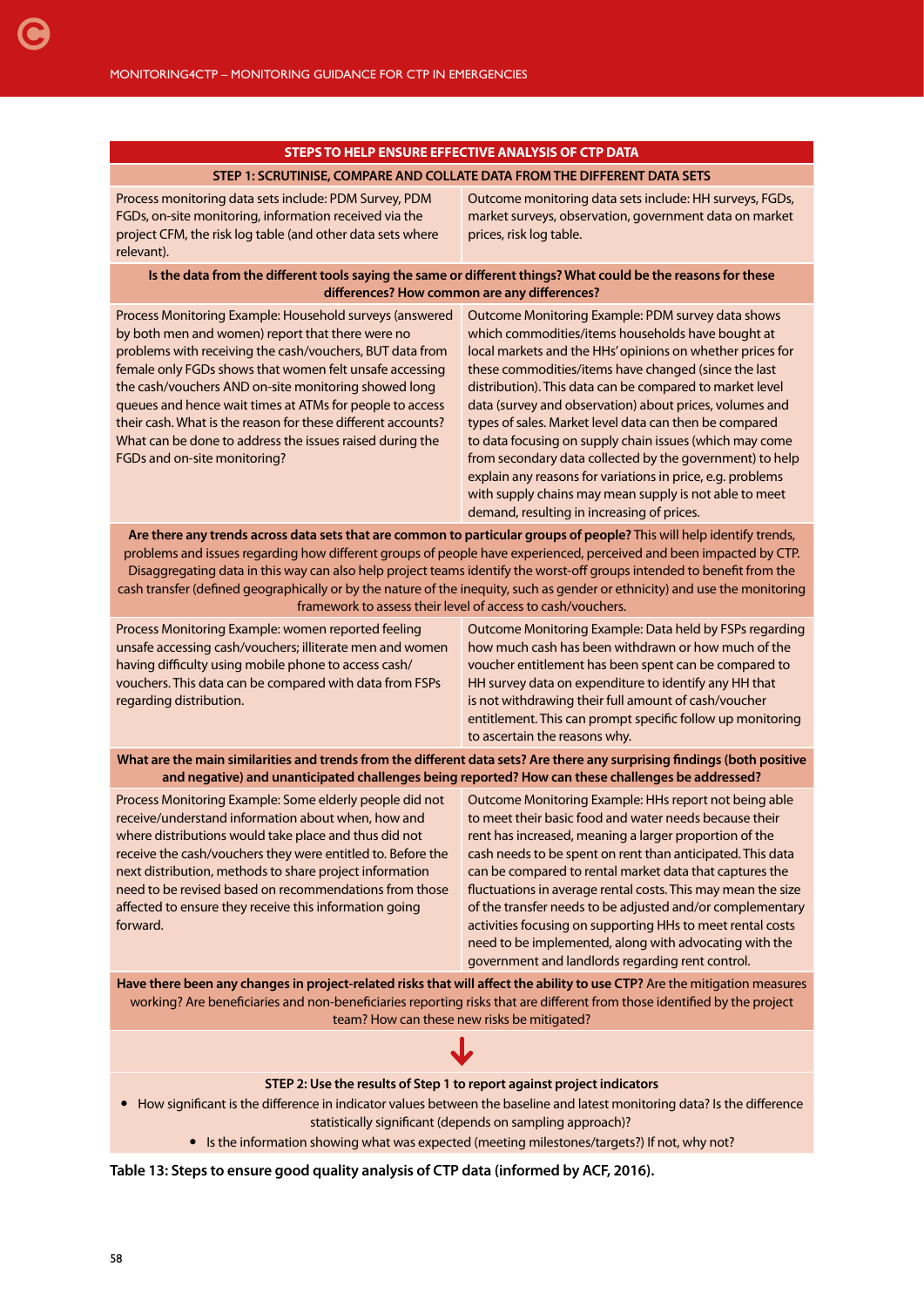# 6.2 VALIDATING CTP DATA AND CLOSING THE FEEDBACK LOOP

[C](#page-4-0)

For the purposes of data quality control and accountability it is important to validate the results of CTP monitoring data that has been analysed with representatives from the geographical areas/communities in which the data was collected. This closes the feedback loop, making monitoring and accountability processes, including evidencebased decision-making, more effective (see Figure 5). One way to achieve validation and closing of the feedback loop is to routinely present a short overview of the results of CTP data analysis at community/camp meetings, followed by a discussion.



#### **Figure 7: Closing the loop: effective feedback mechanisms in humanitarian contexts (ALNAP, 2014).**

When evaluating the technology landscape for supporting a CTP project, planning for data analysis, visualisation and closing the feedback loop should be important considerations. Visualising data on maps, grouping across a range of demographic categories, and the ability to link back from a range of data sources to beneficiaries needing follow-up support, are all key requirements to consider.

For more information on beneficiary communication and accountability see [Appendix 3](#page-73-0) and IFRC's Cash Toolkit Section [M4\\_2 BCA](http://rcmcash.org/toolkit/).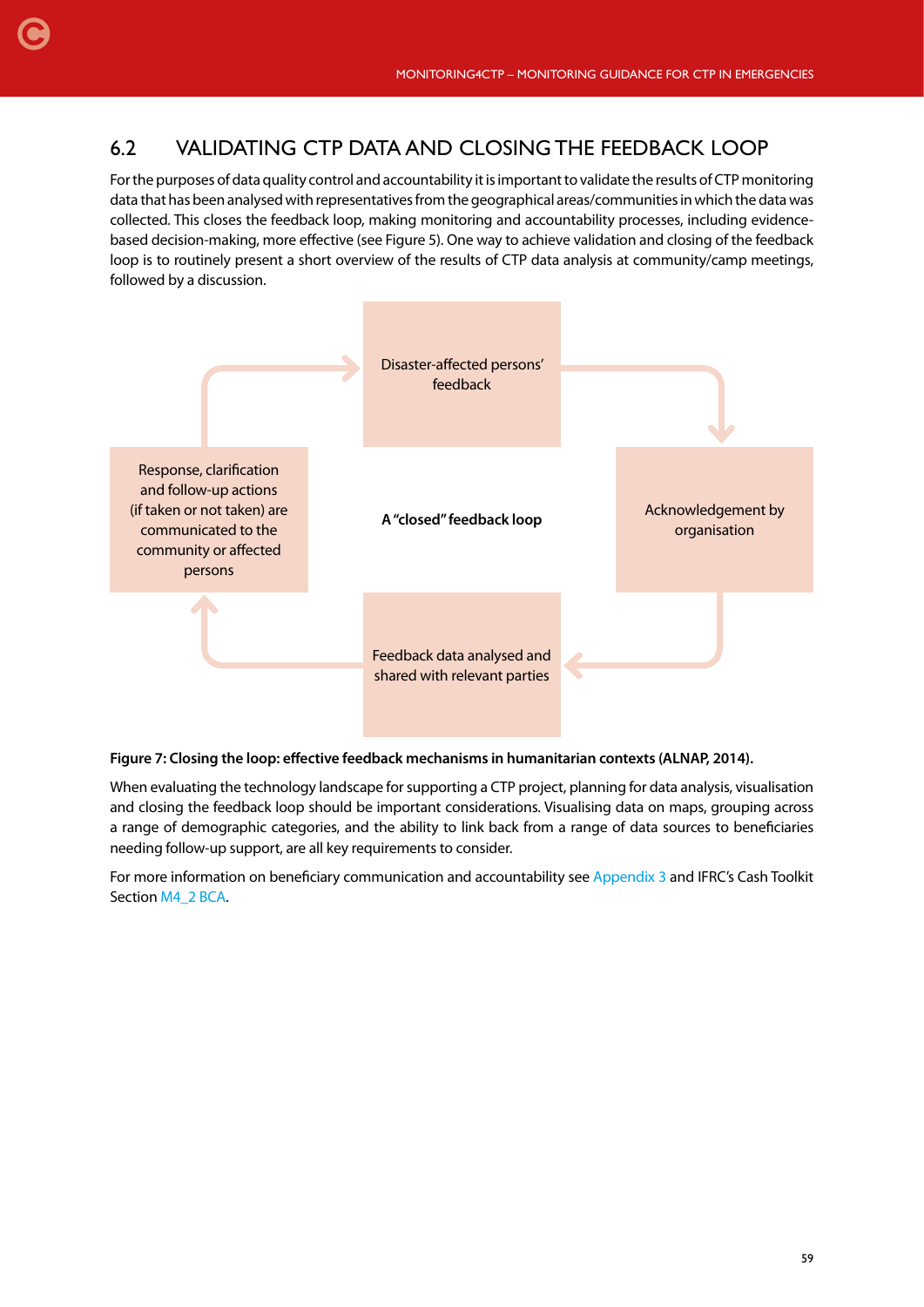## 6.3 USING CTP DATA

[C](#page-4-0)

As is the case with any humanitarian aid, agencies using cash transfers as a tool to deliver humanitarian aid have a responsibility to use monitoring and accountability data in a timely manner to inform evidence based decision making at different levels, including the following:

- Immediate changes that may need to be made to the project(s) using cash/vouchers during project implementation. For example:
	- Changes to the project design including the transfer value, frequency of transfers, delivery mechanism, ways for affected populations to access information about the project and the project CFM
	- Any adjustments to the monitoring approach (including data collection tools and data analysis techniques) to ensure the most important information is being collected and used to inform project decision-making.
- Assessing the mid- and longer-term appropriateness of the transfer and cash modalities. In chronic contexts and longer-term interventions, response analysis should not be framed only as a one-time exercise at the outset, but something to be cross-checked through monitoring. Decisions regarding the appropriateness of the modality should be informed by weighing up the positive impact of CTP, in light of the continued humanitarian needs, with the possible negative impact of doing more harm by cash e.g. by fuelling negative power relations/protection concerns, creating dependency. Such decisions should also be discussed and taken with donors.<sup>52</sup>
- Sharing CTP-related findings systematically with key stakeholders, including targeted and non-targeted communities; coordination bodies, including clusters; working groups and relevant authorities. Sharing of data should not be limited to cash-focused coordination mechanisms. If important CTP findings related to specific sectors are found, these findings should be shared with relevant coordination bodies of those sectors, e.g. clusters.
- The design of project evaluations. CTP specific monitoring data can be used to help identify the focus and scope of project evaluations. Monitoring data can also be used to assist assessment of some evaluation criteria.

<sup>&</sup>lt;sup>52</sup> Cash Consortium for South Central Somalia Approach to Risk Mitigation.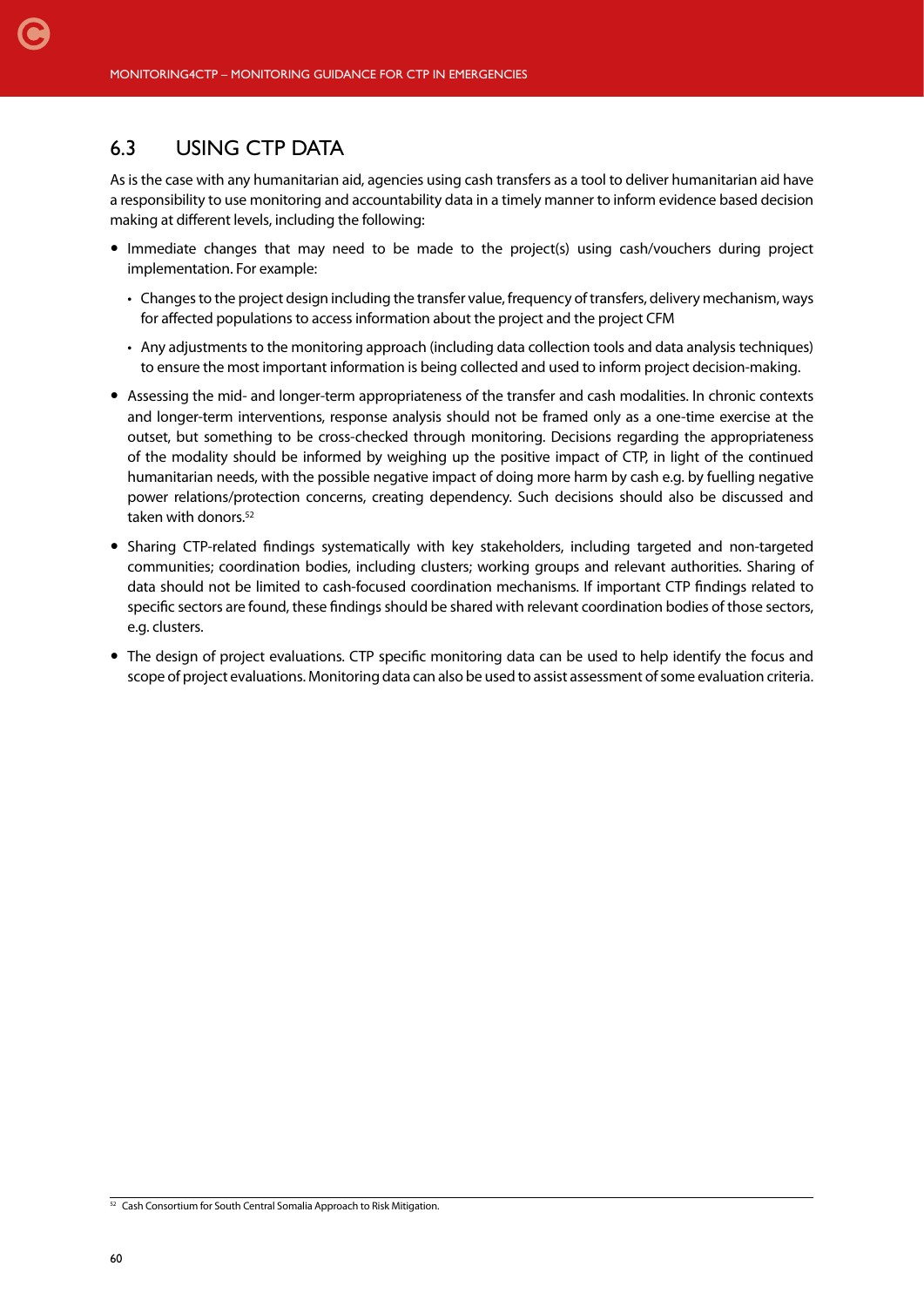# BIBLIOGRAPHY

[C](#page-4-0)

# GUIDELI0NES AND TOOLKITS AND TOOLS

ACF, ACCT Tool 6: Feedback hotline standard operating procedure

ACF, Lebanon Accountability Mechanisms and tools

ACF (2016) Multi-Sectoral Monitoring & Evaluation: A practice guide for fieldworkers

ALNAP (2006). Evaluating humanitarian action using the OECD-DAC criteria, ODI

CaLP (2015) Operational Guidance and Toolkit for Multipurpose Cash Grants, CaLP

CRS Indicator Library (internal document)

DFID (2012) CHASE External reference for partners: DFID Value for Money in Humanitarian Programming. Available from: [www.gov.uk/government/uploads/system/uploads/attachment\\_data/file/405978/VFM](https://www.gov.uk/government/uploads/system/uploads/attachment_data/file/405978/VFM-guidance-partners.pdf)[guidance-partners.pdf](https://www.gov.uk/government/uploads/system/uploads/attachment_data/file/405978/VFM-guidance-partners.pdf)

DFID (2015) Humanitarian Value for Money Toolkit Version 1.0 (DFID Internal Document)

DFID (2013) Humanitarian Guidance Note – Cash Transfer Programming

Diakonie Katastrophenhilfe (2016) Cash Transfer Programming Technical Note – CTP Indicators, Diakonie Katastrophenhilfe

Diakonie Katastrophenhilfe (2016) Cash Transfer Programming Technical Note – Outcome Indicator Operationalisation Multi-Purpose Cash Grants, Diakonie Katastrophenhilfe

Diakonie Katastrophenhilfe (2016) Cash Transfer Programming Technical Note – Post Distribution Monitoring, Diakonie Katastrophenhilfe

DRC, Good Enough Guide to Cash Transfer Programming (Dropbox link)

ECHO (2013). The use of cash and vouchers in humanitarian crises: DG ECHO funding guidelines, Directorate-General for Humanitarian Aid and Civil Protection, European Commission

IFRC (2016) Cash Toolkit [http://rcmcash.org/toolkit](http://rcmcash.org/toolkit/)

IFRC (2007) Guidelines for Cash Transfer Programming, ICRC and International Federation of Red Cross and Red Crescent Societies

IFRC (2011) Project/project/programme Monitoring and Evaluation Guide, IFRC

IRC (2015) Cost Efficiency Analysis: Unconditional Cash Transfer programs, [www.rescue.org/sites/default/files/document/954/20151113cashcefficreportfinal.pdf](https://www.rescue.org/sites/default/files/document/954/20151113cashcefficreportfinal.pdf)

IRC (2015) Cost Analysis Methodology at the IRC

[www.rescue.org/sites/default/files/document/963/guidancenote1-metholology.pdf](https://www.rescue.org/sites/default/files/document/963/guidancenote1-metholology.pdf)

Levine, L. and Bailey, S., 2015, Cash, Vouchers or In kind, Humanitarian Policy Group, ODI

Maxwell, D., and Caldwell, R. (2008) The Coping Strategies Index second edition, CARE International

MercyCorps (2015) Voucher and Fair Implementation Guide

O'Brien, C. (2014) A guide to calculating the cost of delivering cash transfers in humanitarian emergencies, OPM

Pongracz, S. Humanitarian Value for Money Toolkit, DFID (Internal Document)

Somalia Cash and Voucher Monitoring Group – various monitoring and accountability tools, CaLP

The Remote Cash Project (2016) Cash Transfers in Remote Emergency Programming, NRC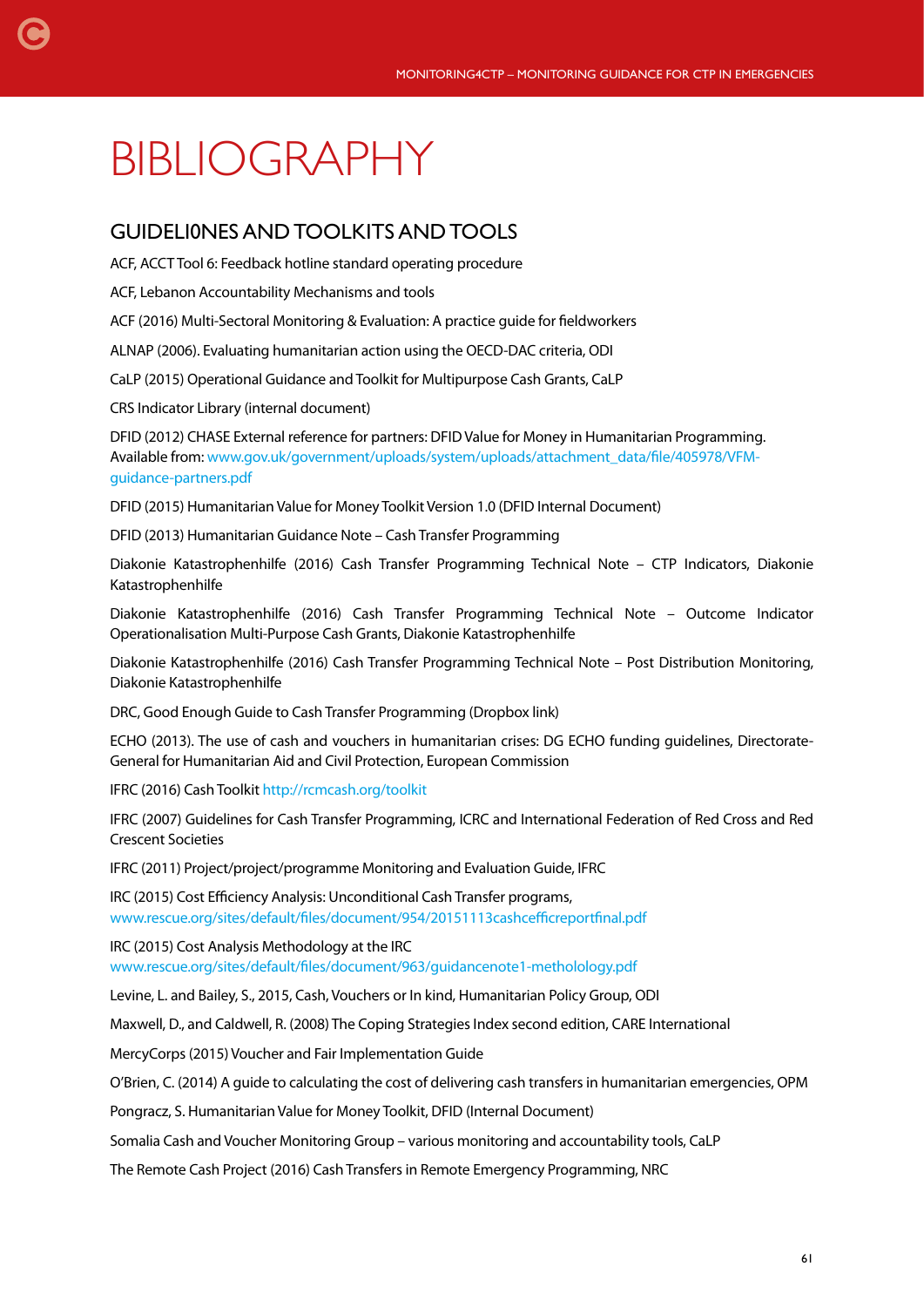UNHCR (2012) An Introduction to Cash-Based Interventions in UNHCR Operations, United Nations High Commissioner for Refugees

OFDA Guideline for Proposals, USAID

WFP (2014) Cash and Vouchers Manual Second Edition, WFP

## **STANDARDS**

CHS (2014) Core Humanitarian Standard on Quality and Accountability, Groupe URD, HAP International, People In Aid and the Sphere Project. Retrieved from [www.corehumanitarianstandard.org/files/files/Core Humanitarian](http://www.corehumanitarianstandard.org/files/files/Core Humanitarian Standardhtt – English.pd ) [Standardhtt – English.pd](http://www.corehumanitarianstandard.org/files/files/Core Humanitarian Standardhtt – English.pd ) 

IASC (2015) Reference Module for the implementation of the humanitarian project/programme cycle, Inter-Agency Standing Committee

Mountfield, B. (2015) Sphere Unpacked – Sphere for Monitoring and Evaluation, The Sphere Project

World Humanitarian Summit (2016) The Grand Bargain – A Shared Commitment to Better Serve People in Need

# REVIEWS AND SCOPING STUDIES

ADE (2016) Evaluation of the Use of Different Transfer Modalities in ECHO Humanitarian Aid Actions 2011–2014 [http://documents.wfp.org/stellent/groups/public/documents/op\\_reports/wfp278446.pdf](http://documents.wfp.org/stellent/groups/public/documents/op_reports/wfp278446.pdf)

Bailey, S. (2014) Annex D: Literature Review – Value for Money of Cash Transfers in Emergencies [http://documents.](http://documents.wfp.org/stellent/groups/public/documents/op_reports/wfp278449.pdf) [wfp.org/stellent/groups/public/documents/op\\_reports/wfp278449.pdf](http://documents.wfp.org/stellent/groups/public/documents/op_reports/wfp278449.pdf)

Bailey, S. and Harvey, P. (2011) Good Practice Review 11 – Cash transfer programming in emergencies. ODI

Cabot-Venton, C., Bailey, S. and Pongracz, S. (2015) Value for money of cash transfers in emergencies. DFID

CaLP, Yoshikawa (2016) Scoping study on monitoring, evaluation & accountability guidance needs in cash transfer programming – draft

Gordon, L. (2015) Risk and humanitarian cash transfer programming – Background Note for the High Level Panel on Humanitarian Cash Transfers, ODI

Harvey, P. (2007) Cash based responses in emergencies, ODI

Jacmovic, R. and Bostoen, K. (2016) Market Based Programming in WASH Literature Review, Oxfam internal document

Martin-Simpson S., Parkinson, J. and Katsou, E. (2015) Analysis of Equitable Market-Based Responses to Emergencies through WaSH Market Mapping and Analysis, Brunel University of London

Ruppert, L., Sagmeister, E. and Steets, J. (2016) Resource Paper – Listening to Communities in insecure environments, Secure Access in Volatile Environments

Steets, J., Sagmeister, E. and, Ruppert, L. (2016) Resource Paper – Eyes and Ears on the Ground: Monitoring in insecure environments, Secure Access in Volatile Environments

# CASE STUDIES AND EVALUATIONS

ACF International (2012) Cash Grants to Support Post Election Violence Livelihood Recovery – Kenya, CaLP

ACF International (2012) Hawala Cash Transfers for Food Assistance and Livelihood Protection- Afghanistan, CaLP

ACF International (2012) New Cash Transfer Technologies to Attend to Basic Emergency Needs – Philippines, CaLP

Aker, J. (2012) Examining Differences in the Effectiveness and Impacts of Vouchers and Unconditional Cash Transfers. Concern Worldwide and Tufts University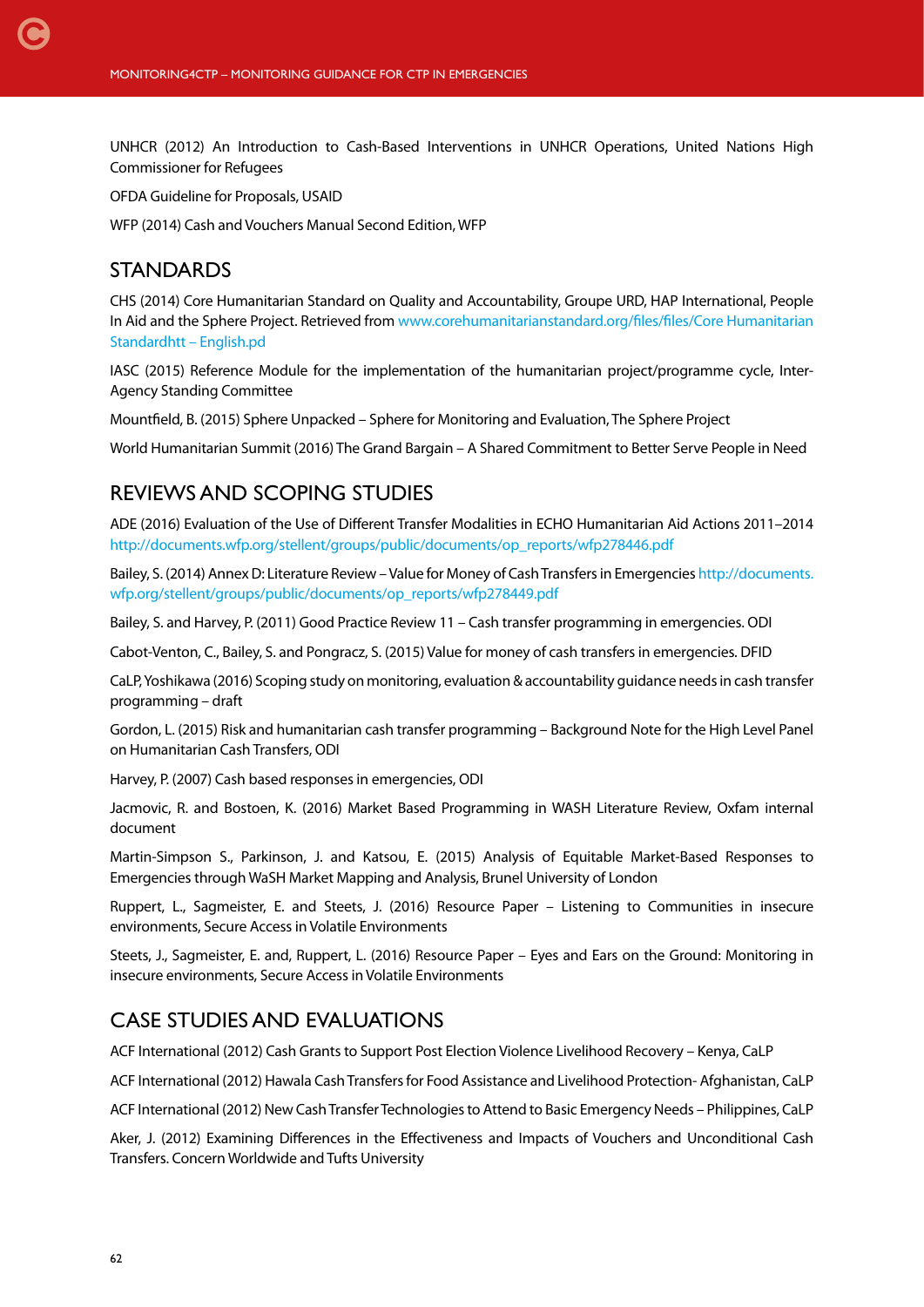Angle, S. (2015) Voices and Views of Beneficiaries on Unconditional Cash Transfers – Democratic Republic of Congo, Nepal and Philippines, CaLP

Audsley, B., Halme, R. and Balzer, N. (2010) 'Comparing cash and food transfers: a cost-benefit analysis from Rural Malawi' in Omamo, S.W., Gentilini, U. and Sandström, S. (2010) Revolution: From Food Aid to Food Assistance – Innovations in Overcoming Hunger. WFP

Bailey, S. (2009) An independent evaluation of Concern Worldwide's emergency response in North Kivu, Democratic Republic of Congo, responding to displacement with vouchers and fairs. Concern Worldwide

Battistin, F. (2016) Lebanon Cash Consortium (LCC) Impact Evaluation of the Multipurpose Cash Assistance project/programme

Gilligan, D., Margolies, A., Quiñones, E. and Roy, S. (2013) Impact Evaluation of Cash and Food Transfers at Early Childhood Development Centers in Karamoja, Uganda. Final Impact Report. IFPRI

Grootenhuis, F., and Calo, M. (2015) CaLP Case Study – Testing New Ground Multi Sector Cash Interventions in Mangaize Refugee Camp, Niger, CaLP

Hedlund, K., Majid, N., Maxwell, D. and Nicholson, N. (2013) Final Evaluation of the Unconditional Cash and Voucher Response to the Crisis 2011–12 in Southern and Central Somalia. Humanitarian Outcomes and UNICEF

Hidrobo, M., Hoddinott, J., Peterman, A., Margolies A. and Moreira, V. (2012) Cash, Food, or Vouchers? Evidence from a Randomized Experiment in Northern Ecuador. IFPRI Discussion Paper. International Food Policy Research Institute

Kardan, A., MacAuslan, I. and Marimo, N. (2010) Evaluation of Zimbabwe's Emergency Cash Transfer (ZECT) Programme: Final report. Oxford Policy Management, Concern Worldwide and WFP

Levine, S. and Bailey, S. (2015) Cash, vouchers or in-kind? Guidance on evaluating how transfers are made in emergency programming HPG

Pelly, I., de Wild, D. and Inarra, C., (2015). Philippines Haiyan Response – A multi-sectoral review of the use of market analysis and the design and implementation of CTPs. Save the Children. Available from: [www.cashlearning.org/](http://www.cashlearning.org/resources/library/622-philippines-haiyan-response--a-multi-sectoral-review-of-the-use-of-market-analysis-and-the-design-and-implementation-of-ctps) [resources/library/622-philippines-haiyan-response--a-multi-sectoral-review-of-the-use-of-market-analysis-and](http://www.cashlearning.org/resources/library/622-philippines-haiyan-response--a-multi-sectoral-review-of-the-use-of-market-analysis-and-the-design-and-implementation-of-ctps)[the-design-and-implementation-of-ctps](http://www.cashlearning.org/resources/library/622-philippines-haiyan-response--a-multi-sectoral-review-of-the-use-of-market-analysis-and-the-design-and-implementation-of-ctps). Accessed 9 November 2015

Schwab, B., Margolies, A. and Hoddinott, J. (2013) Impact Evaluation of Cash and Food Transfers for the Seasonal Emergency Safety Net in Hajjah and Ibb Governorates, Yemen. Endline Report. IFPRI

Sloane, E., and Pietzsch, S (2010) Project/programme Evaluation – Cash Grant Supported Income Generating Activities Twic and Gogrial West Counties, Warrap State, Southern Sudan, ACF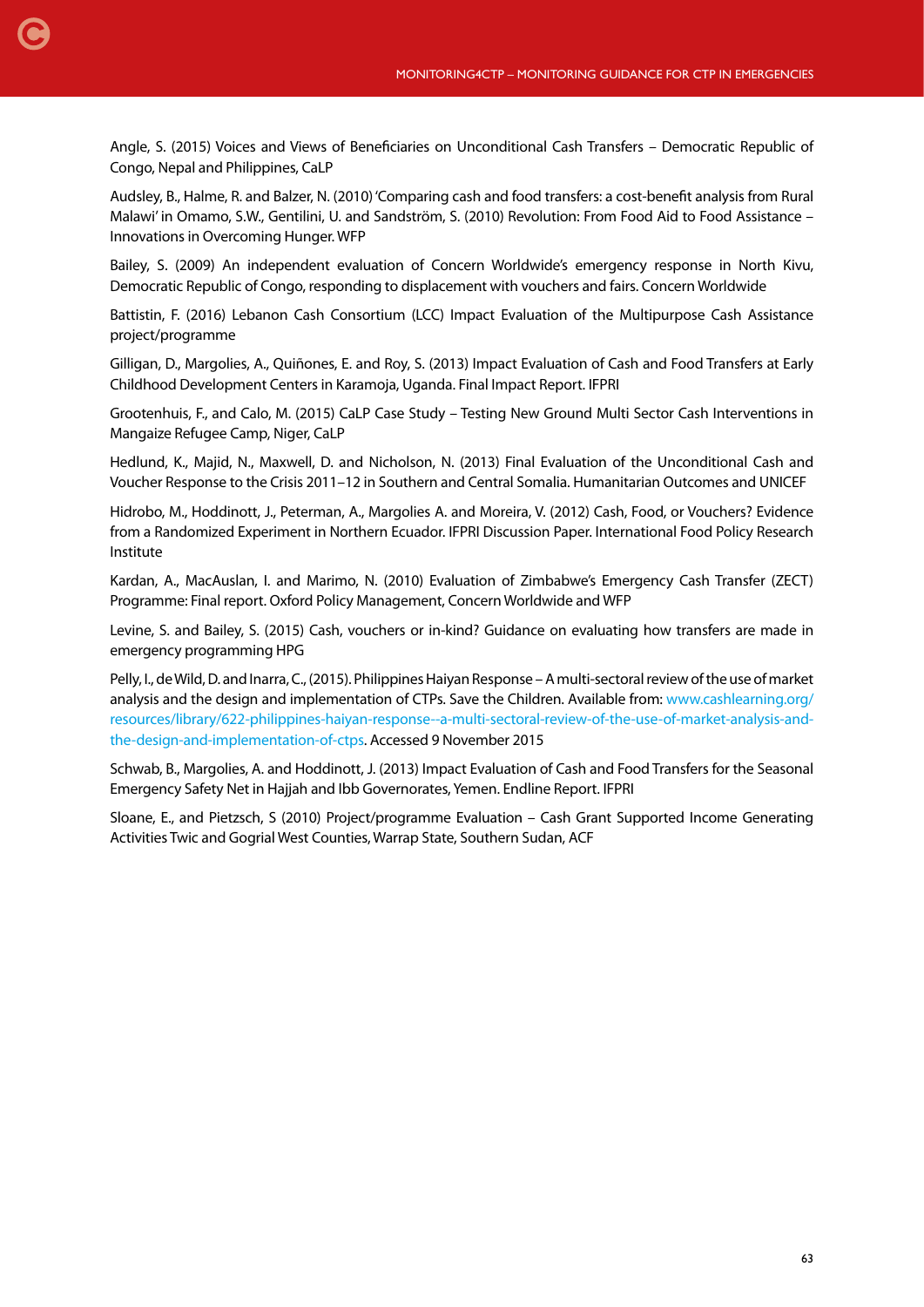# APPENDIX 1 KEY RESOURCES

[C](#page-4-0)

| <b>PART 1: MONITORING, EVALUATION AND ACCOUNTABILITY FUNDAMENTALS</b> |                                                                                                  |                                                                   |                                                                                                                                                   |  |  |
|-----------------------------------------------------------------------|--------------------------------------------------------------------------------------------------|-------------------------------------------------------------------|---------------------------------------------------------------------------------------------------------------------------------------------------|--|--|
| <b>TOPIC</b>                                                          | <b>TITLE</b>                                                                                     | <b>PUBLISHER &amp; DATE</b>                                       | <b>LINK</b>                                                                                                                                       |  |  |
|                                                                       | AAP task team pages on<br>accountability                                                         | <b>IASC Task Team on AAP/</b><br><b>PSEA</b>                      | https://interagencystandingcommittee.<br>org/accountability-affected-<br>populations-including-protection-<br>sexual-exploitation-and-abuse       |  |  |
| <b>AAP</b>                                                            | Core Humanitarian<br><b>Standard Guidance notes</b><br>and indicators                            | <b>CHS Alliance, Group URD</b><br>and the Sphere Project,<br>2014 | https://corehumanitarianstandard.org/<br>resources/chs-guidance-notes-and-<br>indicators                                                          |  |  |
|                                                                       | <b>Operational Guidance</b><br>and Toolkit for<br><b>Multipurpose Cash Grants</b>                | <b>UNHCR, 2015</b>                                                | www.cashlearning.org/<br>mpg-toolkit/?utm_<br>content=buffere6b2d&utm_<br>medium=social&utm_source=twitter.<br>com&utm_campaign=buffer<br>p 51-54 |  |  |
| <b>M&amp;E</b>                                                        | <b>IFRC Project/programme</b><br>monitoring and<br>evaluation<br>(M&E) guide                     | <b>IFRC, 2011</b>                                                 | www.ifrc.org/Global/Publications/<br>monitoring/IFRC-ME-Guide-8-2011.pdf                                                                          |  |  |
|                                                                       | Sphere M&E companion<br>quide                                                                    | The Sphere Project                                                | www.sphereproject.org/news/sphere-<br>for-monitoring-and-evaluation/                                                                              |  |  |
| Prog. Cycle<br><b>Mgmt</b>                                            | <b>IASC Reference Module</b><br>for the implementation<br>of the humanitarian<br>programme cycle | <b>Inter-Agency Standing</b><br>Committee, 2015                   | https://interagencystandingcommittee.<br>org/system/files/hpc_reference_<br>module_2015_final_.pdf                                                |  |  |
| <b>Protection</b><br>and CTP                                          | <b>Guide for Protection in</b><br><b>Cash Based Initiatives</b>                                  | <b>UNHCR, 2015</b>                                                | www.cashlearning.org/resources/<br>library/800-guide-for-protection-in-<br>cash-based-interventions                                               |  |  |

| <b>PART 2: SKILLS AND CAPACITIES FOR CTP MONITORING</b> |                                     |                             |                                                                |  |
|---------------------------------------------------------|-------------------------------------|-----------------------------|----------------------------------------------------------------|--|
| <b>TOPIC</b>                                            | <b>TITLE</b>                        | <b>PUBLISHER &amp; DATE</b> | <b>LINK</b>                                                    |  |
| <b>Competencies</b>                                     | <b>CaLP Competency</b><br>Framework | CaLP                        | www.cashlearning.org/downloads/<br>calp-ctp-competency.pdf     |  |
|                                                         |                                     |                             | Particularly competencies 1.3, 3.5, 5.2,<br>6.1, 6.2, 7.1, 7.2 |  |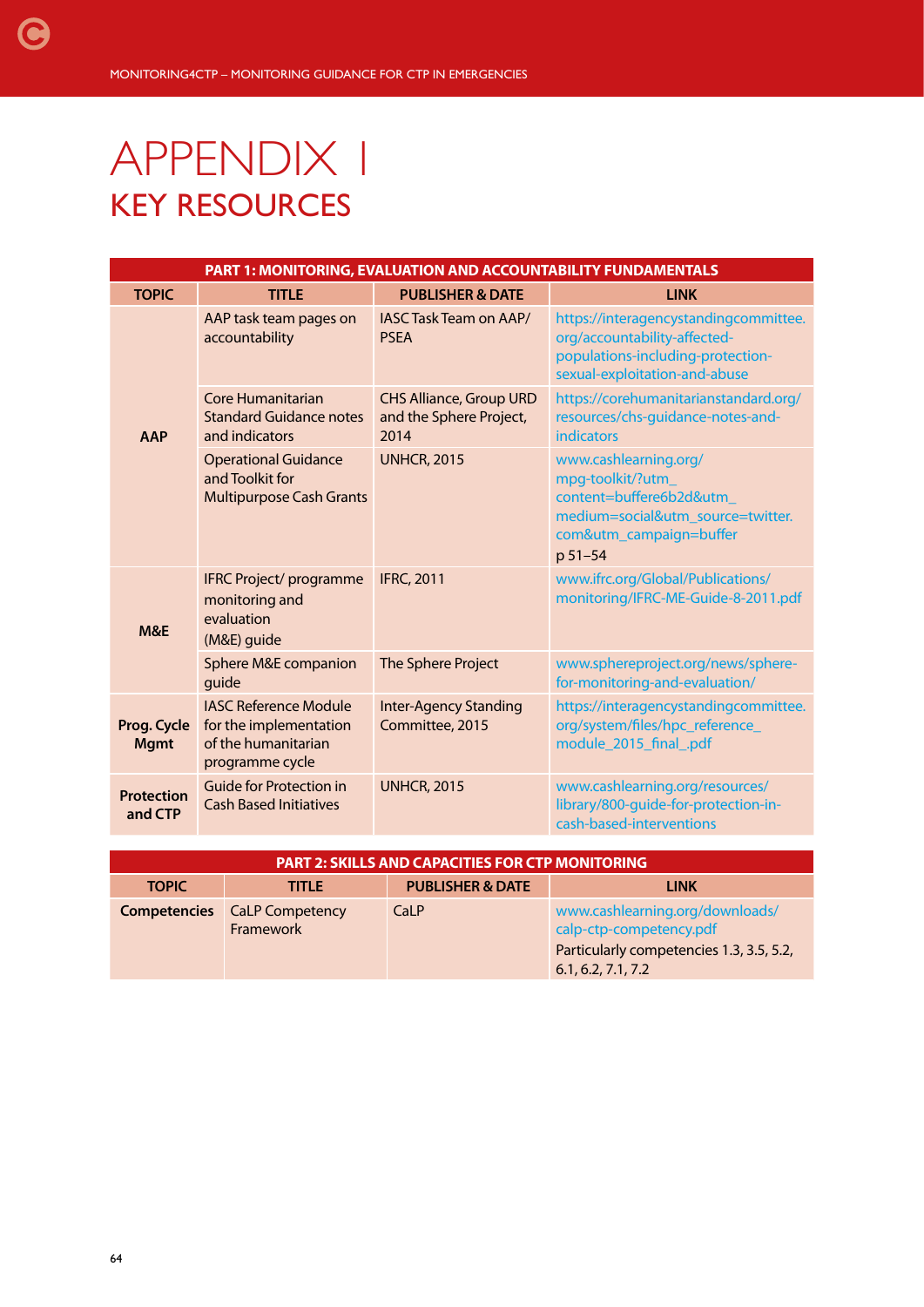| PARTS 3 & 4: MONITORING (applicable to both process and outcome monitoring) |                                                                                                                              |                                               |                                                                                                                                                                                       |  |
|-----------------------------------------------------------------------------|------------------------------------------------------------------------------------------------------------------------------|-----------------------------------------------|---------------------------------------------------------------------------------------------------------------------------------------------------------------------------------------|--|
| <b>TOPIC</b>                                                                | <b>TITLE</b>                                                                                                                 | <b>PUBLISHER &amp; DATE</b>                   | <b>LINK</b>                                                                                                                                                                           |  |
| <b>Data-collection</b><br>methods and<br>tools                              | <b>ACF, Multi-sectoral</b><br>M&E: practical guide for<br>fieldworkers                                                       | ACF, 2016                                     | www.actionagainsthunger.org/<br>publication/2016/08/multi-sectoral-<br>monitoring-evaluation<br>p 107-115                                                                             |  |
| Gender                                                                      | Gender-age marker<br>toolkit                                                                                                 | <b>ECHO, 2013</b>                             | http://ec.europa.eu/echo/files/policies/<br>sectoral/gender_age_marker_toolkit.<br>pdf                                                                                                |  |
| and equity<br>disaggregated<br>data                                         | DFID's guide to<br>disaggregating<br>programme data by<br>disability                                                         | <b>DFID</b>                                   | www.gov.uk/government/uploads/<br>system/uploads/attachment_data/<br>file/530605/DFID_s_guide_to_<br>disaggregating_programme_data_by_<br>disability.pdf                              |  |
| <b>Multi-Purpose</b><br><b>Grants</b>                                       | Operational guidance<br>and toolkit for multi-<br>purpose cash grants                                                        | <b>UNHCR, 2015</b>                            | www.cashlearning.org/<br>mpg-toolkit/?utm_<br>content=buffere6b2d&utm_<br>medium=social&utm_source=twitter.<br>com&utm_campaign=buffer                                                |  |
| <b>Monitoring</b><br><b>Multi-Purpose</b><br><b>Grants</b>                  | Cash transfer<br>programming technical<br>note: Outcome-indicator<br>operationalisation Multi-<br><b>Purpose Cash Grants</b> | <b>Diakonie</b><br>Katastrophenhilfe,<br>2016 | https://shop.diakonie-<br>katastrophenhilfe.de/publikationen/<br>Englische-Publikationen/Cash-Transfer-<br>Programming.html                                                           |  |
| <b>Participation</b><br>in CTP and                                          | <b>Voices and views</b><br>of beneficiaries on<br>unconditional cash<br>transfers                                            | CaLP, 2015                                    | www.cashlearning.org/resources/<br>library/756-voices-and-views-of-<br>beneficiaries-on-unconditional-cash-<br>transfers---democratic-republic-of-<br>congo-nepal-and-the-philippines |  |
| monitoring                                                                  | ACF, Multi-Sectoral M&E:<br>A practical guide for<br>fieldworkers                                                            | ACF, 2016                                     | www.actionagainsthunger.org/<br>publication/2016/08/multi-sectoral-<br>monitoring-evaluation<br>Section 1.4.1-2, pp 27-28, 81, 105-106.                                               |  |
| <b>Protection</b><br>monitoring                                             | <b>Guide for Protection in</b><br><b>Cash-based Interventions</b>                                                            | <b>UNHCR, 2015</b>                            | www.cashlearning.org/resources/<br>library/800-quide-for-protection-in-<br>cash-based-interventions                                                                                   |  |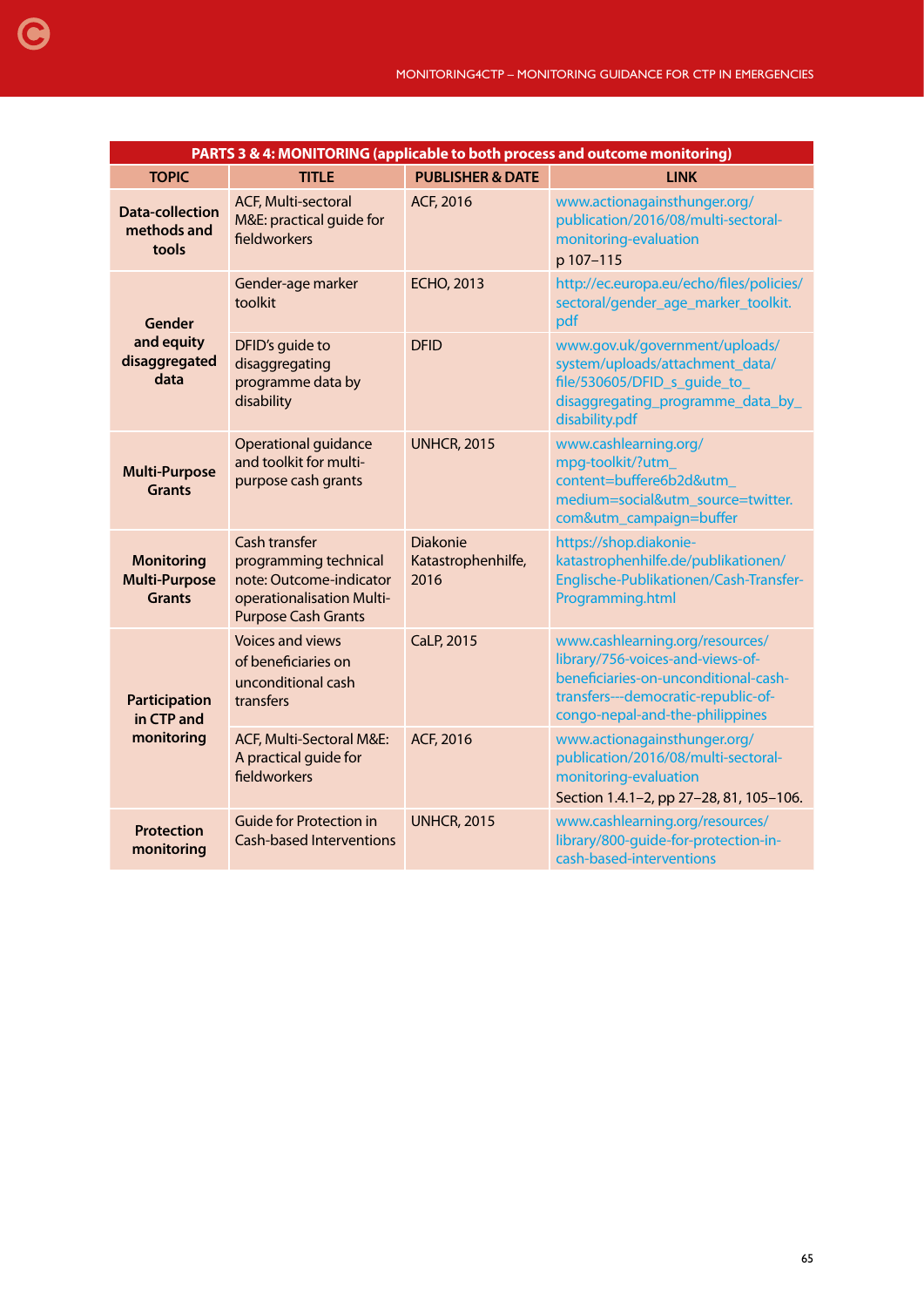| Remote<br>monitoring                          | <b>Cash Transfers in Remote</b><br><b>Emergency Programming</b>                                                                                 | The Remote Cash<br>Project, 2016           | http://cash.nrc.no/<br>uploads/4/1/3/9/41393987/remote_<br>cash_project_quidance_final.pdf<br>pp 12, 18, 29, 32-34              |
|-----------------------------------------------|-------------------------------------------------------------------------------------------------------------------------------------------------|--------------------------------------------|---------------------------------------------------------------------------------------------------------------------------------|
|                                               | ACF, Multi-Sectoral M&E:<br>A practical guide for<br>fieldworkers                                                                               | ACF, 2016                                  | www.actionagainsthunger.org/<br>publication/2016/08/multi-sectoral-<br>monitoring-evaluation p 49                               |
|                                               | <b>Breaking the Hourglass:</b><br><b>Partnerships in Remote</b><br><b>Management Settings-</b><br>The Cases of Syria and<br>Iraqi Kurdistan     | Feinstein<br>International Centre,<br>2015 | http://fic.tufts.edu/assets/Breaking-the-<br>Hourglass_Syria_Iraqi-Kurdistan.pdf                                                |
| and monitoring<br>in insecure<br>environments | Eyes and Ears on the<br><b>Ground: Monitoring Aid</b><br>in Insecure Environments                                                               | <b>SAVE, 2016</b>                          | http://reliefweb.int/report/world/<br>eyes-and-ears-ground-monitoring-aid-<br>insecure-environments                             |
|                                               | Listening to communities<br>in insecure environments:<br>Lessons from community<br>feedback mechanisms<br>in Afghanistan, Somalia,<br>and Syria | <b>SAVE, 2016</b>                          | http://reliefweb.int/report/world/<br>listening-communities-insecure-<br>environments-lessons-community-<br>feedback-mechanisms |
|                                               | The Use of Third-Party<br>Monitoring in<br><b>Insecure Contexts</b>                                                                             | <b>SAVE, 2016</b>                          | www.alnap.org/node/25482.aspx                                                                                                   |
|                                               | <b>Risk and humanitarian</b><br>cash transfer<br>programming                                                                                    | ODI, 2015                                  | www.cashlearning.org/downloads/<br>risk-and-humanitarian-cash-transfer-<br>programming-odi.pdf                                  |
|                                               | <b>Cash Consortium for</b><br>South/Central Somalia<br><b>Combined Risk Analysis</b>                                                            | Somalia Cash<br>Consortium, 2012           | www.cashlearning.org/<br>downloads/1209-updated-Somalia-<br>Cash-Consortium-Combined-Risk-<br>Mitigation-draft.pdf              |
| <b>Risk monitoring</b>                        | <b>Cash Transfers in Remote</b><br><b>Emergency Programming</b>                                                                                 | <b>The Remote Cash</b><br>Project, 2016    | http://cash.nrc.no/<br>uploads/4/1/3/9/41393987/remote_<br>cash_project_guidance_final.pdf Risk<br><b>Matrix</b>                |
|                                               | <b>IFRC Project/programme</b><br>monitoring and<br>evaluation<br>(M&E) guide                                                                    | <b>IFRC, 2011</b>                          | www.ifrc.org/Global/Publications/<br>monitoring/IFRC-ME-Guide-8-2011.pdf<br>Risk Log Table - Annex 17, p 113                    |
|                                               | <b>Guide for Protection in</b><br><b>Cash-based Initiatives</b>                                                                                 | <b>UNHCR, 2015</b>                         | www.cashlearning.org/resources/<br>library/800-guide-for-protection-in-<br>cash-based-interventions                             |
| <b>Sampling</b><br>approaches                 | ACF, Multi-Sectoral<br><b>M&amp;E: Practical Guide for</b><br><b>Fieldworkers</b>                                                               | ACF, 2016                                  | www.actionagainsthunger.org/<br>publication/2016/08/multi-sectoral-<br>monitoring-evaluation<br>p149-150                        |
|                                               | Survey sample calculator<br>template                                                                                                            | <b>IFRC, 2015</b>                          | Module 5, Tool M5_1_1_5 http://<br>rcmcash.org/toolkit/                                                                         |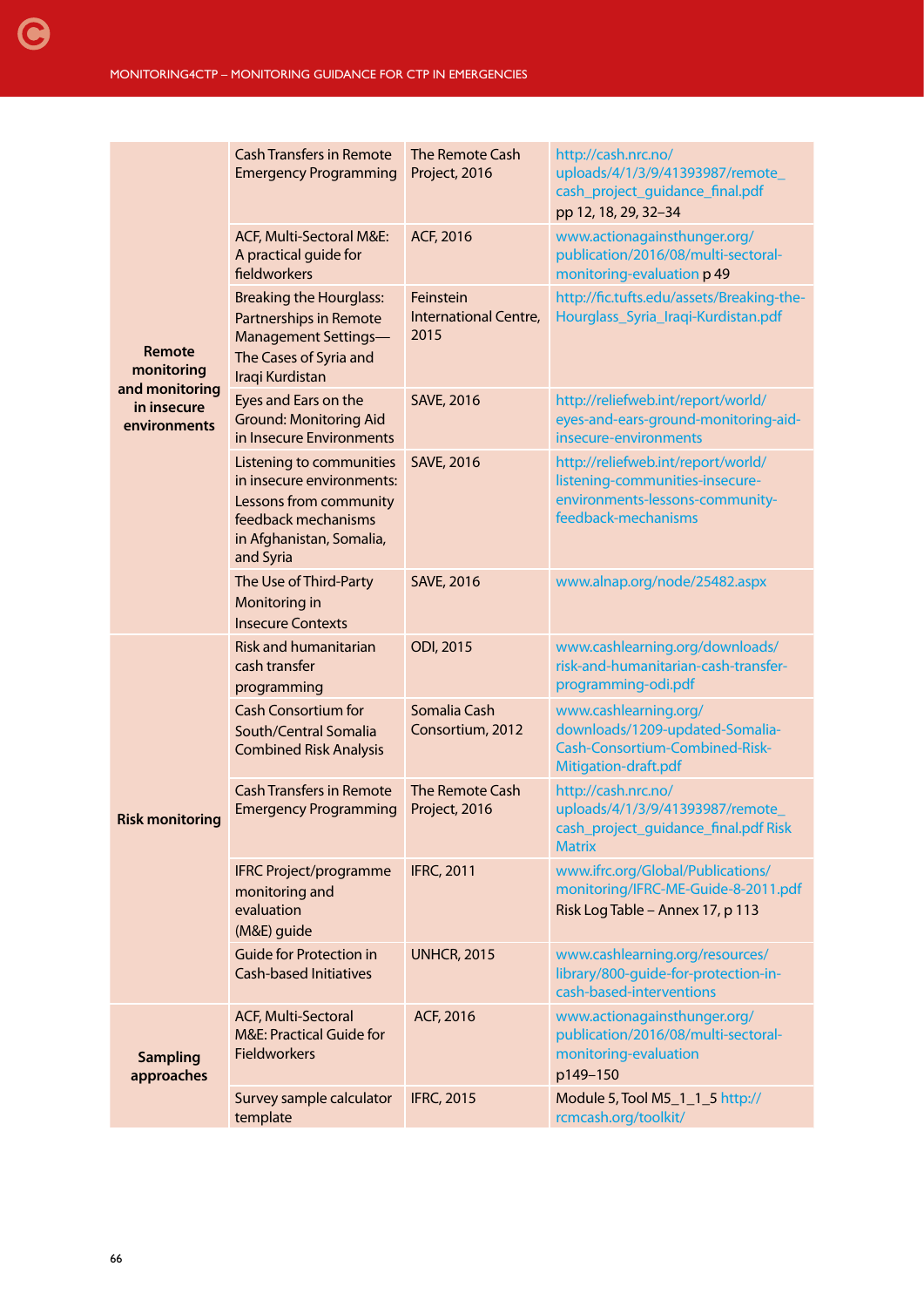| <b>Technology for</b><br><b>CTP monitoring</b> | Use of technology to<br>support implementation<br>and Monitoring and<br>Accountability for CTP - A | Stewart, Jordan,<br>2017 | Appendix 5                                                                                    |
|------------------------------------------------|----------------------------------------------------------------------------------------------------|--------------------------|-----------------------------------------------------------------------------------------------|
|                                                | Review<br>Technologies for<br>Monitoring in<br>Insecure Environments -<br><b>Toolkit</b>           | SAVE, 2016               | www.alnap.org/node/25483.aspx                                                                 |
| Urban cash<br>responses                        | Cash transfer<br>programming in urban<br>emergencies<br>A toolkit for practitioners                | CaLP, 2011               | www.cashlearning.org/downloads/<br>resources/calp/CaLP_Urban_Toolkit_<br>web.pdf Topic 6 p 53 |

| <b>PART 3: PROCESS MONITORING FOR CTP MONITORING</b>                                                                                |                                                  |                                                                                                                                              |  |
|-------------------------------------------------------------------------------------------------------------------------------------|--------------------------------------------------|----------------------------------------------------------------------------------------------------------------------------------------------|--|
| <b>TITLE</b>                                                                                                                        | <b>PUBLISHER &amp; DATE</b>                      | <b>LINK</b>                                                                                                                                  |  |
| <b>Guidance on measuring</b><br>and maximising value for<br>money in social transfer<br>programmes-second<br>edition                | <b>DFID, 2013</b>                                | www.gov.uk/government/uploads/<br>system/uploads/attachment_data/<br>file/204382/Guidance-value-for-money-<br>social-transfers-25Mar2013.pdf |  |
| <b>Evaluation of the Use</b><br>of Different Transfer<br><b>Modalities in ECHO</b><br><b>Humanitarian Aid Actions</b><br>2011-2014. | ADE, 2016                                        | http://documents.wfp.org/stellent/<br>groups/public/documents/op_reports/<br>wfp278446.pdf                                                   |  |
| Value for money of cash<br>transfers in emergencies                                                                                 | Cabot Venton C,<br>Bailey S, Pongracz S,<br>2015 | www.cashlearning.org/downloads/<br>summary-vfm-cash-in-emergencies-<br>report-final.pdf                                                      |  |
| <b>Cost Efficiency Analysis:</b><br><b>Unconditional Cash</b><br><b>Transfer programs</b>                                           | IRC, 2017                                        | www.rescue.org/sites/default/<br>files/document/954/20151113<br>cashcefficreportfinal.pdf                                                    |  |
| <b>Cost Analysis</b><br>Methodology at the IRC                                                                                      | <b>IRC, 2017</b>                                 | www.rescue.org/sites/default/files/<br>document/963/guidancenote1-<br>metholology.pdf                                                        |  |
| <b>WFP OEV - Technical</b><br>Note on Efficiency<br><b>Analysis</b>                                                                 | <b>WFP-OEV, 2013</b>                             | http://mokoro.co.uk/wp-content/<br>uploads/WFP_EfficiencyTechNote-v9.<br>pdf                                                                 |  |
| <b>Distribution Monitoring</b><br><b>Examples</b>                                                                                   |                                                  | In Key Resources Folder - document #1                                                                                                        |  |
| <b>IFRC Encashment</b><br>monitoring tools                                                                                          | <b>IFRC, 2015</b>                                | M5_2_2 Encashment monitoring http://<br>rcmcash.org/toolkit/                                                                                 |  |
|                                                                                                                                     |                                                  | MSTK 11a - On-site & Post ACF                                                                                                                |  |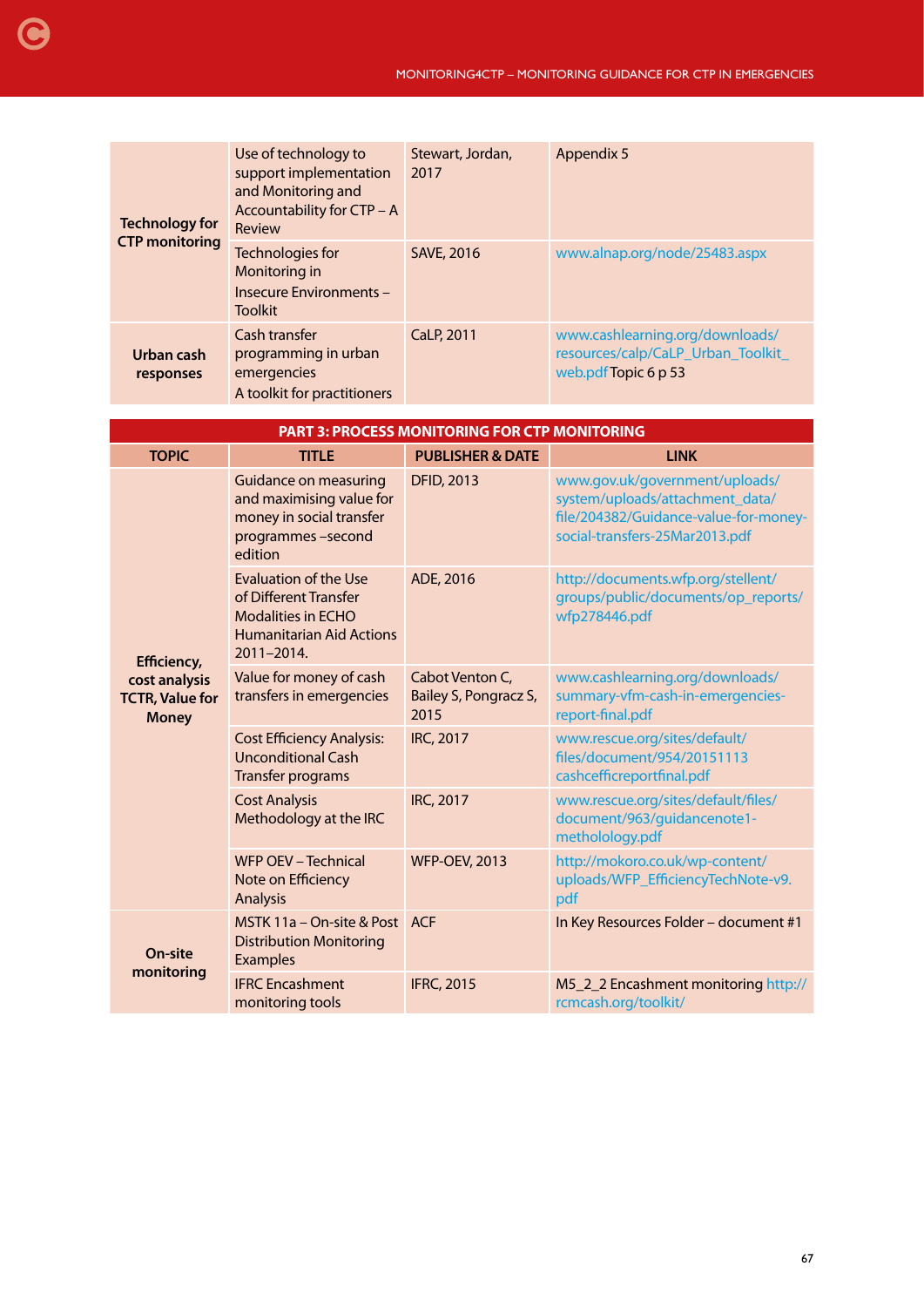|                     | <b>IFRC Post Distribution</b><br><b>Monitoring tools</b>                          | <b>IFRC, 2015</b>  | M5_2_3 Post distribution monitoring<br>For Vouchers - Section 3 Voucher Tools<br>Monitoring<br>http://rcmcash.org/toolkit/                                                                |
|---------------------|-----------------------------------------------------------------------------------|--------------------|-------------------------------------------------------------------------------------------------------------------------------------------------------------------------------------------|
|                     | The Somalia Cash<br>Consortium                                                    |                    | www.cashlearning.org/downloads/<br>monthly-cash-post-distribution-<br>monitoring-form.pdf<br>www.cashlearning.org/downloads/<br>monthly-voucher-post-distribution-<br>monitoring-form.pdf |
|                     | MSTK 11a - On-site & Post<br><b>Distribution Monitoring</b><br><b>Examples</b>    | <b>ACF</b>         | In Key Resources Folder - document #1                                                                                                                                                     |
| <b>PDM</b> examples | PDM Cash                                                                          | <b>ACF</b>         | In Key Resources Folder - document #2                                                                                                                                                     |
|                     | <b>Operational Guidance</b><br>and Toolkit for<br><b>Multipurpose Cash Grants</b> | <b>UNHCR, 2015</b> | www.cashlearning.org/<br>mpg-toolkit/?utm_<br>content=buffere6b2d&utm_<br>medium=social&utm_source=twitter.<br>com&utm_campaign=buffer Appendix F                                         |
|                     | MercyCorps: The Voucher<br>and Fair Implementation<br>Guide                       | <b>MercyCorps</b>  | www.mercycorps.org.uk/research-<br>resources/voucher-and-fair-<br>implementation-guide particularly<br>annexes 12, 28 and 29                                                              |
|                     | <b>MercyCorps E-transfer</b><br><b>Implementation Guide</b>                       | <b>MercyCorps</b>  | www.mercycorps.org.uk/sites/default/<br>files/E-TransferGuideAllAnnexes.pdf<br>Annex 12                                                                                                   |
|                     | <b>Voucher PDM Checklist</b>                                                      | DRC.               | In Key Resources folder - document #3                                                                                                                                                     |
|                     |                                                                                   |                    |                                                                                                                                                                                           |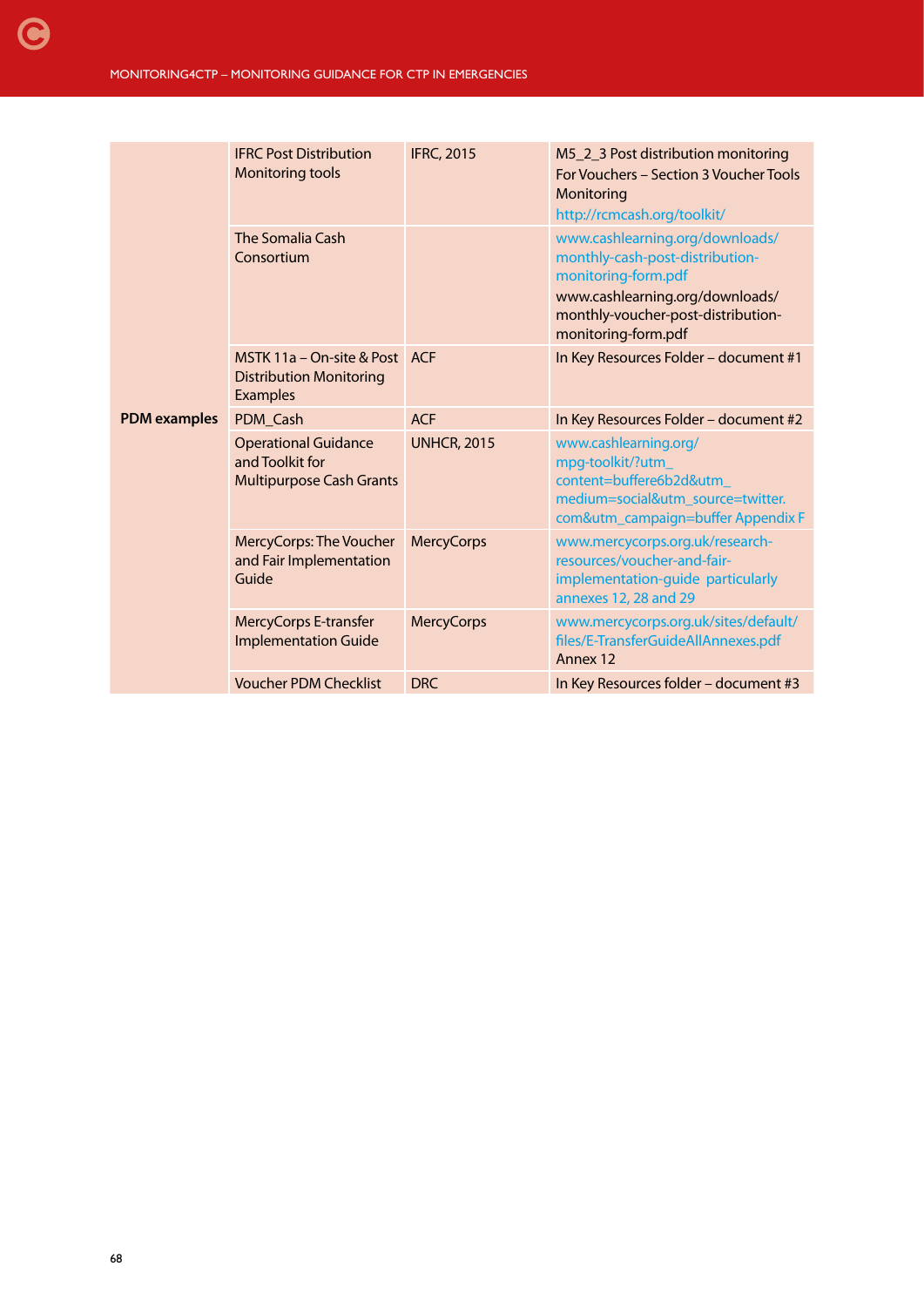| <b>PART 4: OUTCOME MONITORING FOR CTP</b>    |                                                                                                                                      |                                        |                                                                                                                                                                                                                                                                                                                                      |
|----------------------------------------------|--------------------------------------------------------------------------------------------------------------------------------------|----------------------------------------|--------------------------------------------------------------------------------------------------------------------------------------------------------------------------------------------------------------------------------------------------------------------------------------------------------------------------------------|
| <b>TOPIC</b>                                 | <b>TITLE</b>                                                                                                                         | <b>PUBLISHER &amp; DATE</b>            | <b>LINK</b>                                                                                                                                                                                                                                                                                                                          |
| Income,<br>expenditure &<br>utilisation data | The Household<br>Economy Approach: A<br>quide for programme<br>planners and policy-<br>makers                                        | <b>SCUK, 2008</b>                      | www.savethechildren.org.uk/sites/<br>default/files/images/HEA_Guide.pdf                                                                                                                                                                                                                                                              |
| <b>Market</b><br>monitoring                  | <b>IFRC Market Monitoring</b><br>tools                                                                                               | <b>IFRC, 2015</b>                      | M5_3 Market Monitoring<br>http://rcmcash.org/toolkit/                                                                                                                                                                                                                                                                                |
|                                              | <b>Minimum Standards</b><br>for Market Analysis<br>(MISMA)                                                                           | CaLP, 2017                             | www.cashlearning.org/resources/<br>library/351-minimum-standards-for-<br>market-analysis-misma?keywords=m<br>isma&region=all&country=all&year=<br>all&organisation=all&sector=all&mo<br>dality=all&language=all&payment_<br>method=all&document<br>type=all&searched=1<br>p 19 Table 2, KA 5 p 5; Box 2 and Figure<br>$\overline{4}$ |
|                                              | <b>Operational Guidance</b><br>and Toolkit for<br><b>Multipurpose Cash</b><br>Grants                                                 | <b>UNHCR, 2015</b>                     | www.cashlearning.org/<br>mpg-toolkit/?utm_<br>content=buffere6b2d&utm_<br>medium=social&utm_source=twitter.<br>com&utm_campaign=buffer pp 14-15,<br>27                                                                                                                                                                               |
|                                              | <b>MARKit Price</b><br>Monitoring, Analysis<br>and Response Kit                                                                      | CRS, 2016                              | www.crs.org/our-work-overseas/<br>research-publications/markit section<br>3.4, p 19                                                                                                                                                                                                                                                  |
|                                              | <b>Commodity tracking</b><br>Tool                                                                                                    | <b>DRC</b>                             | In key resources folder - document #4                                                                                                                                                                                                                                                                                                |
| Cost-<br>effectiveness                       | <b>Cost Analysis</b><br>Methodology at the IRC                                                                                       | <b>IRC, 2017</b>                       | www.rescue.org/sites/default/files/<br>document/963/guidancenote1-<br>metholology.pdf                                                                                                                                                                                                                                                |
|                                              | <b>WFP OEV - Technical</b><br>Note on Efficiency<br><b>Analysis</b>                                                                  | <b>WFP-OEV, 2013</b>                   | http://mokoro.co.uk/wp-content/<br>uploads/WFP_EfficiencyTechNote-v9.<br>pdf                                                                                                                                                                                                                                                         |
|                                              | <b>Examining Differences</b><br>in the Effectiveness and<br><b>Impacts of Vouchers</b><br>and Unconditional<br><b>Cash Transfers</b> | <b>UNICEF and Concern</b><br>Worldwide | www.concern.net/sites/default/files/<br>media/resource/unicef_cash_transfers_<br>vs_vouchers.pdf                                                                                                                                                                                                                                     |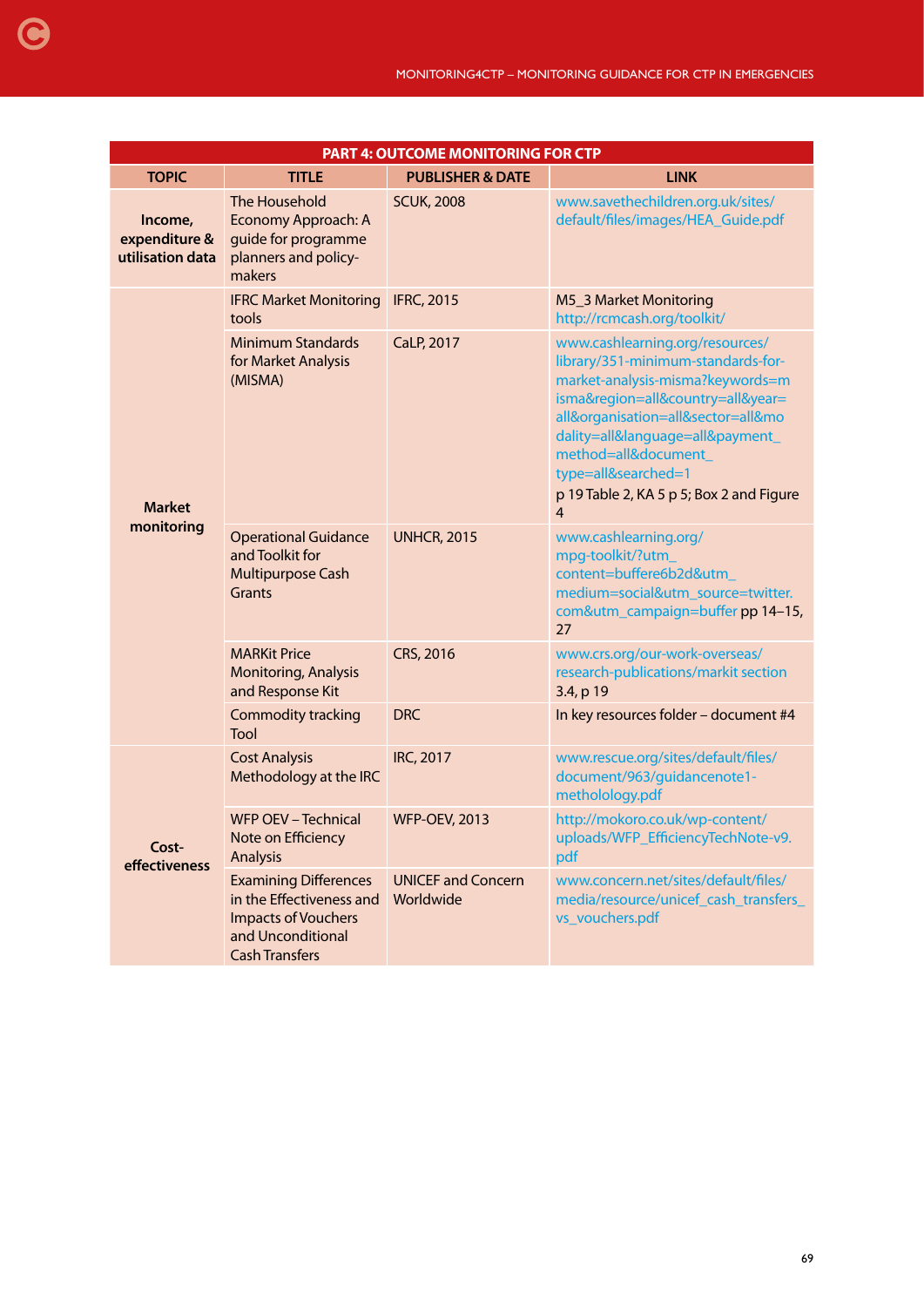| <b>PART 5: MULTI-PURPOSE GRANT CONSIDERATIONS FOR CTP MONITORING</b> |                                                                                                                                   |                                      |                                                                                                                             |
|----------------------------------------------------------------------|-----------------------------------------------------------------------------------------------------------------------------------|--------------------------------------|-----------------------------------------------------------------------------------------------------------------------------|
| <b>TOPIC</b>                                                         | <b>TITLE</b>                                                                                                                      | <b>PUBLISHER &amp; DATE</b>          | <b>LINK</b>                                                                                                                 |
| PDM & HH<br>survey                                                   | Lebanon cash<br>consortium                                                                                                        |                                      | In Key Resources Folder - document #5<br>and 6                                                                              |
| <b>CSI</b>                                                           | Cash Transfer<br>Programming<br><b>Technical Note:</b><br>Outcome-Indicator<br>Operationalization<br>Multi-Purpose Cash<br>Grants | <b>Diakonie</b><br>Katastrophenhilfe | https://shop.diakonie-<br>katastrophenhilfe.de/publikationen/<br>Englische-Publikationen/Cash-Transfer-<br>Programming.html |
| <b>CSI</b>                                                           | <b>Coping Strategies</b><br>Index, 2nd edition                                                                                    | Maxwell & Caldwell,<br>2008          | http://documents.wfp.org/stellent/<br>groups/public/documents/manual_<br>quide_proced/wfp211058.pdf                         |
| Outcome<br>Indicators                                                | List of Key Outcome<br><b>Indicators</b>                                                                                          | DG ECHO (no date)                    | http://dgecho-partners-helpdesk.eu/<br>reference documents/start                                                            |
|                                                                      |                                                                                                                                   |                                      |                                                                                                                             |

| <b>PART 6: ANALYSING AND USING CTP MONITORING DATA</b> |                                                                                          |                             |                                                                                                             |
|--------------------------------------------------------|------------------------------------------------------------------------------------------|-----------------------------|-------------------------------------------------------------------------------------------------------------|
| <b>TOPIC</b>                                           | <b>TITLE</b>                                                                             | <b>PUBLISHER &amp; DATE</b> | <b>LINK</b>                                                                                                 |
| Data analysis                                          | <b>ACF, Multi-Sectoral</b><br><b>M&amp;E: Practical Guide for</b><br><b>Fieldworkers</b> | ACF, 2016                   | https://drive.google.com/file/<br>d/0B4S4aIA1YfAXM1NuTjBibGJKLVE/<br>view Chapter 2 sections 2.4, 2.5 & 2.6 |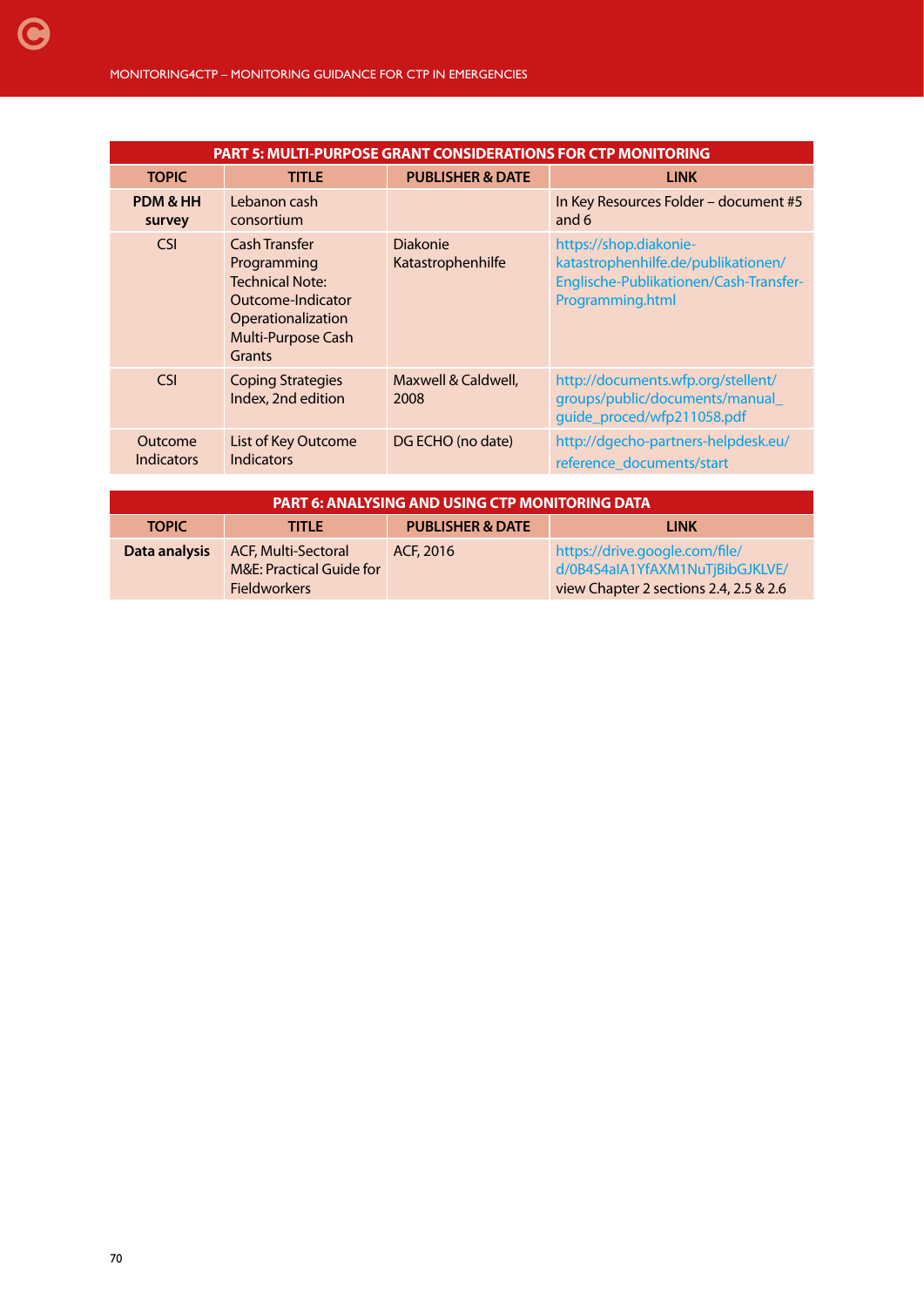# APPENDIX 2 MONITORING MODELS

Various models for implementing monitoring and ensuring AAP exist. How M&E/MEAL frameworks for projects using cash/vouchers are implemented will vary according to context, organisational structure, approach to project management and the existence (or not) of coordination mechanisms and platforms. Different countries and regions have existing cash transfer coordination mechanisms, most commonly in the form of a Cash Working Group (CWG). CWGs are important forums through which to collaborate and coordinate on issues, including monitoring. This is a space where implementing agencies can harmonise tools and mechanisms, e.g. selection criteria, PDM questionnaires. Harmonisation enables implementing organisations to compare the efficiency of different CTP modalities; to understand regional differences and better assess the impact of programming in a particular country context.

- 1. **For organisations directly implementing CTP** (not working with partners nor as part of a consortium), who is responsible for implementing the monitoring framework and how this is done will depend on how monitoring is structured within the team implementing the project. As part of monitoring framework development, the project team, including the project manager, technical advisers, MEAL staff and operational staff need to work together to decide who is responsible for implementing the different parts of the monitoring framework.
- 2. **For remote implementation contexts** it will be necessary to clarify the division of monitoring roles and responsibilities between the organisation doing the remote management and the organisation(s) undertaking monitoring and accountability on the ground. This should recognise the logistical and operational challenges presented by the context, e.g. of conducting monitoring in conflict zones. For example, if the partner organisation(s) on the ground is responsible for collecting and analysing monitoring data, it needs to be ensured that they have staff/volunteers with the correct skills and capacities to ensure quality in the process. The remote management partner may be responsible for providing ongoing capacity building on these issues. A global review of remote MEAL practices employed in insecure areas by the Feinstein International Centre in 2015 revealed four main categories: i) INGO based; ii) community based; iii) local partner based; and iv) monitored by third parties. A discussion of different types of remote MEAL, including benefits, drawbacks and their applicability in different contexts, can be found in the [Feinstein report](http://fic.tufts.edu/assets/Breaking-the-Hourglass_Syria_Iraqi-Kurdistan.pdf) (p35–37)The [Secure Access](http://www.saveresearch.net/accountability-and-learning/) [in Volatile Environments \(SAVE\) study series](http://www.saveresearch.net/accountability-and-learning/) also contains information applicable to projects using cash/ vouchers.

**Third Party Monitoring:** Third party monitors have typically been contracted by agencies implementing CTP to collect and verify monitoring data in places where their own staff face access restrictions. Third party monitoring was found to work best when used as a last resort measure or in conjunction with implementing agencies' internal monitoring and verification approaches. Potential issues with third party monitors included lack of visibility and opportunity to check the objectiveness and neutrality of the third party monitors, and their networks and affiliations. A recent study undertaken by SAVE (2016) recommends aid agencies limit their primary reliance on third party monitoring to exceptional areas with constrained access. To facilitate as much of their own monitoring as possible, third party monitoring should always be complemented by acceptancebuilding measures, community feedback systems, and transparent communication with communities overall (beneficiaries and non-beneficiaries).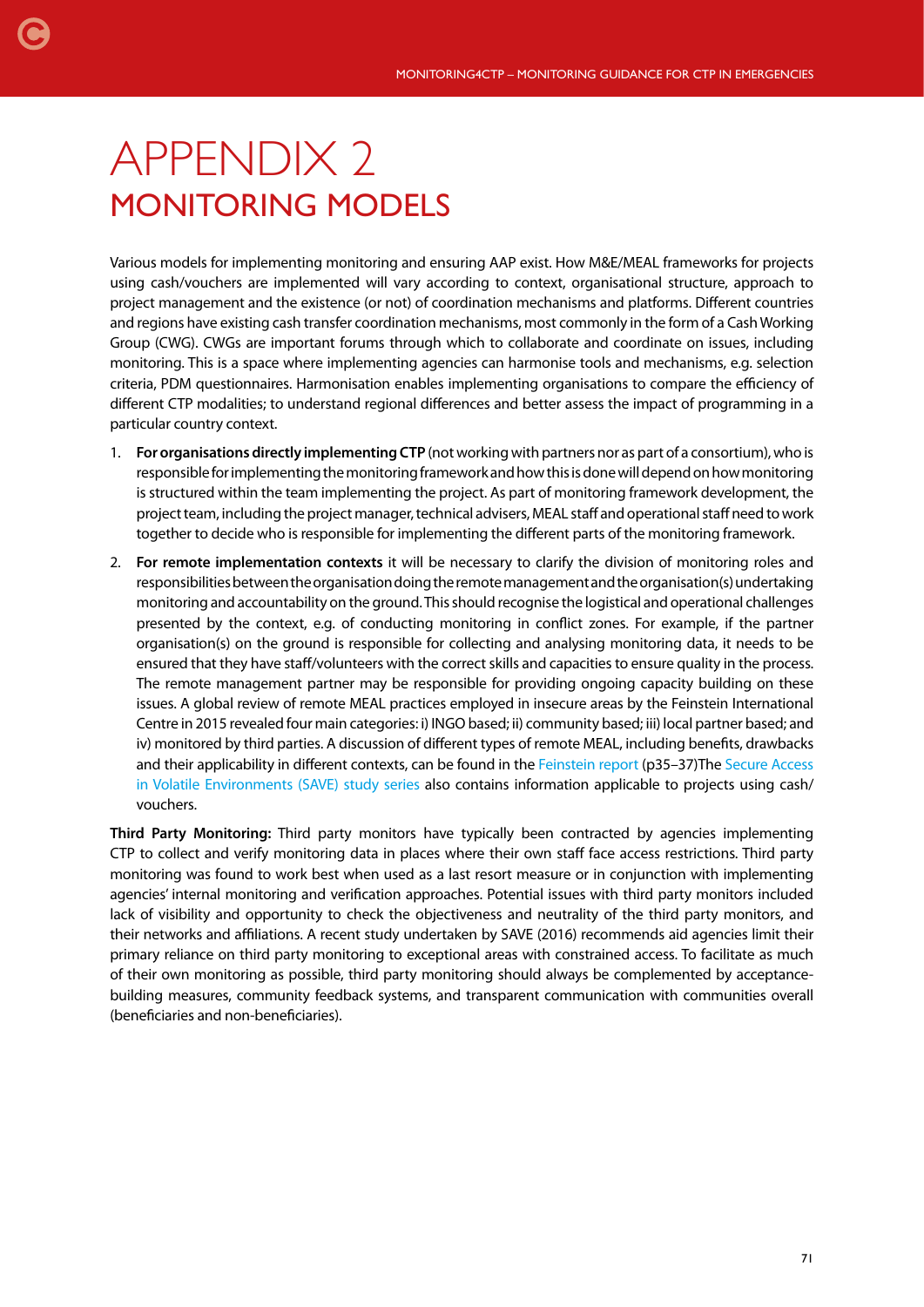#### **Example from Somalia and Syria**

[C](#page-4-0)

The use of third party monitoring (TPM) in Somalia and Syria in recent years has not always been found to be cost-effective. The high costs of using TPM were undermined by the poor quality of data being collected, which was reportedly caused by the following:

- Challenges of security and access limiting the ability to provide adequate monitoring and accountability capacity building for TPMs.
- TPMs using their own monitoring methods and tools, which did not align with the monitoring priorities of the agency who employed them.

TPMs did not understand the technical CTP aspects of the project and did not know how to effectively monitor them.

To help ensure quality in monitoring undertaken by third party monitors, it is imperative to build time and resources into the project M&E/MEAL framework for the capacity building of the third party monitors. This can help build their understanding of CTP-related processes, outputs and outcomes to ensure effective, quality monitoring can be undertaken. The joint development of monitoring methods and tools should also be promoted.

- 3. **For organisations working as part of a consortium** e.g. the Lebanon and Iraq cash consortia. The extent to which common tools, methodologies and platforms to collect, analyse and share monitoring data can be developed and used should be discussed as part of consortium management and include a clear structure for how monitoring will be led and managed amongst consortium members. For example:
	- IRC are the MEAL lead for the Lebanon Cash Consortium (LCC) (initially comprising six implementing agencies, currently four). Data collection is achieved with the aid of technology using a common data platform. Data collected can cover multiple sectors. Analysis of this data is undertaken centrally by IRC and disseminated to all consortium partners. Complaints and feedback received from the affected population are managed in the same way. This central approach has improved the efficiency and speed of data analysis. As the IRC MEAL team are sector neutral, sector-specific representatives are not automatically involved in data collection or analysis. Building and maintaining linkages between CTP, MEAL and sector specialists is therefore essential to ensure sector-specific findings are shared and utilised by those who find them most useful. The LCC are exploring ways to facilitate a more integrated approach to monitoring considering how different sectors can be more systematically represented in data collection and analysis, and dissemination of findings.
	- The cash consortium in Malawi developed and utilised a common complaints and feedback mechanism consisting of a common hotline. Information received via this hotline was managed by a central team who would notify relevant agencies about particular complaints depending on what was received and the seriousness of the complaint. The central team would also monitor whether resolutions had been reached and how long this took. This approach was found to work well. However, duplication of accountability efforts occurred when some agencies in the consortium who had donor funded activities falling outside of consortium activities (but being implemented in the same geographical location as consortium activities) were required to comply with additional accountability requirements stipulated by the additional donors. This limited the ability to efficiently use resources for accountability (human, financial, time).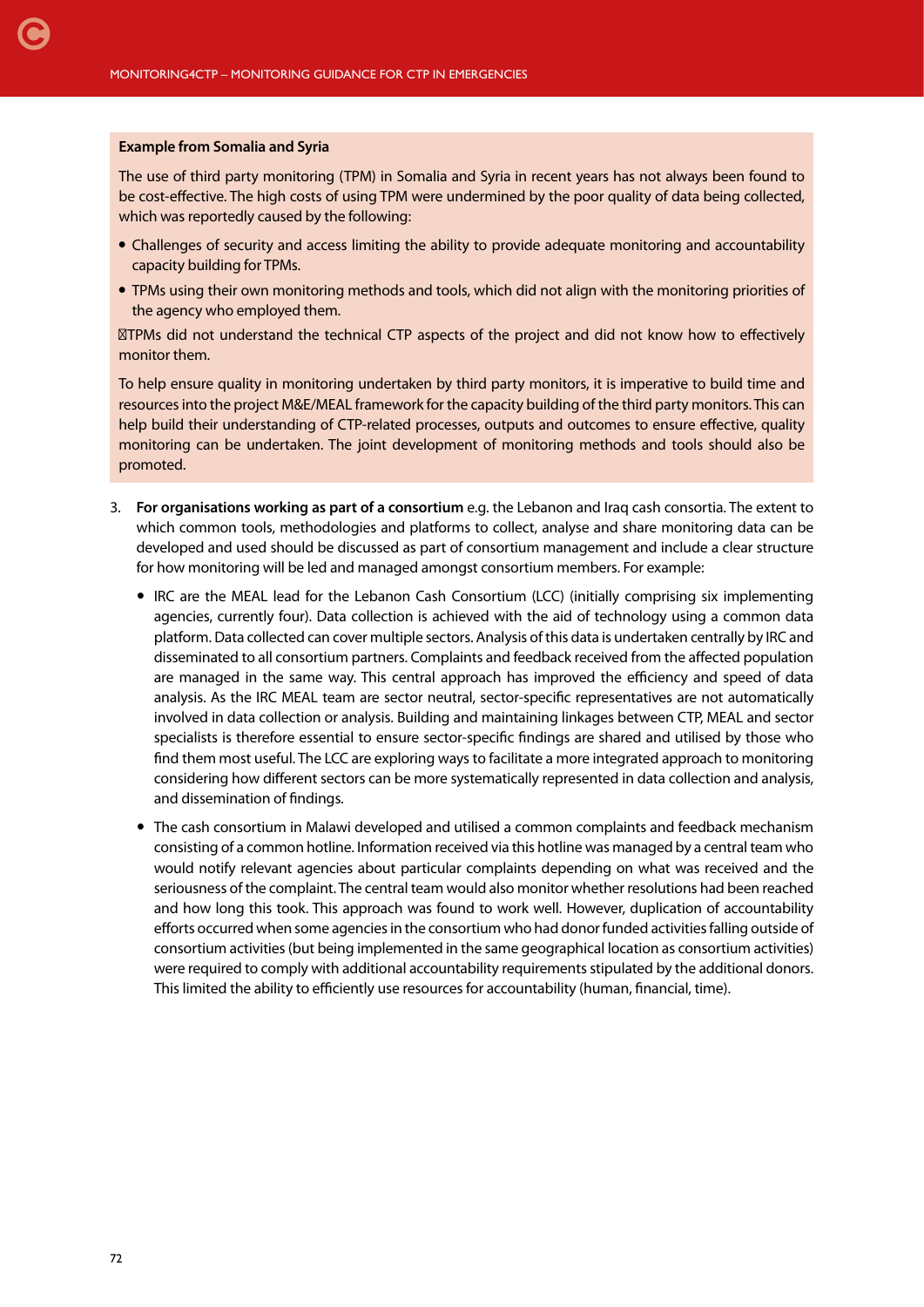The following recommendations should be considered when implementing CTP M&E/MEAL frameworks:

- 1. Coordination with peer agencies, government representatives and other stakeholders is an essential part of CTP monitoring and accountability, e.g. coordinating market-price monitoring enables costs to be shared and the range of monitoring to be increased.
- 2. Project teams should incorporate a multi-sectoral approach to monitoring when appropriate and feasible. This is essential for projects using MPGs for a range of basic needs, or for multisector cash transfer programmes (to achieve multiple sector-specific outcomes). Some concrete ways that sectors can harmonise monitoring include:<sup>53</sup>
	- Work collaboratively to develop the M&E/MEAL framework
	- Collaboration between sectors on the choice of indicators
	- Exchanges of practice on measurement methods
	- Identification and management of overlaps in monitoring activities
	- Joint data collection (e.g. development of integrated data-collection tools)
	- Joint analysis of monitoring data and identification of common concerns, including representatives from all relevant sectors
	- Joint reporting and communication of monitoring results (including data collected via accountability mechanisms)
	- Collaborative decision-making on how to react to monitoring information.
- 3. Roles and responsibilities for monitoring implementation should be documented as part of M&E/MEAL framework development. This is particularly useful in situations of high staff turnover (e.g. rapid onset crisis) to ensure that who is responsible for what remains clear. During project implementation, roles and responsibilities need to be reviewed to ensure the most effective approach is being undertaken, and the roles and responsibilities are adapted where necessary.
- 4. It is good practice for multi-sectoral project teams to periodically review the monitoring plan during project implementation. There may be aspects of the plan that are working for one sector but not for another. These issues should be raised and solutions jointly agreed upon.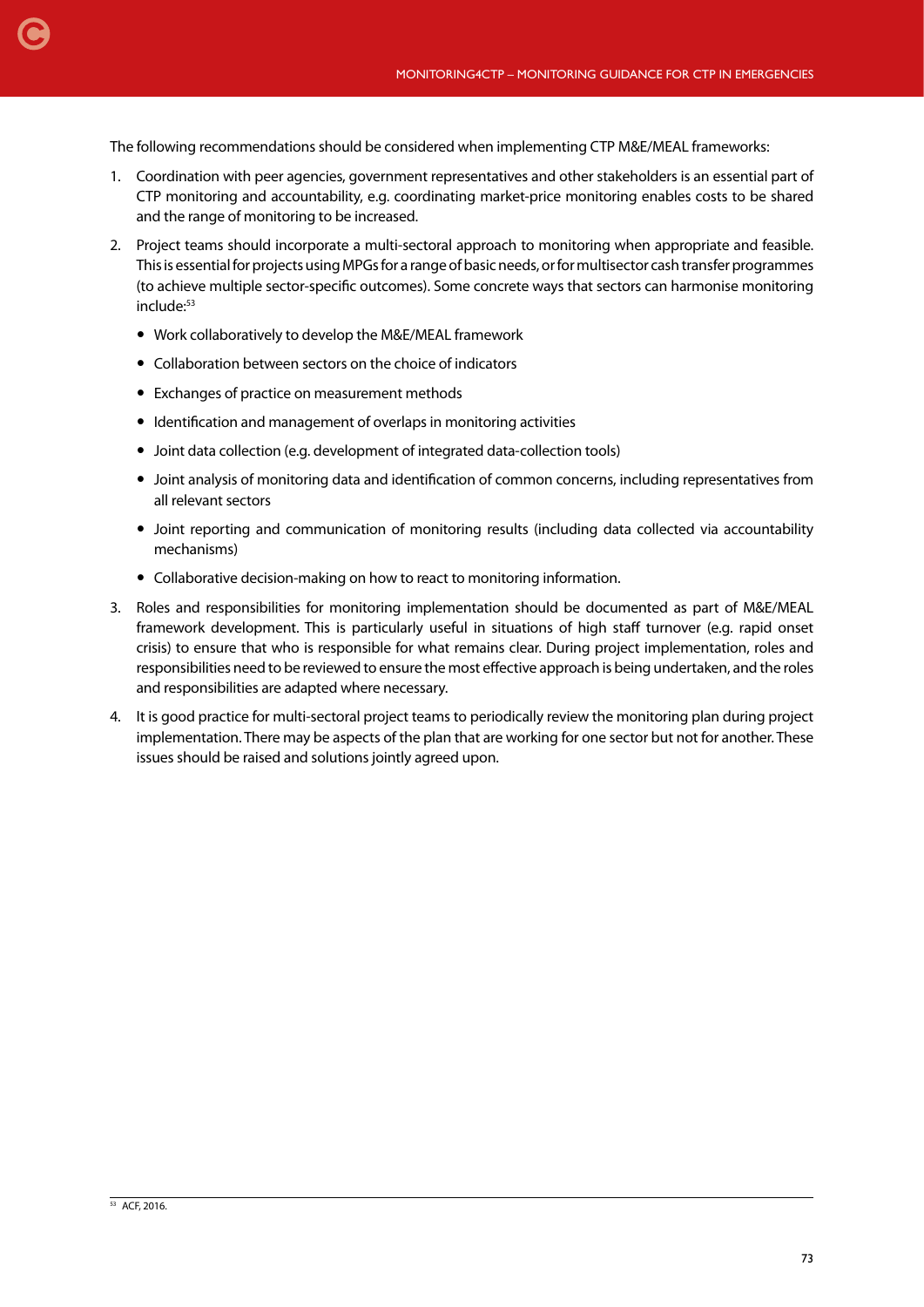# APPENDIX 3 ENSURING ACCOUNTABILITY TO AFFECTED POPULATIONS IN CTP

**KEY DEFINITION: ACCOUNTABILITY TO AFFECTED POPULATIONS** is the commitment to use power responsibly by taking account of, giving account to, and being held to account by the people humanitarian organisations seek to assist.<sup>54</sup> Practically this involves the following:<sup>55</sup>

- 1. Participation in project design, implementation, monitoring, accountability, evaluation and learning, including the validation of monitoring data. The degree to which affected women, girls, boys and men can participate will depend on the activities and the security situation. At a minimum, they should be consulted where possible so that they can contribute to the planning and implementation of the project. Participatory methods should be used whenever possible for beneficiary targeting.
- 2. Communication (two-way) with target communities, sharing information about project objectives, activities, budget, expenditure, results achieved and opportunities for participation, behaviours they can expect of project staff, consultations about the project.
- 3. Design and management decisions that are responsive to views of affected communities and people.
- 4. Encouraging the giving of feedback and closing the feedback loop community designed/informed complaints (and feedback) handling mechanisms – crucial consideration of PSEA issues.

The CTP modality requires implementing organisations (INGOs, NGOs, UN Agencies) to partner with/contract:

- 1. Financial Service Providers (FSP) to provide the financial services necessary to transfer the cash grant/ vouchers to the intended recipients.
- 2. Market vendors to supply key commodities and services for projects distributing vouchers.

For CTP projects, mechanisms to ensure accountability to affected populations (AAP) must consider the implementing agency, affected populations, FSPs and market vendors, as shown in Figure A3.1. This is unique to projects using cash/vouchers and requires consideration of:

- the need to clarify the roles and responsibilities for FSPs and market vendors regarding monitoring and accountability, i.e. during distribution, redemption, PDM and collection and response to complaints and feedback.
- Monitoring the interaction between affected populations and FSPs and market vendors to ensure they are not putting affected populations at risk of harm.

<sup>54</sup> IASC, AAP Task Team, 2016

<sup>&</sup>lt;sup>55</sup> CHS, 2014.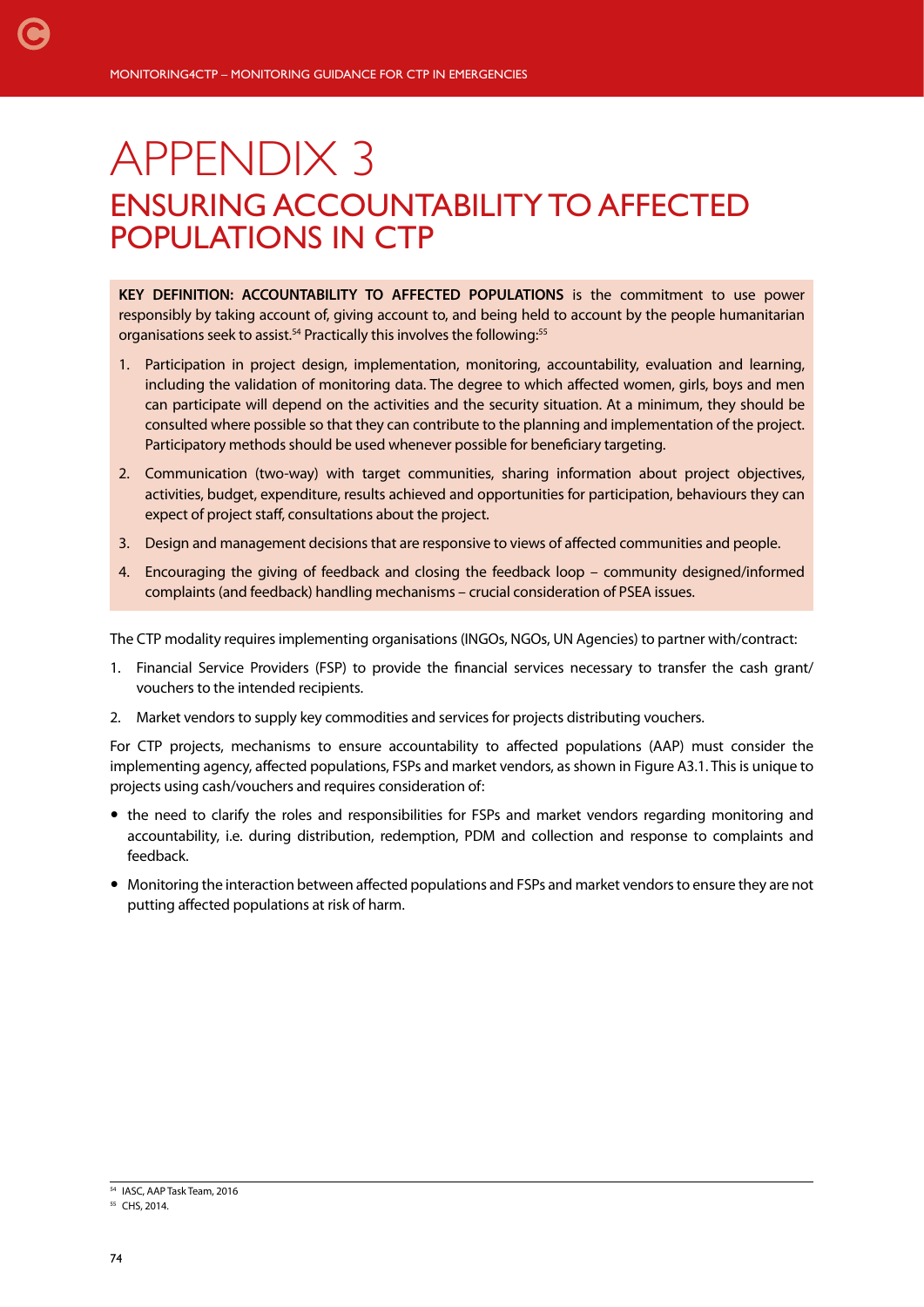

#### **Figure A3.1: Who needs to be accountable to whom for CTP involving FSPs and/or market vendors.**

Mechanisms to ensure accountability between the implementing agency, FSP/market vendor and affected population may need to look different from traditional accountability mechanisms and may take more time to set up and monitor. CTP related accountability issues that must be considered and addressed during project implementation include:

- 1. Beneficiaries need to be informed about the following issues on an ongoing basis from the point at which project implementation begins:
	- the objective and timeframe for the project

[C](#page-4-0)

- the type of cash transfer being used may require specific training/sensitisation sessions
- how people can access the transfer may require specific training/sensitisation sessions and consideration of support needs for specific groups of people, e.g. illiterate, elderly, disabled, women, children
- what behaviour people can expect from the implementing agency, FSPs, market actors and partners (including third-party monitors)
- opportunities to participate in the project: how and when people can engage in programmatic decisionmaking processes, collecting, analysing and verifying monitoring data
- how people (beneficiaries and non-beneficiaries) can make a complaint about any of the project activities or behaviour of staff/volunteers from the implementing agency, FSP or third party monitors or the behaviour of market vendors, e.g. if a CFM hotline is proposed, can the hotline number be printed onto the cash card? This was done by some organisations responding in Iraq
- the type of complaints that can be received and the process for resolving the complaint, including the timescale for response.
- 2. During the transfer of cash via the delivery mechanism:
	- How accountability between implementing agency, affected populations and FSP is achieved will depend upon how familiar affected populations are with interacting with FSPs. For example, in the Philippines interactions between people and banks is commonplace, so people are more familiar with what to expect from the bank. The same can be true for Hawalas in Somalia and Afghanistan. However, contexts where interacting with FSPs is not commonplace will require a different approach to accountability to ensure people understand the role of the implementing agency, the role of the FSP and the action as behaviour that can be expected from both.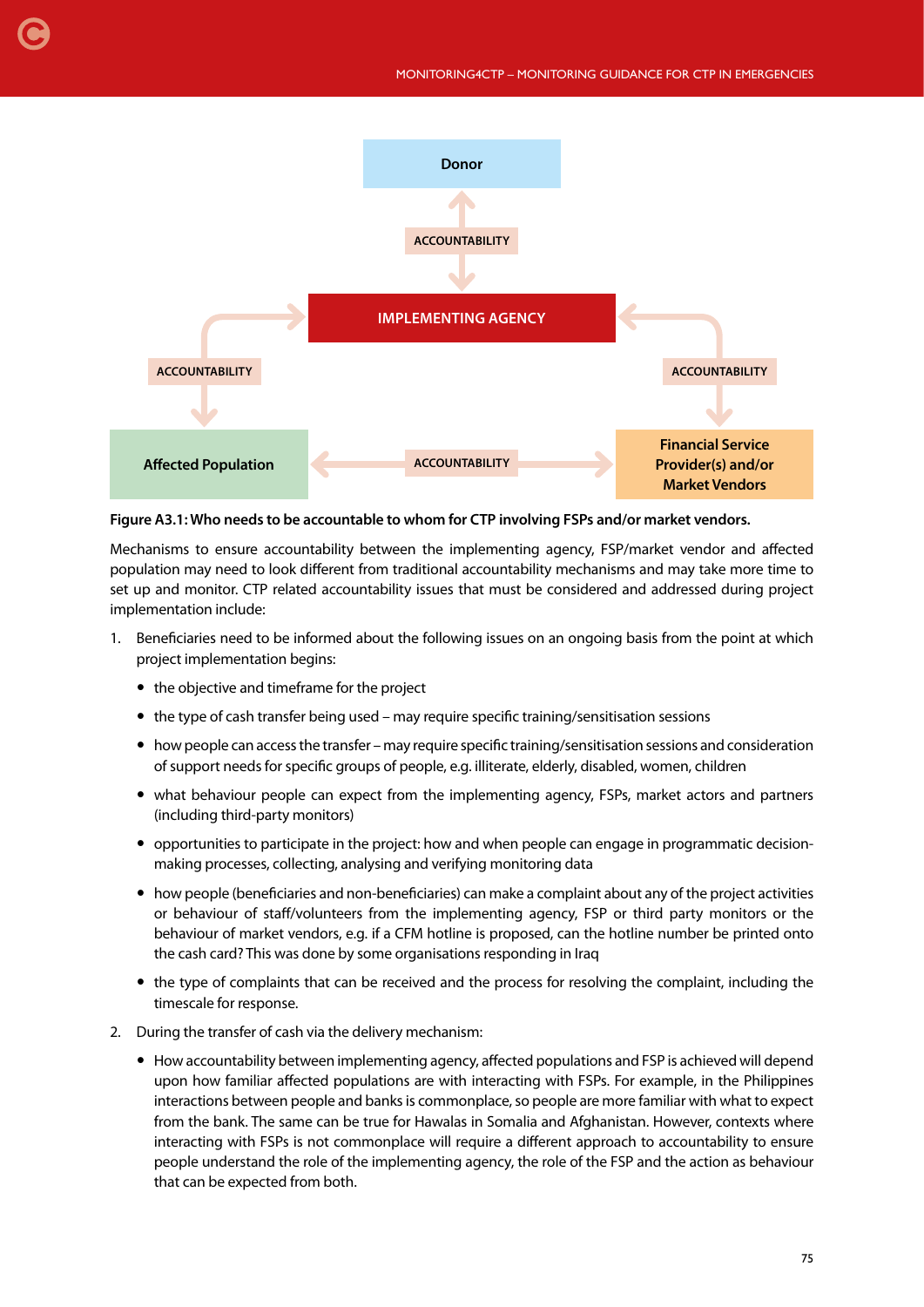- As the use of technology in performing transfers increases, touch points with project staff may be reduced through the life of the project as distributions are performed remotely. This presents an accountability challenge as a reliable avenue for two-way communication and feedback is removed. Being aware of this when developing the project MEAL/M&E framework and ensuring adequate alternative mechanisms are in place and well promoted is vital to ensure continued effective communication and feedback.
- Ensuring monitoring activities and the project complaints and feedback mechanism (CFM) identify any corrupt behaviour by FSPs, e.g. if an FSP were to take a cut of the cash being distributed, beneficiaries may assume this is what is supposed to happen and so do not report it as a problem. Or beneficiaries may be fearful about the potential consequences of reporting such behaviour by FSPs.
- If the e- system that an FSP is providing is working smoothly, i.e. transfer recipients receive/are able to access the transfer without any problems
- What the deadlines are for implementing agencies to resolve such issues like wrong PIN or lost card, since speed is essential if the lack of cash means a family does not have access to essentials.
- Data about beneficiaries is being adequately protected.
- If people need to use chip and PIN cards, what happens if people forget their PIN? What is the process to resolve this issue, particularly when working with innumerate populations?
- What feedback do people have on the information and training provided about the programme and mechanisms, especially for the illiterate or those who are less familiar with technology.
- 3. How complaints and feedback about the project can be submitted and how complaints will be handled and resolved:
	- Multiple channels for receiving beneficiary complaints and feedback is recommended as one mechanism (e.g. a single hotline) may not be accessible or preferred by all people entitled to have access to it.
	- In situations where cash transfers are only one of multiple activities making up a humanitarian programme, it will not be realistic to have a complaints and feedback mechanism (CFM) whose sole purpose is to receive complaints and feedback about cash transfers. In reality, affected populations may have multiple important issues they want to feedback and complain about that may or may not be related to the cash transfer. It is therefore necessary to ensure the process of logging and responding to complaints and feedback is able to isolate CTP related issues by type, location and volume. This enables:
		- the most pertinent and serious cash related issues to be identified
		- the time taken to respond to and resolve cash related complaints to be tracked
		- trends in cash related complaints and feedback to be tracked over time and by location.
	- In contexts where humanitarian staff have limited opportunities for face-to-face interaction with communities, effective feedback systems are particularly valuable. Setting up functioning feedback systems in insecure contexts should not require new or radically different approaches beyond adherence to documented good practice, e.g. CHS, and focusing investments on frontline staff capacity and information management systems. A recent study on listening to communities in insecure environments (SAVE, 2016) found little documented knowledge about the perspective of communities in insecure settings on feedback processes, or on the particular challenges of setting up feedback mechanisms in these settings. However, from a community perspective, joint or inter-agency feedback mechanisms, as established in Nepal, Iraq, South Sudan and Kenya, were found to be more user-friendly, as communities can communicate with one general platform. The Remote Cash Project (2016) recommends considering a WhatsApp or Telegram number (but beware varying levels of access to technology, an additional monitoring partner specifically for gathering feedback, and engaging with key stakeholders as appropriate (perhaps local religious leaders)).

76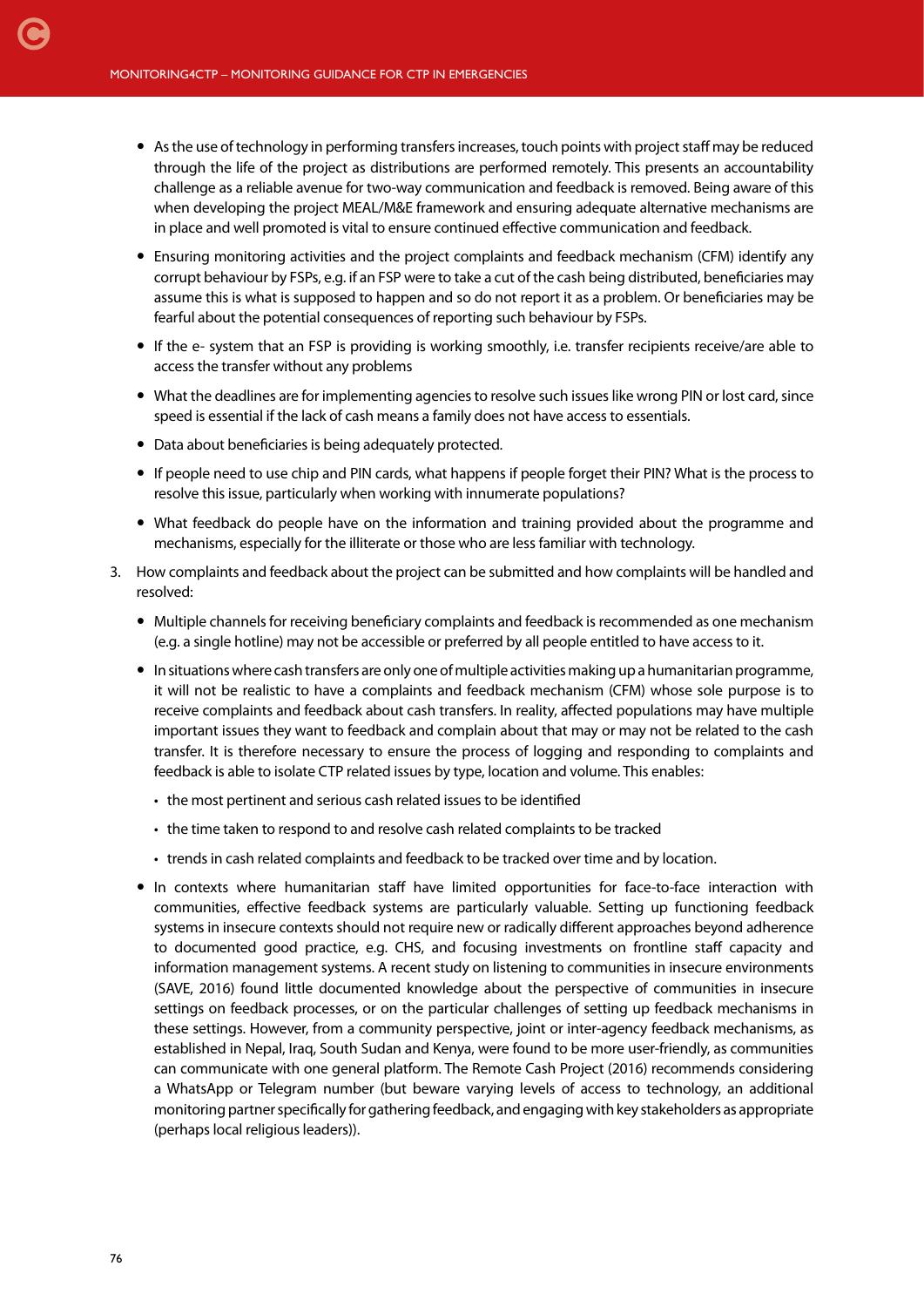## **USING TECHNOLOGY TO SUPPORT AAP<sup>56</sup> (see Appendix 5 for more information)**

For accountability mechanisms beyond follow-up surveys and physical interaction points with project staff, the technology platforms (e.g. Red Rose, Segovia, Last Mile Mobile Solutions (LMMS), Mastercard Aid and Aid:Tech) can integrate phone hotline and SMS-based reporting tools. Incoming issues are automatically matched against a beneficiary in the system based on their phone number – or entered into a generic queue for handling if the phone number is not yet registered.

Having these mechanisms as toll free for beneficiaries has shown significant increases in usage, and their existence should be heavily promoted wherever possible – including details on any programme materials such as payment cards provided and drawing attention to them during registration.

 Issues reported against beneficiaries, whether via phone, SMS or follow up survey, can all be processed through one issue-tracking workflow within the CTP platform.

| <b>TITLE</b>                                                                                                                                 | <b>PUBLISHER &amp; DATE</b> | <b>LINK</b>                                                                                                                                                                       |
|----------------------------------------------------------------------------------------------------------------------------------------------|-----------------------------|-----------------------------------------------------------------------------------------------------------------------------------------------------------------------------------|
| <b>Operational Guidance and</b><br><b>Toolkit for Multipurpose Cash</b><br>Grants                                                            | <b>UNHCR, 2015</b>          | www.cashlearning.org/mpg-<br>toolkit/?utm_content=buffere6b2d&utm_<br>medium=social&utm_source=twitter.com&utm_<br>campaign=buffer<br>p 51-54                                     |
| <b>ACF ACC 6 Standard Operating</b><br>Procedure                                                                                             | <b>ACF</b>                  | See Key Resources folder - document #7                                                                                                                                            |
| Use of technology to<br>support implementation and<br><b>Monitoring and Accountability</b><br>for CTP - A review                             | Stewart, Jordan, 2017       | See Appendix 5                                                                                                                                                                    |
| <b>Voices and views</b><br>of beneficiaries on<br>unconditional cash transfers                                                               | CaLP, 2015                  | www.cashlearning.org/resources/library/756-<br>voices-and-views-of-beneficiaries-on-<br>unconditional-cash-transfers---democratic-<br>republic-of-congo-nepal-and-the-philippines |
| ACF, Multi-Sectoral M&E:<br><b>Practical Guide for Fieldworkers</b>                                                                          | ACF, 2016                   | www.actionagainsthunger.org/<br>publication/2016/08/multi-sectoral-monitoring-<br>evaluation<br>Section 1.4.1-2, pp 27-28, 81, 105-106.                                           |
| Listening to communities in<br>insecure environments:<br>Lessons from community<br>feedback mechanisms in<br>Afghanistan, Somalia, and Syria | <b>SAVE, 2016</b>           | http://reliefweb.int/report/world/listening-<br>communities-insecure-environments-lessons-<br>community-feedback-mechanisms                                                       |
| <b>IFRC Cash Toolkit - Beneficiary</b><br>communication and<br>accountability (BCA) tools                                                    | <b>IFRC, 2015</b>           | Section M4_2 BCA http://rcmcash.org/toolkit/                                                                                                                                      |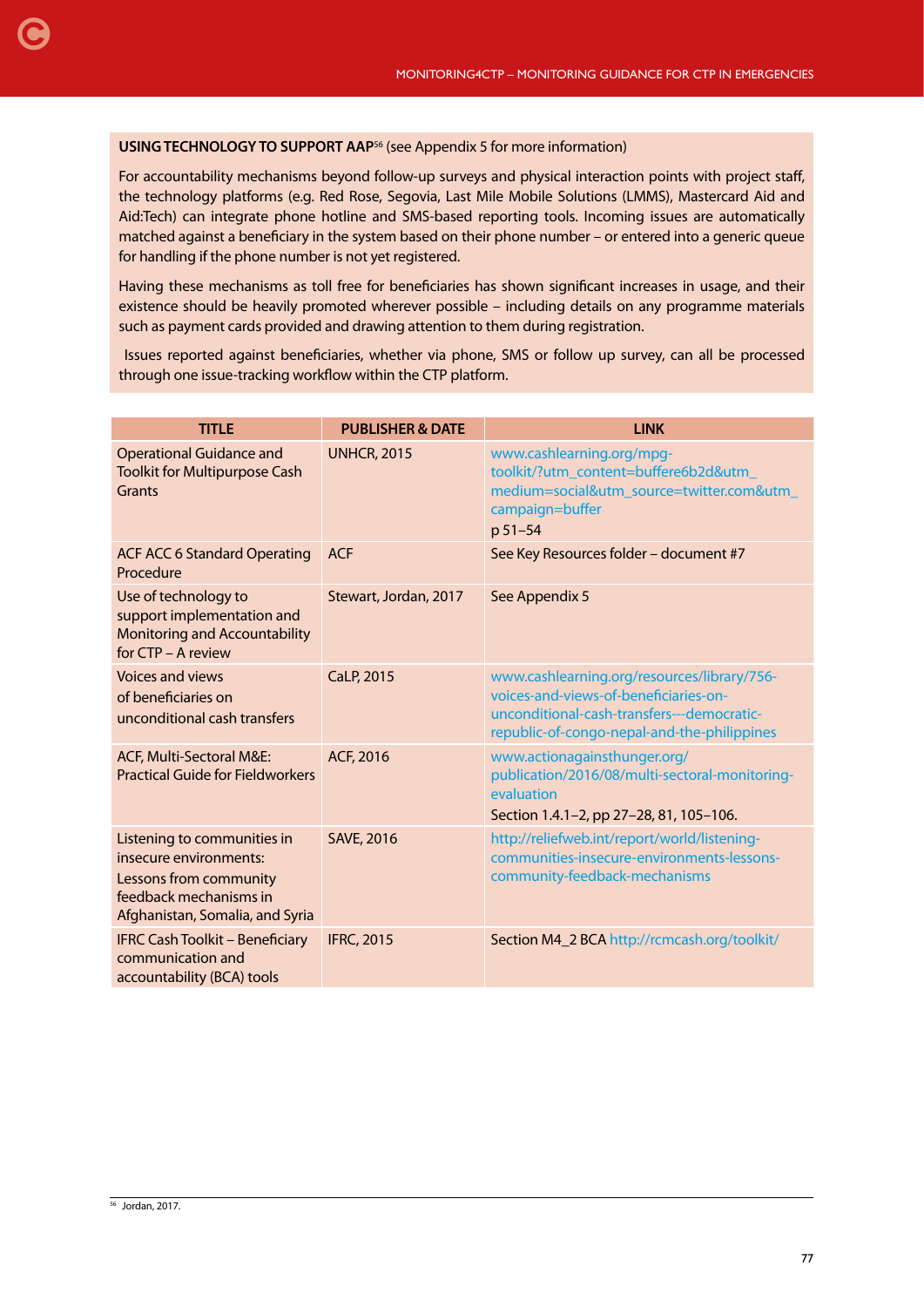# APPENDIX 4 SELECTING CTP DATA COLLECTION METHODS AND TOOLS

There are several issues that can be considered when selecting the most appropriate methodologies and tools to collect CTP-specific data. These issues are applicable to both process and results monitoring.

- 1. **The importance of qualitative data should not be overlooked**. Quantitative data reflecting numbers, volumes and percentages can only tell you part of the picture. Complementary qualitative data is required to explain the 'whys' behind the numbers and trends being observed. Without qualitative data, it can be easy to misinterpret what quantitative data is telling you and to have an incomplete picture of changes cash/ vouchers is contributing to for households. This can have a detrimental impact on project design, quality and achievement of outcomes. A combination of quantitative and qualitative data collection tools should be used.
- 2. **Mainstream gender and equity into data collection methods and tools**. Be sure to review selected monitoring tools and methods to ensure they can capture gender, age and vulnerability related data, e.g. different sexes, age categories, people with disabilities, people from marginalised ethnic groups.<sup>57</sup> This will help enable data analysis to reveal any gender, age and vulnerability related changes relating to CTP over time. For more quidance see [ECHO Gender-Age Marker Toolkit](http://ec.europa.eu/echo/files/policies/sectoral/gender_age_marker_toolkit.pdf) and [DFID Guidance on Disaggregating Data.](https://www.gov.uk/government/uploads/system/uploads/attachment_data/file/530605/DFID_s_guide_to_disaggregating_programme_data_by_disability.pdf)
- 3. **Ensure accountability focused questions (which can be qualitative in nature) are built into routine data collection tools**. This can help improve the efficiency of monitoring. See Appendix 3 for guidance on CTP accountability
- 4. **Select a range of data collection methods and tools to enable effective triangulation of data**. Triangulation is the process of using multiple methodologies/tools to compare and validate the data collected by each tool to give as complete and accurate a picture as possible about changes that are occurring. For example, beneficiary households may report in a post distribution monitoring survey (see section 3.3.1.) that they could not buy all the items they required at the market because the price of certain items, e.g. water treatment tablets and rice, were very high, which reduced the amount of money they had to spend on other items. This can be verified by triangulating this data with price monitoring data on water treatment tablets and rice, collected directly by market monitoring (observation spot-checks and surveys with market vendors, see section 4.3.2). Household level PDM, particularly questions relating to expenditure, utilisation and ability to meet needs, are dependent on the recipient's ability to accurately recall what they spent the cash/vouchers on, how they used what was purchased and what difference this has made for them and their household. Inaccurate accounts from beneficiaries can lead to skewed data and misleading results. The extent to which complementary methods can be used for the purposes of triangulation will depend on the context in which the project is being implemented. A 'good enough' and realistic approach should be adopted so as not to overwhelm those responsible for data collection and analysis. Ideas include:

<sup>57</sup> ACF, 2016.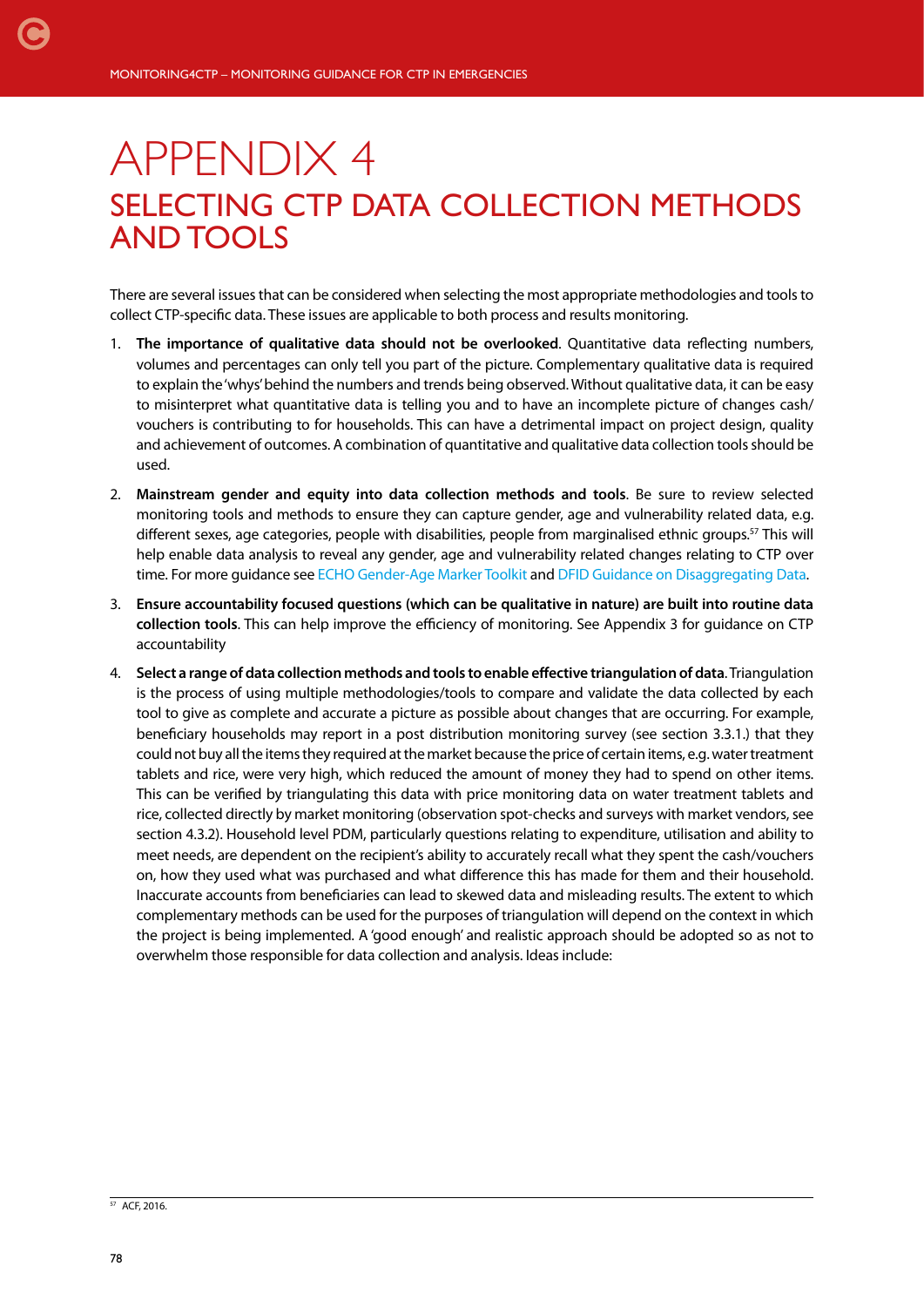- undertaking surveys with more than one household member (different ages and sex including children) to determine if and how the cash transfer has affected different household members in different ways
- verifying responses with focus group discussions with 5–10 people that represent the beneficiary population
- using observation in and around the household for evidence supporting/contradicting recipient responses
- tracking what people have spent cash (using card payment) or vouchers on, if the payment channel enables this, which could be used to triangulate household PDM data. However, the limitations of data collected via a technology platform may mean that although it can tell you what people have purchased, e.g. food, it cannot tell you what people are actually eating. Tracking expenditure though such a platform may also lead to breaches of beneficiary data protection or compromise beneficiary confidentiality.
- ensuring common categories of data are incorporated into household PDM and market monitoring to allow comparison, e.g. comparing recipient responses with market-level data about volumes and types of sales.

The **technology approach chosen** can impact the ease with which data triangulation is possible. Platforms such as [Segovia](http://www.thesegovia.com/) and [Red Rose](https://www.redrosecps.com/one-platform/) provide a comprehensive approach to CTP data handling. They can provide reporting, analysis and follow-up tools integrating a range of data sources and simplifying the process for the implementing partner, for example linking PDM surveys and results to original beneficiary demographic information. This may require the adoption of new tools for already established processes within an organisation, leaving behind, for example, previously established survey tools for those compatible with the platform. A system such as [Last Mile Mobile Solutions](http://www.wvi.org/disaster-management/last-mile-mobile-solution-lmms) (LMMS) is instead designed to focus only on the beneficiary registration and transfer management requirements of CTP, relying on pre-existing software tools for the non-CTP specific activities. If this latter approach is chosen, a business intelligence layer – a platform to integrate the data generated by the separate software tools and perform analysis across the datasets – will be required to provide data analysis across the programme components. The appropriate method will vary depending on the existing technology platforms, what is feasible and appropriate in a given context, and human resources within an organisation.

5. **Monitoring the quality of complementary services**. The range of goods/services purchased (and subsequently used) with unrestricted transfers, including MPGs, will vary between households depending on their specific needs and preferences. Expenditure and utilisation monitoring for unrestricted transfers should be accompanied by monitoring the quality of goods and services purchased by households and any changes in income sources. Who is best to lead such quality monitoring and how it should be undertaken needs to be discussed and decided upon by the project team during M&E/MEAL framework development. It is important for representatives from sectors who contributed towards the determination of the MEB and those sectors for which related goods and services are likely to be purchased (e.g. shelter and WASH materials, labour for construction) to be part of this decision-making.

Risk monitoring involves tracking the CTP-related risks identified as part of project design that may be both internal or external to the project.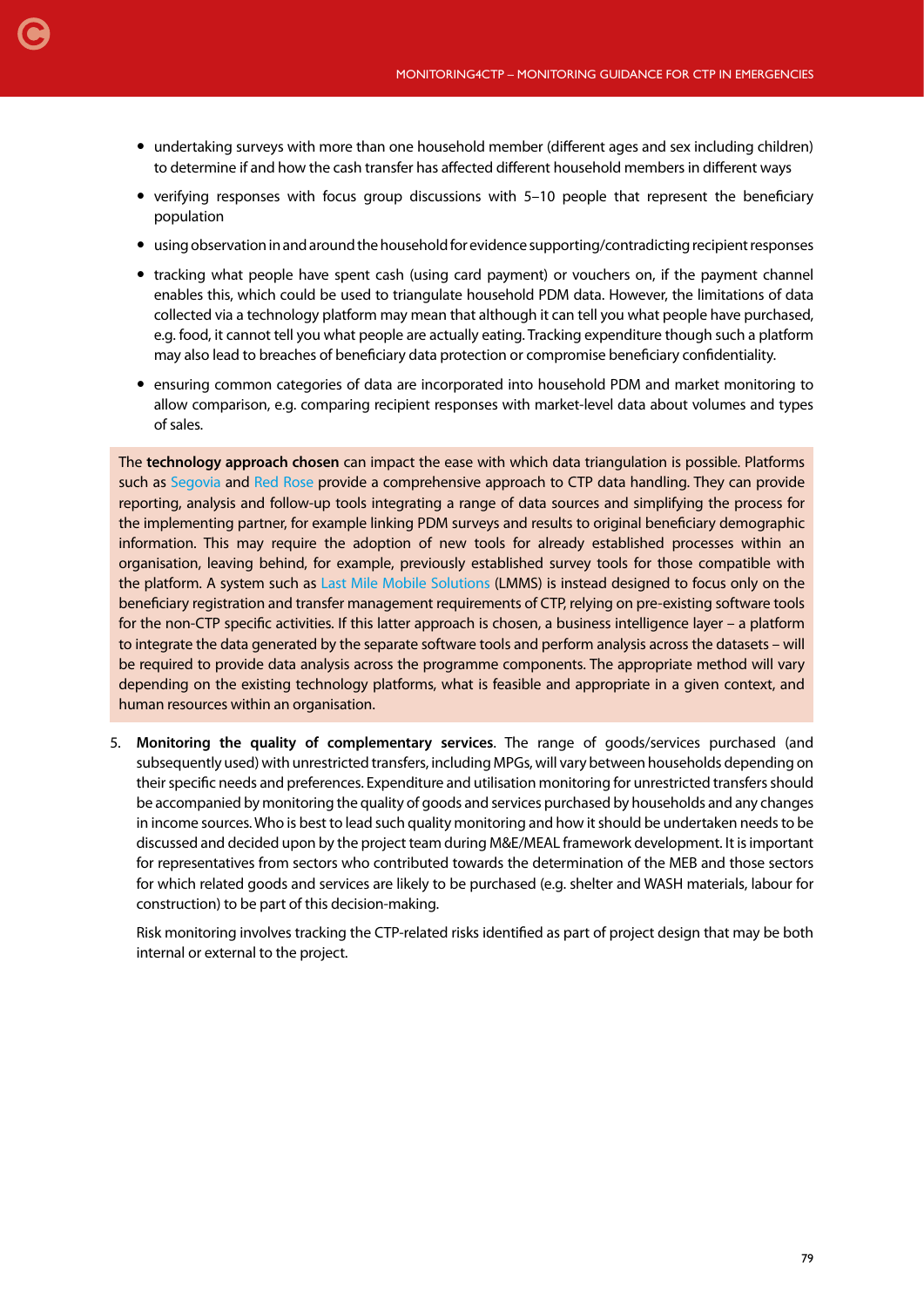- 6. **Ability to monitor project risks and changes in context**. Data collection methodologies and tools should capture data to enable the review of CTP-related risks to a project and if/how these risks are influenced by changes in context. CTP risks commonly incorporate protection risks and organisational risk, including fraud, corruption and diversion. Context monitoring tracks factors external to the project, in the setting in which a project operates, that can influence the appropriateness of, and ability to use, cash transfers and vice versa. External factors can also as influence project-related risks and assumptions, and also create unexpected issues that affect the ability to use CTP, undertake project activities or achieve project objectives. For example, the security situation may change after a resurgence of conflict resulting in new displacement of the affected population. In this instance, it is important to understand if it is still possible to use CTP and if the use of cash transfers is contributing to changes in the security situation. In order to streamline monitoring processes, project teams should discuss the extent to which risk and context monitoring can be incorporated into methodologies and tools primarily designed for process and results monitoring, or if certain aspects of risk and context monitoring require their own specific monitoring methodologies and tools.
- 7. **Remote management considerations**. Remote management and implementation of CTP occurs when some or all of the management team (whether national or expatriate) is unable to access the field or where local partner organisations are responsible for direct implementation of the CTP project. Monitoring and accountability become more critical when access is restricted and organisations have limited means of corroborating programming on the ground. However, given the reduced access and potential security risks involved with data collection, approaches to monitoring, including methodologies and tools for data collection, will involve trade-offs and compromises for both the local and the international organisations around issues of access, security, risk, and reporting requirements. A realistic approach must be taken to ensure the most important data can be collected and to ensure the safety of the partner organisation(s) is not compromised and to avoid partners being overwhelmed by monitoring requirements.<sup>58</sup>. [The Remote Cash Project pp 12,](http://cash.nrc.no/uploads/4/1/3/9/41393987/remote_cash_project_guidance_final.pdf) [18, 29, 32–34](http://cash.nrc.no/uploads/4/1/3/9/41393987/remote_cash_project_guidance_final.pdf) and [ACF 2016 Multi-sector M&E guide for field workers p49](http://www.actionagainsthunger.org/publication/2016/08/multi-sectoral-monitoring-evaluation) contains considerations for data collection methodologies, approaches to sampling, sources of information and methods of triangulation in remote contexts, including social media data analysis, traditional media monitoring and analysis of satellite imagery.
- 8. **Payment channel data considerations**. The chosen payment channel may provide additional data that can feed into a monitoring framework at little additional cost and in near real time. For example, e-voucher systems are commonly able to provide real-time data of expenditures, providing the vendor has data connectivity. Further information can be found in Table 4 – in section 3.3.4.

<sup>58</sup> ACF, 2016; Feinstein, 2015.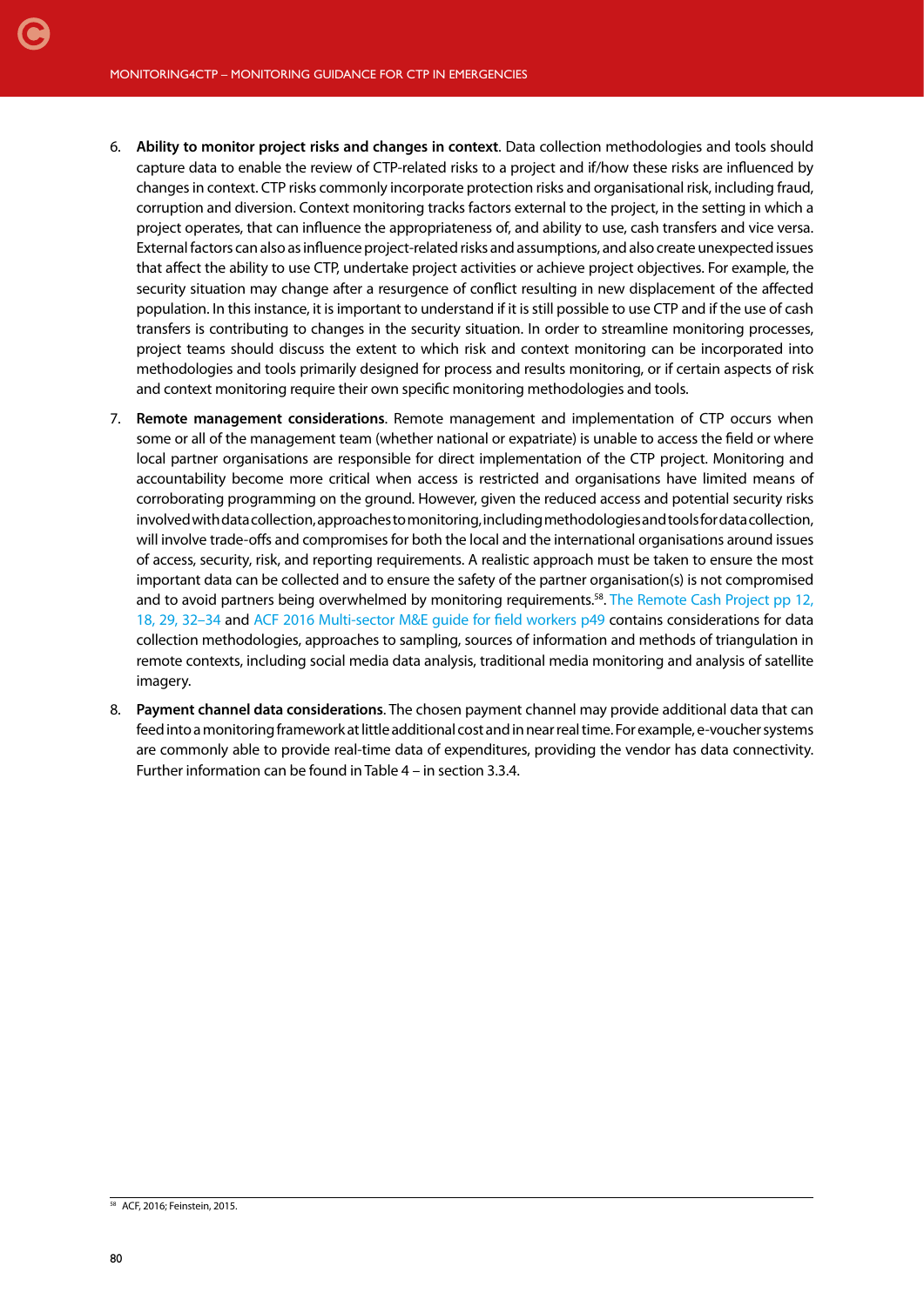# APPENDIX 5 USE OF TECHNOLOGY TO SUPPORT IMPLEMENTATION AND MONITORING AND ACCOUNTABILITY FOR CTP – A REVIEW

## **Stewart Jordan – January 2017**

## **INTRODUCTION**

This review evaluates the potential benefits and risks of using technology to support the various stages of monitoring, evaluation and accountability (MEA) for cash transfer programming (CTP) along with a review of the data privacy and protection concerns during these stages.

The systems reviewed to date are: Red Rose, Segovia, Last Mile Mobile Solutions (LMMS), Mastercard Aid and Aid:Tech. A comprehensive review of systems/platforms was not attempted due to time constraints and the fact that this was not a primary objective of the overall development of the Monitoring Guidance. The systems covered comprise a sample of those available, and their inclusion in the review is not intended to be an endorsement of these specific systems, or as a reflection on others which weren't covered. It should be noted that further interviews with programme implementation partners are desirable for more in-depth learning about success factors and challenges in certain areas.

As the field of cash transfer programming has evolved, the technology available to support programme implementation and MEAL activities has developed in parallel. Early, manual systems of registering beneficiaries and activities in one-off spreadsheets or bespoke small database developments have progressed to a broad suite of products to support the range of activities involved in successful cash transfer programming.

When looking at the product landscape, two key approaches emerge:

- Comprehensive CTP platforms, integrating beneficiary registration and targeting, a wide variety of payment channels, monitoring and evaluation surveys, and accountability feedback mechanisms, e.g. Segovia and Red Rose.
- A modular approach to platform building, using pre-existing components agencies may already be familiar with and adding new components to support the extra requirements of cash programming, e.g. Last Mile Mobile Solutions. In this case, a business intelligence layer will be required to combine the outputs from the separate modules for full analysis and reporting.

The correct approach for a given programme will depend on the nature and scale of the response (i.e. what is feasible and appropriate, including cost and time considerations, in a specific context), the level of capacity within implementing partners and the existing technology infrastructure available.

Engaging with either approach can provide significant benefit to programme implementations at every step in the chain, offering advantages for security and transparency, as well as new approaches to support MEAL activities for the wider response programme.

The introduction of technology and digital beneficiary data is not without risk, and many factors must be considered. It is important that the evaluation of these risks is carried out in comparison to alternatives (e.g. manual data collection and storage, the use of other delivery mechanisms) rather than against a do-nothing approach. For example, the nature of network-connected technology and the ease of data duplication in the digital space creates a responsibility to handle large amounts of personally identifiable beneficiary data in a considered manner, secure to both internal and external data security breaches. However, the paper-based collection of the same data presents justifiable concerns that should not be ignored.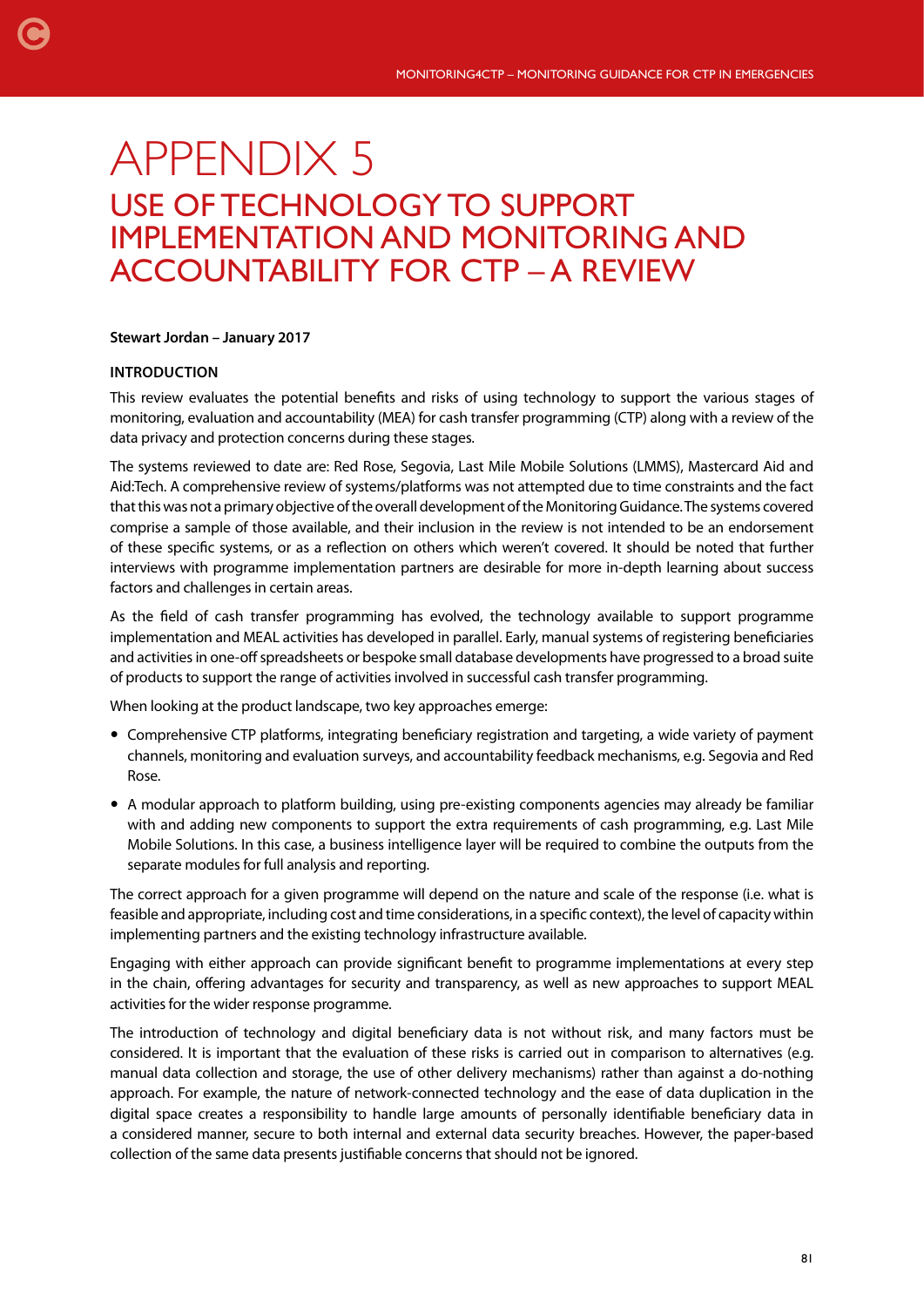The available appropriate options for technology choice and programme design will vary significantly based on the local context of the response. Existing financial service providers in the area, available connectivity and beneficiary familiarity with payment channels, set-up and maintenance costs, and security are amongst many considerations that will affect the level of support that technology can provide to a programme's MEAL efforts.

It is important to be aware that while technology can assist in the delivery of a successful programme, it will never be sufficient for success in any area. All technology is only as good as the people and processes around it; even the most carefully designed software can be abused to create data security risks for beneficiaries or fraudulent transactions and loss of funds.

## **DIGITAL IDENTITY CREATION**

[C](#page-4-0)

The digital identity of a beneficiary is at the heart of the technology solutions for CTP, securely recording information to enable targeting and aid delivery for selected recipients. All systems reviewed were fully customisable in this area; however, the temptation to collect as much as possible should be avoided.

These issues are not specific to CTP. Data privacy best practice, backed by local compliance legislation in many cases, mandates that data should only be collected and held for justifiable, planned purposes for the lifetime of the data.

An eye must be kept on international Know Your Customer (KYC) compliance regulations, which may apply depending on programme implementation. There have been instances of these requirements being reduced, for example in Haiti a programme negotiated with the local bank to provide mobile money accounts based on LMMS cards as sufficient identification in exchange for reduced balance and transaction limits.

Selecting data fields for capture remains the responsibility of programme designers, and processes must be initiated to ensure the collected data is reviewed regularly to verify that collection remains appropriate and to see if legacy data should be removed or transformed into aggregate, anonymised results.

Name, address/GPS location and photo are common core data items to be collected for beneficiary identification. There is debate as to the inclusion of biometrics; this is discussed further in the biometrics and fraud prevention section.

Once the data to be collected has been decided, all the platforms reviewed provide mobile apps for registering beneficiaries in the field that function both online and offline.

Red Rose, LMMS and Segovia provide tools for beneficiary targeting processes, selecting beneficiaries to be enrolled in each possible programme via any variety of inclusion criteria based on the collected data to meet chosen programme design.

#### **DELIVERY MECHANISMS**

Segovia and Red Rose have pre-existing relationships and integrations with a wide variety of payment channels and FSPs. This is a core benefit of adopting these types of technology platforms as FSP set-up issues have been identified as a significant risk factor in CTP.<sup>59</sup> The appropriate delivery mechanism will vary based on local conditions and it may be appropriate to offer more than one channel to a beneficiary. For example, beneficiaries with a mobile phone and access to a charging facility may prefer a mobile money option, while other beneficiaries in the same project may prefer a smart card. Selecting appropriate options also depends on a range of contextual (e.g. beneficiary familiarity with different mechanisms), programme design (e.g. length of intervention), and resourcing factors.

#### **DIRECT CASH**

Physical cash in envelopes can still be used as the payment mechanism and this may be appropriate in an emergency response without the time to engage FSPs or put in place alternative mechanisms. As with other delivery mechanisms, the direct distribution of cash introduces specific potential security risks for staff and beneficiaries that need to be factored into programme planning, including risk monitoring.

<sup>59</sup> Partnering for Success: E-Cash use in humanitarian programming, Vaidehi Krishnan.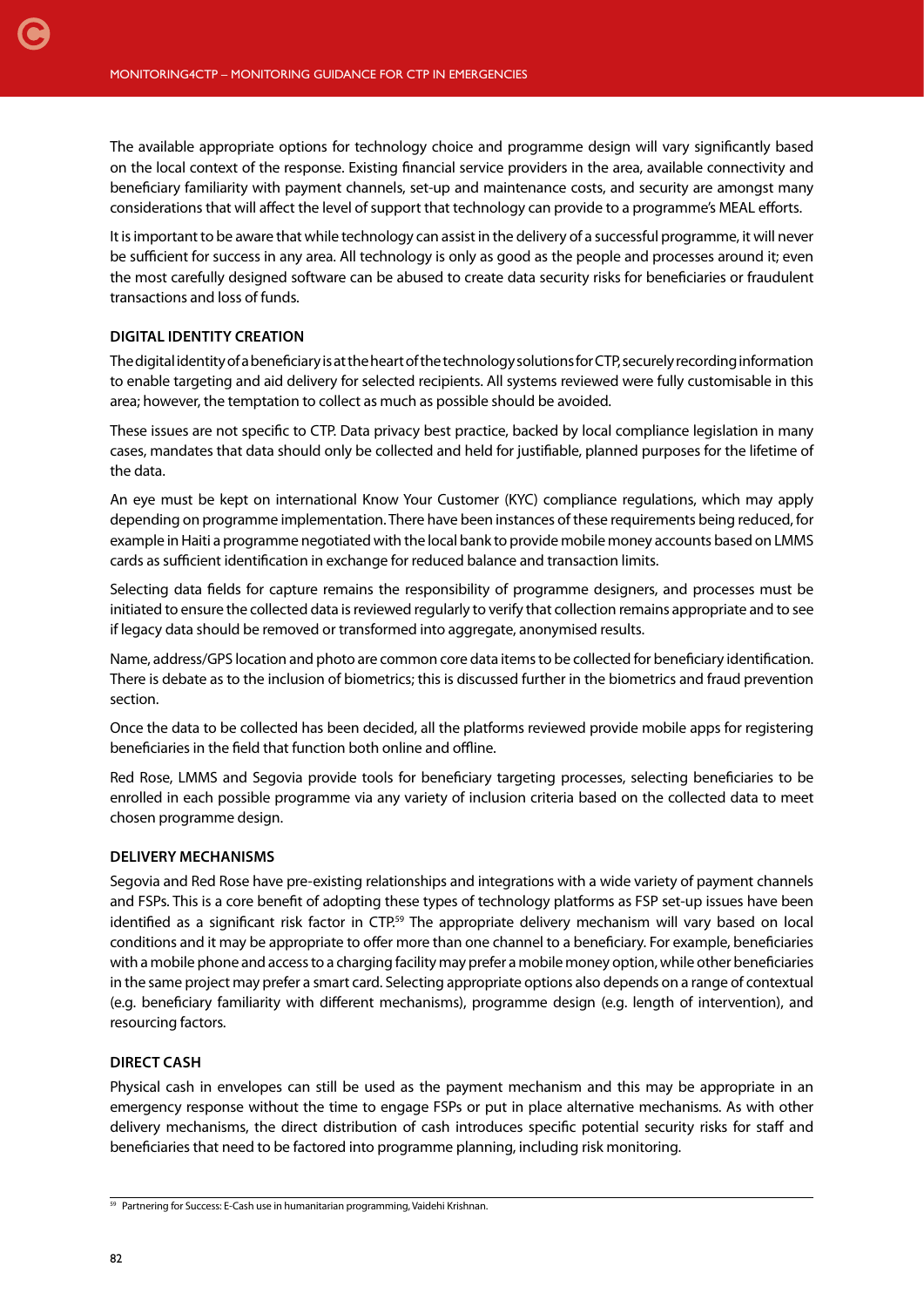Monitoring the use of direct cash transfers is difficult. The only approach is to perform follow up surveys with beneficiaries to ensure payments were received and enquire as to the usage and draw-down rate (the rate at which they have been spending the balance available). This type of delivery mechanism also suffers from the limitation that any future distribution, either in response to a crisis development or as part of a planned repeat payment, cannot be done remotely – leading to greater programme overheads and possible security risk.

The repeat physical interactions required with programme staff does however create opportunities for enhanced accountability mechanisms and may need to be replicated in programmes using more digital payment mechanisms to ensure all beneficiaries have access to appropriate accountability channels.

# **PAPER VOUCHERS**

Paper vouchers can reduce the security risk of distribution, but can increase the risk of counterfeit production. Depending on their design they may be easier to duplicate than local currency.

Red Rose vouchers include a wide variety of anti-counterfeit mechanisms, including holograms, 2D barcodes and anti-scan channels. However, staff at participating vendors, already familiar with counterfeit cash distribution, will need training in the identification of genuine vouchers. This risk should not be underestimated even in humanitarian response situations where available resources can be low. In the Aid:Tech distribution in Lebanon, counterfeit cards were in circulation within days of the programme beginning.

Paper vouchers offer enhanced monitoring capabilities of programme usage. Vouchers can be linked via an ID to a beneficiary account, so once the vendors have redeemed the vouchers for cash from the implementing organisation, data on draw-down rates can be collated within the platform.

# **SMART CARDS**

Smart cards are registered to a beneficiary and can then be topped up remotely by programme staff. They can be topped up with either unrestricted cash or restricted to specific needs by the programme design (i.e. as an e-voucher) – or a combination of the two. They can be redeemed at participating vendors, using point of sale (POS) technology that is usually bespoke to the system – usually by reading a barcode or NFC chip.

The POS system can prevent the success of counterfeit attempts and this was successfully demonstrated in Lebanon with an Aid:Tech project, where 20 fraudulent cards were detected, but all failed at the POS.

The card readers used by Mastercard Aid provide a trusted time feature. This allows cards to be pre-loaded with time-dependent top-ups that cannot be redeemed early.

Some cards identify only the beneficiary – they're 'read only' to the POS – which must then have connectivity to the server to verify the beneficiary's current balance. Other cards include a chip, that can be written to by the POS system to record transactions and the current balance available to the beneficiary to enable offline transactions.

If the POS system is operating in offline mode, it maintains a local copy of the transaction until connectivity to the central repository is established. In the Mastercard Aid system, this can be achieved in a peer-to-peer fashion, with one device being transported to each vendor to collect data, before being uploaded to the central repository when in an area of connectivity. This locally stored data is not a significant security risk, as no personally identified information is being transferred, only collections of IDs and transaction values.

For the Aid:Tech solution in Lebanon, vendor training requirements were minimal, taking only ten minutes for cashiers to understand the solution. The programme successfully facilitated the distribution by the Irish Red Cross of \$10,000 to 100 Syrian refugees.

# **PREPAID DEBIT CARDS**

Prepaid debit cards have been used successfully in refugee response situations, such as MercyCorps' programme where refugees in Serbia were issued cards valued \$235 for families or \$78 for individuals. Within the first month \$59,000 of \$75,000 was successfully spent by programme beneficiaries.

Prepaid cards offer a flexible distribution mechanism. They can be topped up remotely by programme staff and redeemed at any vendor with standard POS card reading technology or redeemed for cash at available ATMs (the ATM feature can be disabled if preferred).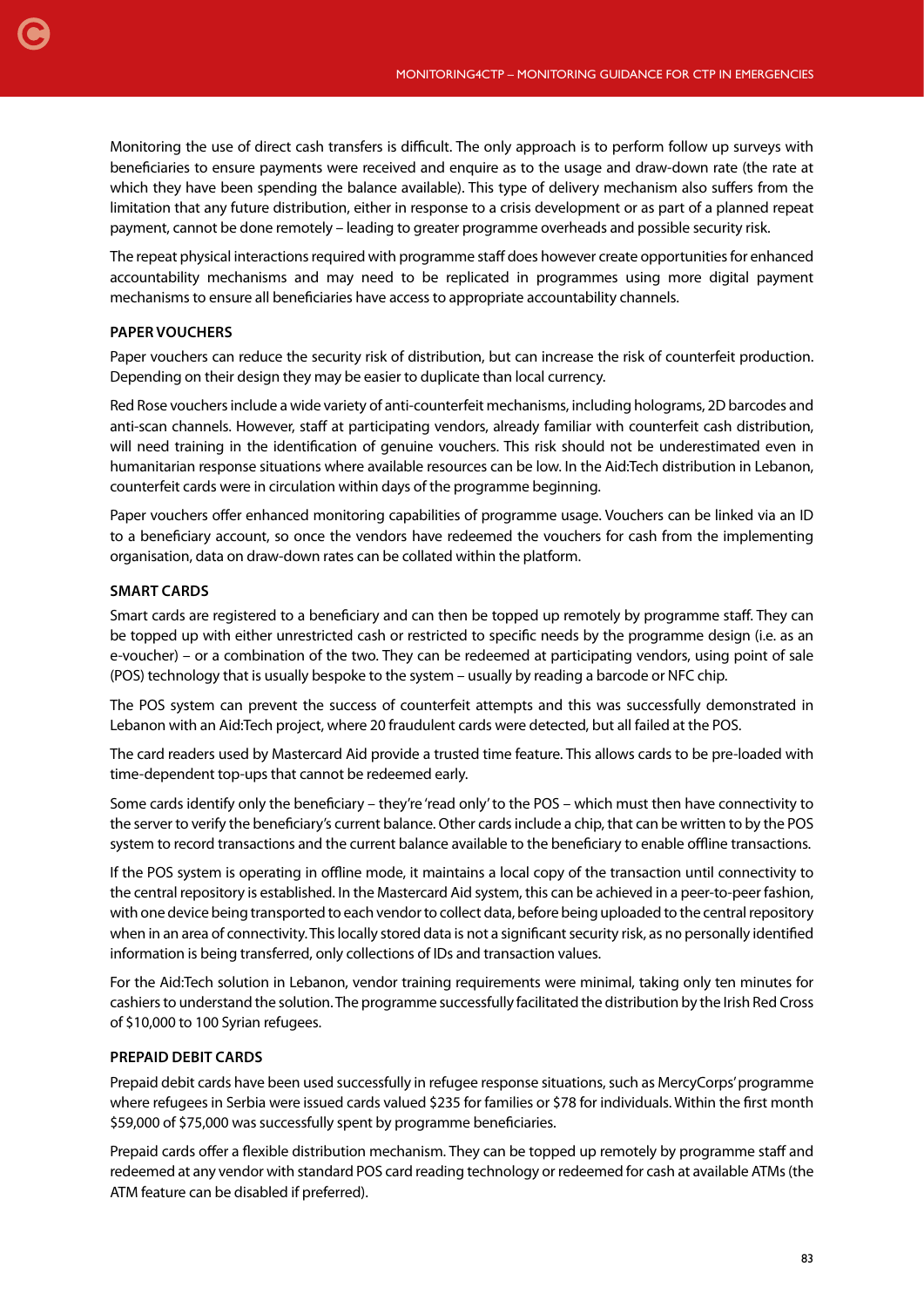There are two possible approaches to setting up prepaid debit cards – storing the funds in one account per beneficiary, or storing the funds in one corporate account, which each beneficiary is allowed to draw down from.

If the latter approach is used, the funds remain the property of the NGO until the cash is drawn down and visibility of draw-down rates and locations is available. Any unspent funds can be taken back by the NGO.

If separate full accounts are created for each beneficiary, they have increased benefits of financial inclusion, but it is not possible to track their spending or reclaim unspent money. Traditional follow-up mechanisms must be used if further visibility of spending patterns is required.

## **MOBILE MONEY**

In some situations, where the infrastructure is in place to support the mechanism, mobile money is an efficient form of cash distribution. It is a common solution across Africa, with providers such as mPesa in Kenya associating mobile phone numbers to an identity with a digital cash balance that can be used to purchase goods from participating vendors or converted to cash via agents that can also take cash deposits. The offers a high level of transparency for the payment process and top-ups can be performed remotely for a small transaction fee.

Restricted transfers are not supported with current mechanisms and visibility of beneficiary purchase data has not been found to be available, but may exist in some projects – although this would be a privacy concern if FSPs are agreeing to provide such data at beneficiary level.

Any mobile-based solution for beneficiaries must involve careful consideration of the beneficiaries' available phone-charging facilities, connectivity, and training needs if beneficiaries are not previously aware of the service.

#### **PREVENTING CASH DRAW-DOWN**

It is possible to restrict the extraction of cash from some of the digital delivery mechanisms discussed. This can be tempting from a monitoring and evaluation perspective as it maintains fine-grained visibility of beneficiary activity, the lack of which can be a frustration for programme providers and donors.

Action Against Hunger found that almost 100% of the currency assigned to beneficiaries was extracted as cash from the system, rather than used to purchase goods at participating vendors. Follow-up activities have revealed that beneficiaries prefer to purchase goods at smaller, local vendors, such as market stalls, where prices are lower, increasing the impact of the cash transfers. It was found that 90% of the cash was spent on food, with the remaining 10% spent on other important needs, such as health care or education. No increase in fraud was detected and this usage pattern is not a concern for the implementation team.

## **FRAUDULENT REGISTRATIONS AND BIOMETRICS**

Cases of fraudulent registrations have been reported with cases of beneficiaries attempting to receive double benefits and project staff members creating invalid registrations for personal gain.

In Nigeria, with the Red Rose platform, they have found that obtaining a fingerprint for each beneficiary has significantly reduced the prevalence of fraud, but not without additional challenges. The primary issue was that within some communities and households, it was not possible to read fingerprints reliably. People living with disabilities may not be able to provide them and it is also common for fingerprints to be worn down as a result of intensive labour. In these cases, a proxy in the household – commonly a child or other family member – registers their fingerprint instead, and must then be present at future transactions. This does not completely remove the risk of duplicate registrations per household, as more than one member could present as the household head. However, the programme design ensures beneficiaries are registered at their home to prevent beneficiaries acting inappropriately, and the combined requirement of GPS locations and fingerprints makes it harder for project staff to register inappropriately.

A further common issue has been the battery life as the fingerprint readers are powered by the mobile phone's own battery. Ensuring the devices are disconnected when not necessary for immediate scanning is the recommended solution and plans must always be in place to ensure adequate power for devices, as with any phone-based intervention.

Other forms of biometric security exist, for example Segovia has integrated with a palm vein reader that works in much the same way, but is resilient to the smoothing issues that can affect fingerprints and work is being done on an iris recognition system.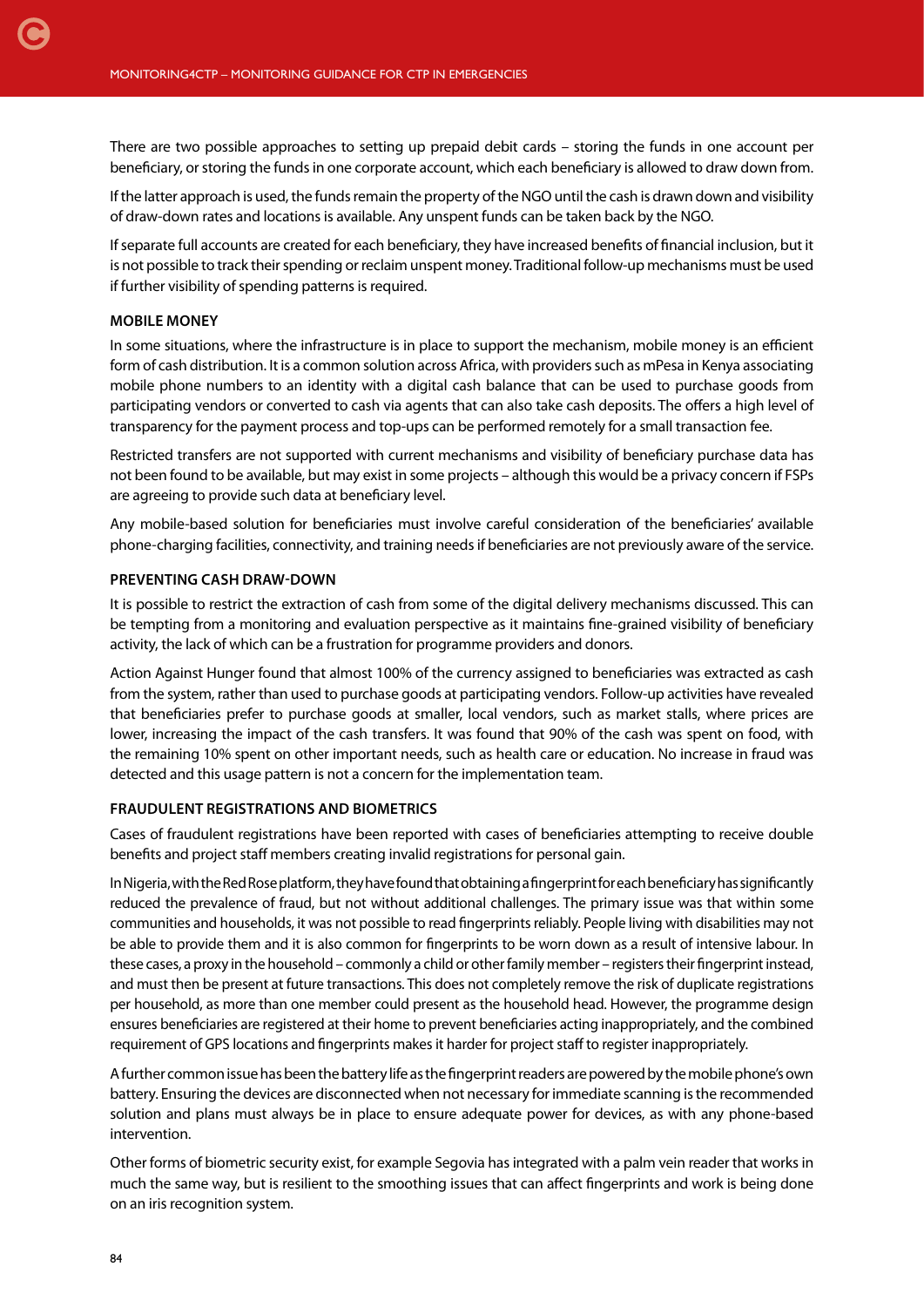Hardware, support and training costs are also increased. The SecuGen Hamster 2.0 fingerprint scanner retails at around \$100, which may become significant if scaled to all vendors and project staff. Red Rose finds that the increased training burden of including fingerprint recognition is usually minimal and completed as a ten-minute addition to the standard registration training. It should be noted that with the inclusion of any extra hardware comes the requirement for additional support infrastructure to repair and replace damaged or lost devices.

Segovia recommends that a careful cost-benefit analysis is performed when evaluating the inclusion of biometrics into programme design. The full costs of hardware, training and operational maintenance must be calculated and compared to the potential negative impacts of fraud. They do not recommend biometrics as standard in their projects, and have found that with a high-quality overall programme design and careful use and analysis of existing data within the system – such as cross-referencing beneficiary data fields or checking timestamps and locations of data entry – the majority of fraudulent use cases can be identified and prevented. World Vision also recommend this approach, having taken the view that biometric data presents an increased data security risk that is unnecessary with current platforms.

# **FRAUDULENT TRANSACTIONS**

Transaction security mechanisms vary by delivery mechanism and more control is available when payment channels restrict the included vendor network as this allows additional POS technology to be deployed and used for identity verification.

The appropriate transaction security measures will vary by programme location and beneficiary experience. In Nigeria, communities not previously exposed to payment cards needed significant training to be aware of PINhandling best practices. Cases were reported of beneficiaries labelling the payment card with the PIN.

In these cases, additional POS technology can include beneficiary photographs and/or more advanced biometrics to prevent fraudulent usage. Using biometrics makes it impossible for anyone but the intended beneficiary to confirm the transaction. Using photographs it is possible for the vendor to approve a transaction without the beneficiary present – they would require possession of the smart card, but cases were also reported of beneficiaries leaving their cards with vendors for safe keeping. World Vision have found that the LMMS system's photo lookup at the point of distribution, coupled with the overall impression of efficiency, has increased confidence in the system amongst beneficiaries, leading to fewer fraudulent attempts.

In either case, transaction fraud is still possible as unscrupulous vendors are able to target vulnerable beneficiaries unfamiliar with the technology and confuse them into authorising transactions for goods they have not received. Action Against Hunger in Nigeria has found that this is minimised by having a strong contractual relationship with vendors, who are incentivised to continue a positive profitable relationship with them, rather than risk being disqualified from the programmes by activities uncovered through the required evaluation and accountability mechanisms. Any vendors found attempting to defraud the system are blacklisted from the programme and their details are shared with other NGOs operating in the area.

# **PRICING RESTRICTIONS**

For payment channels utilising bespoke POS technology, it is possible to restrict the prices that vendors are able to charge for certain products. For example, programme staff may set the maximum charge allowable for a staple, such as a bag of flour. In practice, this system is unreliable as vendors may work around the charge restrictions by charging for more than the quantity provided to the beneficiary. Strong vendor relations and regular face-to-face monitoring activities have been found to be the most useful tools to prevent overcharging.

# **MARKET TRACKING**

When the payment channels use bespoke POS systems, the data obtained from the vendor network can be a useful addition for market tracking. Analysis can reveal price increases that may indicate weakening supply or a change in buying patterns indicating a product is no longer available.

Traditional market tracking is still required and many projects are using traditional mobile data collection tools such as Open Data Kit (ODK) or Kobo (built on ODK) to facilitate this. These are not specific to CTP and offer a standard set of expected functionality. Humanitarian Nomad [\(https://humanitarian-nomad.org/\)](https://humanitarian-nomad.org/) is a useful resource for selecting mobile data-collection tools if this approach is preferred.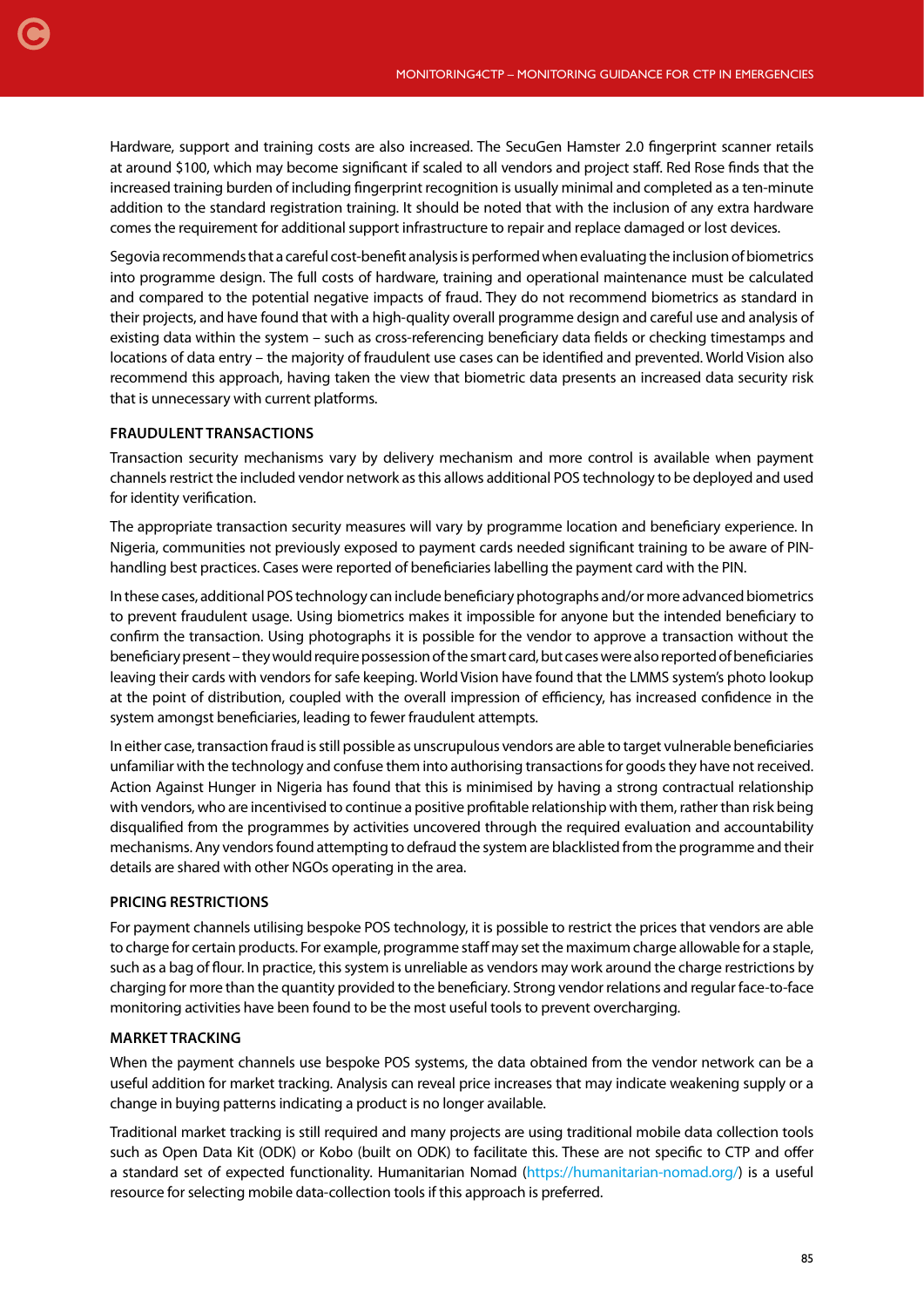The CTP platforms offer built-in survey tools to facilitate market monitoring, enabling direct recording against vendor network data and preventing dual data entry. Red Rose's system is compatible with ODK survey definitions and fully customisable.

Segovia has survey tools built into the system and also integrates with the Premise platform [\(www.premise.](https://www.premise.com) [com\)](https://www.premise.com). Premise crowdsources market-price data that is then refined using machine intelligence. Areas of low data coverage are incentivised by payments, which can also be dispensed through the Segovia platform. This system can give very rapid access to market-price data in a cost-effective manner and has been used successfully in the Ebola response and other non-humanitarian responses.

# **MAPPING**

[C](#page-4-0)

The use of mobile devices for POS technology, beneficiary registration and market-price surveys enables the collection of GPS locations for vendors and beneficiaries. If the type of response indicates that beneficiary locations are likely to be stable, then collected data can be analysed to reveal patterns of beneficiary movement that may indicate market-functioning issues. If beneficiaries are regularly travelling long distances to make purchases, this can be identified and flagged within the platforms.

GPS data can also be downloaded for further analysis – Action Against Hunger is using ArcGIS (https://www. arcgis.com/features/index.html) in Nigeria. This provides additional functionality not yet available within Red Rose to view collection locations, although this is under development within the platform.

# **OFFLINE FUNCTIONALITY**

For many programmes, data connectivity is not available for the required geographical area, so being able to function in an offline mode is vital for programme continuity.

For beneficiary registration or in-person direct distributions, this is a usually a relatively simple case of the mobile app caching the required data and making any additions or edits locally before syncing with the server when connectivity becomes available. This re-sync can be automatic, with the app monitoring the connectivity status of the device and beginning the process as soon as possible.

When the selected delivery mechanism requires vendor connectivity, the process complexity increases, but solutions are available. For example, in the Red Rose and Mastercard Aid smart-card systems, beneficiary account data is kept on the card's chip, and this is read and updated by the vendor's mobile handset. If the beneficiary attempts to double spend at another vendor, the vendor's handset will read from the smart card and retrieve an up-to-date balance, preventing double spends.

The vendor network still needs to synchronise with the server, this can either be directly if the vendor takes their device to a connected location or via a peer-to-peer system that has been successfully used in very remote settings. Under this design, a programme staff member periodically visits each vendor with a tablet to perform a peer to peer bi-directional sync that is later synchronised to the server.

## **BENEFICIARY FOLLOW-UP SURVEYS**

As with market monitoring surveys, the CTP technology platforms enable integrated beneficiary follow-up surveys. This stores responses directly against beneficiaries within the system. This simplifies the initial data collection as the needed beneficiary demographic data will already be in the system and can be found by scanning the beneficiary's project ID card as in the Nigerian case study.

Having survey responses directly connected to the underlying beneficiary data also enables easier follow-up and monitoring mechanisms in the case of issues affecting a particular subset of the beneficiary population.

The platforms include tools for random sampling of the beneficiaries based on data already within the system. Surveys can generate default data dashboards and reports, with more advanced analysis possible by downloading the data sets and importing to a preferred business intelligence tool.

Surveys can include fields that register complaints or issues requiring further follow-up.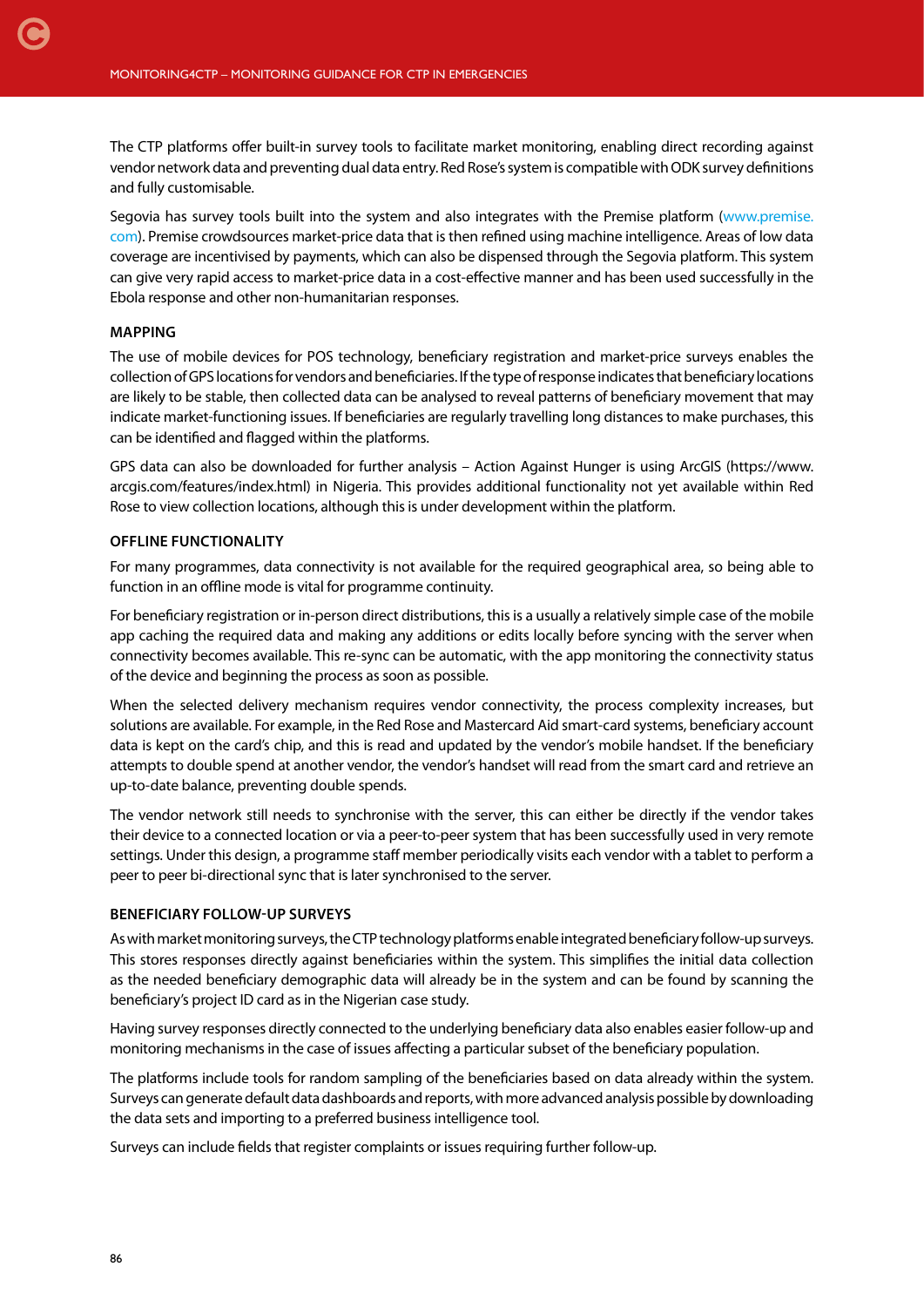## **HOTLINE AND SMS INTEGRATION**

For accountability mechanisms beyond follow-up surveys and physical interaction points with project staff, the platforms can integrate phone hotline and SMS-based reporting tools. Incoming issues are automatically matched against a beneficiary in the system based on their phone number – or entered into a generic queue for handling if the phone number is not yet registered.

Having these mechanisms as toll free for beneficiaries has shown significant increases in usage, and their existence should be heavily promoted wherever possible – including details on any programme materials, such as payment cards, provided and drawing attention to them during registration.

Issues reported against beneficiaries, whether via phone, SMS or follow up survey, can all be processed through one issue tracking workflow within the CTP platform.

## **DATA PRIVACY AND SECURITY**

## **Software Security**

Segovia has prepared a comprehensive white paper on technical security considerations for CTP – available from [thesegovia.com.](http://www.thesegovia.com/) It is, however, critical to note that while technology must be compliant with security regulations and should be assessed for security risks, it is the programme design as a whole that must be considered when evaluating project security.

Both Red Rose and Segovia are compliant with applicable regulations and Red Rose has engaged in a third-party security audit of critical components.

## **Data to be Collected**

The first option to prevent privacy and data breaches is to only collect the data that is needed for the programme and to store it only for as long as it is useful for the purpose intended. Programmes should ensure they evaluate carefully whether biometrics and other sensitive information is needed, and whether particular data points can be stored in aggregate or anonymised form.

#### **User Roles**

Programme staff are a data privacy vulnerability for the system and steps must be taken to ensure staff and vendors have access only to the data they require. All platforms provide the tools to restrict access based on user roles and careful consideration should be given to who can create, update, view and delete beneficiary data, both at the system interaction and reporting levels.

#### **Anonymise Data**

Wherever possible, reporting tools should anonymise and aggregate data, with acknowledgement that some anonymisation techniques may not be sufficient to prevent re-identification of beneficiaries. For example, if reporting against village, age group and household size, small villages may only have one matching beneficiary that can be identified without names or phone numbers included in the report.

Data will also be stored at multiple points within the system, especially when needing to cache data in offline mode. This security risk can be reduced by only storing personally identifiable information where needed. For example, in the Red Rose system, no beneficiary information apart from the unique ID in the system is stored on the smart cards or when running peer-to-peer synchronisations. If the devices were stolen, there would just be a list of IDs for beneficiaries and products that would only provide useful information if given access to the server to cross reference with the master beneficiary data sets.